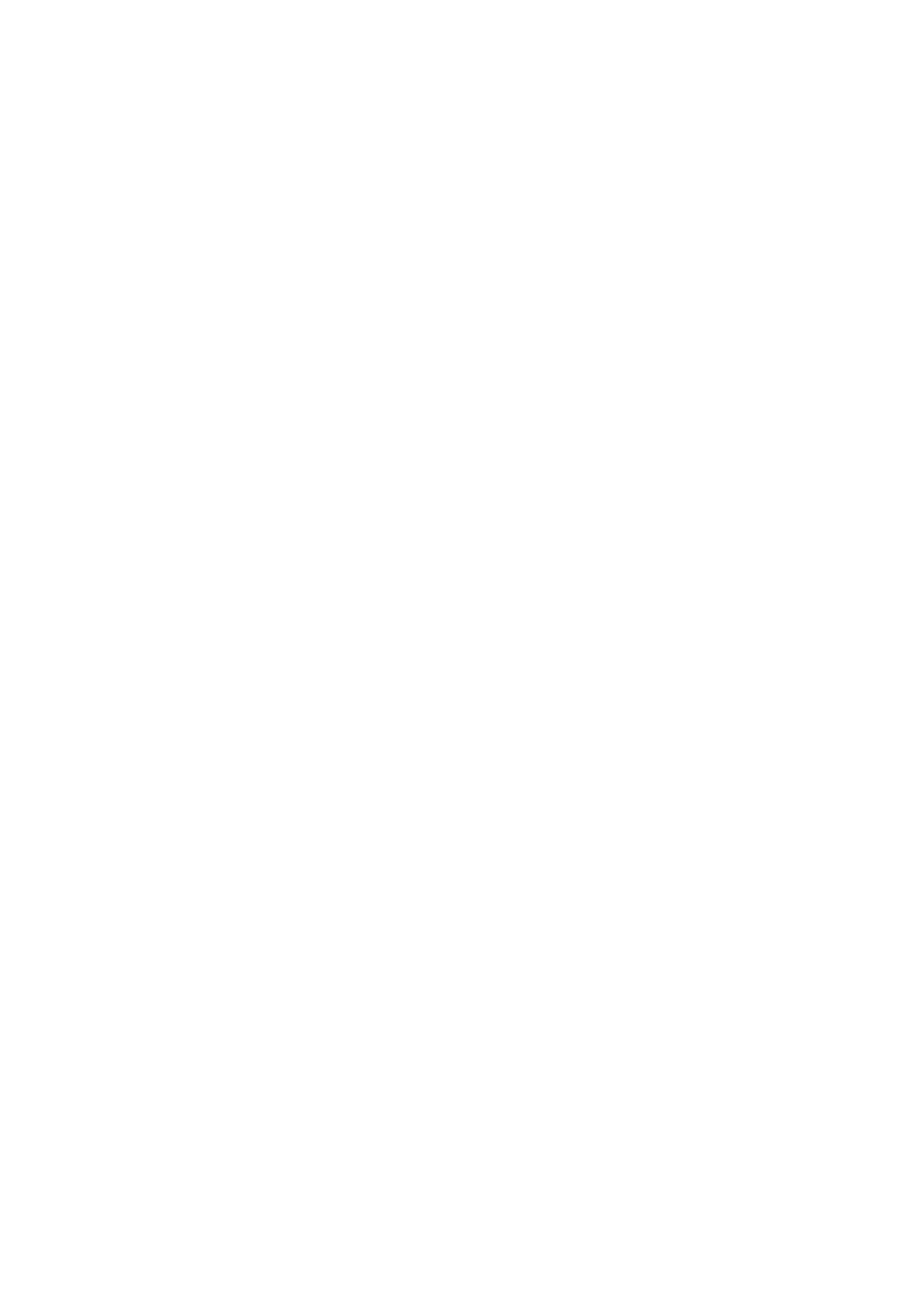

**Queensland** 

### **Building and Other Legislation Amendment Act 2006**

### **Contents**

|        |             |                                                                         | Page |
|--------|-------------|-------------------------------------------------------------------------|------|
| Part 1 | Preliminary |                                                                         |      |
| 1      |             |                                                                         | 18   |
| 2      |             |                                                                         | 18   |
| Part 2 |             | <b>Amendment of Building Act 1975</b>                                   |      |
| 3      |             |                                                                         | 18   |
| 4      |             | Replacement of long title                                               | 18   |
| 5      |             | Replacement of pts 1 and 2                                              | 19   |
|        | Chapter 1   | Preliminary                                                             |      |
|        | Part 1      | Introduction                                                            |      |
|        | 1           |                                                                         | 19   |
|        | 2           | Act binds all persons                                                   | 19   |
|        | 3           | Simplified outline of main provisions of Act                            | 19   |
|        | Part 2      | Interpretation                                                          |      |
|        | Division 1  | Dictionary                                                              |      |
|        | 4           |                                                                         | 21   |
|        | Division 2  | Key definitions                                                         |      |
|        | 5           |                                                                         | 21   |
|        | 5A          | What is a building development application                              | 22   |
|        | 5B          | What is building assessment work                                        | 22   |
|        | 5C          | Who is a building certifier                                             | 22   |
|        | 5D          | Private certifiers and their classes                                    | 22   |
|        | 5F          | What is a building certifying function                                  | 22   |
|        | 5F          | Who is the assessment manager for a building<br>development application | 23   |
|        | 5G          | What is the Building Code of Australia (or BCA)                         | 24   |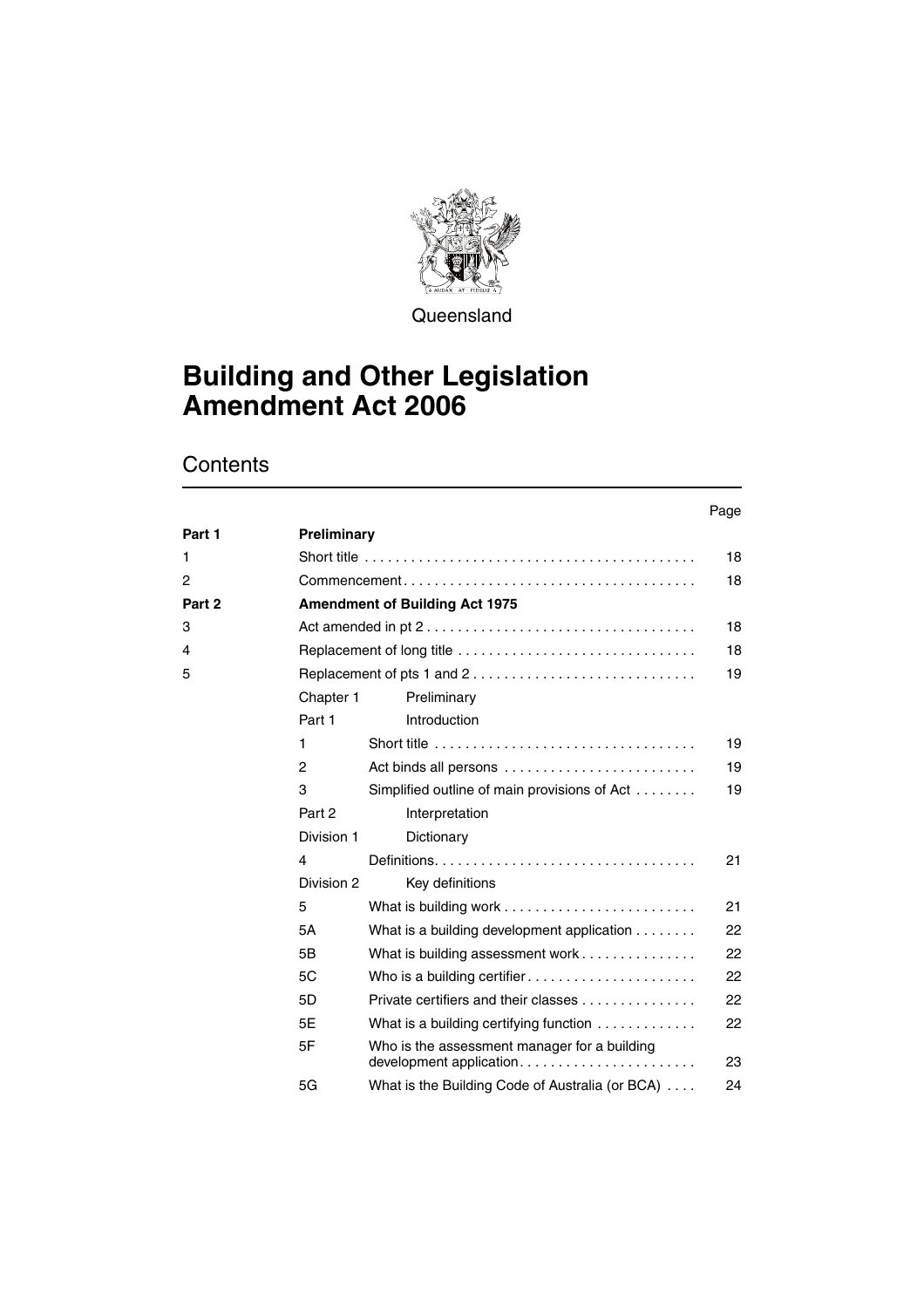| 5H         | What is the Queensland Development Code (or                                                          |    |
|------------|------------------------------------------------------------------------------------------------------|----|
|            | QDC)<br>.                                                                                            |    |
| 51         | When building work complies with the BCA or QDC.                                                     | 24 |
| Division 3 | Other references                                                                                     |    |
| 5J         | References to changed BCA or QDC provision                                                           | 25 |
| 5K         | Reference in Act to applicants, development,<br>assessment managers, referral agencies, building     | 26 |
| 5L         | Reference in Act to local government.                                                                | 27 |
| 5M         | Reference to local government includes any other<br>assessment manager under IPA                     | 27 |
| 5Ν         | Reference to a proposed building or structure                                                        | 28 |
| Chapter 2  | When building work is assessable,<br>self-assessable or exempt development                           |    |
| 50         | Building work that is assessable development for IPA                                                 | 29 |
| 5Р         | Building work that is self-assessable for IPA                                                        | 29 |
| 5Ο         | Building work that is exempt development for IPA                                                     | 29 |
| Chapter 3  | Additional requirements for building<br>development applications                                     |    |
| Part 1     | Requirements for supporting documents                                                                |    |
| 5R         |                                                                                                      | 30 |
| 5S         | Required information for supporting documents                                                        | 30 |
| 5T         | General requirements for supporting documents                                                        | 31 |
| 5U         | Requirements if alternative solution used                                                            | 32 |
| Part 2     | Other requirements                                                                                   |    |
| 5V         | Application for building work for budget<br>accommodation building                                   | 32 |
| 5W         | Application to build swimming pool on residential<br>land must include fencing                       | 33 |
| 5Х         | Application must include required site works                                                         | 33 |
| Chapter 4  | Assessment of building development<br>applications and carrying out self-assessable<br>building work |    |
| Part 1     | Laws and other documents under which<br>building work must be assessed                               |    |
| Division 1 | General provisions about the laws and<br>documents for the assessment                                |    |
| 5Y         | Relevant laws and other documents for assessment                                                     | 34 |
| 5Ζ         | Building assessment provisions form a code for IDAS                                                  | 35 |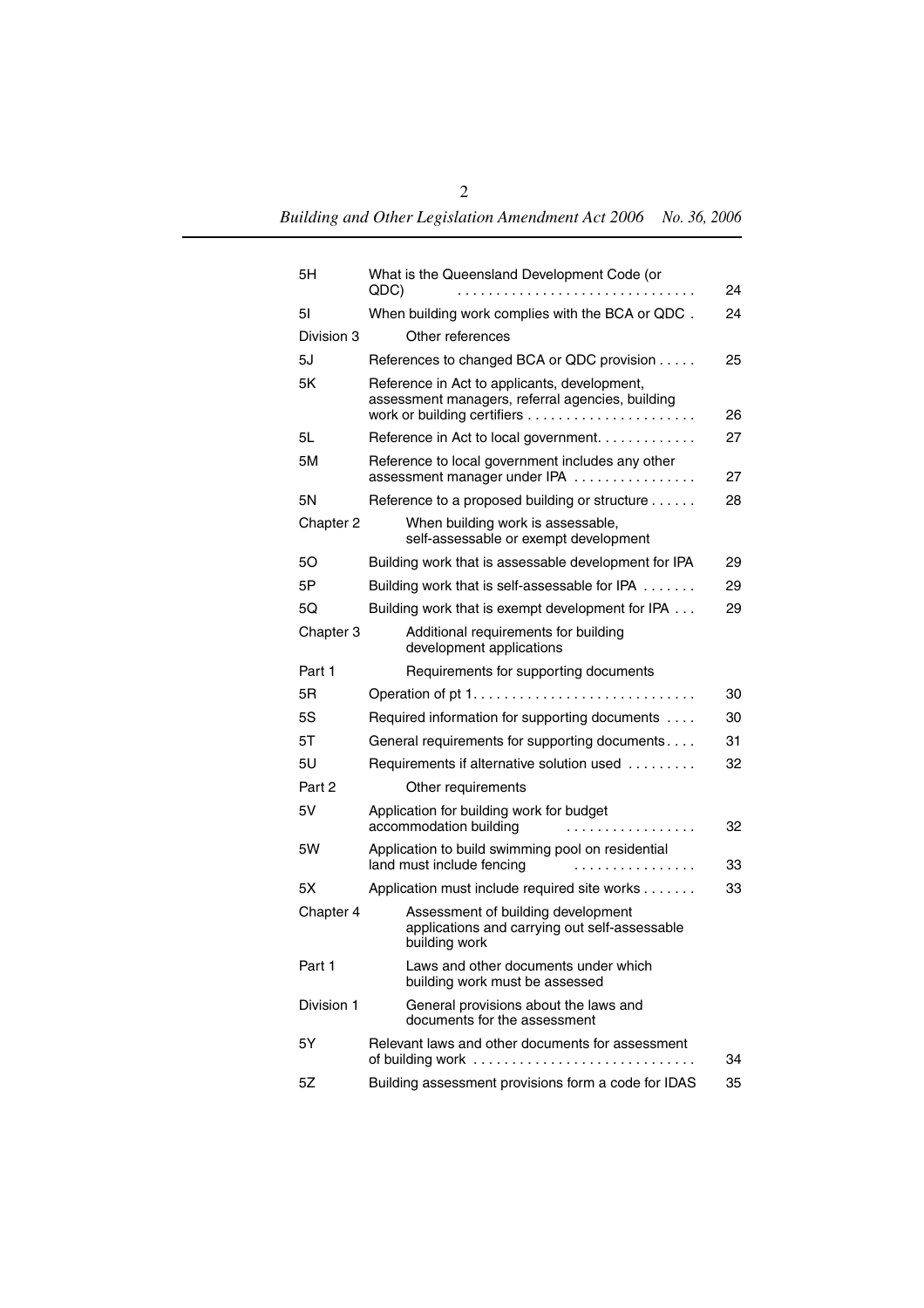| 6          | Local laws, planning schemes and local<br>government resolutions that may form part of the<br>building assessment provisions<br>.                                                 | 35 |
|------------|-----------------------------------------------------------------------------------------------------------------------------------------------------------------------------------|----|
| 6A         | Alternative planning scheme provisions to QDC<br>boundary clearance and site cover provisions for                                                                                 | 36 |
| 6В         | Relationship between IDAS and other building                                                                                                                                      | 37 |
| 60         | Relationship between the BCA and the QDC                                                                                                                                          | 37 |
| 6D         | When building assessment provisions must<br>be applied                                                                                                                            | 37 |
| 6Е         | Provision for changes to building assessment<br>provisions                                                                                                                        | 37 |
| Division 2 | Variation of how particular building<br>assessment provisions apply                                                                                                               |    |
| 6F         | Applying to vary how particular building<br>assessment provision applies                                                                                                          | 38 |
| 6G         | Applying for fast-track decision.                                                                                                                                                 | 39 |
| 6H         | Effect of variation application on IDAS process                                                                                                                                   | 39 |
| 61         | Deciding variation application.                                                                                                                                                   | 40 |
| 6J         | Criteria for decision                                                                                                                                                             | 40 |
| 6K         | Notice of decision                                                                                                                                                                | 40 |
| 6L         | Effect of variation $\ldots \ldots \ldots \ldots \ldots \ldots \ldots \ldots \ldots$                                                                                              | 41 |
| Part 2     | Persons responsible for assessing building<br>development applications                                                                                                            |    |
| Division 1 | Who carries out building assessment work                                                                                                                                          |    |
| 6М         | Generally a building certifier must assess                                                                                                                                        | 41 |
| 6Ν         | Concurrence agencies may carry out building<br>assessment work within their jurisdiction                                                                                          | 41 |
| Division 2 | Functions of private certifiers                                                                                                                                                   |    |
| 60         |                                                                                                                                                                                   | 42 |
| 6P         | Functions of private certifier (class A)                                                                                                                                          | 42 |
| 6Q         | Functions of private certifier (class B)                                                                                                                                          | 44 |
| 6R         | Restrictions on building certifying functions that a<br>private certifier (class B) can perform                                                                                   | 44 |
| Division 3 | Functions of local government                                                                                                                                                     |    |
| 6S         | Function to act on building development application<br>or development approval unless private certifier<br>$(class A)$ engaged $\ldots \ldots \ldots \ldots \ldots \ldots \ldots$ | 44 |
| 6T         | Restriction on local government issuing building<br>development approval                                                                                                          | 46 |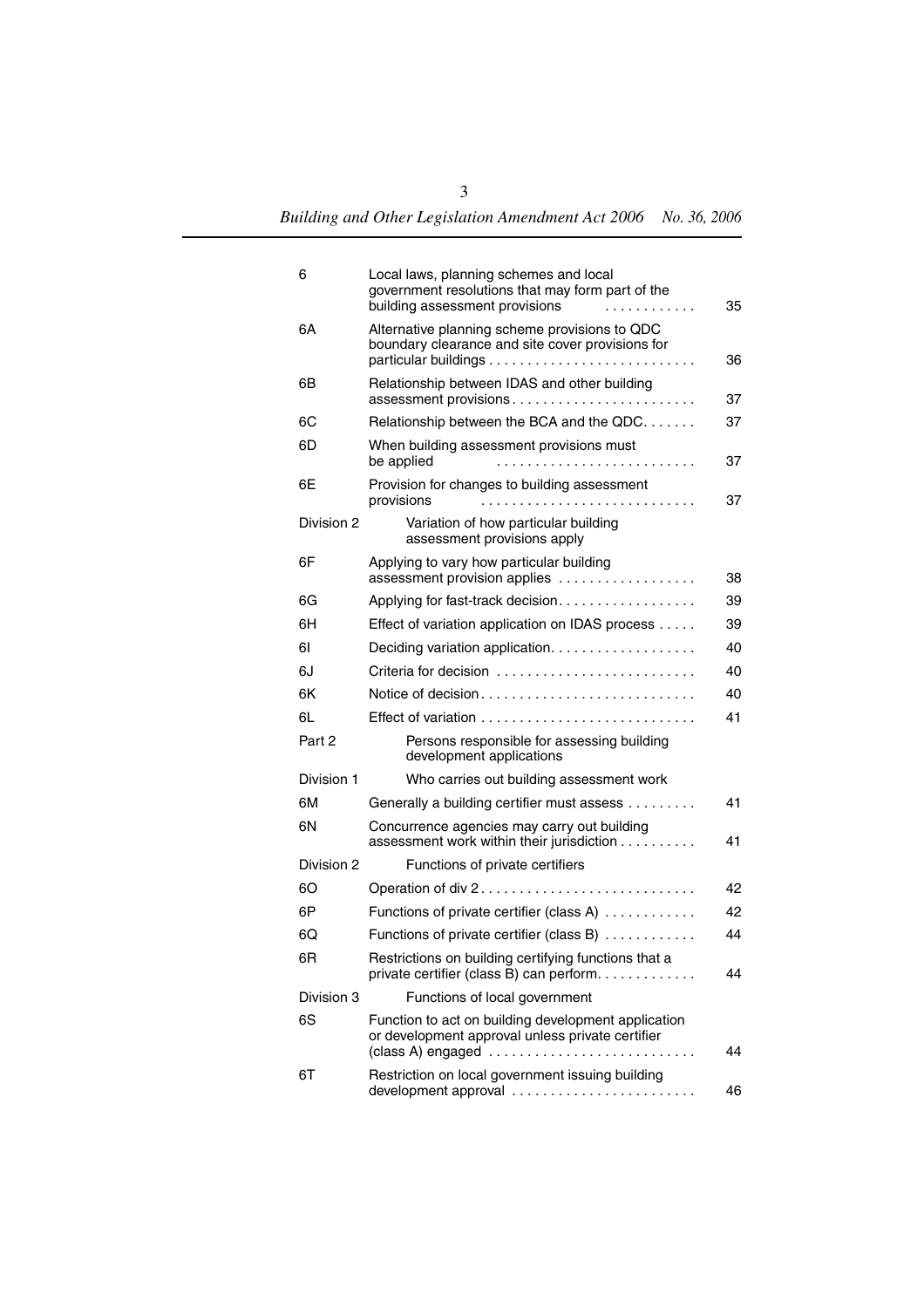| 6U         | Local government may rely on particular<br>compliance certificates and other documents                  | 46 |
|------------|---------------------------------------------------------------------------------------------------------|----|
| 6V         | Local government may rely on documents private<br>certifier gives it for inspection or purchase         | 46 |
| Division 4 | Power of particular replacement assessment<br>managers to decide status under IDAS                      |    |
| 6W         | Power to decide what stage of IDAS application is to<br>resume or start                                 | 47 |
| Part 3     | Discretionary matters in the assessment of<br>building development applications                         |    |
| 6X         | Building certifier's discretion-BCA                                                                     | 48 |
| 6Y         | Building certifier's or concurrence agency's<br>discretion-QDC                                          | 48 |
| 6Z         | Survey certificate                                                                                      | 49 |
| 7          | Discretion for building development applications for<br>particular budget accommodation buildings       | 49 |
| 7Α         | Building certifier may rely on particular compliance<br>certificates and other documents                | 50 |
| 7B         | Alterations to safe existing work may be approved<br>on basis of earlier building assessment provisions | 50 |
| Part 4     | Requirements for and restrictions on<br>assessing or approving building development<br>applications     |    |
| 7C         | Requirement to consider any advice agency<br>response                                                   | 51 |
| 7D         | Restriction on granting building development<br>application for budget accommodation building           | 52 |
| 7Ε         | Required report before assessing application for<br>temporary building or structure with special fire   |    |
|            | service                                                                                                 | 52 |
| 7F         | Land subject to registered easement or statutory<br>covenant                                            | 52 |
| 7G         |                                                                                                         | 53 |
| 7H         | Temporary building or structure that does not<br>comply with other building assessment provisions       | 53 |
| 71         | Particular alterations not permissible                                                                  | 54 |
| Part 5     | Conditions of building development approvals                                                            |    |
| Division 1 | Conditions taken to be imposed                                                                          |    |
| 7J         | Operation of div 1                                                                                      | 55 |
| 7K         | Engineering drawings                                                                                    | 56 |
| 7L         | When demolition, removal and rebuilding must start<br>and be completed                                  | 56 |
| 7M         | Building work in erosion prone area                                                                     | 57 |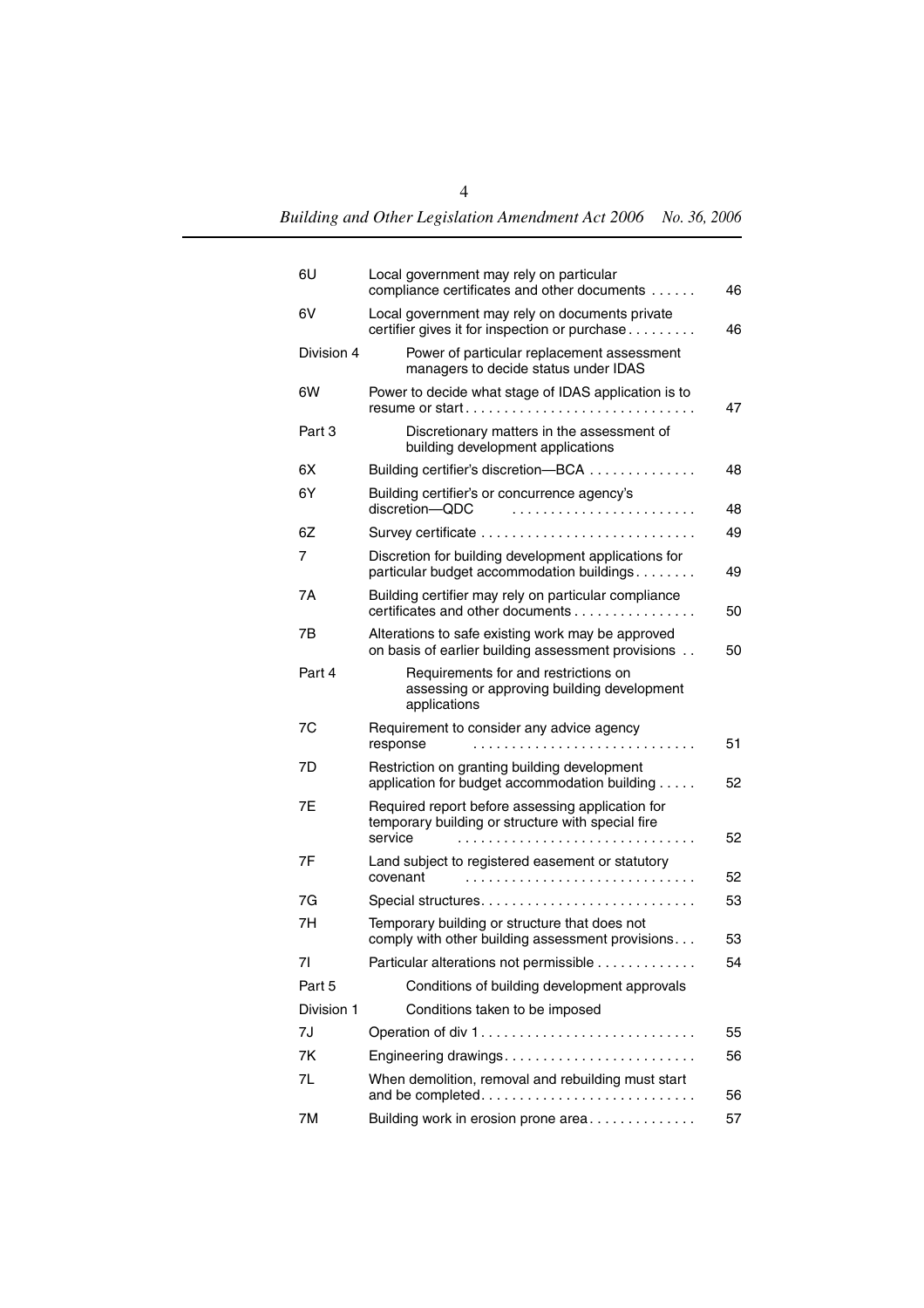| 7N         | Obligation to make current drawing available for<br>inspection                                                                                          | 57 |
|------------|---------------------------------------------------------------------------------------------------------------------------------------------------------|----|
| 70         | Inspection and testing of special fire service<br>installation                                                                                          | 58 |
| 7Р         | Earthworks and retaining walls.                                                                                                                         | 58 |
| 70         | Drainage of buildings or land                                                                                                                           | 58 |
| 7R         | Building work over existing sanitary drainage                                                                                                           | 59 |
| Division 2 | Conditions that may be imposed                                                                                                                          |    |
| 7S         |                                                                                                                                                         | 59 |
| 7T         |                                                                                                                                                         | 59 |
| 7U         | Alterations to unsafe existing work                                                                                                                     | 60 |
| 7V         | Building development approval for particular<br>alterations may require existing building or structure<br>to comply with building assessment provisions | 60 |
| Part 6     | Regulation of building assessment work and<br>the issuing of building development approvals<br>by private certifiers                                    |    |
| 7W         |                                                                                                                                                         | 61 |
| 7X         | General restrictions on granting building                                                                                                               | 61 |
| 7Υ         | Approval must not be inconsistent with particular<br>earlier approvals or self-assessable development                                                   | 63 |
| 7Ζ         | Additional requirement for decision notice                                                                                                              | 64 |
| 8          | Requirements on approval of application                                                                                                                 | 64 |
| 8Α         | Local government acknowledgement                                                                                                                        | 65 |
| 8Β         | When applicant is to be given the approval<br>documents                                                                                                 | 65 |
| Part 7     | Provisions about lapsing of building<br>development approvals and related matters                                                                       |    |
| Division 1 | Building work for demolition or removal                                                                                                                 |    |
| 8С         | Application of div 1                                                                                                                                    | 66 |
| 8D         | Relevant period under IPA, s 3.5.21 for                                                                                                                 | 66 |
| 8F         | Lapsing of building development approval                                                                                                                | 66 |
| 8F         | Local government may complete particular work if<br>condition not complied with                                                                         | 67 |
| 8G         | Releasing security                                                                                                                                      | 67 |
| Division 2 | Other building work                                                                                                                                     |    |
| 8Η         |                                                                                                                                                         | 67 |
| 81         | Reminder notice requirement for lapsing                                                                                                                 | 68 |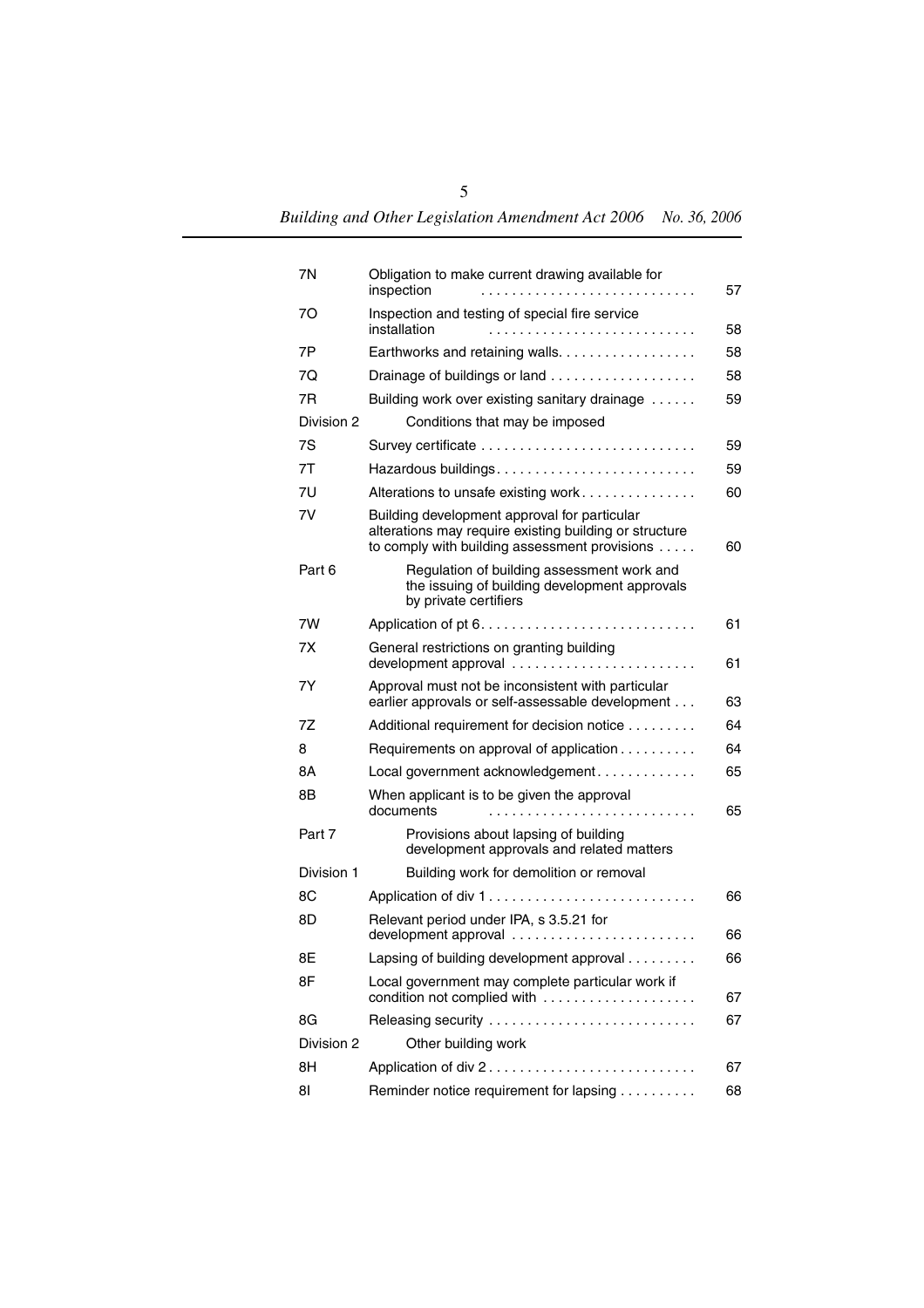| 8J         | Extension of lapsing time because of application to<br>extend relevant period under IPA, s 3.5.21.                                   | 69 |
|------------|--------------------------------------------------------------------------------------------------------------------------------------|----|
| 8K         | Restriction on private certifier (class A) extending<br>relevant period under IPA, s 3.5.21 more than once.                          | 69 |
| Chapter 5  | Inspections, building classification and the use<br>of buildings                                                                     |    |
| Part 1     | Giving of inspection documentation for single<br>detached class 1a buildings and class 10<br>buildings or structures                 |    |
| 8L         |                                                                                                                                      | 70 |
| 8M         | Obligation to give owner inspection documentation                                                                                    | 70 |
| Part 2     | Certificates of classification for other buildings                                                                                   |    |
| Division 1 | Preliminary                                                                                                                          |    |
| 8Ν         |                                                                                                                                      | 71 |
| 80         | Meaning of substantially completed                                                                                                   | 71 |
| Division 2 | Giving of certificate                                                                                                                |    |
| 8Ρ         | Obligation to give certificate of classification on<br>inspection after particular events                                            | 73 |
| 8Q         | Certificate requirements                                                                                                             | 74 |
| 8R         | Interim certificate if building is remote                                                                                            | 74 |
| 8S         | Certificates for a building occupied in stages                                                                                       | 75 |
| Division 3 | Miscellaneous provisions about certificates of<br>classification                                                                     |    |
| 8Τ         | Term of certificate of classification $\ldots \ldots \ldots \ldots$                                                                  | 76 |
| 8U         | Building certifier's obligation to give referral agency<br>certificate and other documents $\ldots$ , $\ldots$ , $\ldots$ , $\ldots$ | 76 |
| 8V         | Additional obligations if certificate of classification<br>given by private certifier (class A) $\ldots$                             | 77 |
| Part 3     | Changes to BCA classification                                                                                                        |    |
| 8W         | What is a BCA classification change to a building                                                                                    | 77 |
| 8Χ         | Restriction on making BCA classification change                                                                                      | 77 |
| 8Y         | Provision for applying to local government to obtain<br>approval for BCA classification change                                       | 78 |
| 8Ζ         | Concessional approval for particular existing<br>buildings<br>.                                                                      | 79 |
| 9          | Obligation of building certifier approving BCA<br>classification change to give new certificate of<br>classification                 | 80 |
| Part 4     | Restrictions on the use of buildings                                                                                                 |    |
| 9Α         | No occupation or use of particular buildings without<br>certificate of classification                                                | 80 |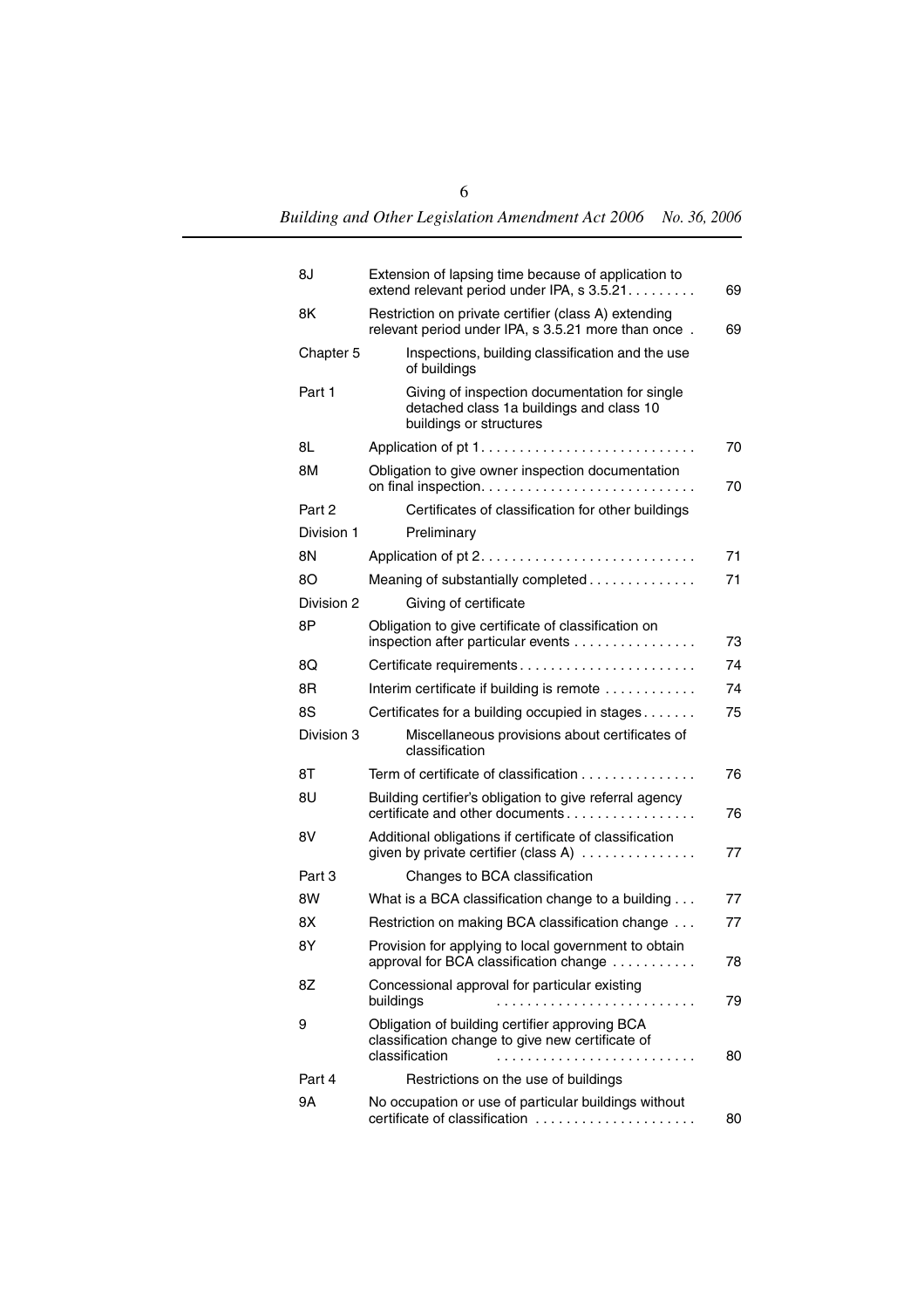| 9Β         | Occupation and use of building must comply with<br>relevant BCA and QDC provisions                     | 81 |
|------------|--------------------------------------------------------------------------------------------------------|----|
| 9C         | Exception for use of government buildings for<br>emergency                                             | 82 |
| 9D         | Enforcement action required                                                                            | 82 |
| 9Ε         | Restriction on use of buildings built on or after<br>1 April 1976                                      | 83 |
| 9F         | Further restriction on occupation of building for                                                      | 83 |
| Part 5     | Miscellaneous provisions                                                                               |    |
| 9G         | BCA classification as special structure                                                                | 83 |
| 9Η         | Doubtful BCA classifications                                                                           | 83 |
| 91         | Building certifier's obligation to give owner<br>inspection documentation if building development      | 83 |
| 9J         | Certificate of classification for particular buildings                                                 | 84 |
| 9Κ         | Building certifier's obligation to give information<br>notice about particular decisions               | 84 |
| Chapter 6  | Provisions about private certifiers and other<br>building certifiers                                   |    |
| Part 1     | General provisions about building certifiers                                                           |    |
| Division 1 | Regulation of the performance of building<br>certifying functions                                      |    |
| 9L         | Person must not perform building certifying<br>functions without licence                               | 85 |
| 9Μ         | Building certifier performing building certifying<br>function must be appropriately licensed           | 86 |
| 9Ν         | Building certifier's duty to act in public interest in<br>performing building certifying function      | 86 |
| 90         | Building certifier must not perform building certifying<br>function if there is a conflict of interest | 87 |
| Division 2 | Code of conduct                                                                                        |    |
| 9Ρ         |                                                                                                        | 88 |
| 9Q         | Tabling and inspection of amendment or<br>replacement not part of or attached to regulation            | 88 |
| 9R         | Access to code of conduct                                                                              | 88 |
| Division 3 | Miscellaneous provisions                                                                               |    |
| 9S         | Effect of building certifier not complying with Act if<br>no penalty provided                          | 89 |
| 9Τ         | Additional functions of BSA for building certification.                                                | 89 |
| Part 2     | Private certifiers                                                                                     |    |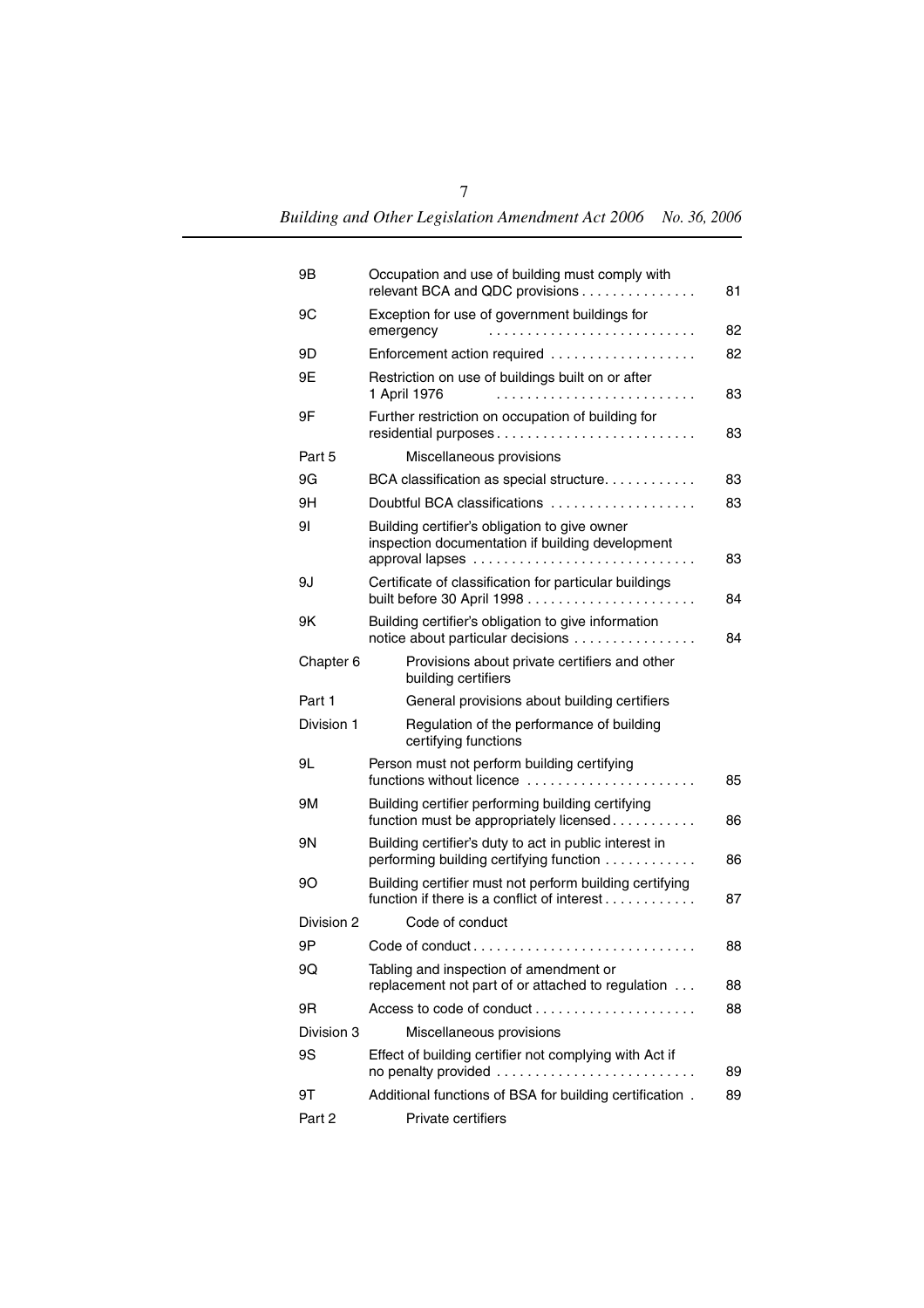| Division 1 | Regulation of private certifying functions                                                                                   |     |
|------------|------------------------------------------------------------------------------------------------------------------------------|-----|
| 9U         | Restriction on performing functions of private<br>certifier (class A)<br>.                                                   | 90  |
| 9V         | Restriction on private certifier performing functions<br>for building development applications.                              | 90  |
| 9W         | Offence for private certifier not to act in public<br>interest in performing private certifying function.                    | 91  |
| 9Χ         | Private certifier must not perform private certifying<br>function if there is a conflict of interest $\dots \dots \dots$     | 91  |
| Division 2 | Engagement of private certifiers                                                                                             |     |
| 9Y         | Power to contract to perform private certifying<br>functions                                                                 | 92  |
| 9Ζ         | General restrictions on private certifier entering into<br>engagement                                                        | 93  |
| 10         | Restriction on engagement of private certifier<br>(class B)                                                                  | 93  |
| 10A        | Requirements for engagement of private certifier                                                                             | 94  |
| 10B        | Engagement of private certifier (class A) taken to<br>include inspection and certification<br>.                              | 94  |
| 10C        | Notice of engagement to local government                                                                                     | 94  |
| 10D        | Restriction on discontinuing engagement                                                                                      | 95  |
| 10E        | Effect of transfer of functions for building<br>development approval to local government or<br>replacement private certifier | 95  |
| 10F        | Agreed fee recoverable despite valid refusal of                                                                              | 96  |
| Division 3 | Record-keeping and related requirements                                                                                      |     |
| 10G        | Building development applications and approval<br>documents                                                                  | 97  |
| 10H        | Obligation to give inspection documentation to                                                                               | 97  |
| 101        | Obligation to give inspection documentation and<br>any reminder notice to local government                                   | 98  |
| 10J        | Obligation to keep inspection documentation.                                                                                 | 99  |
| Part 3     | Licensing of building certifiers                                                                                             |     |
| Division 1 | Licence levels and their roles                                                                                               |     |
| 10K        |                                                                                                                              | 99  |
| 10L        | Role of building surveyor                                                                                                    | 99  |
| 10M        | Role of assistant building surveyor                                                                                          | 99  |
| 10N        | Role of building surveying technician                                                                                        | 100 |
| Division 2 | Applying for and obtaining license                                                                                           |     |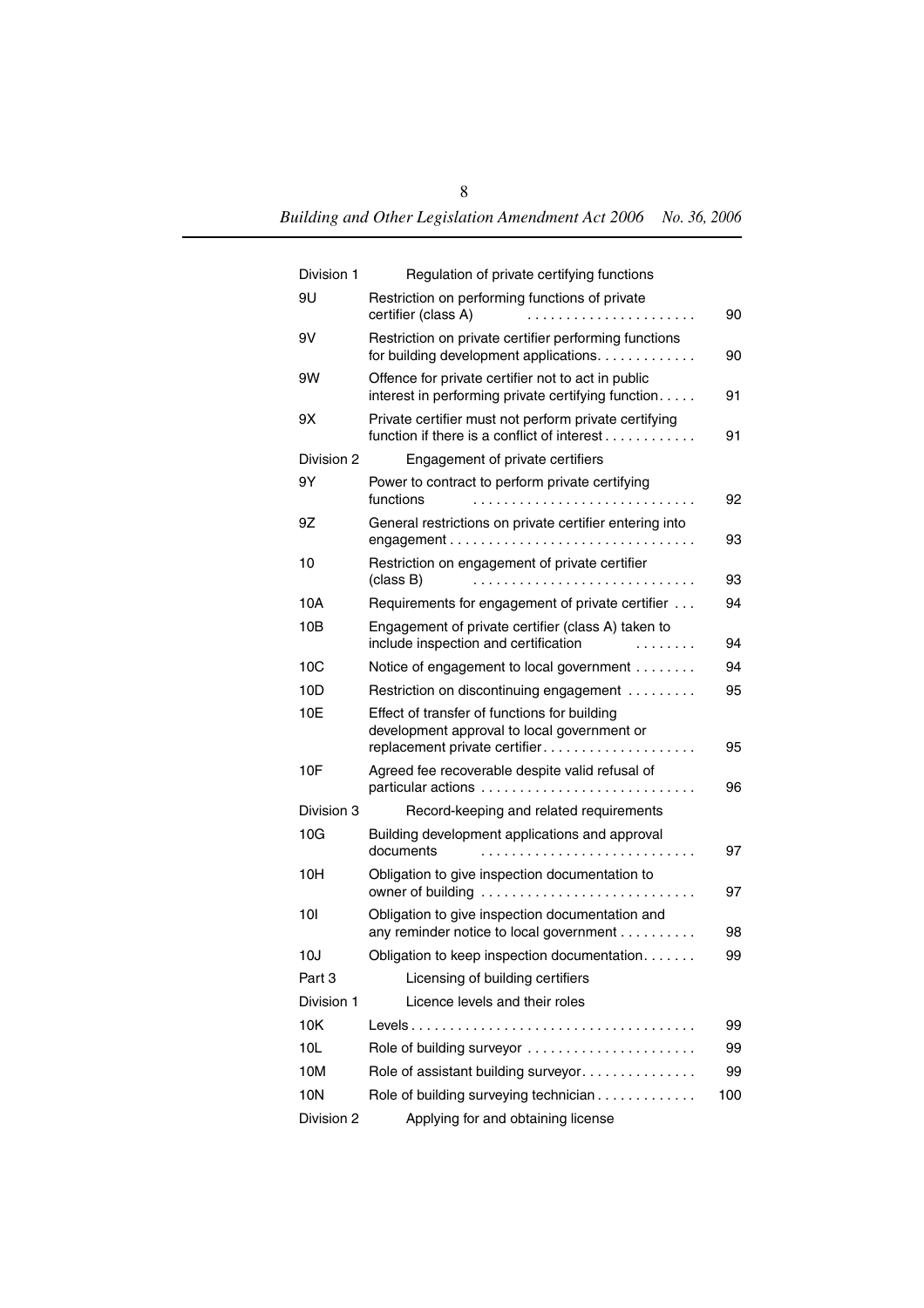| 100           |                                                                                                       | 100 |  |
|---------------|-------------------------------------------------------------------------------------------------------|-----|--|
| 10P           | Requirements for licence application                                                                  |     |  |
| 10Q           | Decision on licence application                                                                       |     |  |
| 10R           |                                                                                                       | 101 |  |
| 10S           |                                                                                                       | 101 |  |
| Division 3    | Private certification endorsements                                                                    |     |  |
| 10T           | Endorsements                                                                                          | 102 |  |
| 10U           | Who may apply for endorsement                                                                         | 102 |  |
| 10V           | Requirements for endorsement application                                                              | 102 |  |
| 10W           | Restrictions on making endorsement                                                                    | 102 |  |
| 10X           |                                                                                                       | 103 |  |
| Division 4    | Renewals                                                                                              |     |  |
| 10Y           | Notice of expiry of licence                                                                           | 103 |  |
| 10Z           | Automatic expiry on failure to apply for renewal                                                      | 103 |  |
| 11            | Applying for renewal                                                                                  | 103 |  |
| 11A           | Existing licence taken to be in force while<br>application is being considered                        | 104 |  |
| 11B           | Decision on renewal application                                                                       | 104 |  |
| 11C           |                                                                                                       | 105 |  |
| Division 5    | Cancellation and suspension of, and other<br>changes to, licences and cancellation of<br>endorsements |     |  |
| Subdivision 1 | <b>BSA's powers</b>                                                                                   |     |  |
| 11D           | Power to amend, cancel or suspend licence                                                             | 105 |  |
| 11E           | Power to change licence level                                                                         | 105 |  |
| 11F           | Cancellation of endorsement of licence to act as                                                      | 106 |  |
| 11G           | Notice of particular events to interstate licensing<br>authorities and other entities                 | 106 |  |
| Subdivision 2 | Show cause notice procedure                                                                           |     |  |
| 11H           |                                                                                                       | 107 |  |
| 111           | Submissions about show cause notice.                                                                  | 108 |  |
| 11J           | Decision on proposed action                                                                           | 108 |  |
| 11K           | Notice and taking effect of decision                                                                  | 108 |  |
| Division 6    | General provisions about licences                                                                     |     |  |
| 11L           |                                                                                                       | 108 |  |
| 11M           |                                                                                                       | 109 |  |
| <b>11N</b>    | Surrendering licence                                                                                  | 110 |  |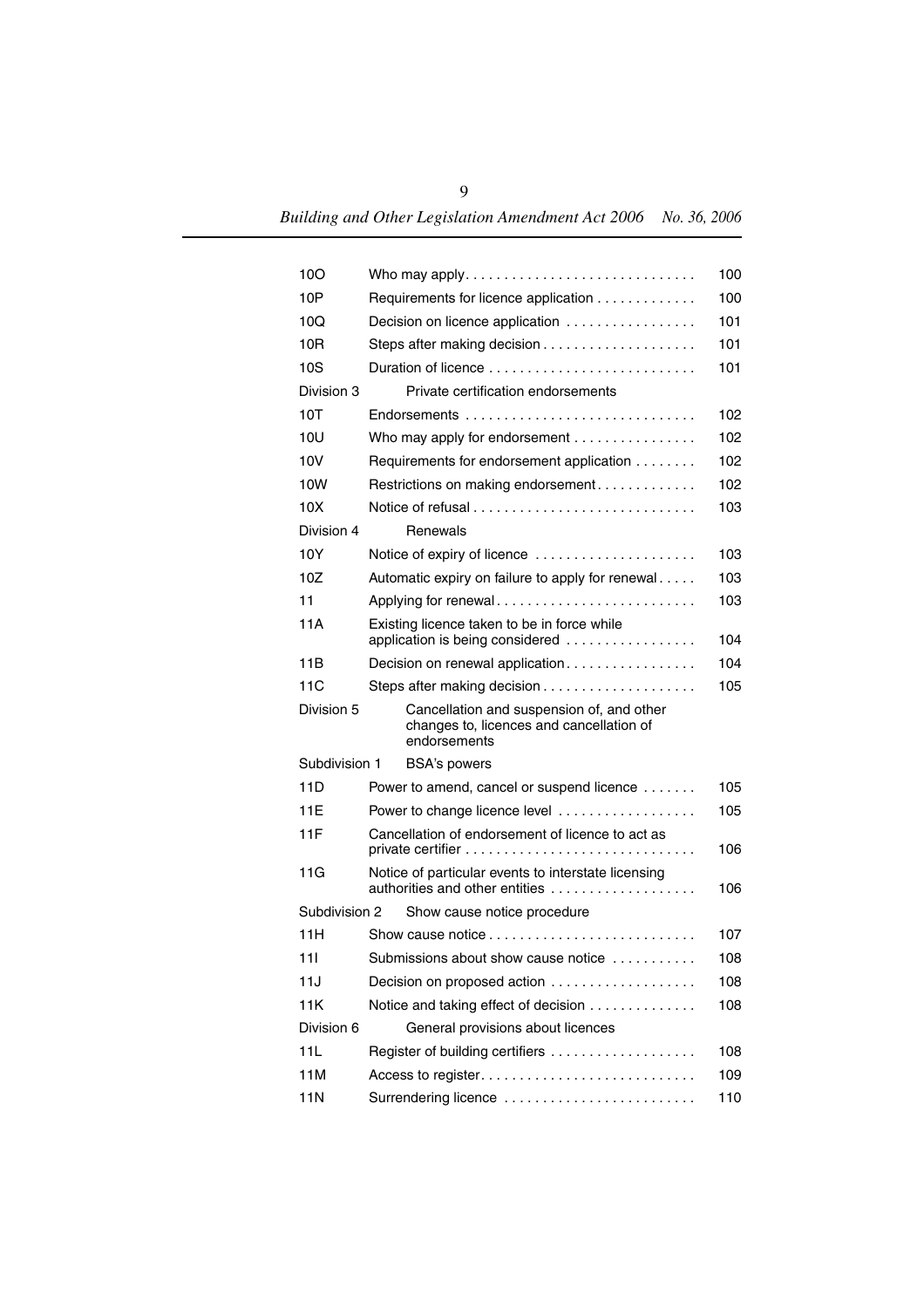|    | 110              | Obtaining replacement licence                                                                                             | 110 |
|----|------------------|---------------------------------------------------------------------------------------------------------------------------|-----|
|    | 11P              | Obligation of building certifier to give notice of                                                                        |     |
|    |                  | change in particular circumstances                                                                                        | 110 |
|    | Division 7       | Miscellaneous provisions                                                                                                  |     |
|    | 11Q              | Accreditation standards bodies                                                                                            | 111 |
|    | 11R              | Function of accreditation standards body.                                                                                 | 111 |
|    | 11S              | Criteria for deciding suitability of applicants and<br>licensees                                                          | 112 |
|    | 11T              | BSA may seek information from applicants about<br>suitability                                                             | 112 |
|    | 11U              | Refund of particular licence fees accompanying<br>applications                                                            | 113 |
|    | 11V              | Appeals to Commercial and Consumer Tribunal                                                                               | 113 |
| 6  |                  | Replacement of pt 2A, hdg (Fire safety for budget                                                                         | 113 |
| 7  |                  | Amendment of pt 2A, div 1 hdg (Interpretation)                                                                            | 114 |
| 8  |                  | Amendment of s 12A (Definitions for pt 2A)                                                                                | 114 |
| 9  |                  | Amendment of pt 2A, div 2 hdg (Fire safety standard).                                                                     | 114 |
| 10 |                  | Amendment of s 12C (Fire safety standard).                                                                                | 114 |
| 11 |                  | Omission of ss 12E and 12F                                                                                                | 115 |
| 12 |                  | Amendment of pt 2A, div 3, hdg (Budget accommodation<br>buildings built, approved or applied for, before 1 January 1992). | 115 |
| 13 |                  | Amendment of s 12G (Application of div 3)                                                                                 | 115 |
| 14 |                  | Amendment of s 12I (Approval of longer period for conformity<br>with fire safety standard)                                | 115 |
| 15 | standard)        | Amendment of s 12J (Advice as to conformity with fire safety                                                              | 116 |
| 16 | standard)        | Omission of s 12K (Appeals about conformity with fire safety                                                              | 116 |
| 17 | decision)        | Amendment of s 12L (Stay of operation of local government                                                                 | 116 |
| 18 |                  | Amendment of s 12M (Local government decisions)                                                                           | 117 |
| 19 | buildings)       | Amendment of pt 2A, div 4, hdg (All budget accommodation                                                                  | 117 |
| 20 |                  | Amendment of s 12N (Application of div 4)                                                                                 | 117 |
| 21 | management plan) | Amendment of s 12O (Obligation about fire safety                                                                          | 117 |
| 22 |                  | Omission of s 12Q (Development approval for building work                                                                 | 117 |
| 23 |                  | Amendment of pt 2A, div 5, hdg (Miscellaneous).                                                                           | 118 |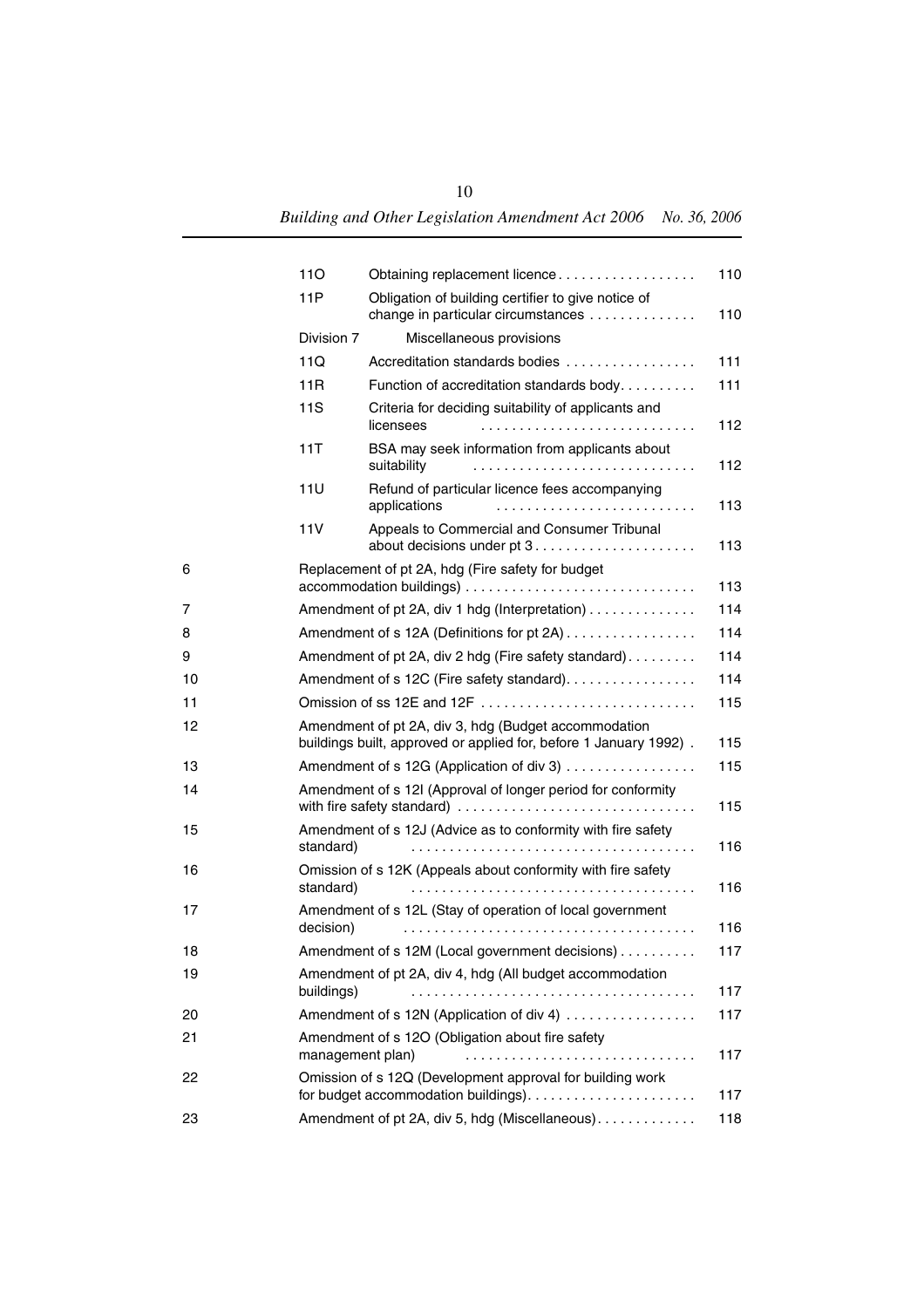| 24  |             |                                                                                                                                     | 118 |  |
|-----|-------------|-------------------------------------------------------------------------------------------------------------------------------------|-----|--|
|     | 12SA        | Local government's fire safety record-keeping<br>obligations                                                                        | 118 |  |
|     | 12SB        | Owner's fire safety record-keeping obligation.                                                                                      | 118 |  |
| 25  |             | Replacement of pt 3, hdg (Swimming pool fencing)                                                                                    | 119 |  |
| 26  |             | Amendment of s 12T (Definitions for pt 3)                                                                                           | 119 |  |
| 27  |             | Omission of s 13 (Local law for fencing of swimming pools)                                                                          | 120 |  |
| 27A |             | Amendment of s 16B (Constructing outdoor swimming pool)                                                                             | 120 |  |
| 28  | decided)    | Amendment of s 16D (Steps to be taken after application<br>120                                                                      |     |  |
| 29  |             | Amendment of s 16E (Revocation of exemption)                                                                                        | 121 |  |
| 30  |             |                                                                                                                                     | 121 |  |
|     | 16F         | Register of exemptions                                                                                                              | 121 |  |
| 31  |             | Amendment of s 17 (Advice as to compliance)                                                                                         | 122 |  |
| 32  |             | Omission of s 20 (Appeals about swimming pool fencing)                                                                              | 122 |  |
| 33  | notices)    | Replacement of pt 4, hdg (Show cause and enforcement                                                                                | 122 |  |
| 34  |             | Amendment of s 22 (Enforcement notices)                                                                                             | 122 |  |
| 35  | notices)    | Amendment of s 23 (Specific requirements of enforcement                                                                             | 123 |  |
| 36  |             | Amendment of s 24 (Appeals against enforcement notices)                                                                             | 123 |  |
| 37  |             | Amendment of s 25 (Register of notices given)                                                                                       | 123 |  |
| 38  | certifiers) | Omission of pt 5 (Accreditation and provisions about building                                                                       | 123 |  |
| 39  |             | Relocation and renumbering of pt 5A (Complaints,<br>investigations and disciplinary proceedings relating to<br>building certifiers) | 123 |  |
| 40  |             | Amendment of s 34 (Building certifier must be advised of                                                                            |     |  |
|     | complaint)  |                                                                                                                                     | 124 |  |
| 41  |             | Amendment of s 34A (BSA may recommend mediation to                                                                                  | 124 |  |
| 42  |             | Amendment of s 34B (Mediation process)                                                                                              | 124 |  |
| 43  | produced)   | Amendment of s 36 (BSA may require documents to be                                                                                  | 124 |  |
| 44  |             |                                                                                                                                     | 124 |  |
|     | 36A         | Issue of identity card to auditor                                                                                                   | 124 |  |
|     | 36B         | Production or display of identity card                                                                                              | 125 |  |
| 45  |             | Amendment of s 38 (Power to enter and inspect building)                                                                             | 125 |  |
| 46  |             |                                                                                                                                     | 126 |  |
|     | 38A         |                                                                                                                                     | 126 |  |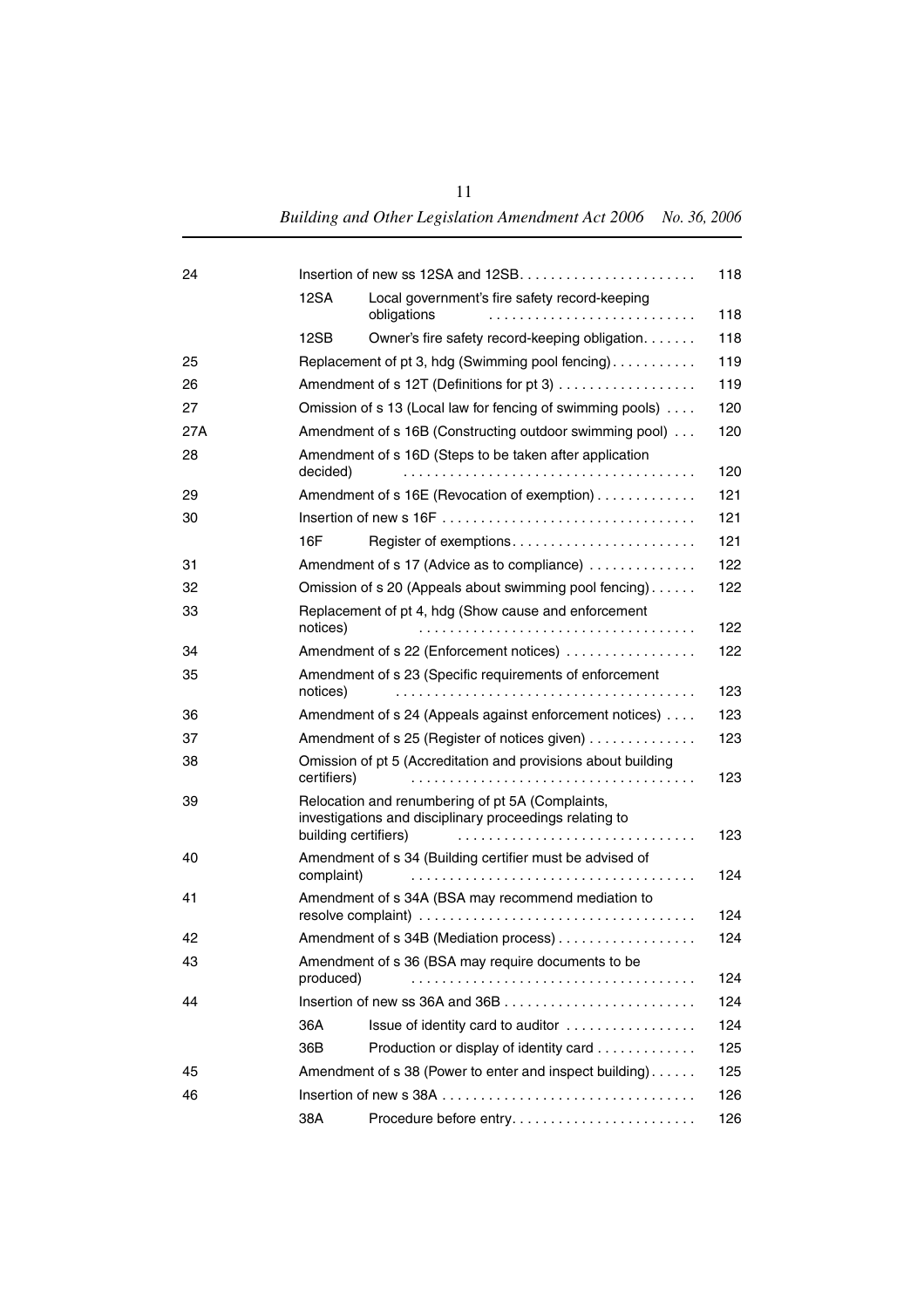| 47 | completed) | Amendment of s 40 (Decision after investigation or audit                                                           | 127 |  |
|----|------------|--------------------------------------------------------------------------------------------------------------------|-----|--|
| 48 |            | Amendment of s 41B (Representations and decision)                                                                  |     |  |
| 49 |            | Amendment of pt 6, hdg (General provisions)                                                                        |     |  |
| 50 |            | Omission of s 47 (Giving security in certain cases)                                                                |     |  |
| 51 |            | Amendment of s 48 (Information to be supplied by the State)                                                        | 128 |  |
| 52 |            | Omission of s 49 (Owner liable for offences under Standard                                                         | 128 |  |
| 53 |            | Amendment of s 50 (Prosecution of offences)                                                                        | 128 |  |
| 54 |            |                                                                                                                    | 129 |  |
|    | 51A        |                                                                                                                    | 129 |  |
|    | 51B        |                                                                                                                    | 129 |  |
|    | 51C        |                                                                                                                    | 129 |  |
| 55 |            | Amendment of s 52 (Regulation-making power)                                                                        | 130 |  |
| 56 |            | Omission of s 53 (Day when Standard Building Regulation was<br>made for Statutory Instruments Act 1992)            | 130 |  |
| 57 |            | Amendment of pt 7, hdg (Savings and transitional provisions)                                                       | 130 |  |
| 58 |            | Amendment of pt 7, div 1, hdg (Transitional provision for Local                                                    | 131 |  |
| 59 |            | Amendment of pt 7, div 2, hdg (Transitional provisions for<br>Building and Integrated Planning Amendment Act 1998) | 131 |  |
| 60 |            | Amendment of s 55 (References to Standard Building Law etc.).                                                      | 131 |  |
| 61 |            | Amendment of s 56 (Existing referees)                                                                              | 131 |  |
| 62 |            | Amendment of s 57 (Existing registrar)                                                                             | 131 |  |
| 63 |            | Amendment of s 58 (Lawfully constructed buildings and                                                              | 132 |  |
| 64 |            | Amendment of pt 7, div 3, hdg (Transitional provisions for<br>Building Amendment Act 2003)                         | 132 |  |
| 65 |            | Amendment of s 58A (Definitions for div 3)                                                                         | 132 |  |
| 66 |            | Amendment of pt 8, hdg (Transitional provisions for Plumbing                                                       | 132 |  |
| 67 |            | Amendment of s 60 (Definitions for pt 8)                                                                           | 132 |  |
| 68 |            | Amendment of s 61 (Swimming pool fences for existing tourist<br>resort complexes exempted)                         | 133 |  |
| 69 |            | Insertion of new ch 11, pt 5 and schedule 1.                                                                       | 133 |  |
|    | Part 5     | Transitional provisions for Building and Other<br>Legislation Amendment Act 2006                                   |     |  |
|    | 66         | Undecided building development applications                                                                        | 133 |  |
|    | 66A        | Consequential amendments to the QDC                                                                                | 134 |  |
|    | 67         | Consequential amendments to code of conduct                                                                        | 134 |  |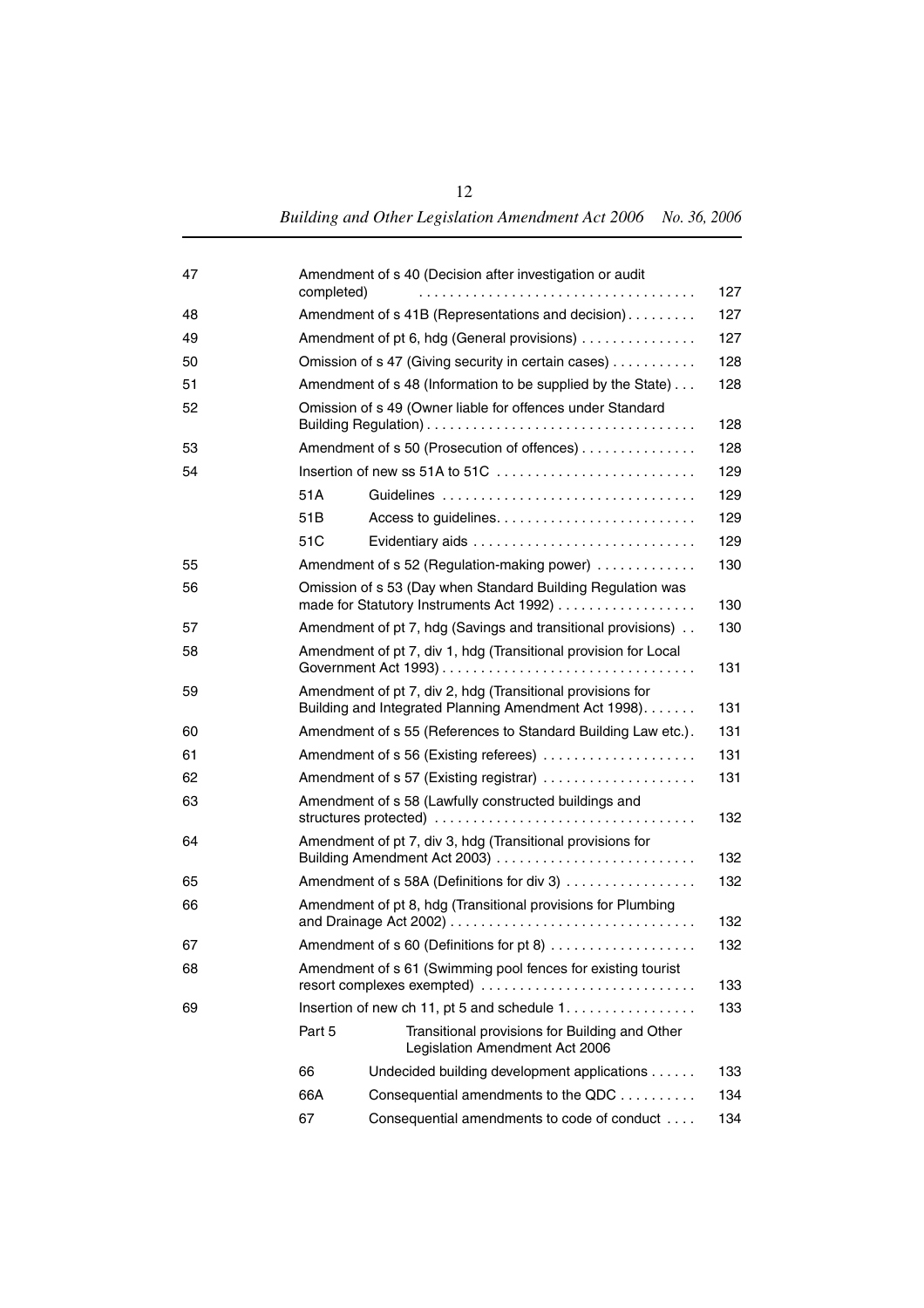|        | 68         | Local government building surveying technicians                                                        | 134 |  |
|--------|------------|--------------------------------------------------------------------------------------------------------|-----|--|
|        | 69         |                                                                                                        | 135 |  |
| 70     |            | 138                                                                                                    |     |  |
| Part 3 |            | Amendment of Integrated Planning Act 1997                                                              |     |  |
| 71     |            | 149                                                                                                    |     |  |
| 72     |            | Amendment of s 1.3.5 (Definitions for terms used in<br>development)<br>150                             |     |  |
| 73     |            |                                                                                                        | 150 |  |
|        | 3.2.2B     | Approved operational work for retaining walls<br>required for certain development                      | 151 |  |
| 74     |            | Amendment of s 3.3.15 (Referral agency assesses application).<br>151                                   |     |  |
| 75     |            | Amendment of s 3.3.16 (Referral agency's response)<br>151                                              |     |  |
| 76     |            | Amendment of s 3.3.17 How a concurrence agency may<br>152                                              |     |  |
| 77     | powers)    | Amendment of s 3.3.18 (Concurrence agency's response                                                   | 152 |  |
| 78     |            | Amendment of s 3.5.13 (Decision if application requires code<br>153                                    |     |  |
| 79     |            | Amendment of s 3.5.15 (Decision notice)                                                                | 153 |  |
| 80     | tribunals) | Amendment of s 4.2.1 (Establishing building and development                                            | 154 |  |
| 81     |            | Amendment of s 4.2.7 (Jurisdiction of tribunals)<br>154                                                |     |  |
| 82     | matters)   | Replacement of s 4.2.12A (Appeals for plumbing and drainage                                            | 154 |  |
|        | 4.2.12A    | Appeals for building and plumbing and drainage<br>matters                                              | 154 |  |
| 83     |            | Amendment of s 4.3.18 (Proceedings for offences)                                                       | 156 |  |
| 84     |            | Amendment of s 4.3.22 (Proceeding for orders)<br>156                                                   |     |  |
| 85     |            | Omission of ch 5, pt 3 (Private certification).                                                        | 156 |  |
| 86     |            | Amendment of s 5.7.2 (Documents local government must<br>keep available for inspection and purchase)   | 156 |  |
| 87     |            | Replacement of s 5.7.3 (Documents local government must                                                | 158 |  |
|        | 5.7.3      | Documents local government must keep available                                                         | 158 |  |
| 88     |            | Amendment of s 5.7.4 (Documents assessment manager must<br>keep available for inspection and purchase) | 158 |  |
| 89     |            | Amendment of s 5.7.6 (Documents chief executive must keep                                              | 160 |  |
| 90     |            | Amendment of s 6.1.1 (Definitions for pt 1)                                                            | 161 |  |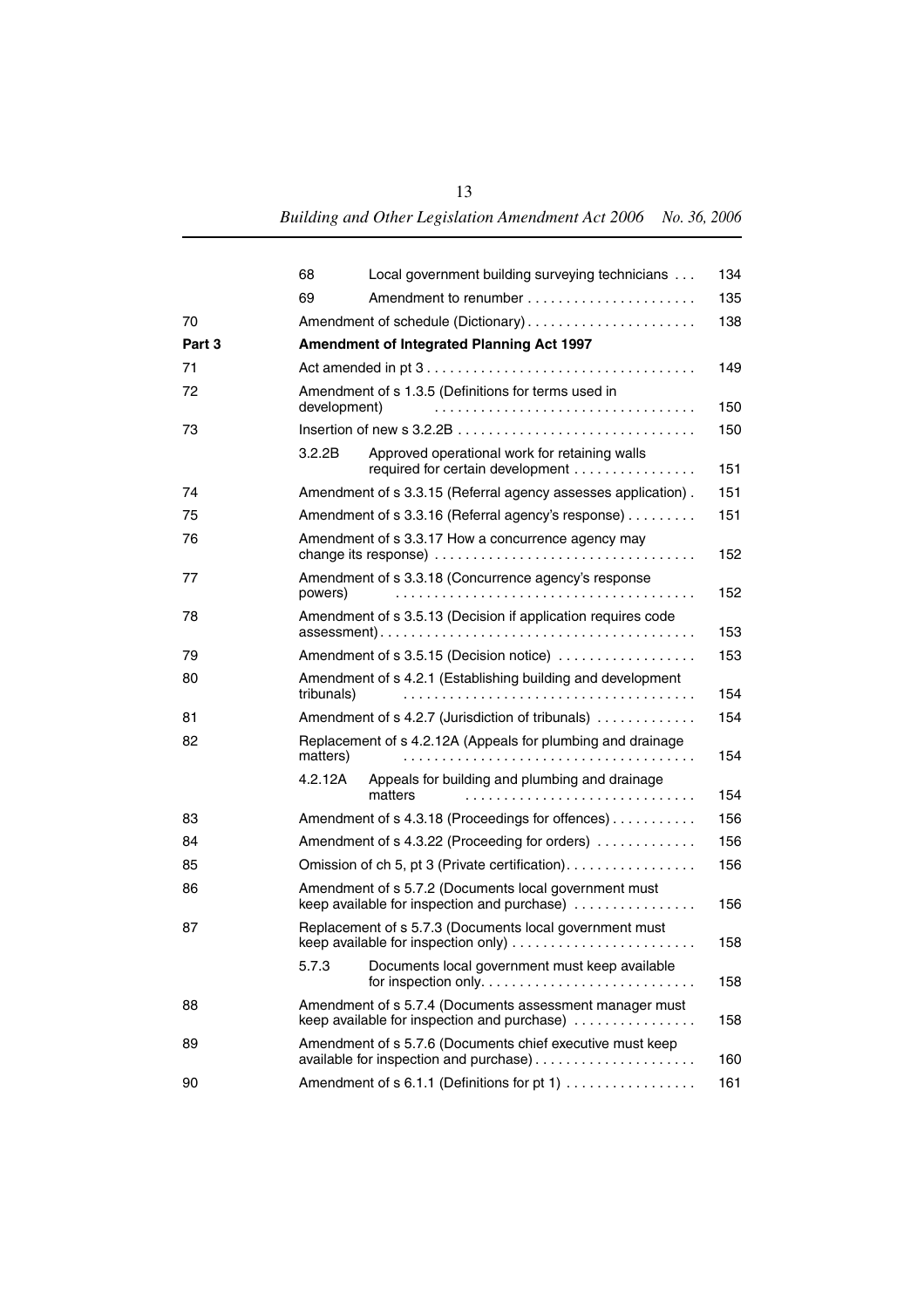| 91      |            | Amendment of s 6.1.29 (Assessing applications (other than<br>against the Standard Building Regulation))<br>.                           | 161 |  |
|---------|------------|----------------------------------------------------------------------------------------------------------------------------------------|-----|--|
| 92      |            | Amendment of s 6.1.30 (Deciding applications (other than<br>under the Standard Building Regulation)<br>.                               | 161 |  |
| 93      |            | Amendment of sch 8 (Assessable development and<br>self-assessable development)                                                         | 161 |  |
| 94      |            | Amendment of sch 8A (Assessment manager for                                                                                            | 162 |  |
| 95      |            |                                                                                                                                        | 162 |  |
| Part 3A |            | Amendment of Integrated Planning and Other Legislation<br><b>Amendment Act 2006</b>                                                    |     |  |
| 95A     |            |                                                                                                                                        | 164 |  |
| 95B     |            |                                                                                                                                        | 164 |  |
| 95C     |            | Amendment of s 75 (Amendment of s 6.5.1 (When particular                                                                               | 164 |  |
| Part 3B |            | <b>Amendment of Local Government Act 1993</b>                                                                                          |     |  |
| 95D     |            |                                                                                                                                        | 164 |  |
| 95E     |            | Amendment of s 492 (Exemptions)                                                                                                        | 165 |  |
| 95F     |            | Amendment of s 492A (Required procurement and asset disposal                                                                           | 166 |  |
| 95G     | 166        | Amendment of s 1070 (Entry on land for local government purposes)                                                                      |     |  |
| Part 4  |            | <b>Amendment of Plumbing and Drainage Act 2002</b>                                                                                     |     |  |
| 96      |            |                                                                                                                                        | 166 |  |
| 96A     |            | Amendment of s 85 (Process for assessing plans)                                                                                        | 167 |  |
| 96B     |            | Omission of s 85A (Local government's power to stop further greywater<br>use facility requests for premises in a sewered area).<br>167 |     |  |
| 96C     |            | Amendment of s 85B (Restrictions on giving compliance permit for                                                                       | 167 |  |
| 97      |            | Amendment of s 91 (Applying for chief executive approval)                                                                              | 167 |  |
| 98      |            | Amendment of s 125 (Restriction on building or installing<br>particular on-site sewerage treatment plant)<br>167                       |     |  |
| 99      |            | Amendment of s 128E (Restrictions on operating particular<br>168<br>on-site sewerage treatment plant)                                  |     |  |
| 99A     |            | Amendment of s 128M (Offences about discharging greywater other<br>than kitchen greywater from premises)<br>168                        |     |  |
| 100     |            | Insertion of new pt 10, div $4 \ldots \ldots \ldots \ldots \ldots \ldots \ldots \ldots \ldots$                                         | 169 |  |
|         | Division 4 | Transitional provisions for Building and Other<br>Legislation Amendment Act 2006                                                       |     |  |
|         | 172        | Provisions for chemical, composting or<br>incinerating toilets                                                                         | 169 |  |
|         | 173        | Provision about offences under s 128M                                                                                                  | 169 |  |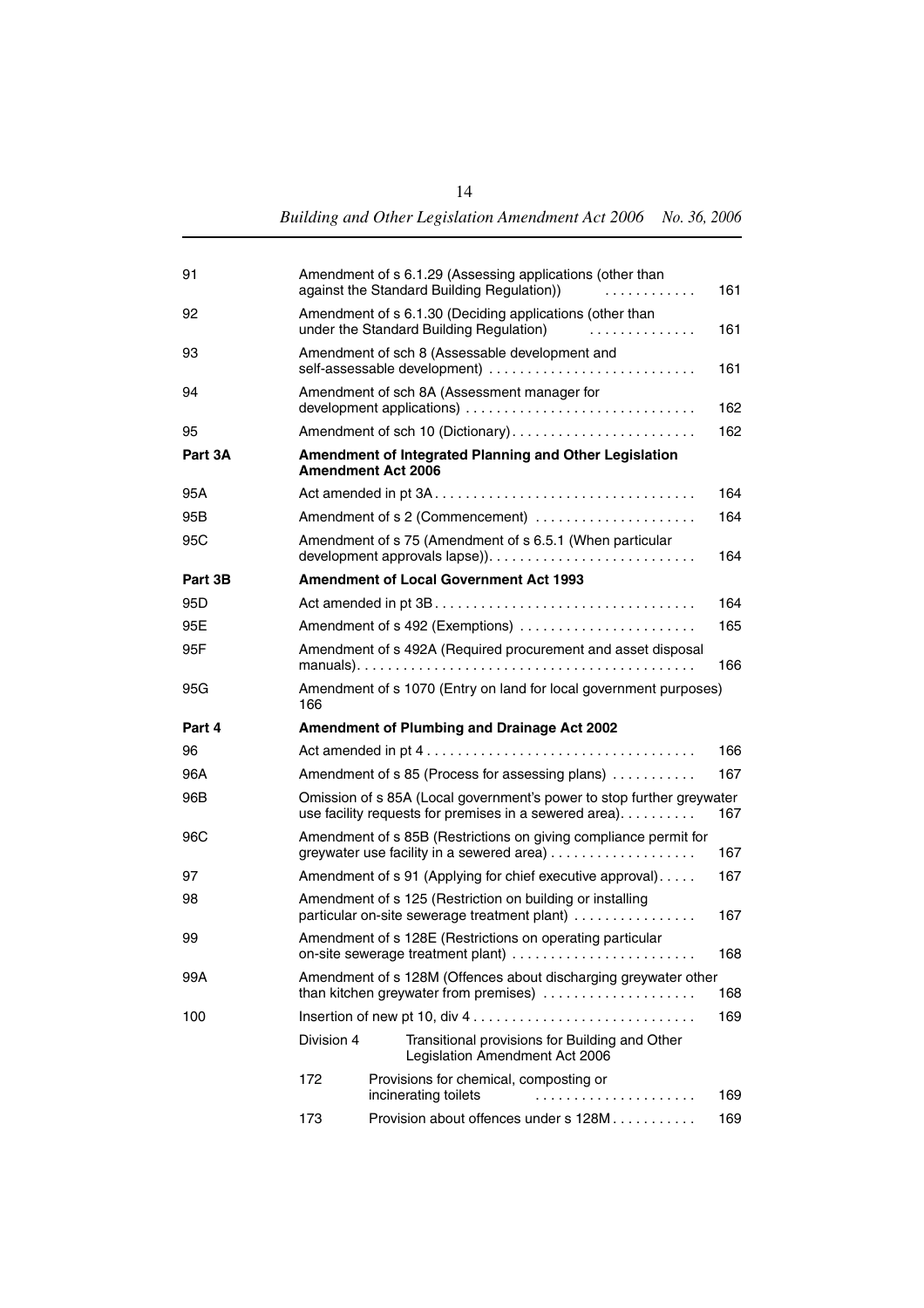| Part 5   | <b>Amendment of other Acts</b>                                                 |     |
|----------|--------------------------------------------------------------------------------|-----|
| 101      | Amendment of other Acts                                                        | 170 |
| Schedule | <b>Consequential and minor amendments of other Acts </b>                       | 171 |
|          | Brisbane Markets Act 2002                                                      | 171 |
|          | Fire and Rescue Service Act 1990                                               | 171 |
|          |                                                                                | 172 |
|          |                                                                                | 172 |
|          | Private Health Facilities Act 1999                                             | 173 |
|          | Public Health (Infection Control for Personal Appearance<br>Services) Act 2003 | 173 |
|          | Queensland Building Services Authority Act 1991                                | 174 |
|          | Southern Moreton Bay Islands Development Entitlements                          | 174 |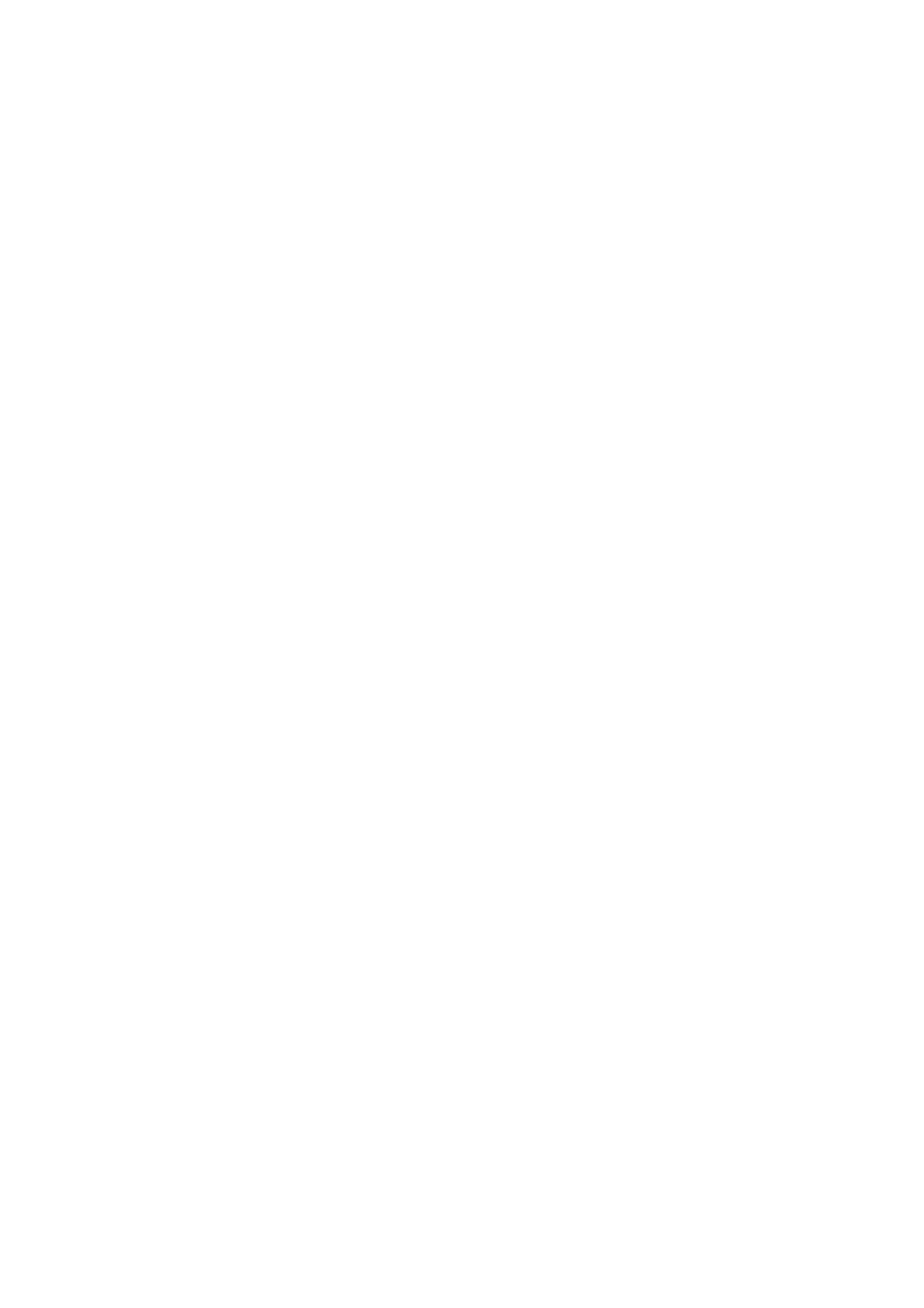

Queensland

### **Building and Other Legislation Amendment Act 2006**

### **Act No. 36 of 2006**

**An Act to amend the** *Building Act 1975,* **and for other purposes [Assented to 10 August 2006]**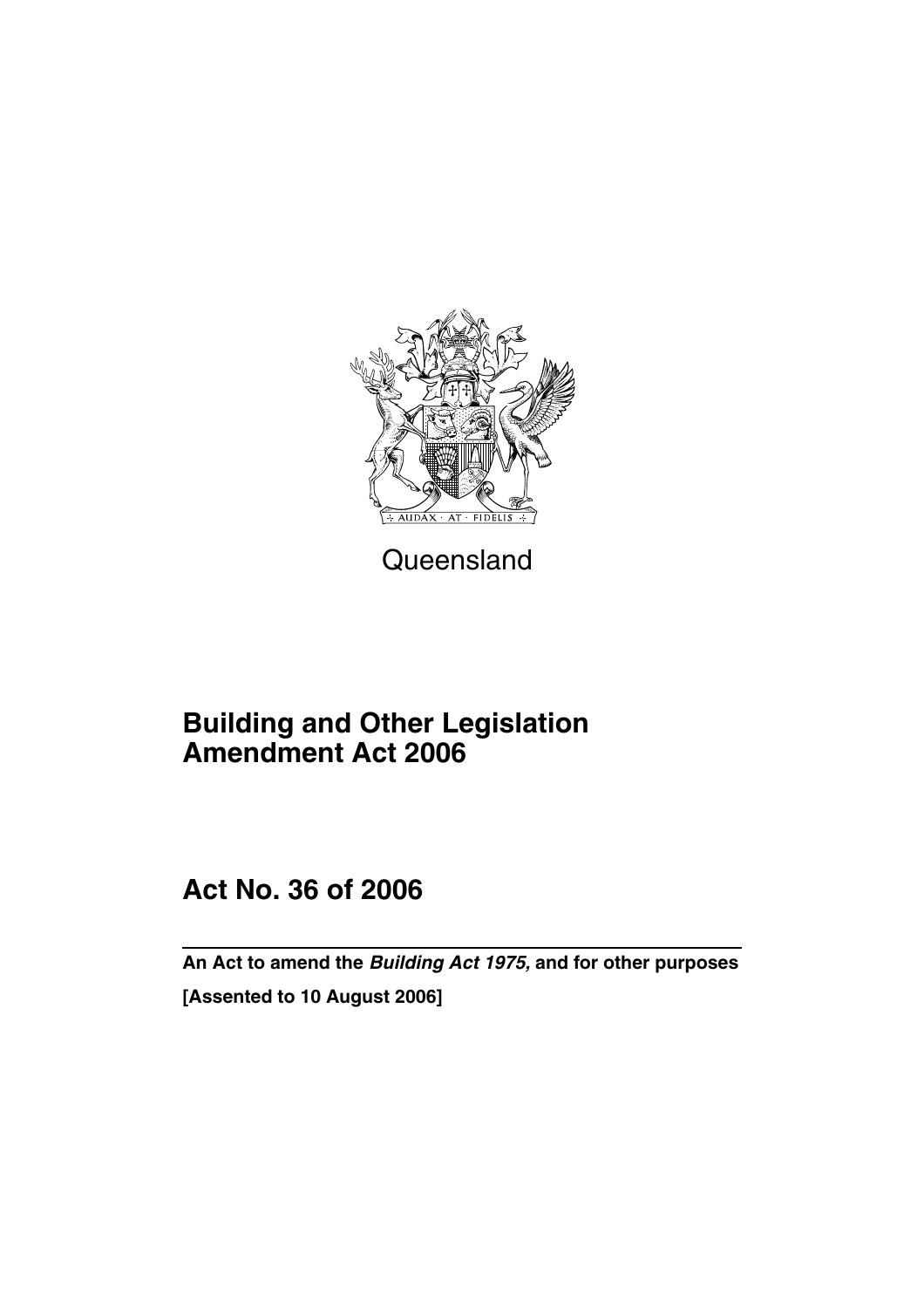#### **The Parliament of Queensland enacts—**

### <span id="page-19-0"></span>**Part 1** Preliminary

#### <span id="page-19-1"></span>**1 Short title**

This Act may be cited as the *Building and Other Legislation Amendment Act 2006*.

#### <span id="page-19-2"></span>**2 Commencement**

This Act, other than the following provisions, commences on a day to be fixed by proclamation—

- part 3A
- part 3B, heading
- sections 95D to 95F
- part 4
- section 101 and the schedule to the extent they amend the *Plumbing and Drainage Act 2002*.

### <span id="page-19-3"></span>**Part 2 Amendment of Building Act 1975**

#### <span id="page-19-4"></span>**3 Act amended in pt 2**

This part amends the *Building Act 1975.*

#### <span id="page-19-5"></span>**4 Replacement of long title**

Long title *omit, insert—*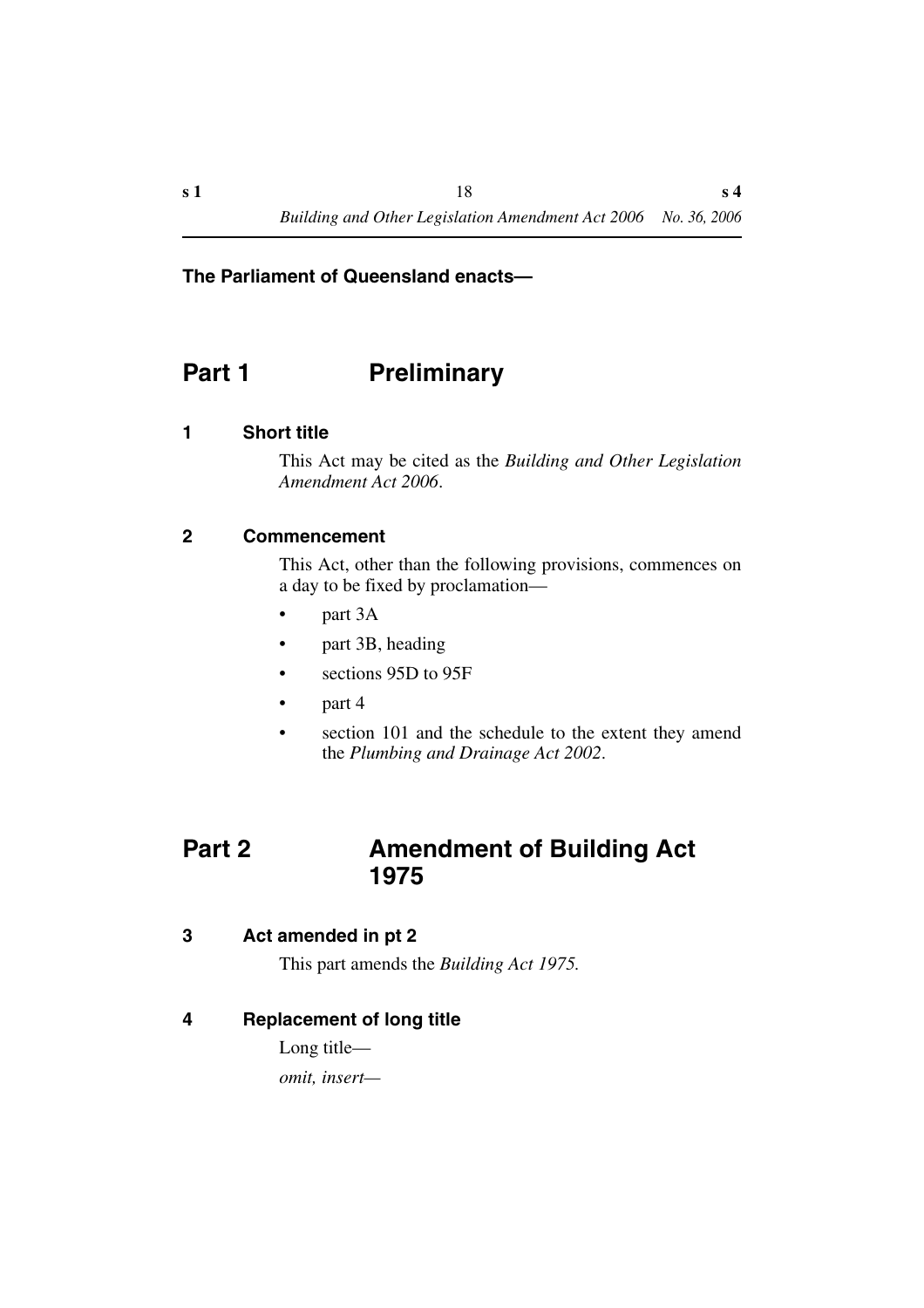#### **'An Act to regulate building development approvals, building work, building classification and building certifiers, and for other purposes'.**

#### <span id="page-20-0"></span>**5 Replacement of pts 1 and 2**

Parts 1 and 2—

*omit, insert—*

## <span id="page-20-1"></span>**'Chapter 1 Preliminary**

### <span id="page-20-2"></span>**'Part 1 Introduction**

#### <span id="page-20-3"></span>**'1 Short title**

'This Act may be cited as the *Building Act 1975*.

#### <span id="page-20-4"></span>**'2 Act binds all persons**

- '(1) This Act binds all persons, including the State, and, as far as the legislative power of the Parliament permits, the Commonwealth and the other States.
- '(2) Nothing in this Act makes the State liable to be prosecuted for an offence.

#### <span id="page-20-5"></span>**'3 Simplified outline of main provisions of Act**

- '(1) Chapter 2 provides for what building work is assessable development for IPA.
- '(2) Chapter 3 imposes requirements, in addition to those under IPA, for making a building development application.
- $(3)$  Chapter 4—
	- (a) provides for the laws and other documents for the assessment of building development applications and the carrying out of self-assessable building work; and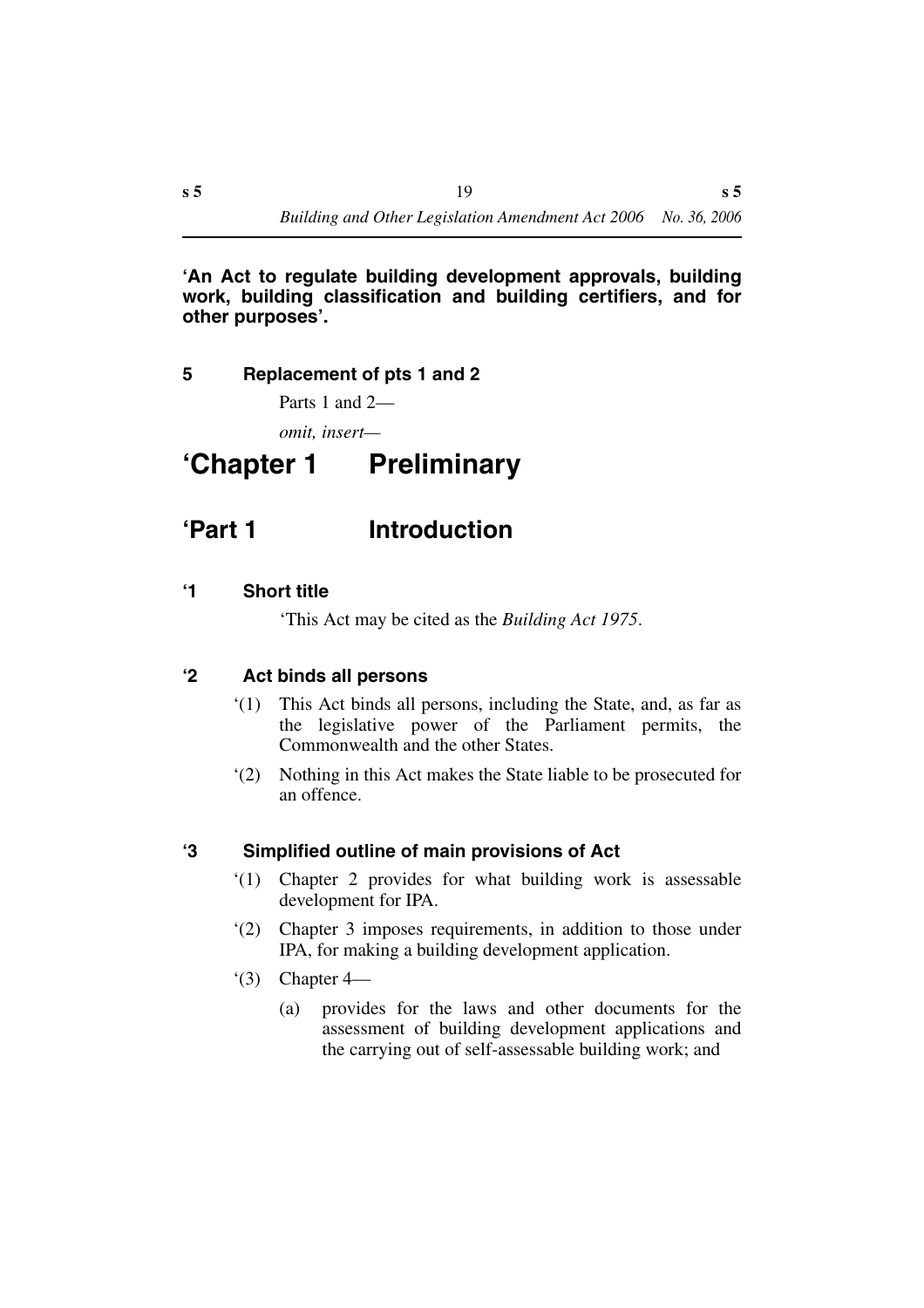- (b) provides for who is responsible for carrying out building assessment work for building development applications; and
- (c) regulates the assessment and approval of building development applications.
- $(4)$  Chapter 5—
	- (a) provides for the giving of final inspection certificates and other inspection documentation for particular buildings; and
	- (b) provides for the giving of certificates of classification for other buildings; and
	- (c) regulates the making of BCA classification changes; and
	- (d) restricts the occupation and use of particular buildings.
- $(5)$  Chapter 6—
	- (a) regulates private certifiers and other building certifiers and the performance of building and private certifying functions; and
	- (b) regulates the engagement of private certifiers; and
	- (c) provides for the licensing of, and complaints, investigations, and disciplinary proceedings against, private certifiers and other building certifiers.
- '(6) Chapter 7 makes provisions about fire safety for budget accommodation buildings.
- '(7) Chapter 8 regulates swimming pool fencing.
- '(8) Chapter 9 provides for the giving of show cause and enforcement notices for particular building work.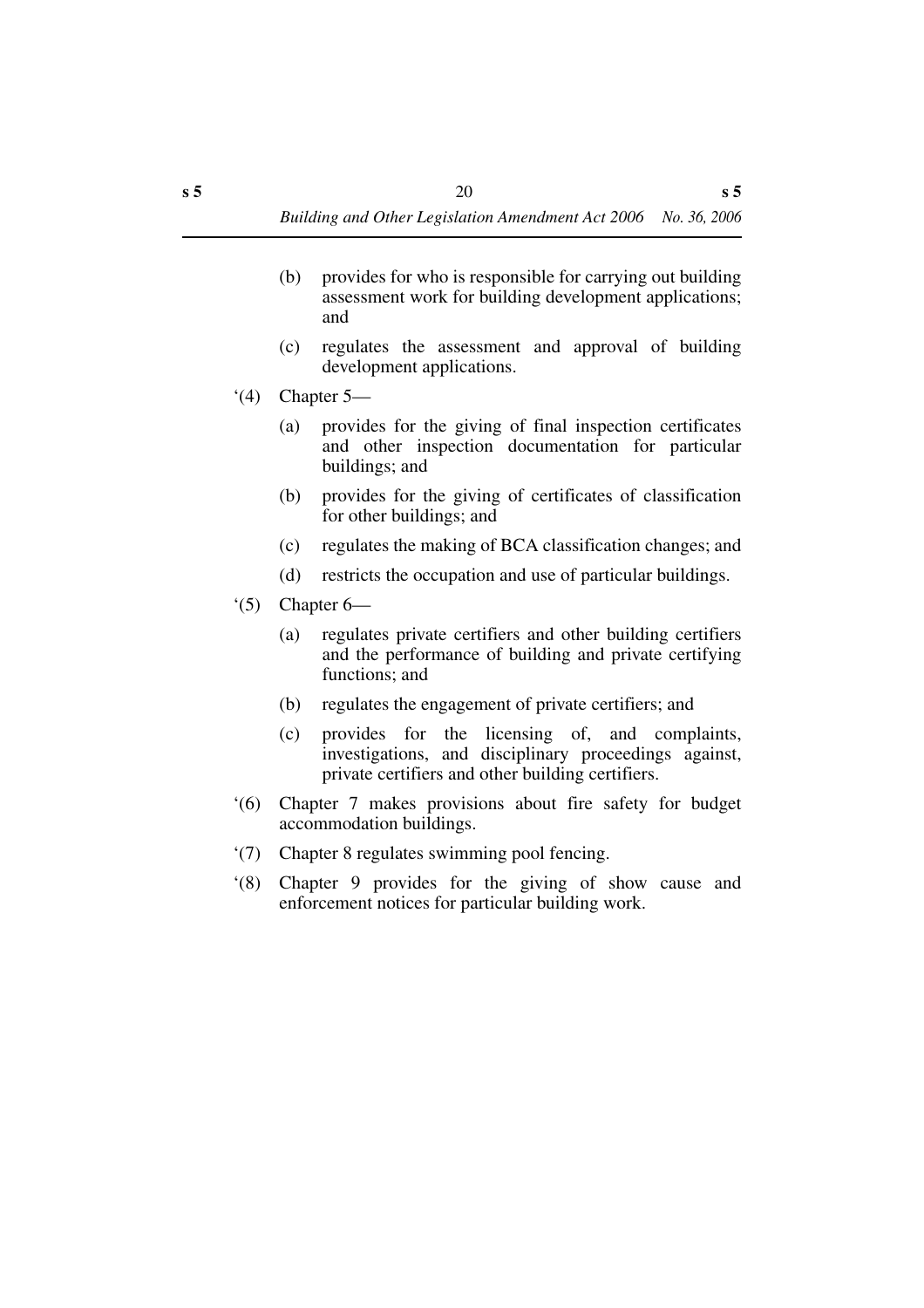### <span id="page-22-0"></span>**'Part 2 Interpretation**

### <span id="page-22-1"></span>**'Division 1 Dictionary**

#### <span id="page-22-2"></span>**'4 Definitions**

'The dictionary in schedule 2 defines particular words used in this Act.

#### <span id="page-22-3"></span>**'Division 2 Key definitions**

#### <span id="page-22-4"></span>**'5 What is** *building work*

- '(1) *Building work* is—
	- (a) building, repairing, altering, underpinning (whether by vertical or lateral support), moving or demolishing a building or other structure; or
	- (b) excavating or filling—
		- (i) for, or incidental to, the activities mentioned in paragraph (a); or
		- (ii) that may adversely affect the stability of a building or other structure, whether on the land on which the building or other structure is situated or on adjoining land; or
	- (c) supporting, whether vertically or laterally, land for activities mentioned in paragraph (a); or
	- (d) other work regulated under the building assessment provisions, other than IDAS.
- '(2) For subsection (1)(d), work includes a management procedure or other activity relating to a building or structure even though the activity does not involve a structural change to the building or structure.

*Example*—

a management procedure under the fire safety standard relating to a budget accommodation building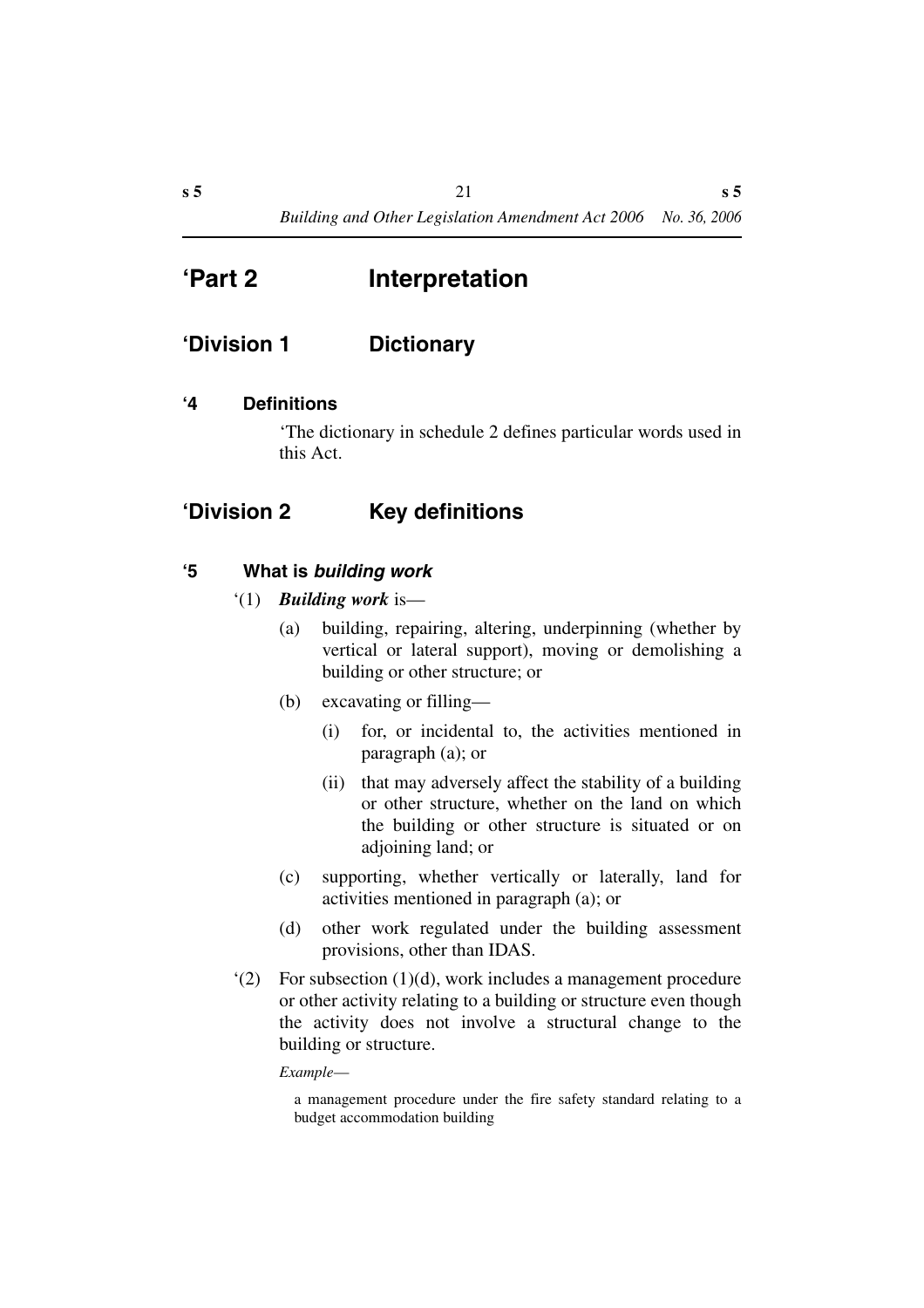#### <span id="page-23-0"></span>**'5A What is a** *building development application*

'A *building development application* is an application for development approval under IPA to the extent it is for building work.

#### <span id="page-23-1"></span>**'5B What is** *building assessment work*

'*Building assessment work* is the assessment, under the building assessment provisions, of a building development application for compliance with those provisions.

#### <span id="page-23-2"></span>**'5C Who is a** *building certifier*

- '(1) A *building certifier* is an individual who, under chapter 6, part 3, is licensed as a building certifier.
- '(2) A reference to building certifier includes a reference to a private certifier.
- '(3) In chapter 6, the term also includes a reference to a former building certifier.

#### <span id="page-23-3"></span>**'5D Private certifiers and their classes**

- '(1) A *private certifier* is a building certifier whose licence has, under section 10T, private certification endorsement.
- '(2) A *private certifier (class A)* is a private certifier whose licence has development approval endorsement.
- '(3) A *private certifier (class B)* is a private certifier whose licence does not have development approval endorsement.

#### <span id="page-23-4"></span>**'5E What is a** *building certifying function*

'A *building certifying function* is doing any of the following—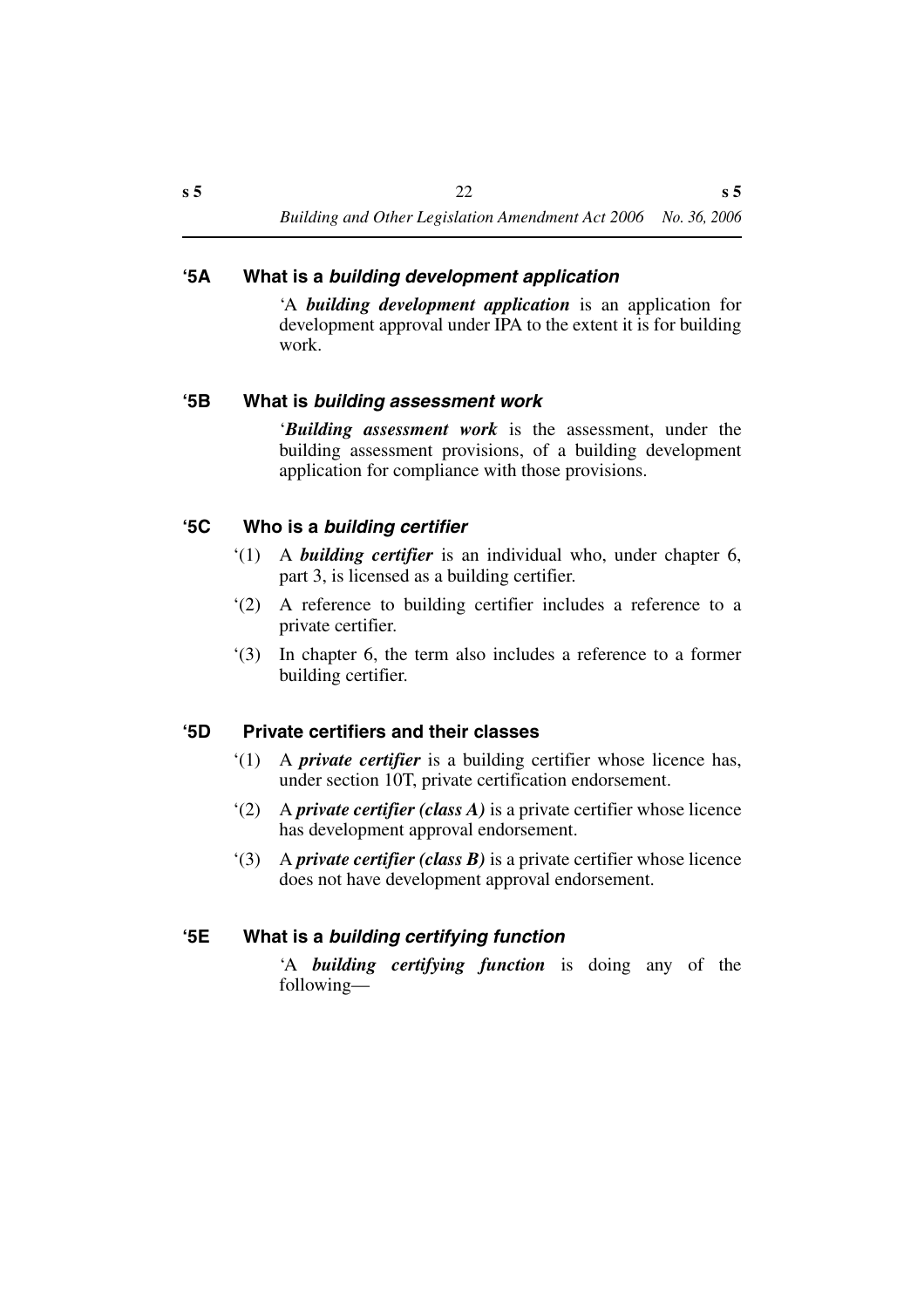- (a) carrying out building assessment work, other than a part of building assessment work that, under section  $6N<sub>1</sub>$  a concurrence agency may carry out;
- (b) the giving of a certificate (a *compliance certificate*) in the approved form that, other than for aspects of building assessment work that under section 6N must be assessed by a concurrence agency, states building work complies with the building assessment provisions;
- (c) for a building development approval—inspecting the building work to decide whether to certify the work;
- (d) for building work for a single detached class 1a building or a class 10 building or structure, the giving of—
	- (i) a certificate in the approved form for the stage of the building work that is after excavation of foundation material and before the footings for the building are laid; and
	- (ii) a certificate (a *final inspection certificate*) in the approved form for the final stage of the building work;
- (e) the giving of a certificate of classification for a building or structure of another class.

#### <span id="page-24-0"></span>**'5F Who is the** *assessment manager* **for a building development application**

- '(1) Generally, the *assessment manager* for a building development application is the assessment manager for the application as defined under IPA, section 3.1.7.
- '(2) However, if under section 6P a private certifier (class A) is performing functions for the application, the certifier is the assessment manager for the application.

<sup>1</sup> Section 6N (Concurrence agencies may carry out building assessment work within their jurisdiction)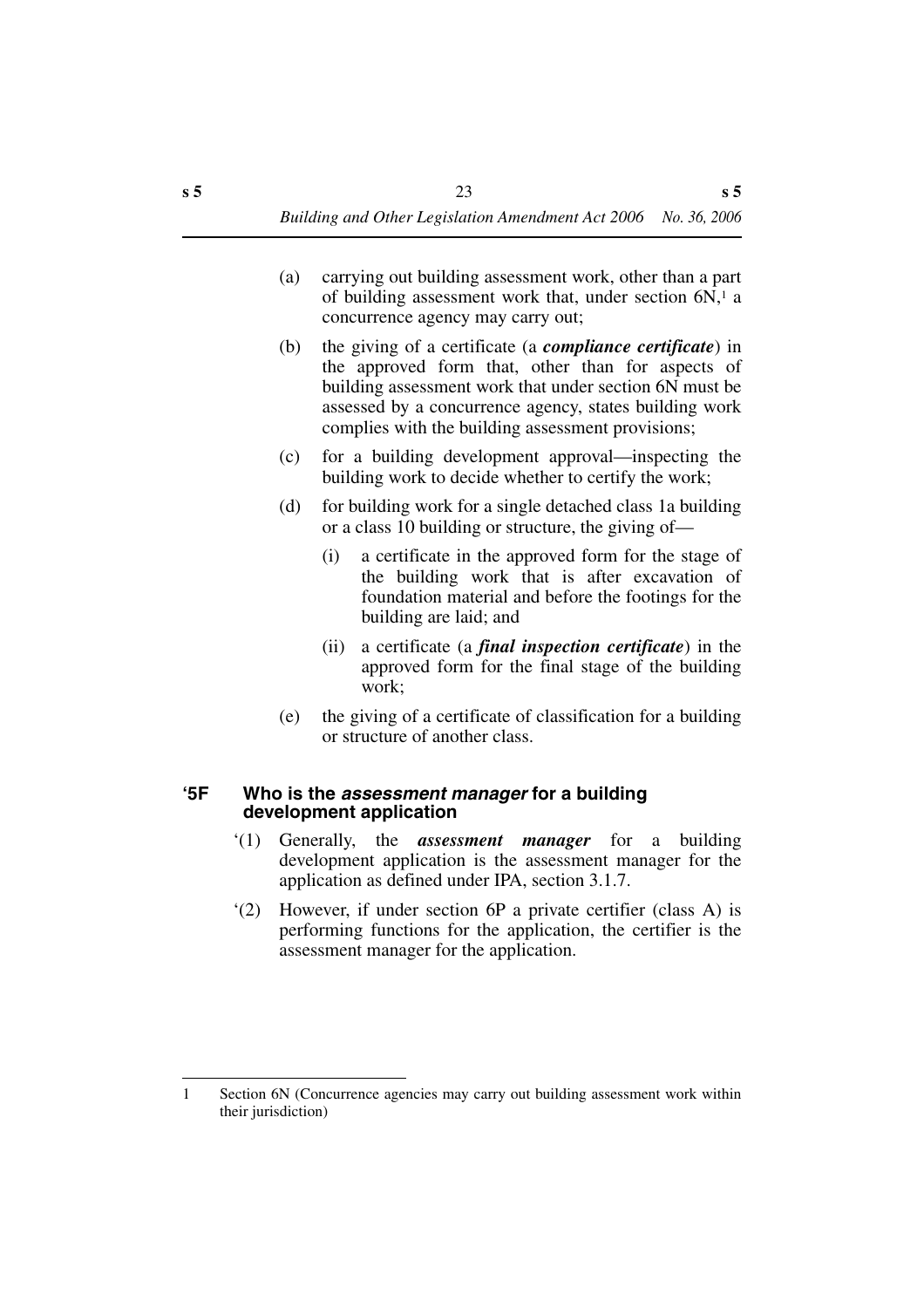#### <span id="page-25-0"></span>**'5G What is the** *Building Code of Australia* **(or** *BCA***)**

- '(1) The *Building Code of Australia* (or *BCA*) is the edition, current at the relevant time, of the Building Code of Australia (including the Queensland Appendix) published by the body known as the Australian Building Codes Board.
- '(2) A reference to the code includes the edition as amended from time to time by amendments published by the board.

#### <span id="page-25-1"></span>**'5H What is the** *Queensland Development Code* **(or**  *QDC***)**

- '(1) The *Queensland Development Code* **(**or *QDC*) is the parts, or aspects of the parts, of the document called 'Queensland Development Code' published by the department and stated in schedule 1.
- '(2) The chief executive may amend the QDC by—
	- (a) adding another part to it; or
	- (b) amending or replacing a part, or an aspect of a part, stated in schedule 1 or added under paragraph (a), or any amendment or replacement of the part or aspect.
- '(3) However, the amendment does not take effect until the chief executive publishes the amendment on the department's website and a regulation approves the amendment.
- '(4) The regulation must state the day on which the amendment was published.
- '(5) A reference to the QDC is taken to include any amendment under subsection (2) that has taken effect.

#### <span id="page-25-2"></span>**'5I When building work** *complies* **with the BCA or QDC**

- '(1) This section applies if in this Act there is a reference to building work complying with—
	- (a) the BCA or QDC; or
	- (b) the building assessment provisions to the extent they include the BCA and QDC.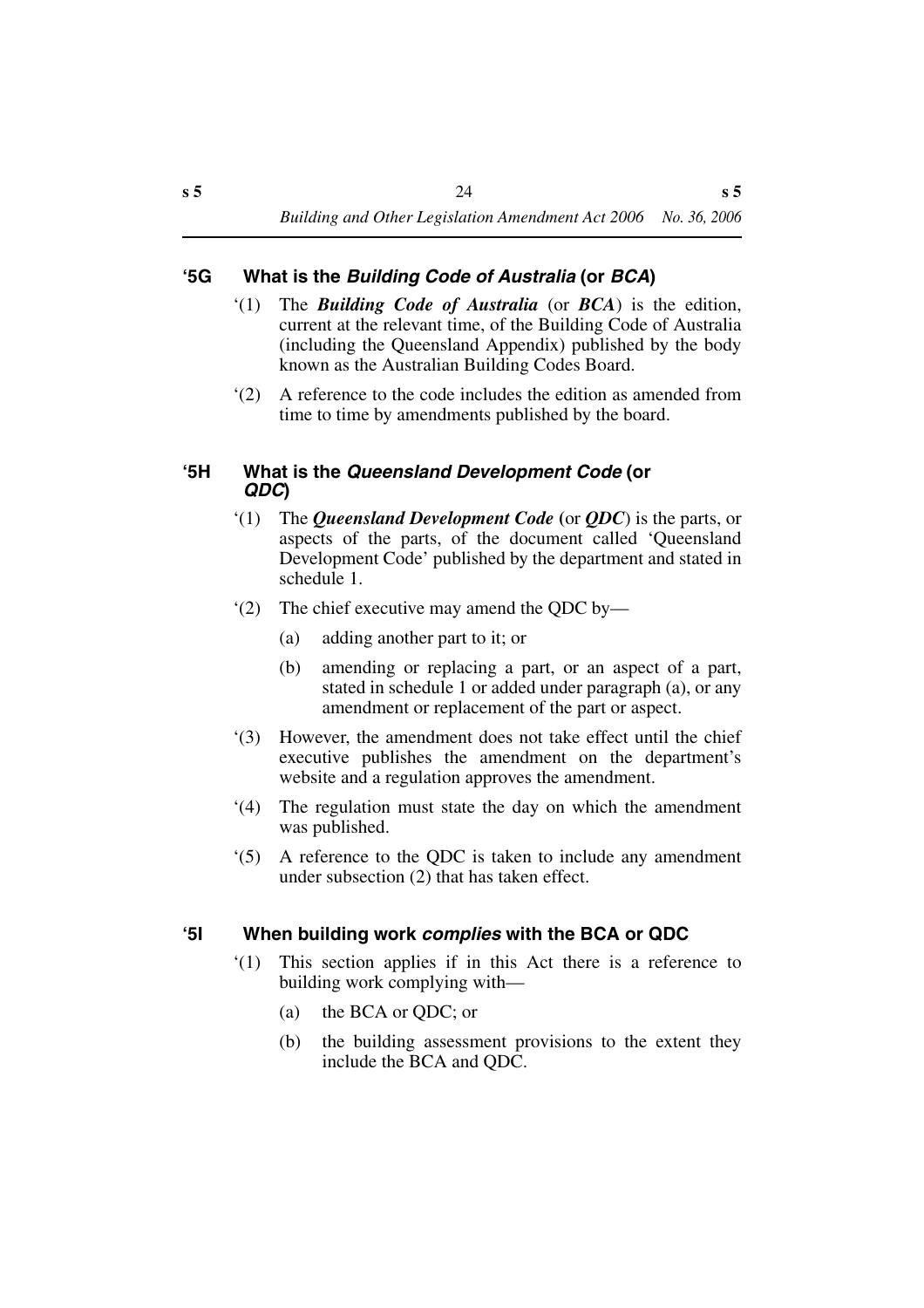- '(2) Building work *complies* with the BCA or QDC (the *code*) only if it complies with all relevant performance requirements under the code.
- '(3) For subsection (2), the building work complies with a relevant performance requirement only if it achieves a relevant building solution under the code for the requirement.
- '(4) For subsection (3), a relevant building solution is achieved for a performance requirement only by—
	- (a) complying with the following (the *relevant requirement*)—
		- (i) if the code is the BCA—the relevant deemed-to-satisfy provisions under the BCA for the performance requirement;
		- (ii) if the code is the QDC—the relevant acceptable solution under the QDC for the performance requirement; or
	- (b) formulating an alternative solution that—
		- (i) complies with the performance requirement; or
		- (ii) is shown to be at least equivalent to the relevant requirement; or
	- (c) a combination of paragraphs (a) and (b).

### <span id="page-26-0"></span>**'Division 3 Other references**

#### <span id="page-26-1"></span>**'5J References to changed BCA or QDC provision**

'Section 14H2 of the *Acts Interpretation Act 1954* applies to a reference to the BCA or QDC as if the reference were a reference to a law.

<sup>2</sup> Section 14H (References taken to be included in reference to law) of the *Acts Interpretation Act 1954*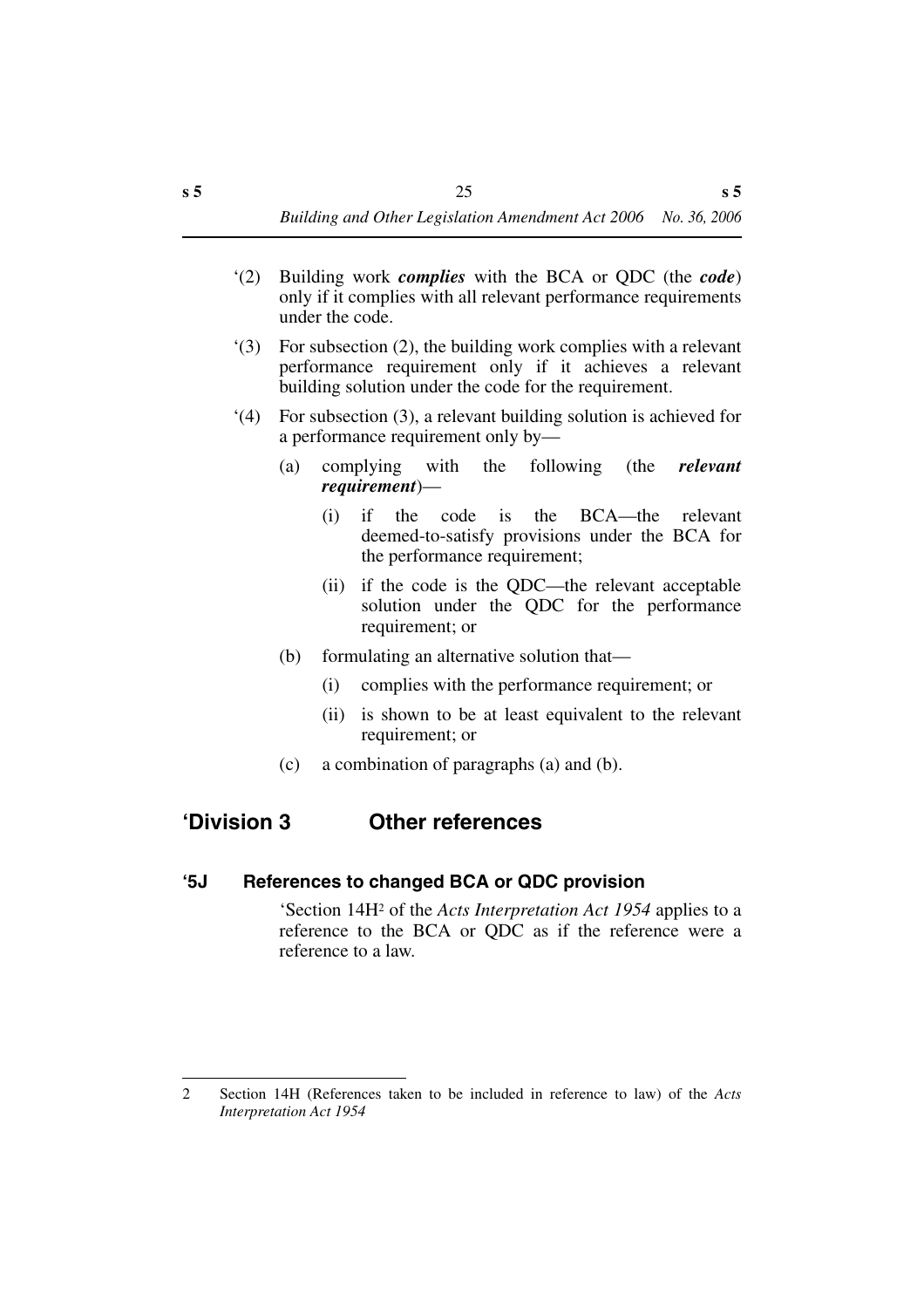#### <span id="page-27-0"></span>**'5K Reference in Act to applicants, development, assessment managers, referral agencies, building work or building certifiers**

- '(1) In a provision of this Act about a building development application, a reference to any of the following persons or matters is a reference to the person or matter stated for the referred person or matter—
	- (a) the applicant—the person who made the application;
	- (b) building work—building work the subject of the application;
	- (c) the building—the building the subject of the application;
	- (d) the development—the development the subject of the application;
	- (e) the assessment manager—the assessment manager for the application;
	- (f) a referral agency, concurrence agency or advice agency—a referral agency, concurrence agency or advice agency for the application;
	- (g) the decision notice—the decision notice for the application.
- '(2) In a provision of this Act about a building development approval, a reference to any of the following persons or matters is a reference to the person or matter stated for the referred person or matter—
	- (a) the applicant—the person who applied for the approval;
	- (b) building work—building work the subject of the approval;
	- (c) the building—the building the subject of the approval;
	- (d) the development—the development the subject of the approval;
	- (e) the building certifier—the building certifier who performed, or is performing, building certifying functions for the relevant building development application or the approval.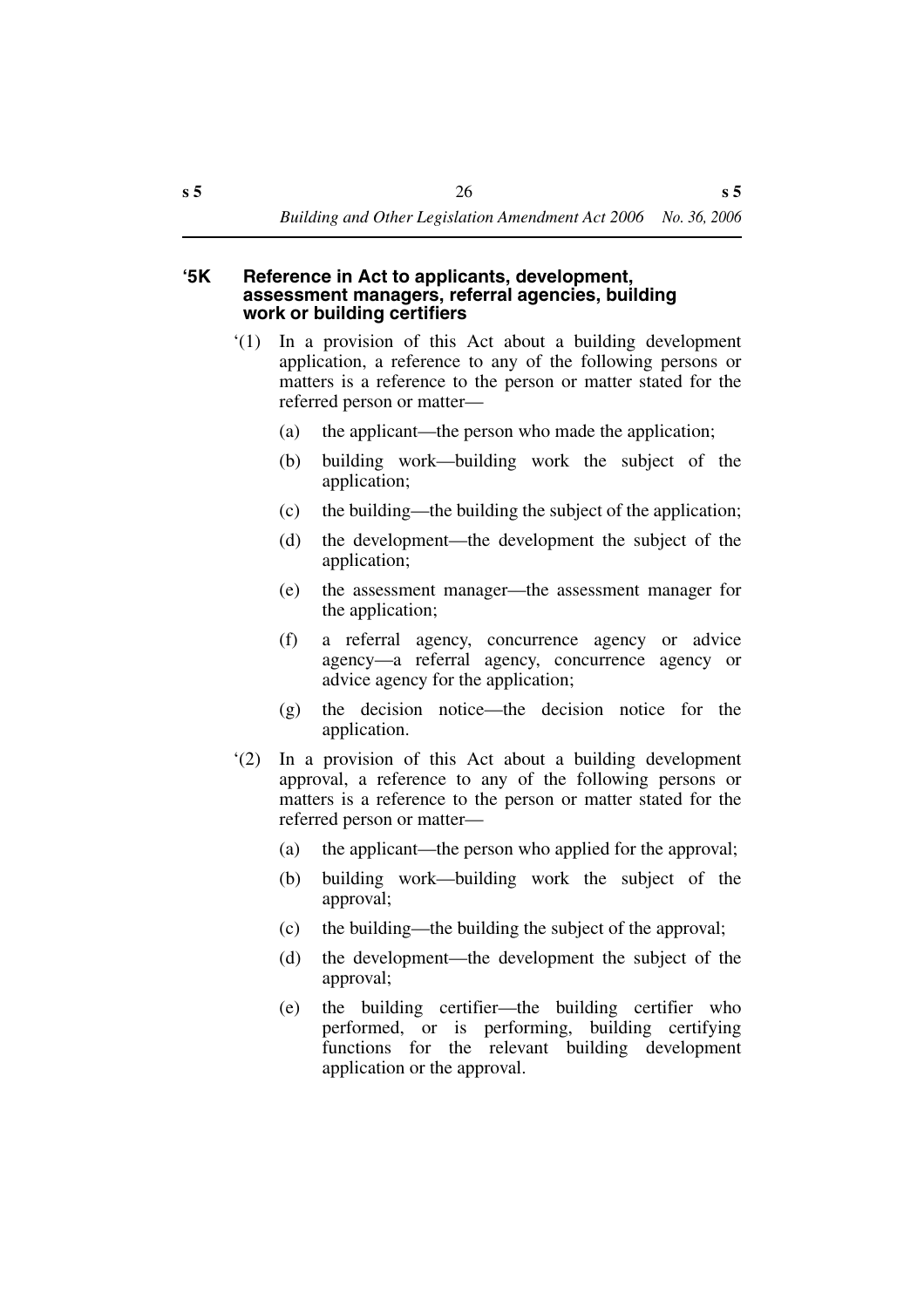- '(3) In a provision of this Act about a building or building work a reference to any of the following persons or matters is a reference to the person or matter stated for the referred person or matter—
	- (a) the building development approval—each building development approval to which the building or building work is subject;
	- (b) the assessment manager—the assessment manager for the building development application for the building development approval to which the building or building work is subject.

#### <span id="page-28-0"></span>**'5L Reference in Act to local government**

'In a provision of this Act, a reference to a local government, for any of the following matters, means the local government for the area stated for the matter—

- (a) a building or proposed building—the area in which the building is, or is proposed to be, situated;
- (b) building work or other work—the area in which the work is, or is proposed to be, carried out;
- (c) a building development application or development approval—the area in which the building work is, or is proposed to be, carried out.

#### <span id="page-28-1"></span>**'5M Reference to local government includes any other assessment manager under IPA**

'If—

- (a) a provision of this Act about a building development application refers to the local government; and
- (b) under IPA schedule 8A,3 an entity other than the local government is the assessment manager;

the provision applies as if the reference to the local government were a reference to the entity.

<sup>3</sup> IPA, schedule 8A (Assessment manager for development applications)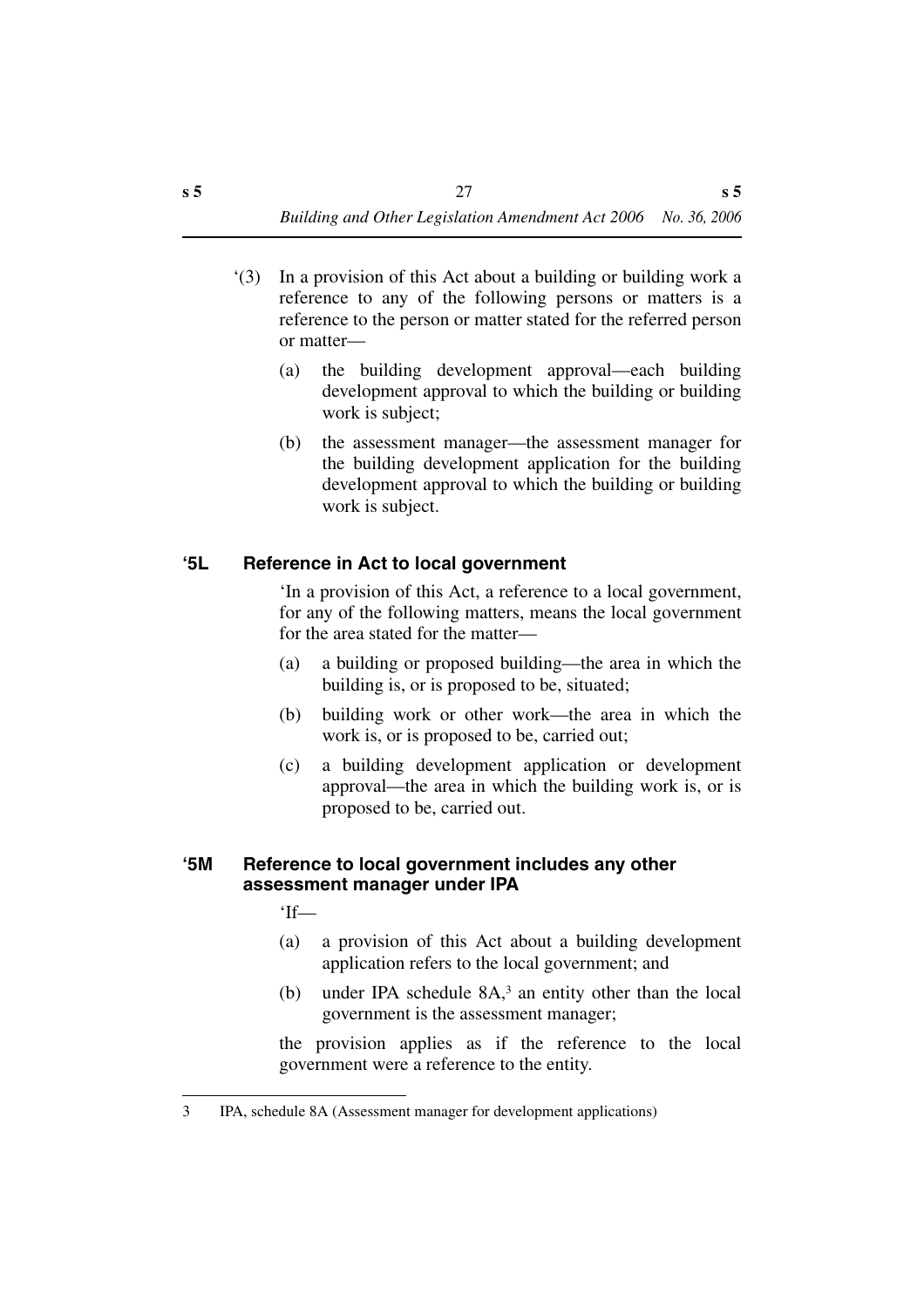#### <span id="page-29-0"></span>**'5N Reference to a proposed building or structure**

'In this Act—

- (a) a reference to a building or structure includes a reference to a proposed building or structure; and
- (b) a reference to the owner of a building or structure is a reference to the person who, if the proposed building or structure were completed, would be its owner; and
- (c) a reference to the use of a proposed building or structure is a reference to its proposed use on its completion.

### <span id="page-29-1"></span>**'Chapter 2 When building work is assessable, self-assessable or exempt development**

#### *Notes*—

- 1 Under IPA, sections 3.1.4 and 4.3.14—
	- (a) a development permit is required for assessable development; and
	- (b) subject to some qualifications, a development permit is not required for self-assessable building work or building work that is exempt development.
- 2 Under IPA, schedule 10, assessable development is—
	- (a) development specified in IPA, schedule 8, part 1; or
	- (b) for a planning scheme area—development that is not specified in IPA, schedule 8, part 1 but is declared under the planning scheme for the area to be assessable development.
- 3 For the stages of IDAS for applying for and obtaining a building development approval, see generally IPA, chapter 3, parts 2 to 5.
- 4 Chapters 3 and 4 contain additional provisions for applying for and obtaining a building development approval or for carrying out self-assessable building work.

<sup>4</sup> IPA, sections 3.1.4 (When is a development permit necessary) and 4.3.1 (Carrying out assessable development without permit)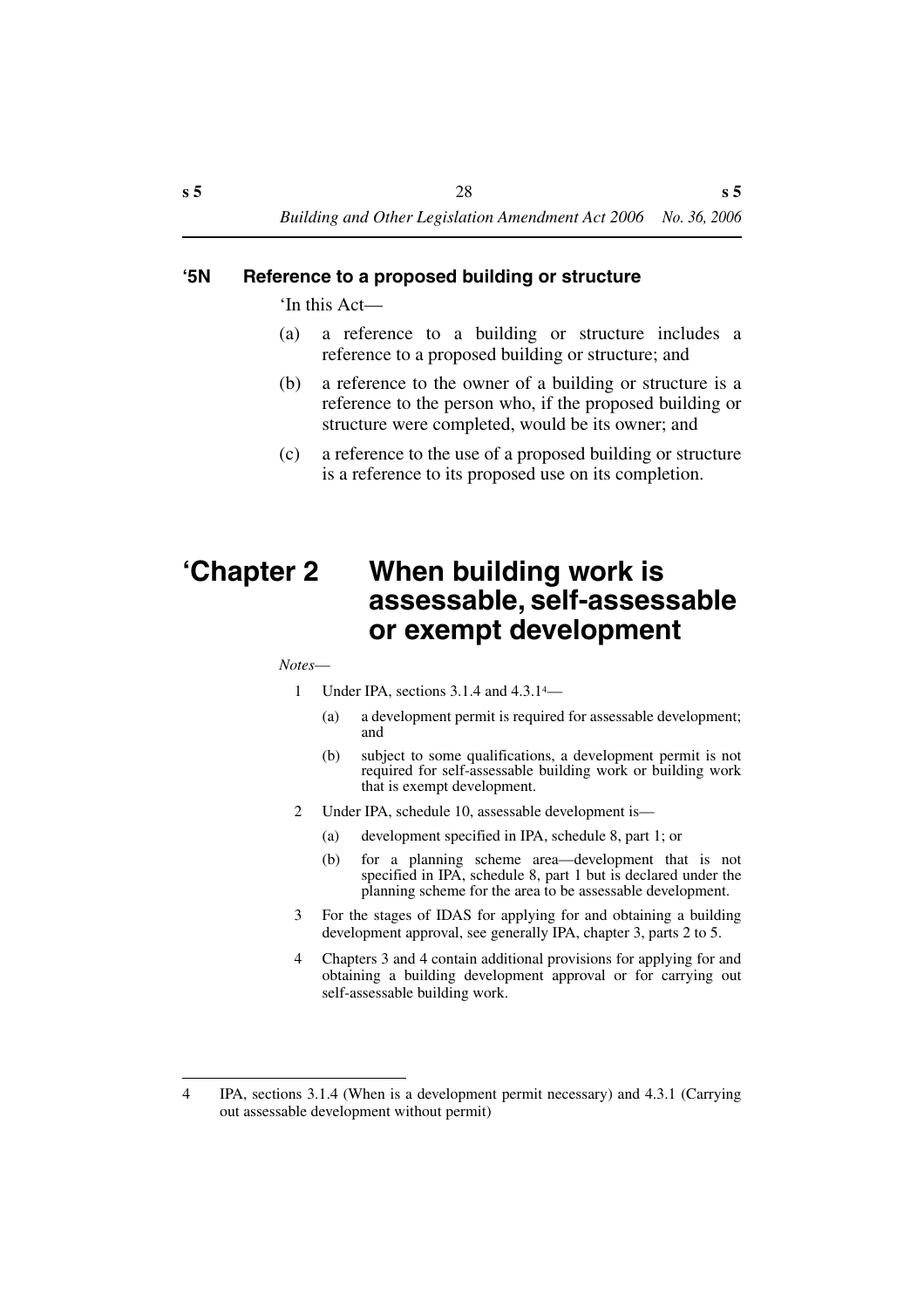#### <span id="page-30-0"></span>**'5O Building work that is assessable development for IPA**

'All building work is assessable development, unless—

- (a) under section 5Q, it is exempt development; or
- (b) under section 5P it is self-assessable development; or
- (c) it is operational work mentioned in IPA, section 3.2.2B.5

#### <span id="page-30-1"></span>**'5P Building work that is self-assessable for IPA**

- '(1) Building work (*self-assessable building work*) is declared to be self-assessable for IPA, schedule 8,<sup>6</sup> part 2, table 1 if it—
	- (a) is prescribed under a regulation; and
	- (b) complies with—
		- (i) generally—the BCA and QDC; or
		- (ii) if alternative provisions under section  $6A^7$  apply to the building work—
			- (A) the alternative provisions; and
			- (B) the provisions of the BCA and QDC, other than the QDC boundary clearance and site cover provisions.
- '(2) Subsection (1) is subject to section 6E.8

#### <span id="page-30-2"></span>**'5Q Building work that is exempt development for IPA**

'Building work prescribed under a regulation is declared to be exempt development for IPA, schedule 8, part 1, table 1, item 1 and part 2, table 1, item 1.

<sup>5</sup> IPA, section 3.2.2B (Approved operational works for retaining walls required for certain developments)

<sup>6</sup> IPA, schedule 8 (Assessable development and self-assessable development)

<sup>7</sup> Section 6A (Alternative planning scheme provisions to QDC boundary clearance and site cover provisions for particular buildings)

<sup>8</sup> Section 6E (Provision for changes to building assessment provisions)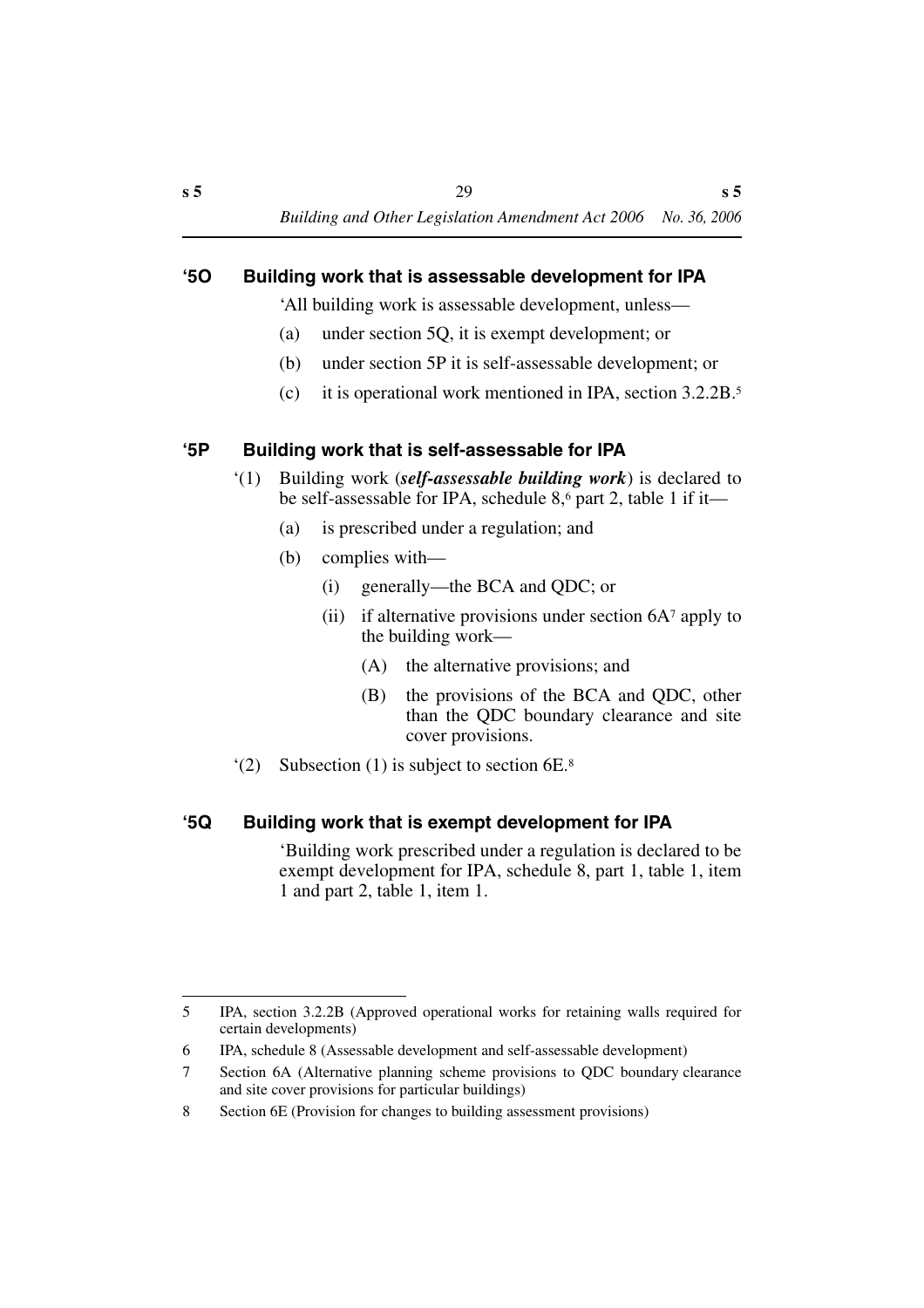### <span id="page-31-0"></span>**'Chapter 3 Additional requirements for building development applications**

*Note*—

For the general requirements for development applications, see IPA, section 3.2.1.9

### <span id="page-31-1"></span>**'Part 1 Requirements for supporting documents**

#### <span id="page-31-2"></span>**'5R Operation of pt 1**

'This part imposes requirements for documents (*supporting documents*) that under IPA, section 3.2.1(2)(b),<sup>10</sup> are given or required to be given for a building development application.

#### <span id="page-31-3"></span>**'5S Required information for supporting documents**

- '(1) Each supporting document must—
	- (a) state the following details of the person who prepared them—
		- (i) the person's name;
		- (ii) if the person is a designated person—the person's registration or licence number as a designated person; or
	- (b) be accompanied by another document that—
		- (i) states the information mentioned in paragraph (a); and
		- (ii) identifies each supporting document.
- '(2) In this section—

*designated person* means a person who—

<sup>9</sup> IPA, section 3.2.1 (Applying for development approval)

<sup>10</sup> IPA, section 3.2.1 (Applying for development approval)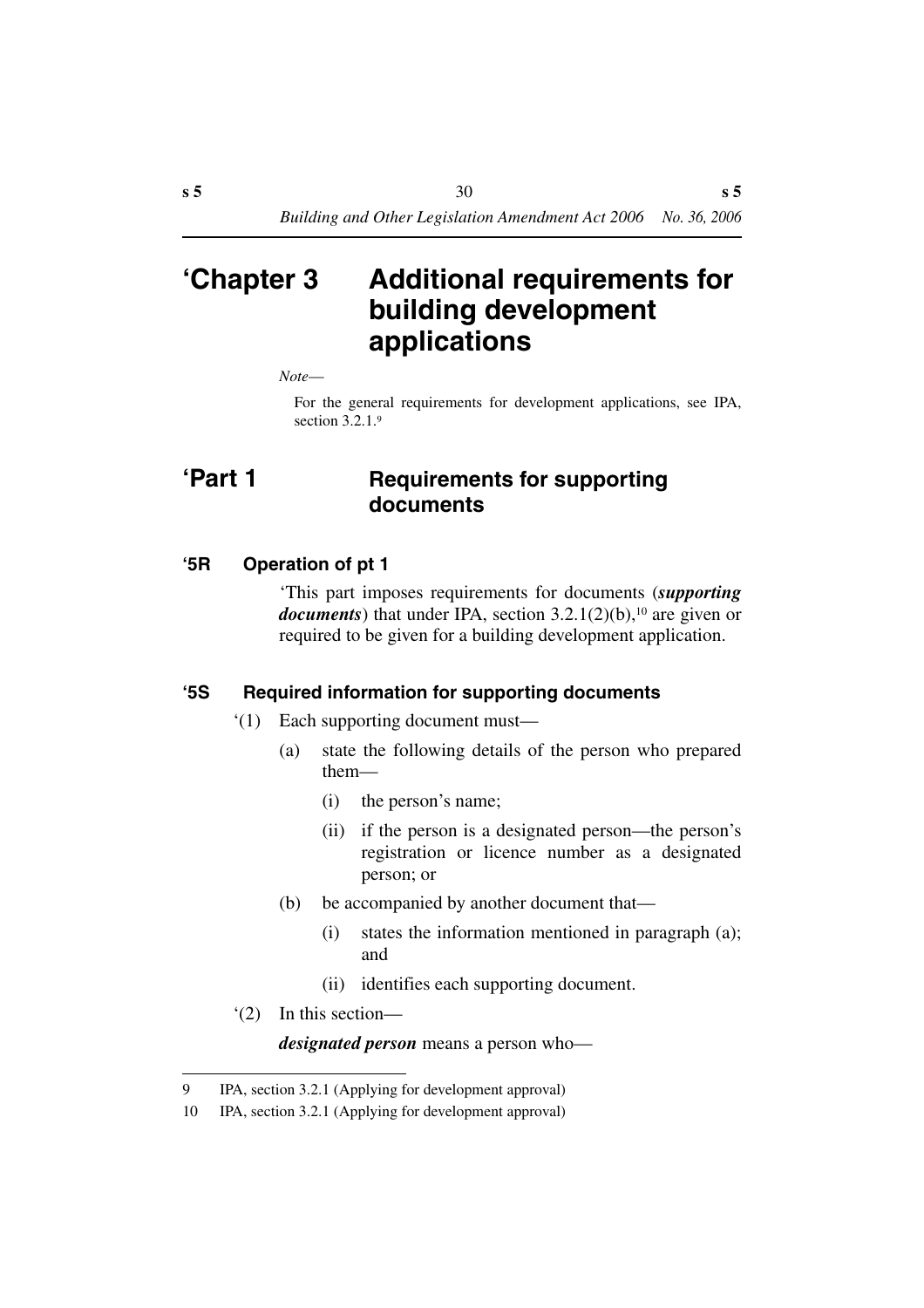- (a) is an architect under the *Architects Act 2002*; or
- (b) is a licensed builder; or
- (c) under the *Queensland Building Services Authority Act 1991*, holds a licence of any of the following classes—
	- (i) building design—low rise;
	- (ii) building design—medium rise;
	- (iii) building design—open; or
- (d) is a registered professional engineer under the *Professional Engineers Act 2002*.

#### <span id="page-32-0"></span>**'5T General requirements for supporting documents**

- '(1) Each supporting document must on its face demonstrate that the carrying out of the building work will comply with the building assessment provisions, other than IDAS.
- '(2) Each supporting document must state each of the following—
	- (a) whether any of the following (a *relevant authorisation*) is necessary for the application—
		- (i) the consent of a registered easement or statutory covenant holder mentioned in section 7F(1);
		- (iii) a development permit, preliminary approval or concurrence agency assessment mentioned in section  $7X(1)$ ;<sup>11</sup>
	- (b) if the application relates to relevant authorisation that has not lapsed or been withdrawn—how the application is consistent with the authorisation;
	- $(c)$  if—
		- (i) the application relates to self-assessable development under IPA because it has been declared under a planning scheme to be self-assessable development for IPA; and

<sup>11</sup> Sections 7F (Land subject to registered easement or statutory covenant) and 7X (General restrictions on granting building development approval)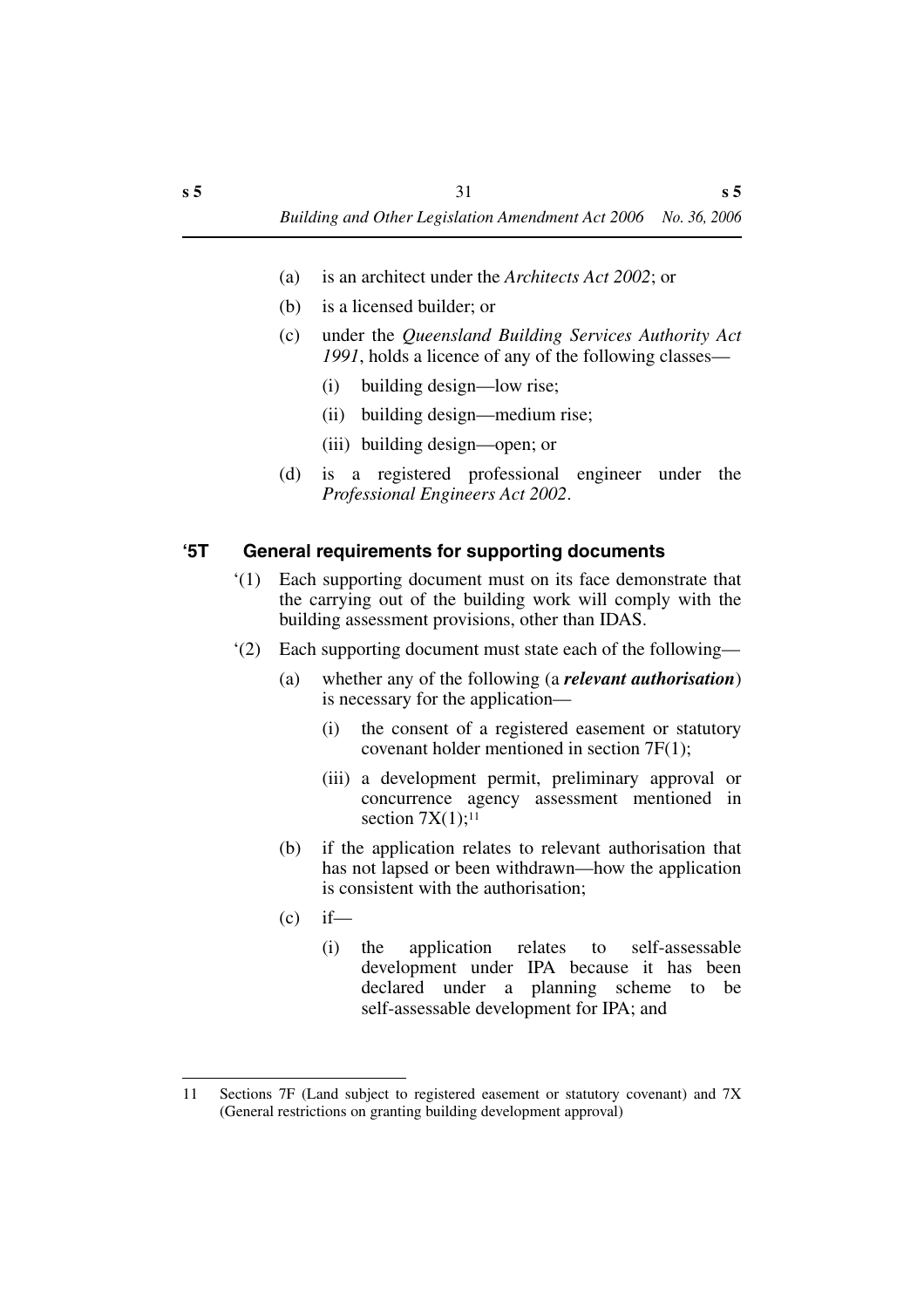(ii) the development may affect the position, height or form of the building work;

how the building work is consistent with requirements for the development under the planning scheme;

- (d) if the application requires site works—
	- (i) if they are assessable development—how they comply with the building assessment provisions; or
	- (ii) if they are self-assessable building work—their location and type.

#### <span id="page-33-0"></span>**'5U Requirements if alternative solution used**

'If an alternative solution is used in the supporting documents, the documents must—

- (a) state—
	- (i) the performance requirements with which the building work purports to comply; and
	- (ii) how the building work complies with the performance requirements; and
- (b) contain details of—
	- (i) how the alternative solution is different from the relevant deemed-to-satisfy provisions under the BCA or acceptable solutions under the QDC; and
	- (ii) inspection or test results and other documents or information relied on to prepare the application.

### <span id="page-33-1"></span>**'Part 2 Other requirements**

#### <span id="page-33-2"></span>**'5V Application for building work for budget accommodation building**

'A building development application for a budget accommodation building must be accompanied by a fire safety management plan that will, after the building work is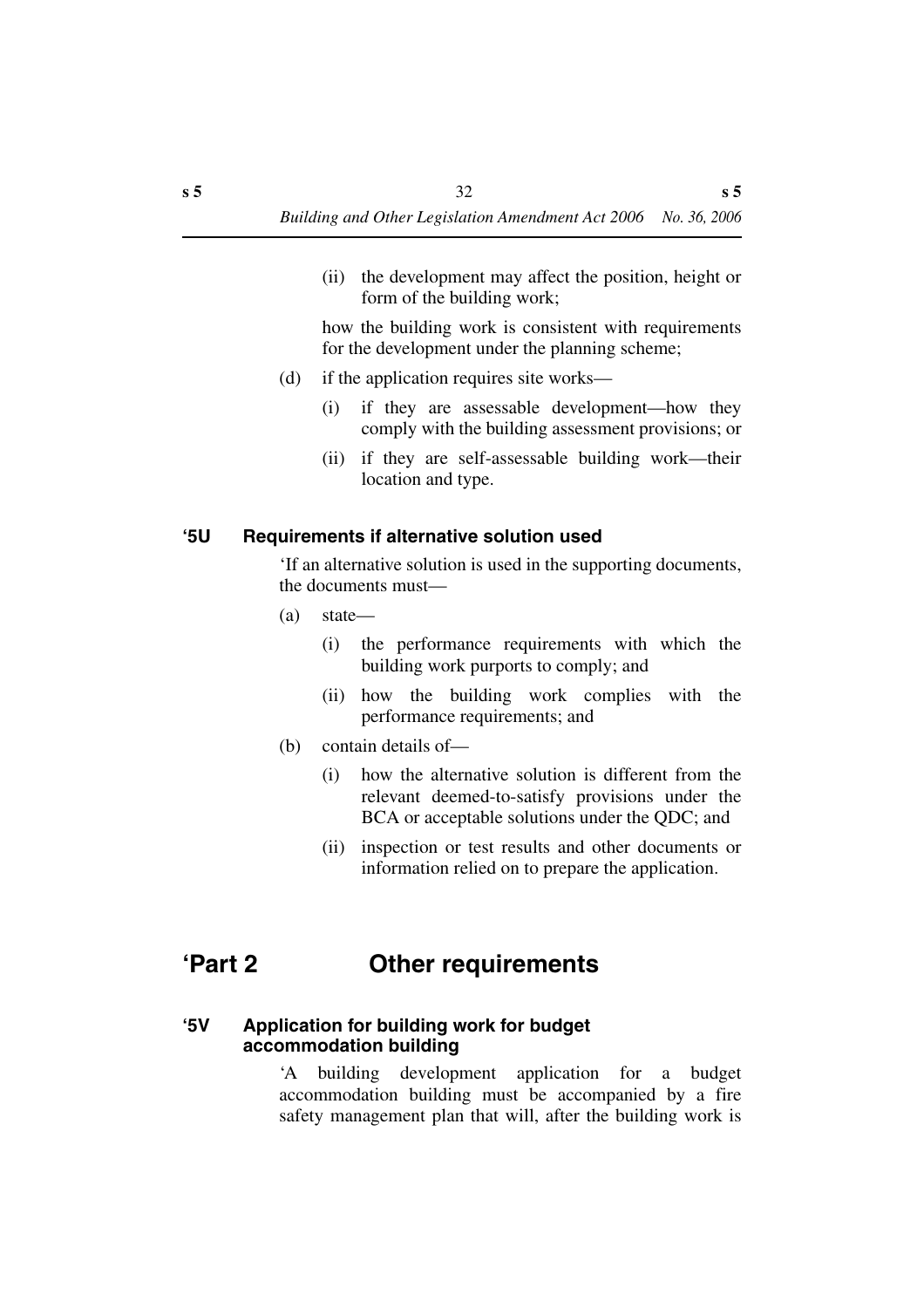carried out, comply with the *Fire and Rescue Service Act 1990*, section 104FC.12

#### <span id="page-34-0"></span>**'5W Application to build swimming pool on residential land must include fencing**

'A building development application for the construction of a swimming pool on residential land must also be for the construction of fencing for the pool.

#### <span id="page-34-1"></span>**'5X Application must include required site works**

'A building development application must include any site works that, under the building assessment provisions, must be carried out as part of or for the development.

<sup>12</sup> *Fire and Rescue Service Act 1990*, section 104FC (Meaning of *fire safety management plan*)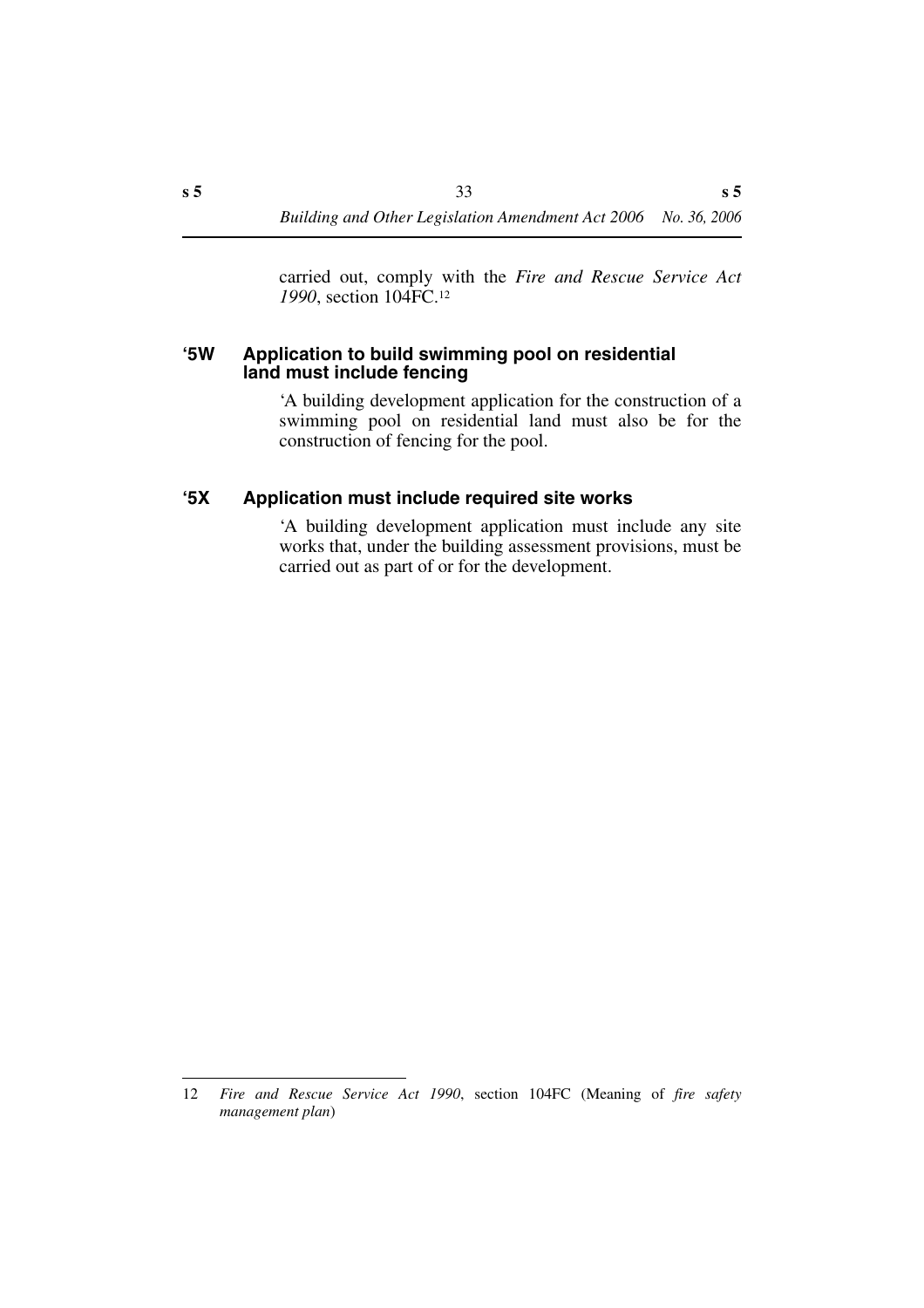<span id="page-35-1"></span><span id="page-35-0"></span>

| 'Chapter 4    | <b>Assessment of building</b><br>development applications<br>and carrying out<br>self-assessable building<br>work |
|---------------|-------------------------------------------------------------------------------------------------------------------|
| <b>Part 1</b> | <b>Laws and other documents</b><br>under which building work<br>must be assessed                                  |
| 'Division 1   | <b>General provisions about the laws</b><br>and documents for the assessment                                      |

#### <span id="page-35-3"></span><span id="page-35-2"></span>**'5Y Relevant laws and other documents for assessment of building work**

- '(1) Building assessment work and self-assessable building work must be carried out under the following laws and documents (the *building assessment provisions*)—
	- (a) IDAS;
	- (b) chapter 3 and this chapter;
	- (c) the fire safety standard;
	- (d) any provisions of a regulation made under this Act relating to building assessment work or self-assessable building work;
	- (e) any relevant local law, planning scheme provision or resolution made under section 6 or 6A;
	- (f) the BCA;
	- (g) subject to section 6A, the QDC.
- '(2) However, for any particular building assessment work or self-assessable building work, subsection (1) is subject to—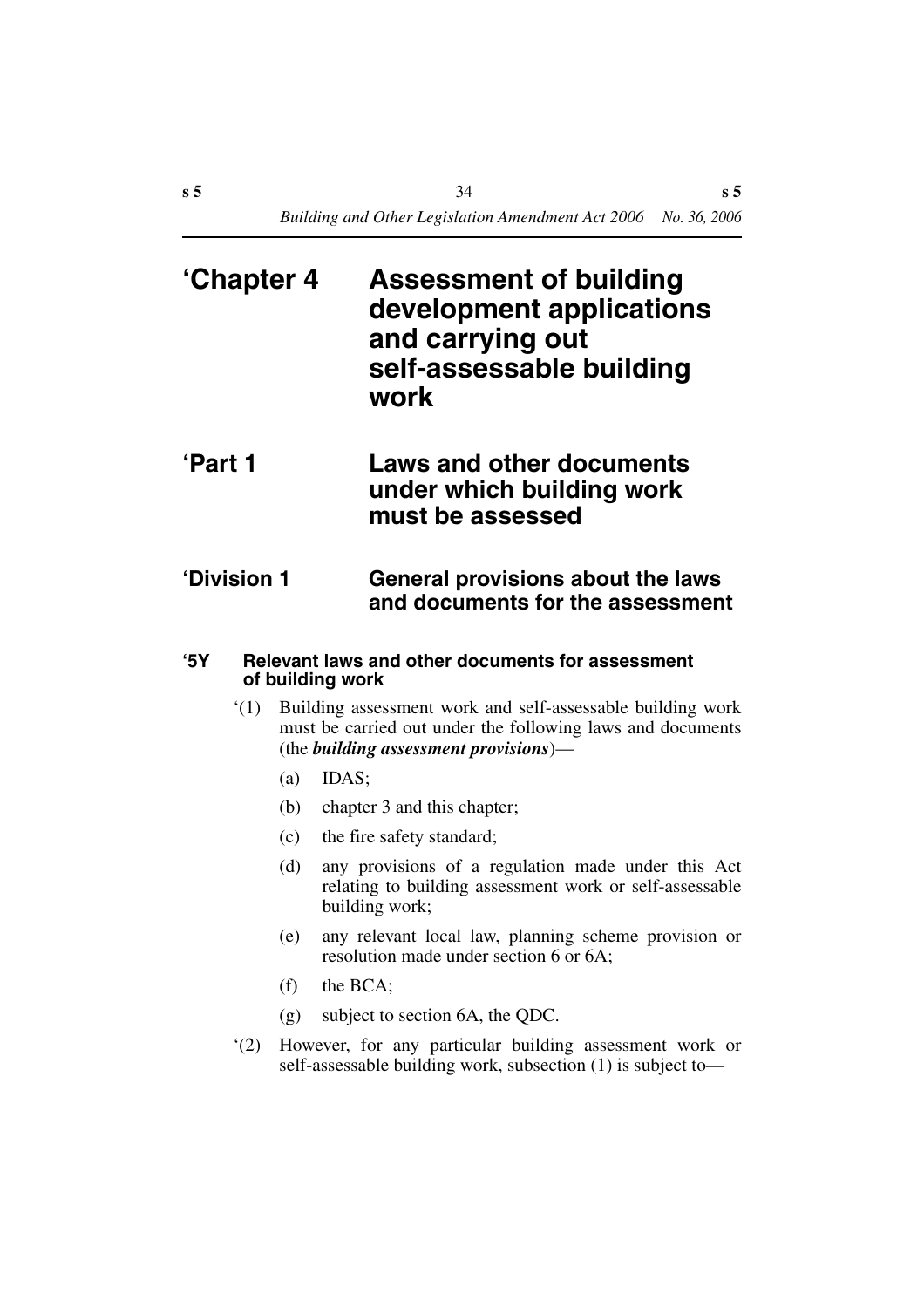- (a) how, under this division, the building assessment provisions apply to the work; and
- (b) any variation of them under division 2.

# **'5Z Building assessment provisions form a code for IDAS**

- '(1) For IPA, each of the building assessment provisions, other than IDAS, is a code for IDAS for the carrying out of building assessment work or self-assessable building work.
- '(2) However, for any particular building assessment work or self-assessable building work the provisions of each of the codes are subject to—
	- (a) how, under this division, the provisions apply to the work; and
	- (b) any variation of them under division 2.
- $(3)$  For IPA, section 3.1.3(4),<sup>13</sup> each code under subsection (1) is a code that can not be changed under a local law, local planning instrument or local government resolution.
- '(4) Subsection (3) is subject to sections 6 and 6A.

#### **'6 Local laws, planning schemes and local government resolutions that may form part of the building assessment provisions**

- '(1) A local government may make or amend—
	- (a) a local planning instrument that designates, for the BCA or QDC, matters prescribed under a regulation; or

*Example of a matter that may be prescribed*—

designated bush fire prone areas for the BCA

(b) a provision of a local law or planning scheme or a resolution about an aspect of, or matter related or incidental to, building work prescribed under a regulation; or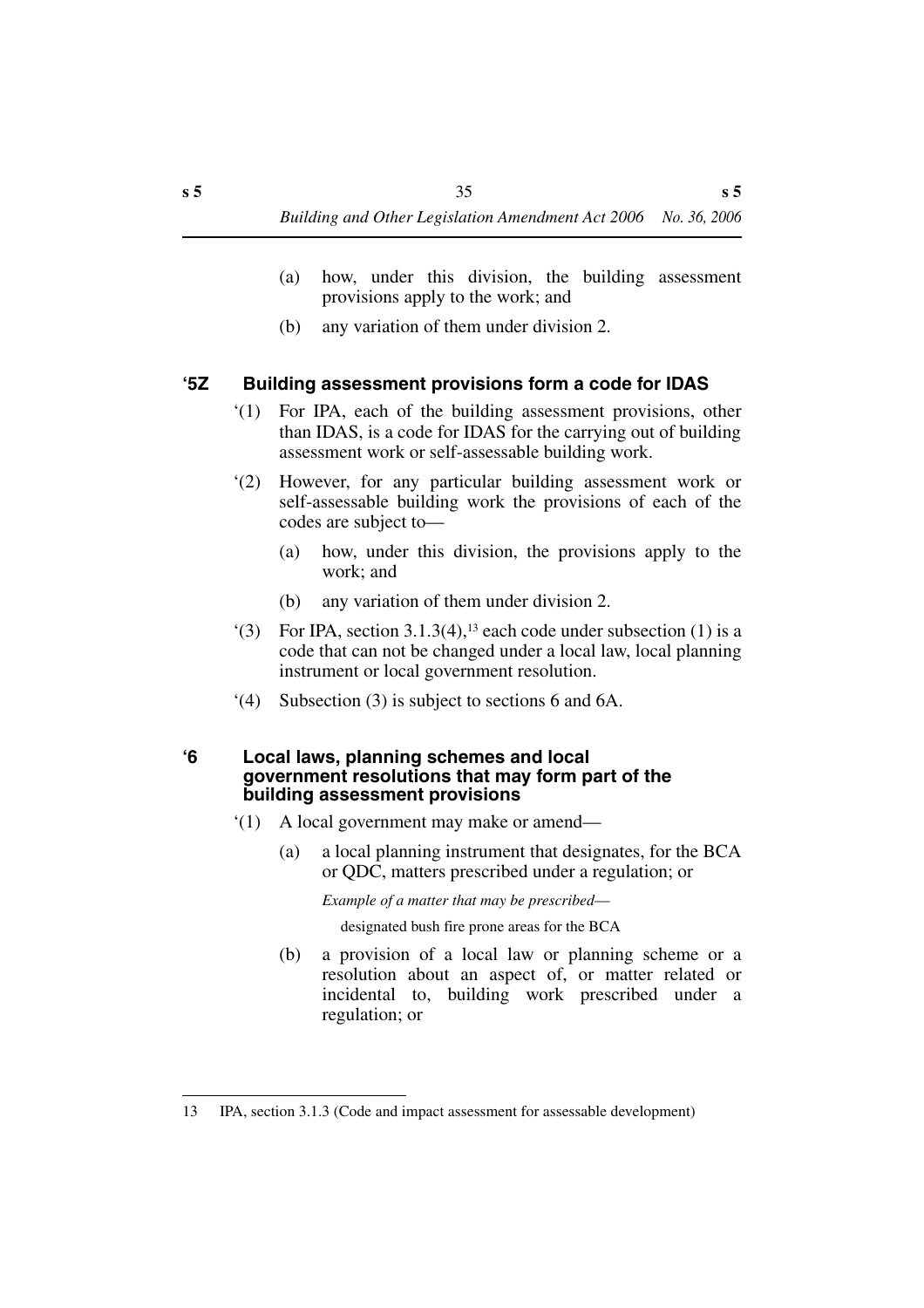*Examples of aspects that may be prescribed*—

swimming pool fencing or land liable to flooding

- (c) alternative provisions under section 6A.
- '(2) To remove any doubt, it is declared that subsection (1) does not prevent a local government from, under IPA, making or amending a provision in a planning scheme that deals with building work for matters not within the scope of the building assessment provisions.

### **'6A Alternative planning scheme provisions to QDC boundary clearance and site cover provisions for particular buildings**

- '(1) This section applies for work (*relevant work***)** that—
	- (a) is building assessment work or self-assessable building work; and
	- (b) is for a single detached class 1 building or a class 10 building or structure located on the same allotment as a single detached class 1 building.
- '(2) A planning scheme may include provisions (*alternative provisions*) that, for relevant work, are alternative or different to the QDC boundary clearance and site cover provisions.
- '(3) However, a planning scheme may include alternative provisions only if the provisions are a qualitative statement or quantifiable standard.
- '(4) If there are alternative provisions for relevant work, the QDC boundary clearance and site cover provisions only apply to the extent the alternative provisions do not apply to the work.
- '(5) Alternative provisions can not be made other than under a planning scheme.
- '(6) In this section—

*qualitative statement* means a statement about a performance or outcome sought to be achieved when applicable buildings or structures are completed.

*quantifiable standard* means a standard that achieves a performance or outcome sought under a qualitative statement.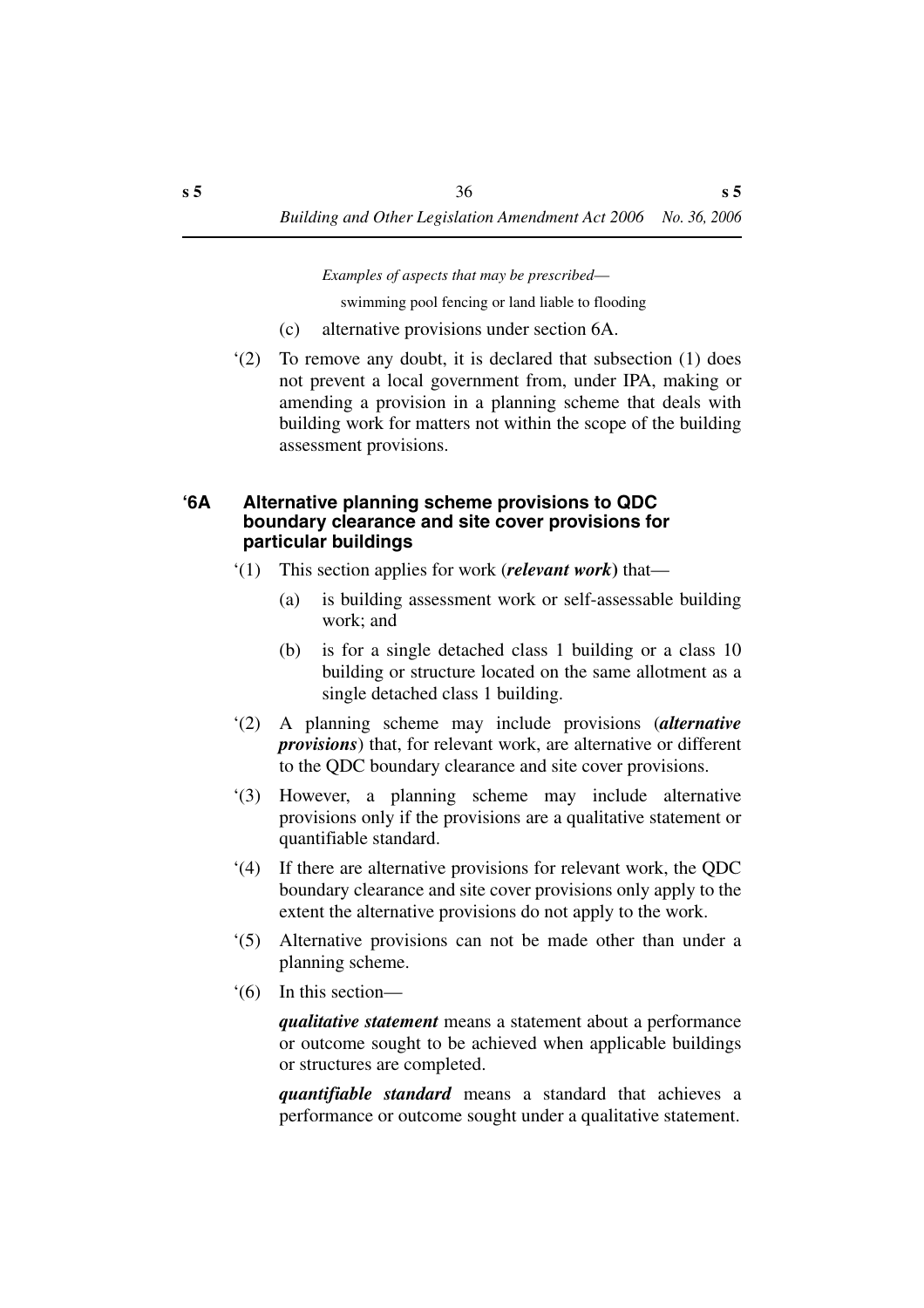#### **'6B Relationship between IDAS and other building assessment provisions**

'IDAS applies to building assessment work and self-assessable building work subject to the other building assessment provisions mentioned in section  $5Y(1)$ .

### **'6C Relationship between the BCA and the QDC**

'If the BCA is inconsistent with a part of the QDC, the part prevails to the extent of the inconsistency.

### **'6D When building assessment provisions must be applied**

- '(1) This section applies subject to sections 6E and 7B.14
- '(2) Building assessment work, other than building assessment work carried out under section 6N,<sup>15</sup> must comply with the building assessment provisions in force when the application is approved.

### **'6E Provision for changes to building assessment provisions**

- '(1) This section applies to building work if—
	- (a) the lawful carrying out of the work starts before a building assessment provision is amended; or
	- (b) the building development approval was given before a building assessment provision is amended, but the work does not start before the amendment commences; or
	- (c) a building development application is made for the work before a building assessment provision is amended, but the application is not decided before the amendment commences; or

<sup>14</sup> Section 7B (Alterations to safe existing work may be approved on basis of earlier building assessment provisions)

<sup>15</sup> Section 6N (Concurrence agencies may carry out building assessment work within their jurisdiction)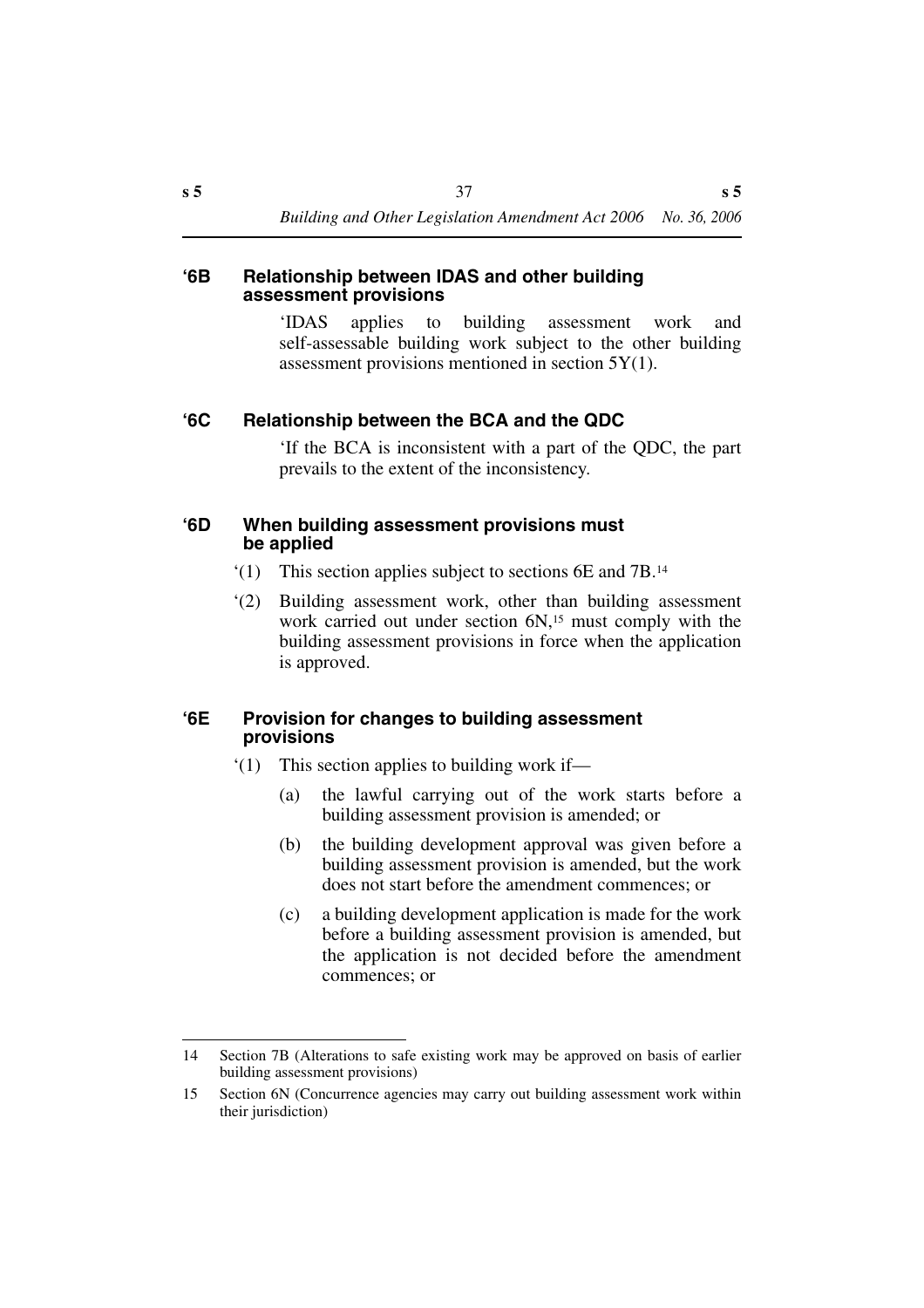- (d) planning for carrying out the work started before a building assessment provision is amended and the building certifier for the building development approval is satisfied that to require the work to be replanned to comply with the amended provision would cause financial hardship to the person for whom the work is to be carried out, having regard to—
	- (i) the stage the planning has reached; and
	- (ii) the nature of the work; and
	- (iii) the person's means and circumstances.
- '(2) Despite the amendment, a building development approval for the work may be given if the approval is given under the building assessment provisions in force immediately before the amendment, and IDAS.
- '(3) For subsection (1)(a) the work is lawfully carried out if it is carried out under the building assessment provisions in force immediately before the amendment.
- '(4) For subsections (1) and (3), an amendment of the building assessment provisions includes an amendment of a document adopted by, or to which a reference is made in, any of the provisions.
- '(5) In this section—

*building assessment provisions* does not include IDAS.

# **'Division 2 Variation of how particular building assessment provisions apply**

## **'6F Applying to vary how particular building assessment provision applies**

- $'(1)$  If—
	- (a) building work is proposed to be carried out, is being carried out or has been carried out; and
	- (b) the building work will not, or does not, comply with a provision of any of the building assessment provisions, other than IDAS;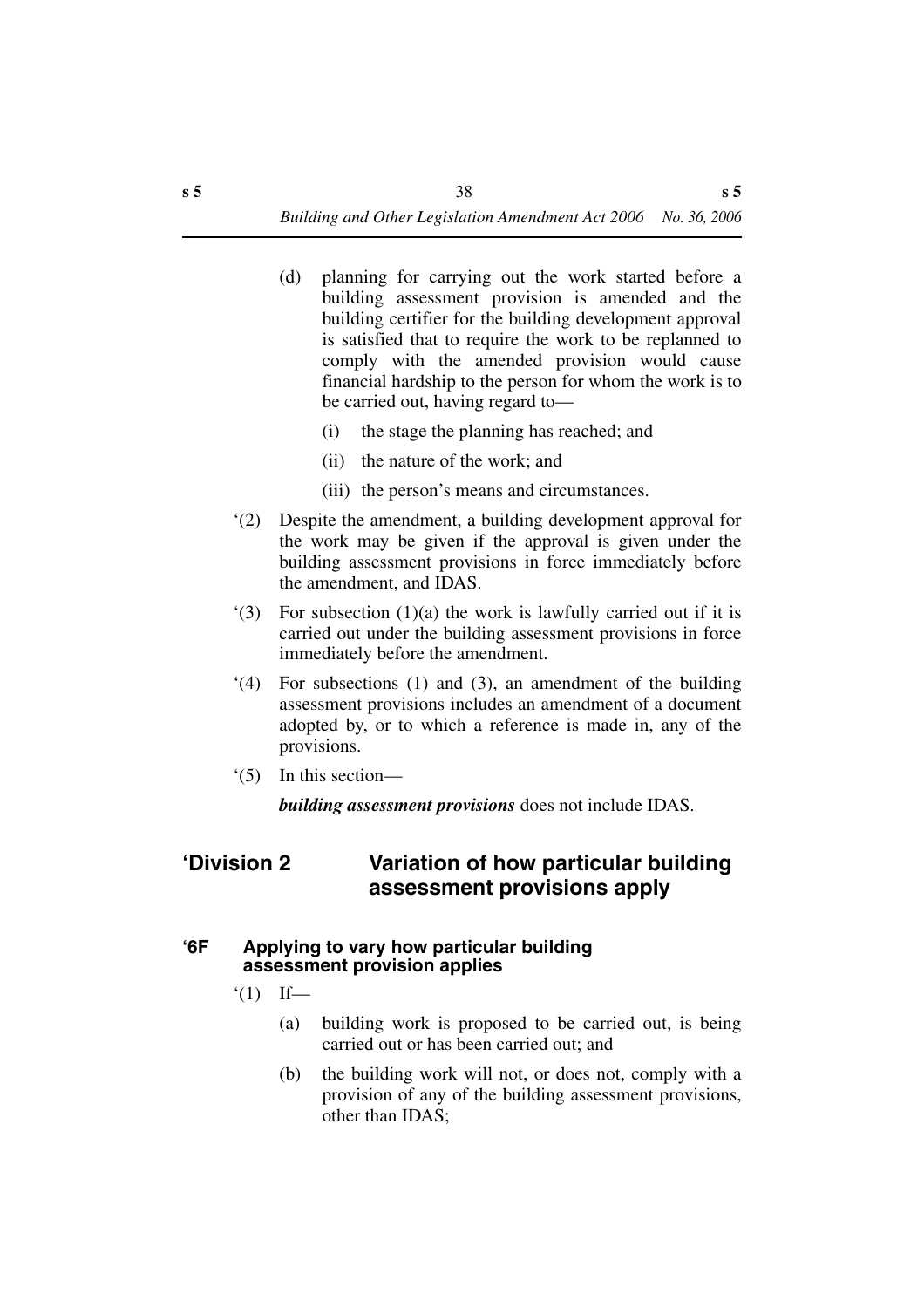a person may apply (the *variation application*) to the chief executive to vary how the provision applies to the building work.

'(2) However, the variation application can not be made if the provision permits an assessment manager to exercise discretion about the matter for which the variation is sought.

*Example of a provision mentioned in subsection (2)* part 316

'(3) The variation application must be made in the approved form and be accompanied by the fee prescribed under a regulation.

# **'6G Applying for fast-track decision**

- '(1) The applicant under the variation application, may, in the application, ask the chief executive to decide the application within 2 business days after making the application.
- '(2) A request made under subsection (1) must be accompanied by the fee prescribed under a regulation.
- '(3) The chief executive may grant or refuse the request.
- '(4) If the chief executive grants the request, the chief executive may, as a condition of granting the request, require the applicant to pay any reasonable additional costs that would be incurred by the chief executive in deciding the variation application within the 2 business days.

## **'6H Effect of variation application on IDAS process**

'If the variation application is about building work proposed to be carried out for which work a building development application has been made, the process under IDAS for the building development application—

(a) stops on the day the variation application is received by the chief executive; and

<sup>16</sup> Part 3 (Discretionary matters in the assessment of building development applications)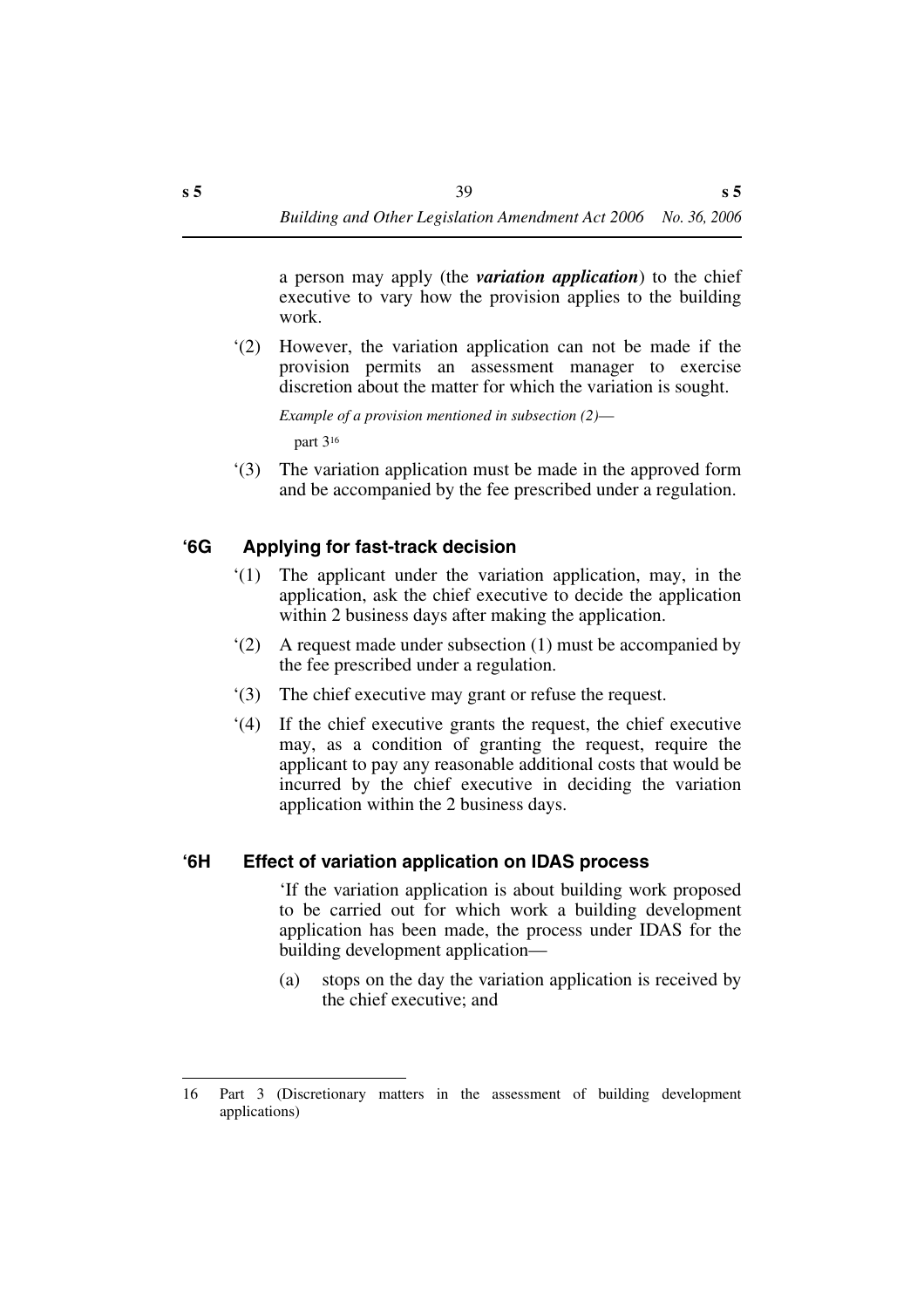(b) starts again the day the chief executive gives the applicant under the variation application notice under section 6K.

# **'6I Deciding variation application**

- '(1) If the building work is being or is to be carried out by or for someone other than the State, the chief executive must consult with the assessment manager about the variation application before deciding it.
- '(2) The chief executive may consult with any other person about the variation application before deciding it.
- '(3) After considering the variation application, the chief executive must decide to vary or refuse to vary how the provision applies to the building work.
- '(4) The chief executive must decide the variation application within 20 business days after the application is made.

# **'6J Criteria for decision**

- '(1) In making the decision the chief executive must consider all relevant matters, including for example—
	- (a) whether the building work substantially complies with the other building assessment provisions, other than IDAS; and
	- (b) whether compliance with the provision is unnecessary in the particular circumstances; and
	- (c) whether the proposed variation is as effective as, or more effective than, compliance with the provision.
- '(2) However, the chief executive may vary how the provision applies to the building work only if the chief executive considers the general safety and structural standards of the relevant building or structure would not be at risk.

## **'6K Notice of decision**

'(1) The chief executive must, within 5 business days after deciding the variation application, give the applicant and the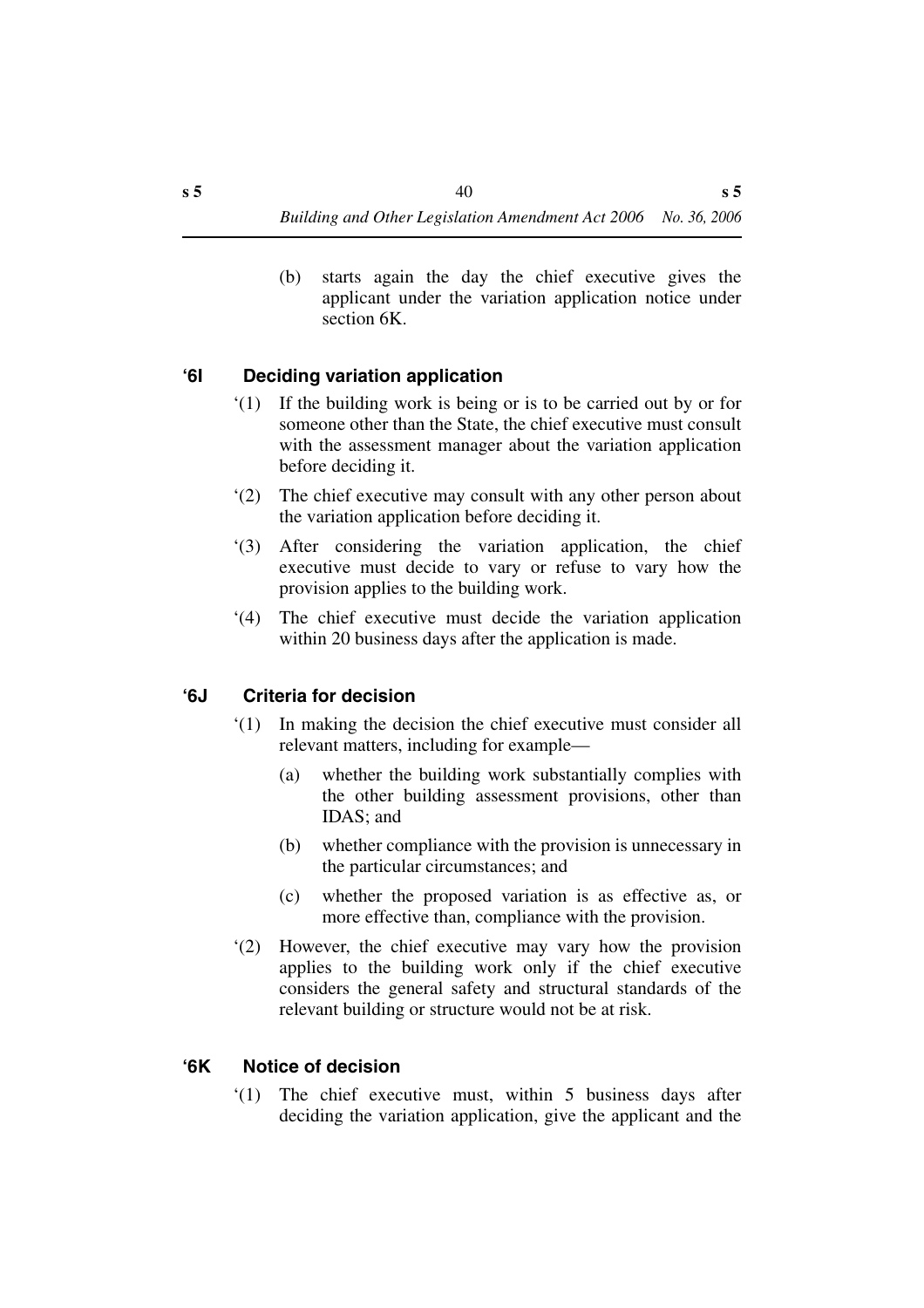assessment manager for the building work notice of the decision.

'(2) If the decision is to refuse to vary how the provision applies to the building work, the notice must be an information notice.

*Note*—

For appeals against a decision for which an information notice must be given under this section, see IPA, section 4.2.12A.

### **'6L Effect of variation**

- '(1) This section applies if the chief executive decides to vary how the provision applies to the building work.
- '(2) Subject to any appeal against the chief executive's decision, the provision, as varied by the decision, applies to the building work.
- '(3) An assessment manager must not refuse to approve a building development application to which the chief executive's decision relates only on the ground that the building work does not comply with the provision without the variation.

# **'Part 2 Persons responsible for assessing building development applications**

# **'Division 1 Who carries out building assessment work**

#### **'6M Generally a building certifier must assess**

'Subject to section 6N, building assessment work must be carried out by a building certifier.

#### **'6N Concurrence agencies may carry out building assessment work within their jurisdiction**

'(1) This section applies if, under IPA, a concurrence agency has jurisdiction for a part of building assessment work.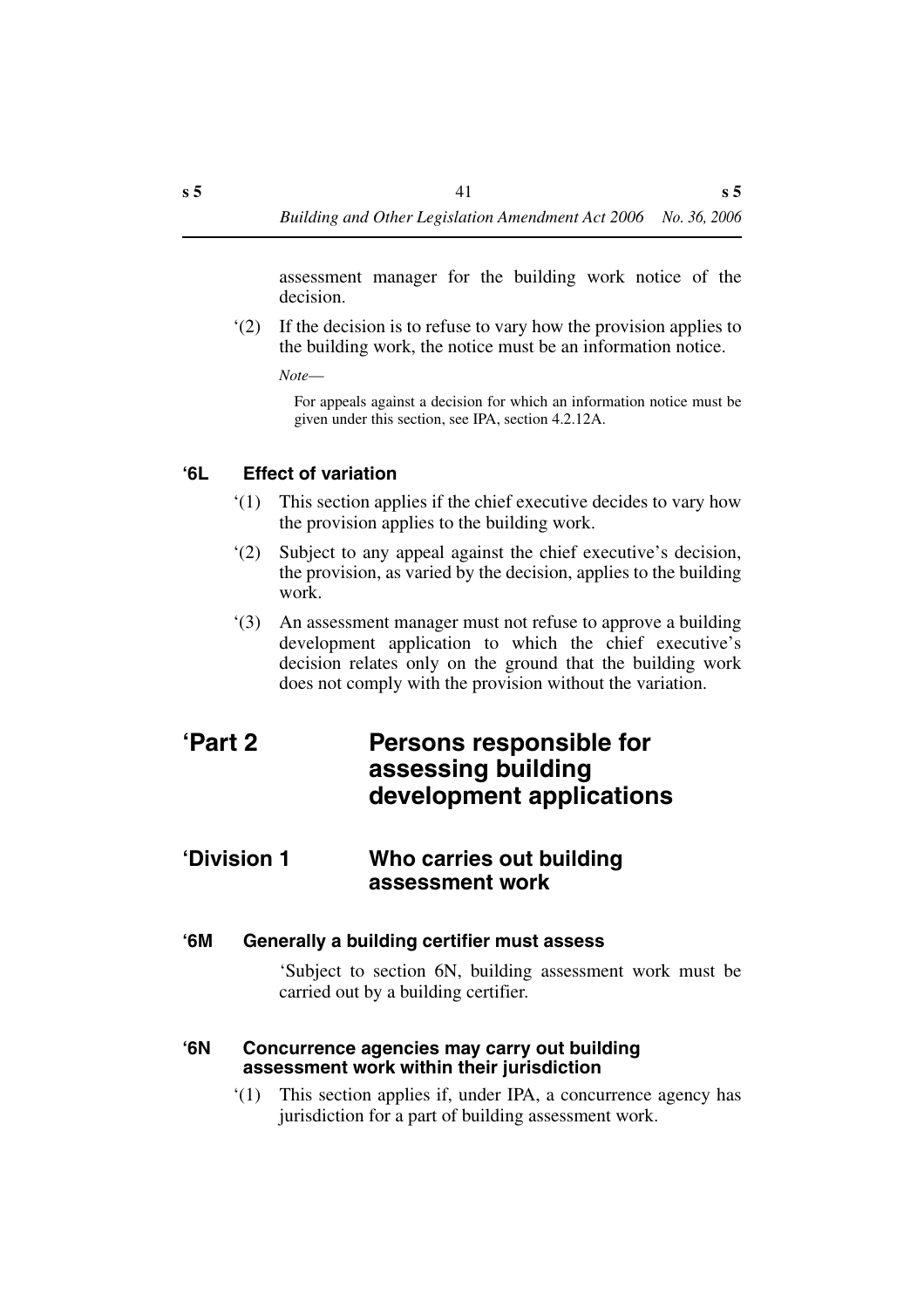- '(2) Only the concurrence agency may assess the part.
- '(3) Assessment of the part by the concurrence agency must be done under the building assessment provisions.
- '(4) Subject to sections  $6E$  and  $7B$ ,<sup>17</sup> the assessment must be carried out under the building assessment provisions in force when the assessment is made.
- '(5) If the part is assessing compliance with the fire safety standard, the concurrence agency must appoint or employ a building certifier to carry out the assessment.

*Notes*—

- 1 For a list of the concurrence agencies and the parts of building assessment work that they decide, see IPA Regulation, schedule 2, table 1.
- 2 For the treatment of matters within a concurrence agency's jurisdiction under IPA, see IPA, sections 3.1.8, 3.2.15 to 3.3.18 and 3.5.11.

# **'Division 2 Functions of private certifiers**

### **'6O Operation of div 2**

- '(1) This division confers functions on private certifiers for building development applications.
- '(2) The functions are in addition to the building certifying functions that private certifiers may perform as building certifiers.
- '(3) The additional functions, together with building certifying functions, are *private certifying functions*.

## **'6P Functions of private certifier (class A)**

'(1) A private certifier (class A) may—

<sup>17</sup> Sections 6E (Provision for changes to building assessment provisions) and 7B (Alterations to safe existing work may be approved on basis of earlier building assessment provisions)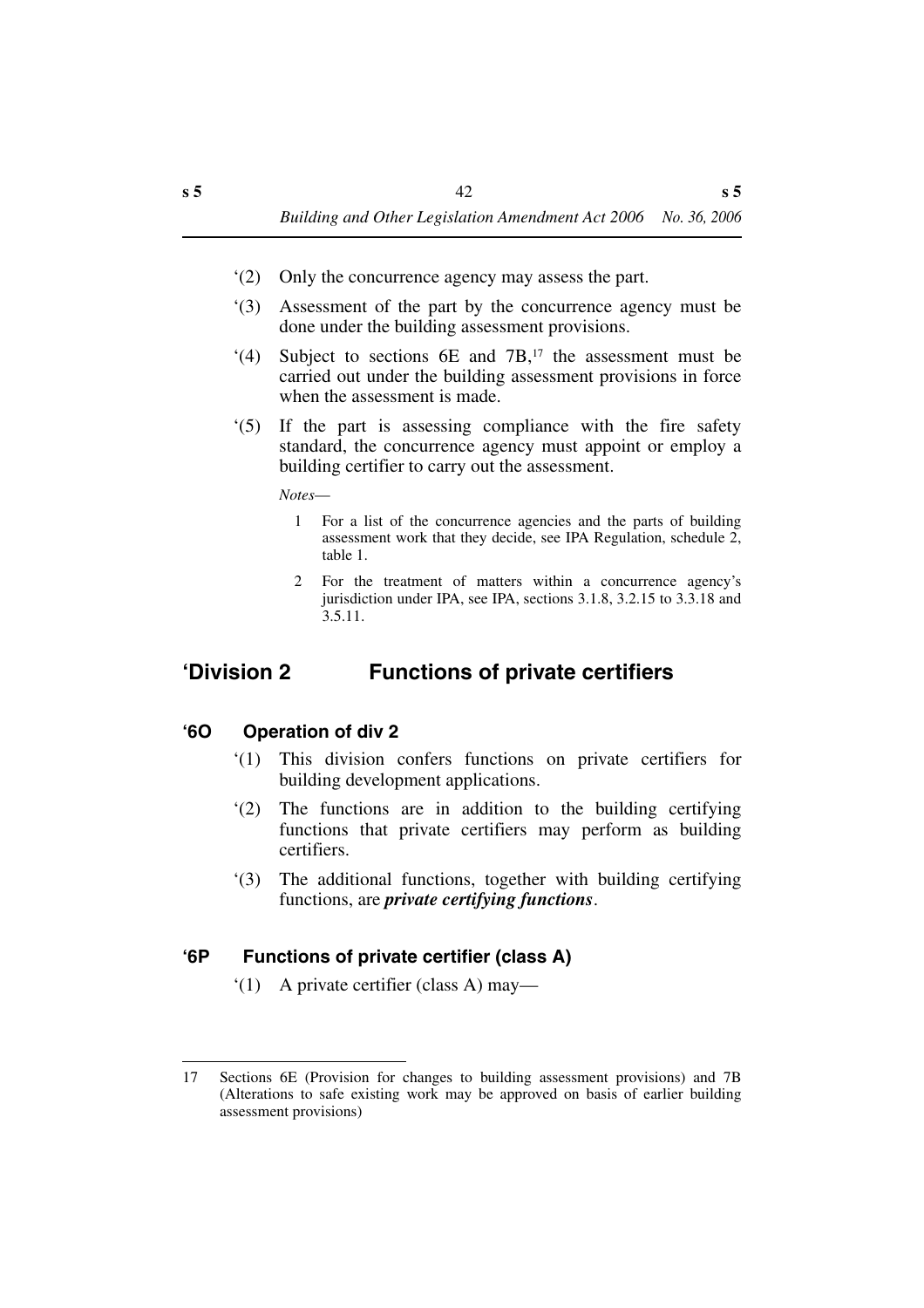- (a) receive and assess a building development application; and
- (b) decide the application and grant or refuse the building development approval applied for as if the certifier were the person, who, under IPA, section 3.1.7, is the assessment manager; and
- (c) decide whether enforcement action under this Act or IPA ought to be taken for a building development approval granted by—
	- (i) the private certifier (class A); or
	- (ii) another private certifier (class A) employed by the same private certifier employer when the decision to take the enforcement action is made.
- '(2) For IPA, chapter 4, part 3, divisions 2 and 3,18 a reference to an assessing authority includes a reference to a private certifier (class A) performing functions under subsection  $(1)(c)$ .
- '(3) For section 22,19 a reference to a local government includes a reference to a private certifier (class A) performing functions under subsection  $(1)(c)$ .
- $(4)$  However, subsection  $(1)(c)$ ,  $(2)$  and  $(3)$  apply only until the giving of a final inspection certificate for the building work or a certificate of classification for the building.
- $(5)$  To remove any doubt, it is declared that subsection  $(1)(c)$ ,  $(2)$ and (3) do not limit the local government's functions or powers under this Act or IPA, chapter 4, part 3, divisions 2 and 3.
- $'(6)$  If—
	- (a) under this section a private certifier (class A) gives a person an enforcement notice under this Act or IPA; and
	- (b) the person does not comply with the notice;

the certifier must ensure the local government is given notice of that fact.

<sup>18</sup> IPA, chapter 4, part 3, divisions 2 (Show cause notices) and 3 (Enforcement notices)

<sup>19</sup> Section 22 (Enforcement notices)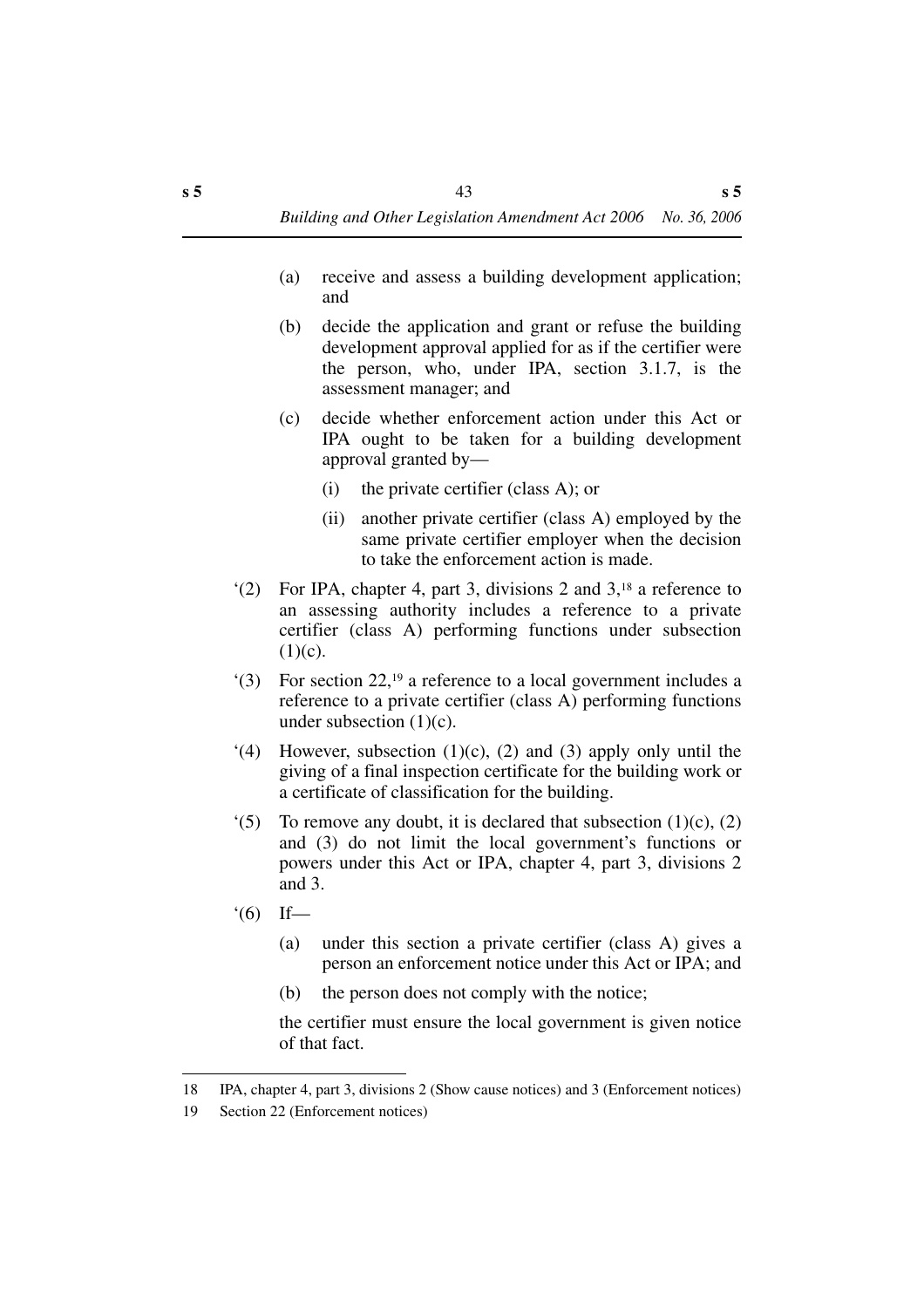*Note*—

See also section 9S.20

## **'6Q Functions of private certifier (class B)**

'A private certifier (class B) may—

- (a) receive a building development application; and
- (b) carry out all building assessment work for the application other than in relation to the QDC boundary clearance and site cover provisions.

### **'6R Restrictions on building certifying functions that a private certifier (class B) can perform**

- '(1) A private certifier (class B) can not give a final inspection certificate or certificate of classification.
- '(2) A private certifier (class B) can only give a compliance certificate about whether building work complies with the BCA or a provision of the QDC, other than the QDC boundary clearance and site cover provisions.

# **'Division 3 Functions of local government**

### **'6S Function to act on building development application or development approval unless private certifier (class A) engaged**

- '(1) This section applies if—
	- (a) a person wishes to make a building development application to the local government; and
	- (b) if the application were made, it would be a properly made application; and
	- (c) a private certifier (class A) is not engaged for the application; and

<sup>20</sup> Section 9S (Effect of building certifier not complying with Act if no penalty provided)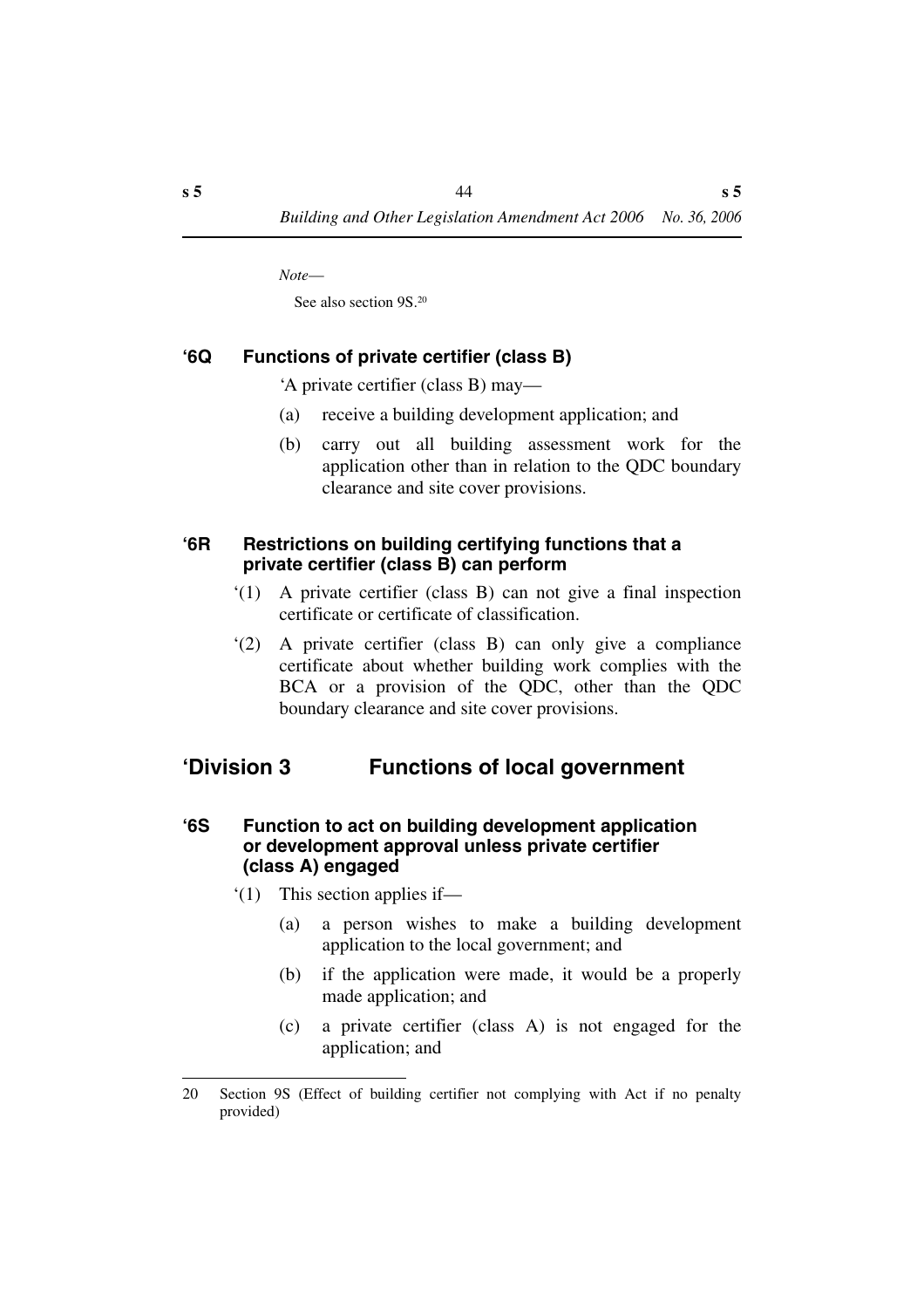- (d) if a private certifier (class B) is engaged for the application—the private certifier (class B) has not entered into an agreement mentioned in section  $10(3)^{21}$ for the proposed application.
- '(2) The local government must do the following—
	- (a) under IDAS, receive, assess and decide the application;
	- (b) appoint or employ a private certifier or another building certifier to perform building certifying functions for—
		- (i) the application; and
		- (ii) if the building development approval applied for is granted—the building work.

*Note*—

If a private certifier is appointed or employed, the functions can not include private certifying functions that are not also building certifying functions. See section 9Y.

- $'(3)$  If—
	- (a) a private certifier (class A) has granted a building development approval; and
	- (b) the engagement of a private certifier to inspect and certify the building work is discontinued; and
	- (c) the building work has not been certified;

the local government for the approval must, if asked in writing by the nominated owner of the building, appoint or employ a building certifier to perform building certifying functions for the building work.

- '(4) This section is subject to sections 5Y and 6T.22
- '(5) In this section—

*nominated owner*, of a building, means the person who, under the most recent building development application for the building, was nominated on the approved form under IPA,

<sup>21</sup> Section 10 (Restriction on engagement of private certifier (class B))

<sup>22</sup> Sections 5Y (Relevant laws and other documents for assessment of building work) and 6T (Restriction on local government issuing building development approval)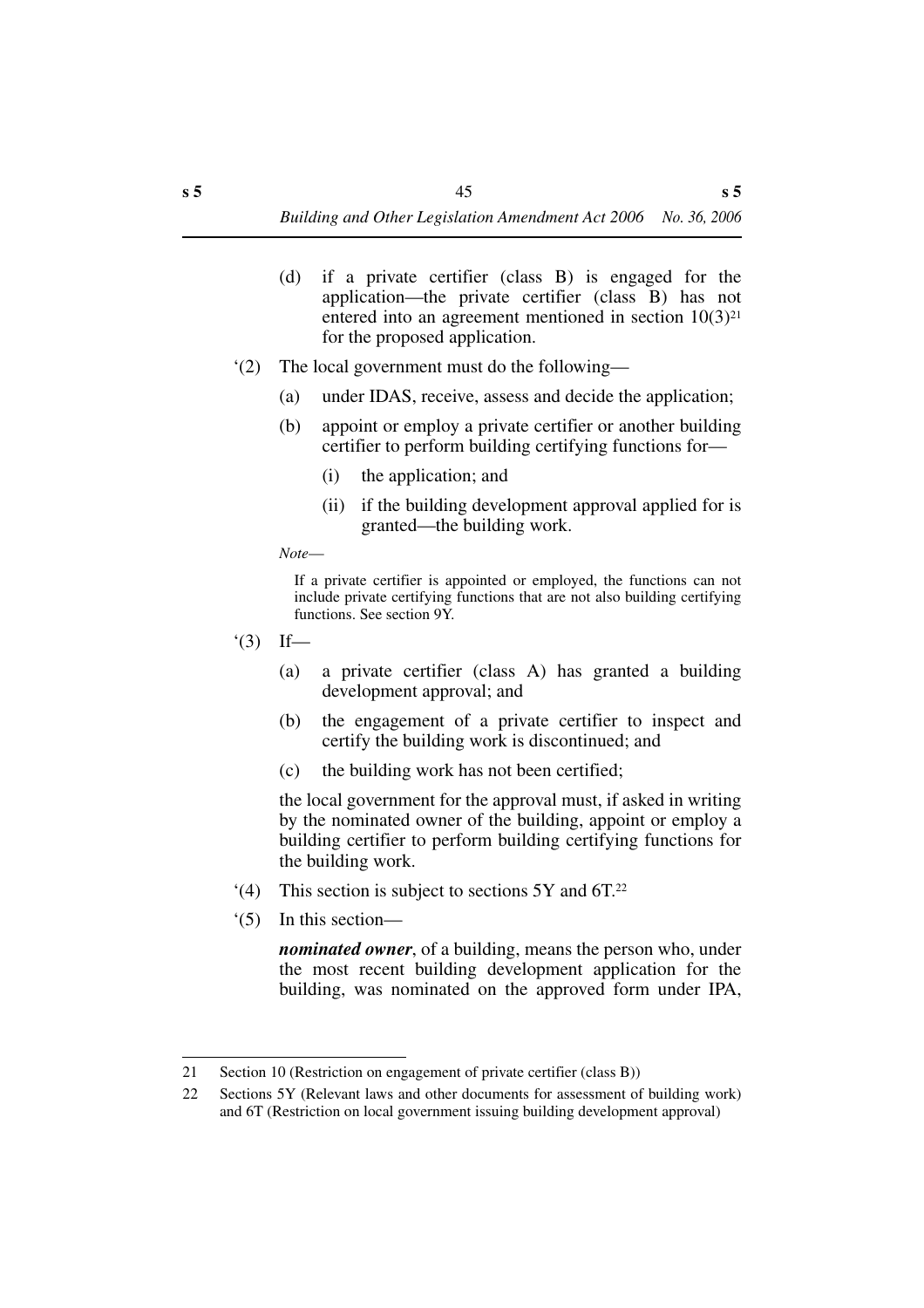section  $3.2.1(2)$ ,  $23$  as the person to receive the inspection documentation for building work for the building.

### **'6T Restriction on local government issuing building development approval**

'The local government for a building development application may issue the building development approval applied for only if—

- (a) a local government building certifier has carried out the building assessment work for the application; and
- (b) the building certifier is appropriately licensed to carry out the building assessment work.

### **'6U Local government may rely on particular compliance certificates and other documents**

- '(1) This section applies if—
	- (a) a building certifier gives the local government for a building development application (the *original application*) a compliance certificate or other document; and
	- (b) the certificate or other document was made by or given to the building certifier to carry out building assessment work under the original application.
- '(2) The local government may, in carrying out functions under this Act for the following, accept and, without further checking, rely and act on the certificate or other document—
	- (a) the original application;
	- (b) another building development application for all or part of the building work under the original application.

## **'6V Local government may rely on documents private certifier gives it for inspection or purchase**

'If—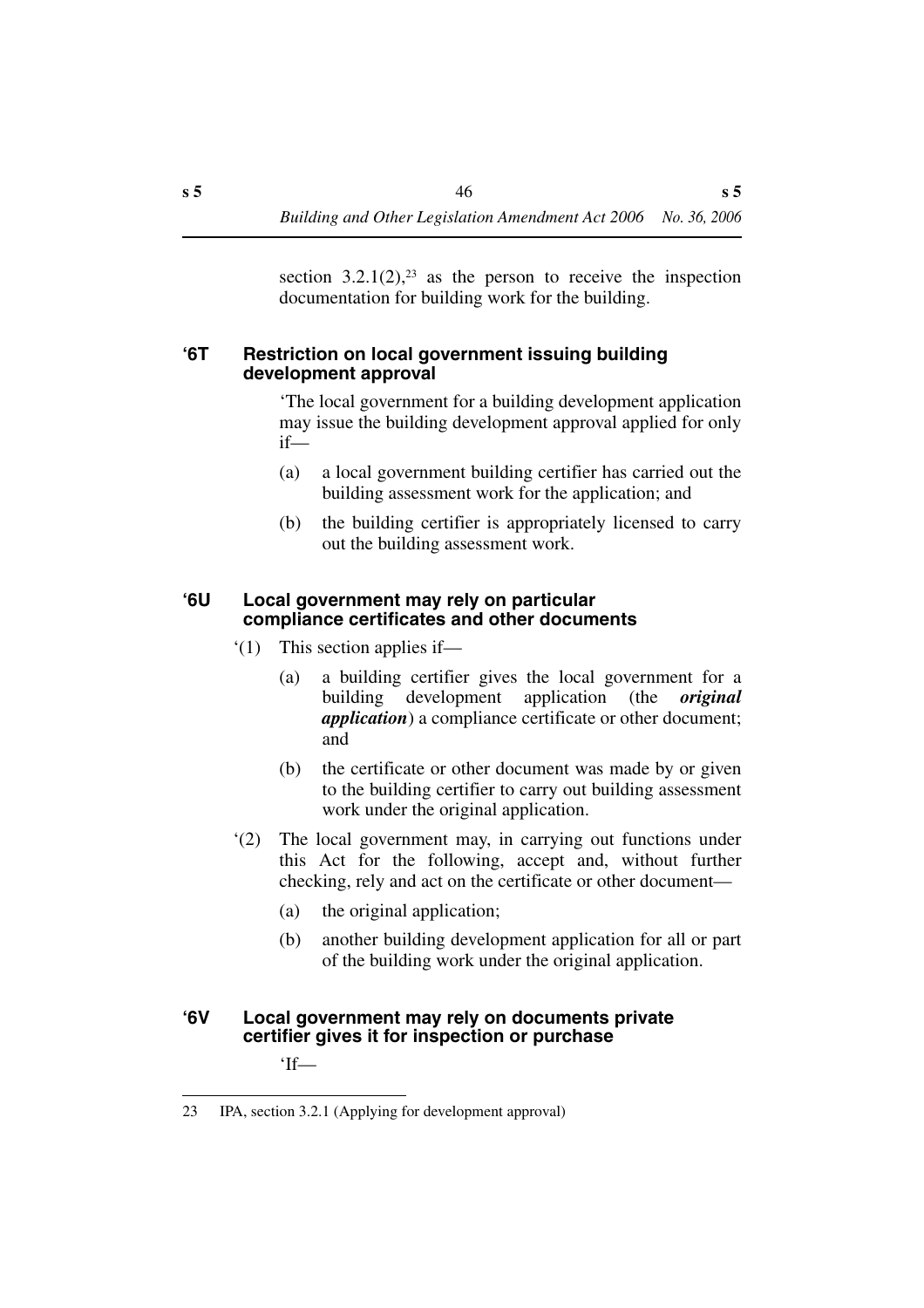- (a) under this Act, a private certifier gives the local government for a building development application a document; and
- (b) under IPA, the local government must make the document available for inspection or purchase;

the local government may accept and, without further checking, rely and act on the document for the purpose of making it available for inspection or purchase.

# **'Division 4 Power of particular replacement assessment managers to decide status under IDAS**

#### **'6W Power to decide what stage of IDAS application is to resume or start**

- '(1) This section applies if—
	- (a) a private certifier (class A) is engaged to assess or decide a building development application; and
	- (b) the engagement is discontinued; and
	- (c) the application has not been decided; and
	- (d) a new private certifier (class A) is engaged for the application.
- '(2) This section also applies if—
	- (a) a building development approval lapses under part 7; and
	- (b) the owner of the land to which the approval attached immediately before it lapsed makes a new building development application for all or part of the building work under the lapsed approval.
- '(3) The assessment manager for the application or new application may resume or start the application process at any stage of IDAS the assessment manager considers appropriate.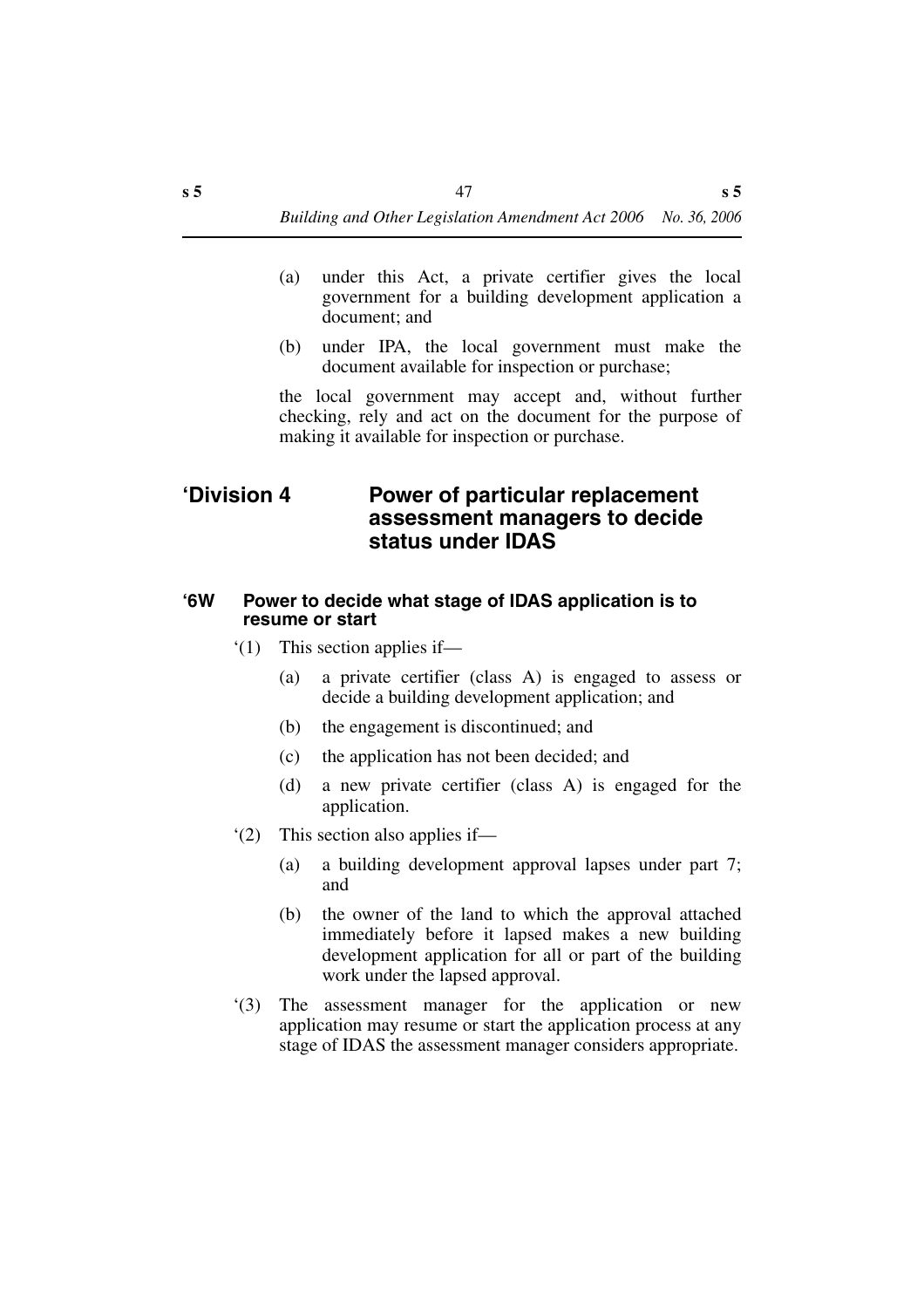# **'Part 3 Discretionary matters in the assessment of building development applications**

### **'6X Building certifier's discretion—BCA**

- '(1) This section applies for a building certifier carrying out building assessment work for a building development application if—
	- (a) the BCA allows a discretionary decision about a building design or specification for building work; and

*Example of discretionary decision*—

the BCA uses the word 'suitable' or 'adequate'

- (b) the application proposes the use of the discretion.
- '(2) The building certifier must—
	- (a) consider the objectives and functional statements of the BCA in relation to the design or specification; and
	- (b) decide whether the design or specification complies with—
		- (i) generally—the BCA; or
		- (ii) if, for the application, the BCA is varied under part 1, division 224—the BCA as varied.
- '(3) The building certifier must not make the decision in a way that conflicts with the objectives or functional statements.

#### **'6Y Building certifier's or concurrence agency's discretion—QDC**

- '(1) This section applies for a building certifier or concurrence agency carrying out building assessment work for a building development application if—
	- (a) a part of the QDC applies to the application; and

<sup>24</sup> Part 1, division 2 (Variation of how particular building assessment provisions apply)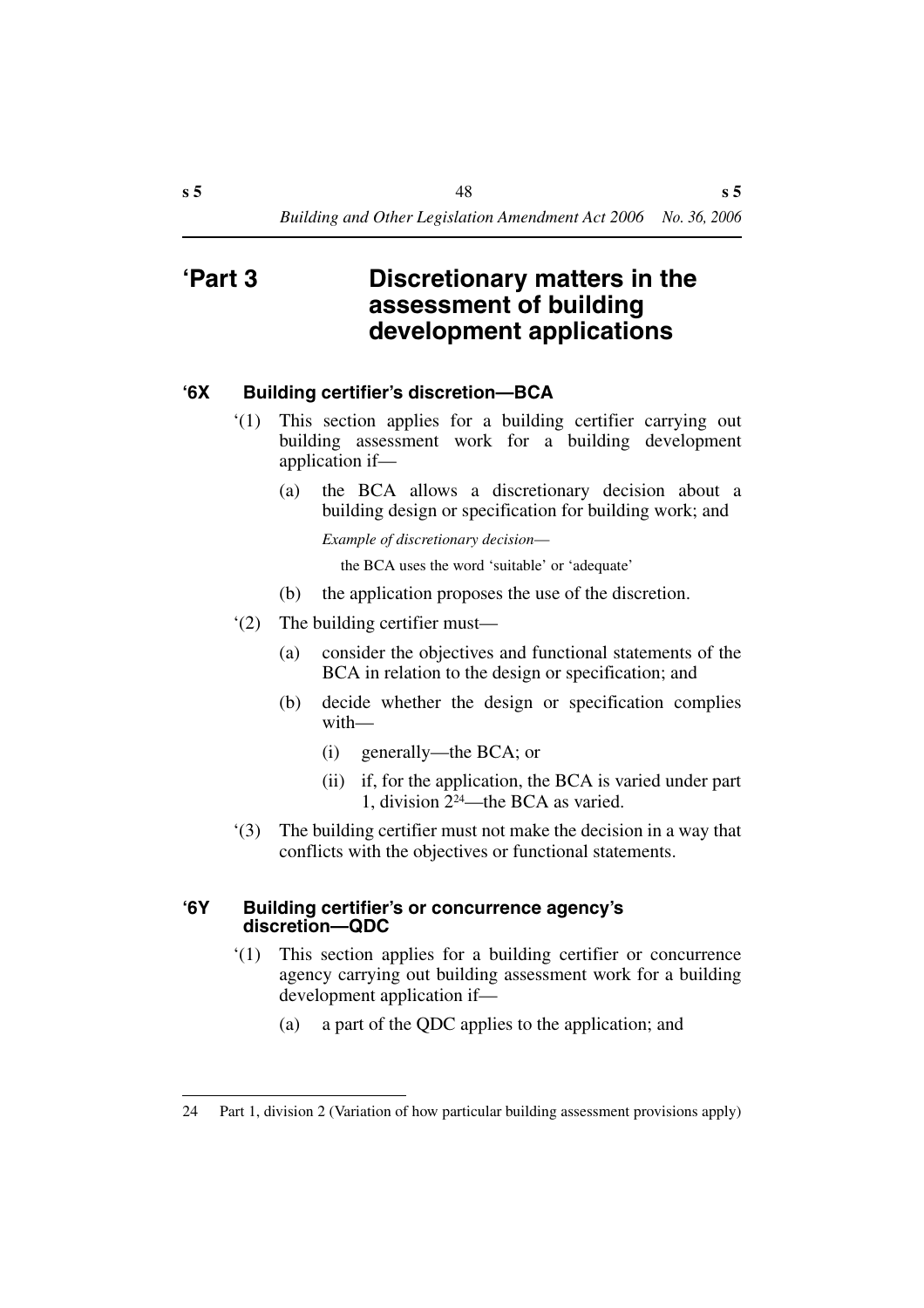(b) the part allows a discretionary decision about a building design or specification; and

*Example of discretionary decision*—

QDC uses the word 'suitable' or 'adequate'

- (c) the application proposes the use of the discretion.
- '(2) The building certifier or concurrence agency must decide whether the design or specification complies with—
	- (a) generally—the QDC; or
	- (b) if, for the application, the QDC is varied under part 1, division 2—the QDC as varied.

# **'6Z Survey certificate**

- '(1) A building certifier may, before assessing a building development application, require that a cadastral survey, including a survey commonly called in the surveying profession an identification survey, be carried out to show—
	- (a) the boundaries of the allotment on which the building work is proposed; and
	- (b) the location of any proposed or existing buildings or structures on the allotment.
- '(2) The absence of a requirement under subsection (1) does not prevent the requirement being made by a condition of the building development approval, under section 7S.

### **'7 Discretion for building development applications for particular budget accommodation buildings**

'(1) This section applies to the assessment of a building development application to the extent it is for building work required to ensure the building complies, under section 12H,25 with the fire safety standard.

<sup>25</sup> Section 12H (Owner must ensure building conforms with fire safety standard)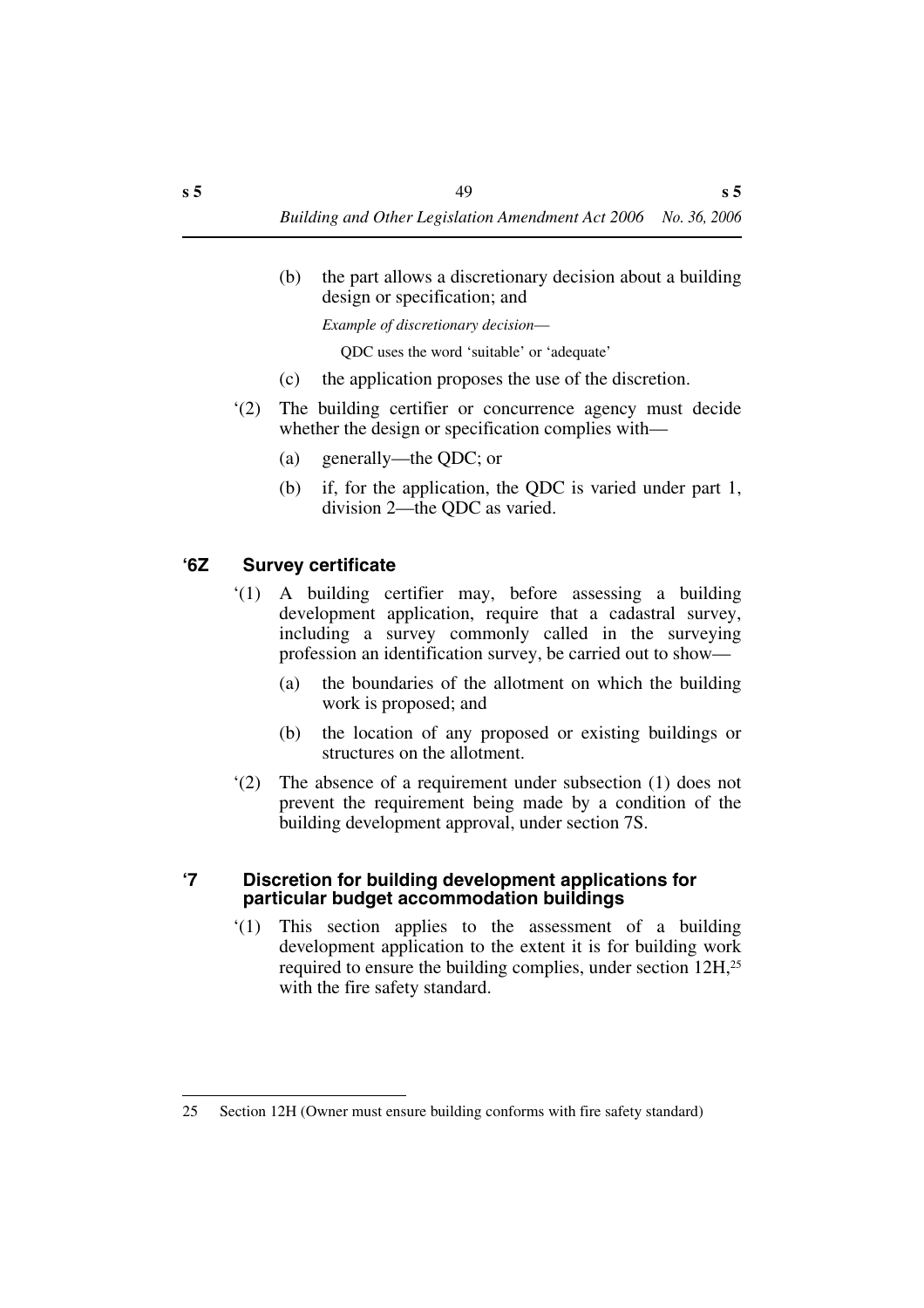'(2) The decision on the application may compromise the achievement of the desired environmental outcomes in a relevant planning scheme.26

*Example*—

A desired environmental outcome in a relevant planning scheme is that the building does not affect the amenity and aesthetics of the neighbourhood of the building. An external stairway required under the site safety standard does not comply with the outcome. The application may be approved despite the noncompliance.

### **'7A Building certifier may rely on particular compliance certificates and other documents**

- '(1) This section applies if—
	- (a) a building certifier has given anyone else a compliance certificate or other document; and
	- (b) the certificate or other document made by or given to the building certifier to carry out building assessment work for a building development application (the *original application*).
- '(2) Another building certifier may, in carrying out functions under this Act for the following, accept and, without further checking, rely and act on the certificate or other document—
	- (a) the original application;
	- (b) another building development application for all or part of the building work under the original application.

### **'7B Alterations to safe existing work may be approved on basis of earlier building assessment provisions**

- '(1) This section applies for a building development application if—
	- (a) the building work is alterations to an existing building or structure; and
	- (b) the building certifier is satisfied the general safety and structural standards of the building or structure would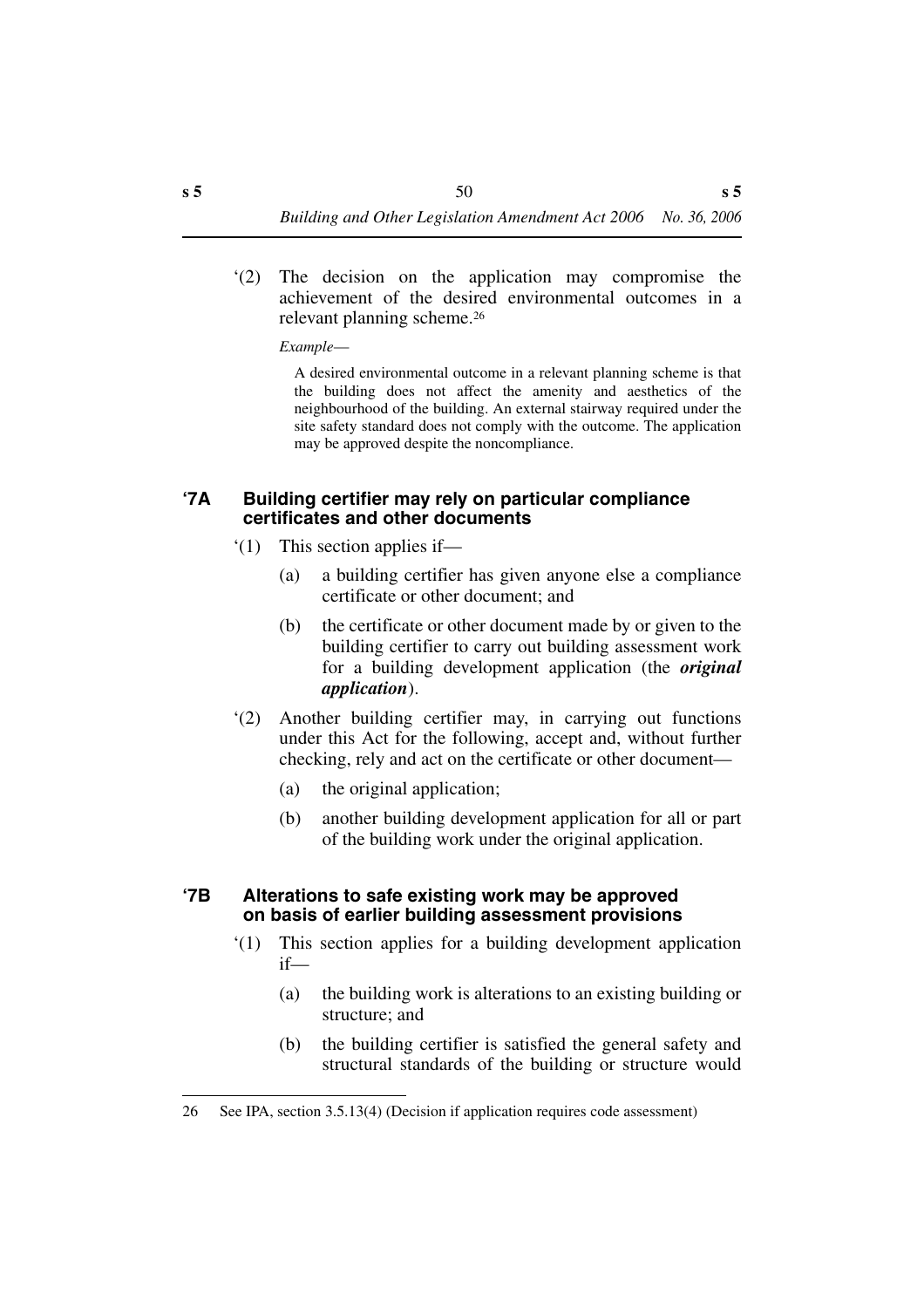not be at risk if the alterations were to be carried out under earlier building assessment provisions.

- '(2) The building certifier may carry out building assessment work for the application on the basis that the building work is to be carried out under the earlier building assessment provisions.
- '(3) In this section—

*building assessment provisions* includes the former Standard Building By-laws and Standard Building Law under this Act and the repealed *Standard Building Regulation 1993.*

*earlier building assessment provisions* means the building assessment provisions as they were in force at a particular time before the application was made.

# **'Part 4 Requirements for and restrictions on assessing or approving building development applications**

## **'7C Requirement to consider any advice agency response**

- '(1) This section applies if, under IPA, an advice agency for a building development application has jurisdiction for a part of building assessment work for the application.
- '(2) The assessment manager must not approve the application unless IPA, section  $3.5.4(2)(b)$  or  $3.5.5(2)(a)$  has been complied with.27

*Notes*—

- 1 For what are the advice agencies for building development applications and the issues they may advise on, see IPA Regulation, schedule 2, table 1.
- 2 For the treatment of matters within an advice agency's jurisdiction under IPA, see IPA sections 3.1.8, 3.3.15 to 3.3.1 and 3.5.11.

<sup>27</sup> IPA section 3.5.4 (Code assessment) or 3.5.5 (Impact assessment)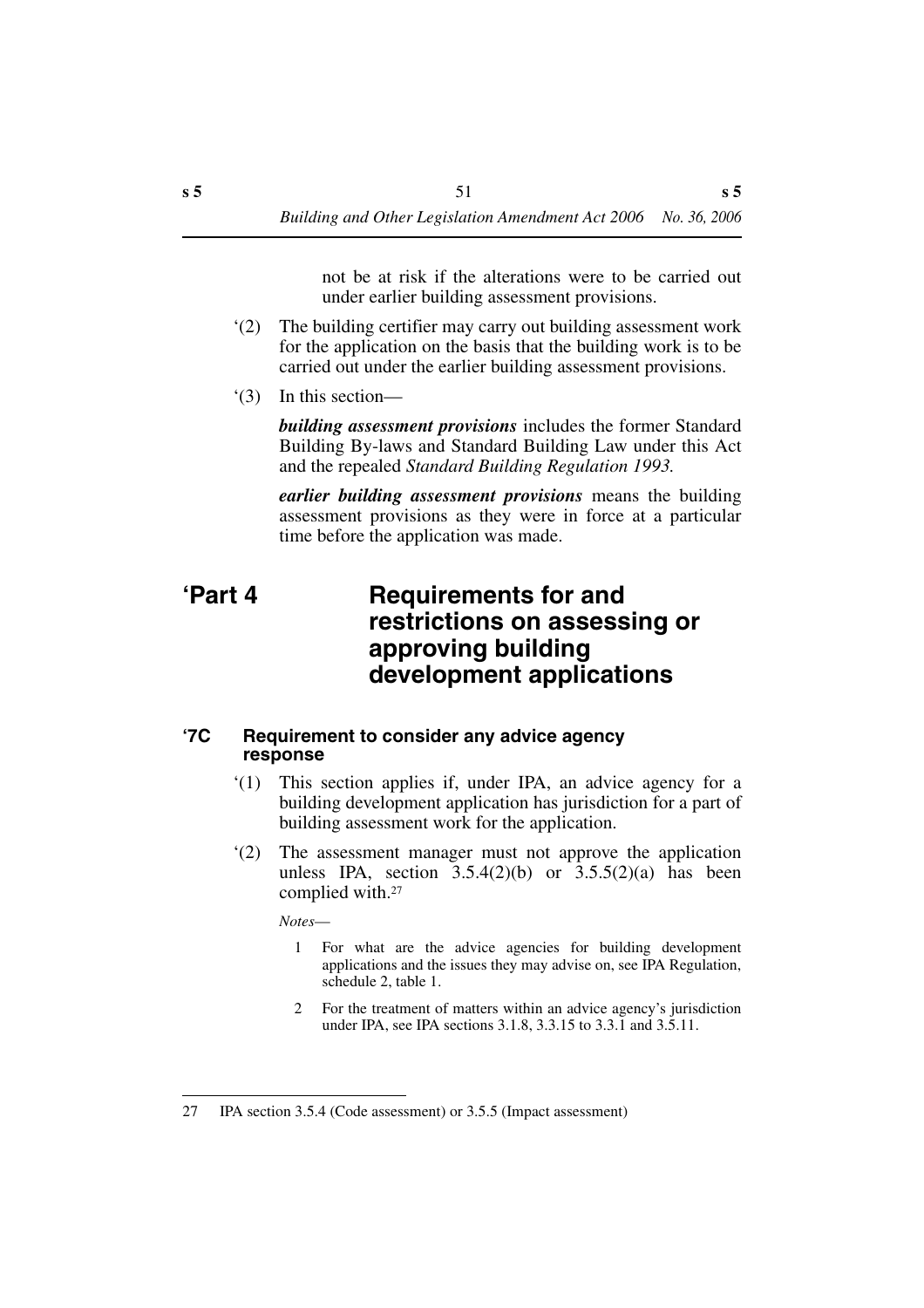### **'7D Restriction on granting building development application for budget accommodation building**

If a building development application is for a budget accommodation building, the assessment manager must not approve the application unless the assessment manager is satisfied—

- (a) the fire safety management plan accompanying the application complies with the *Fire and Rescue Service* Act 1990, section 104FC;<sup>28</sup> or
- (b) the building work involves an alternative solution, for performance requirements under the BCA, that includes a fire safety management procedure as a condition of the occupation and use of the building and the fire safety management plan adequately reflects the procedure.

### **'7E Required report before assessing application for temporary building or structure with special fire service**

- '(1) This section applies to a building development application for a temporary building or structure that is proposed to have a special fire service.
- '(2) Before carrying out building assessment work for the application, the building certifier must obtain from QFRS a report on the suitability of the proposed service.

### **'7F Land subject to registered easement or statutory covenant**

- '(1) This section applies if a building development application is for land subject to—
	- (a) a registered easement; or
	- (b) a registered statutory covenant for which the registered holder of the covenant is—
		- (i) the State; or

<sup>28</sup> *Fire and Rescue Service Act 1990*, section 104FC (Meaning of *fire safety management plan*)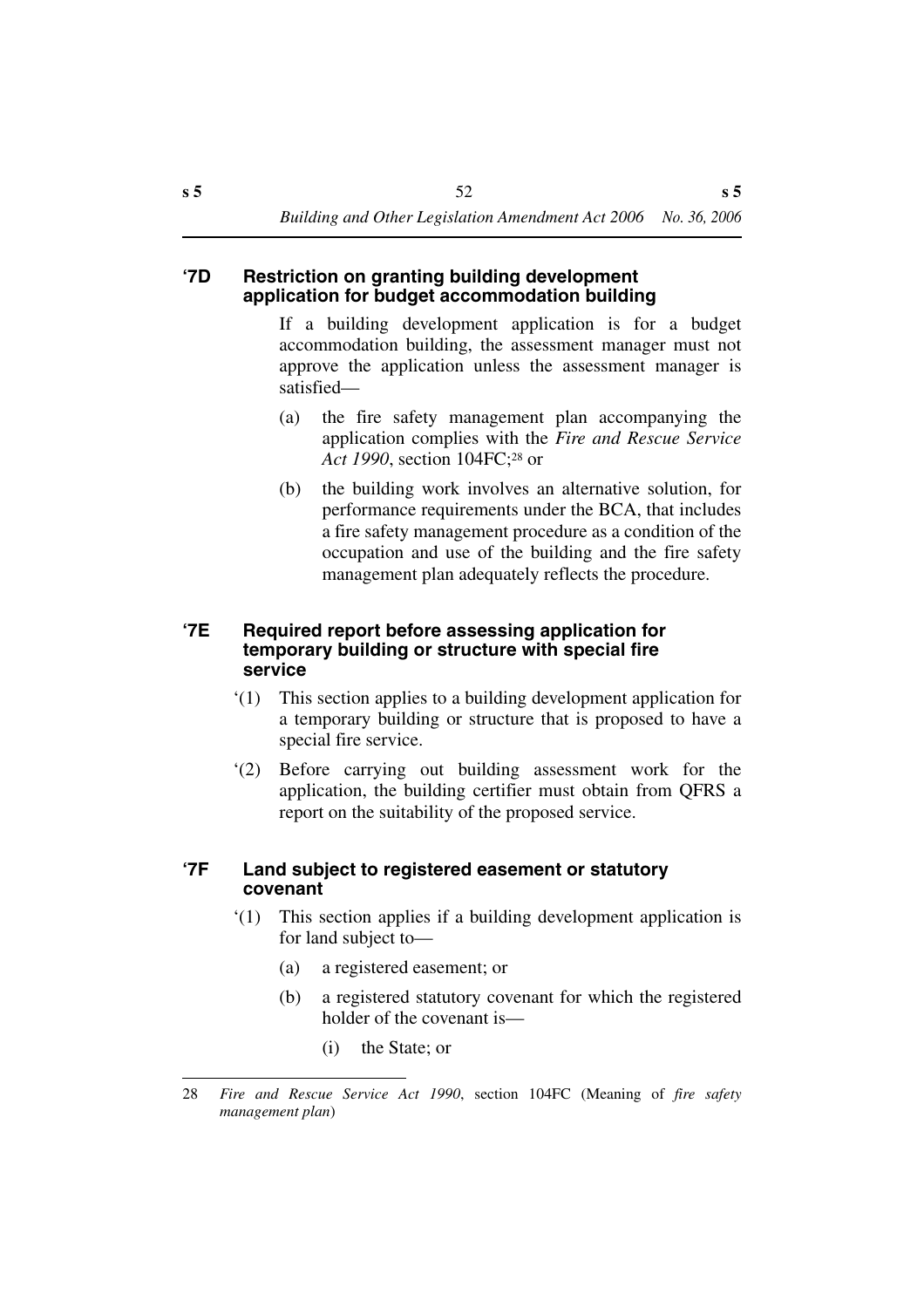- (ii) a statutory body representing the State; or
- (iii) a local government.
- '(2) The assessment manager must not approve the application unless each registered holder of the easement or covenant has consented to the building work.
- '(3) In this section—

*registered* means registered under the *Land Act 1994* or *Land Title Act 1994*.

## **'7G Special structures**

- '(1) This section applies to a building development application for a building that, under section 9G, is classified as a special structure.
- '(2) The assessment manager must not approve the application unless the special structure—
	- (a) complies with the building assessment provisions; and
	- (b) reasonably provides for all of the following—
		- (i) the safety of persons using the structure if there is a fire (including, for example, means of egress);
		- (ii) the prevention and suppression of fire;
		- (iii) the prevention of the spread of fire;
		- (iv) the health and amenity of persons using the structure.

### **'7H Temporary building or structure that does not comply with other building assessment provisions**

- '(1) This section applies to a building development application for a temporary building or structure that, apart from this section, would not comply with the building assessment provisions.
- '(2) The assessment manager must not approve the application unless subsections (3) and (4) have been complied with.
- '(3) The building certifier must have decided that the temporary building or structure—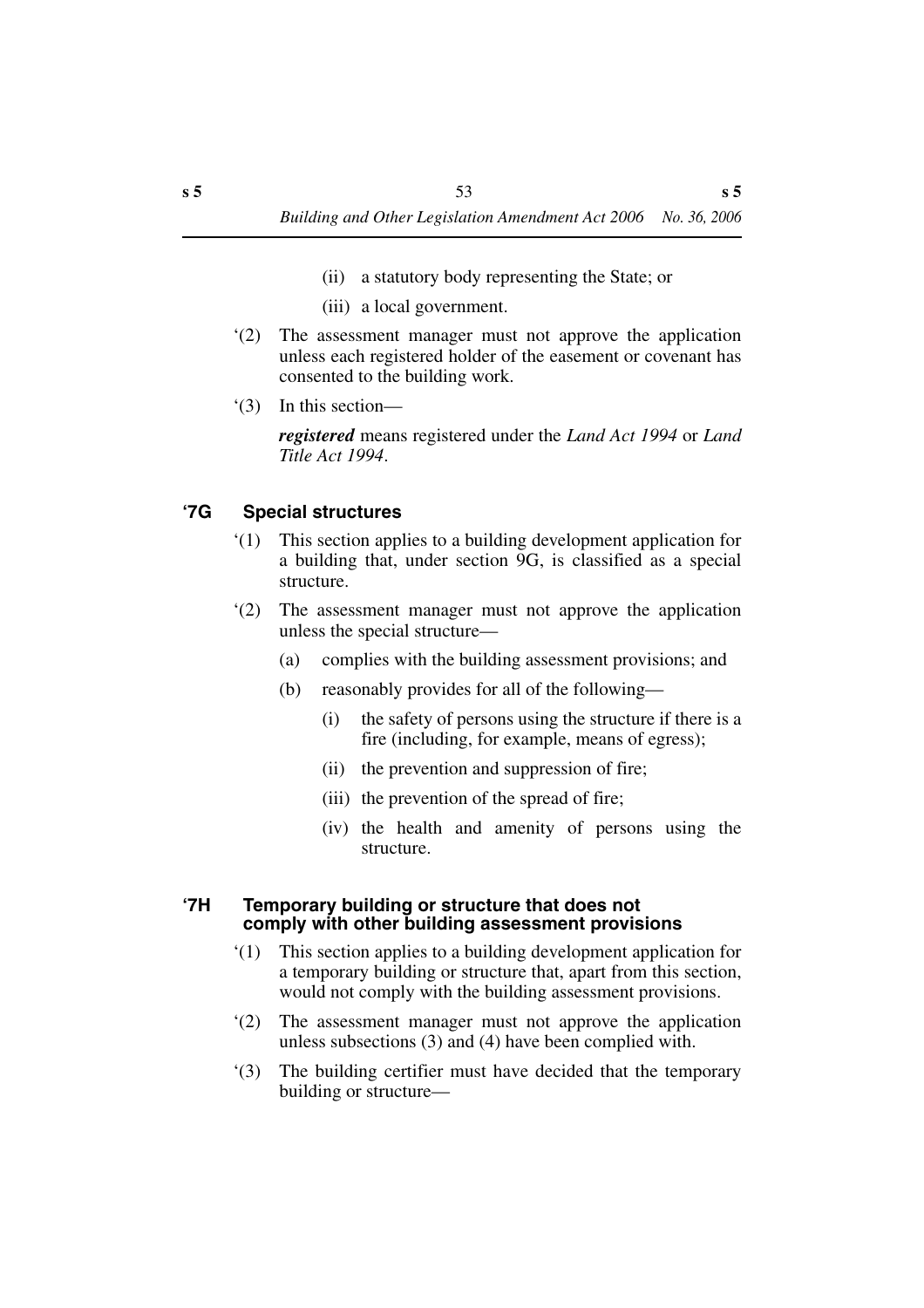- (a) is structurally sound and capable of withstanding the loadings likely to arise from its use; and
- (b) reasonably provides for all of the following—
	- (i) the safety of persons to be accommodated in the building or structure if there is a fire (including, for example, means of egress);
	- (ii) the prevention and suppression of fire;
	- (iii) the prevention of the spread of fire;
	- (iv) the health and amenity of persons to be accommodated in the building or structure.
- '(4) The approval must include a condition that—
	- (a) limits the period during which the temporary building or structure may remain in place; and
	- (b) requires removal or demolition of the temporary building or structure at the end of the period.

# **'7I Particular alterations not permissible**

- '(1) This section applies to a building development application for alterations to an existing building or structure.
- '(2) However, this section does not apply if—
	- (a) the alterations are for a budget accommodation building, to which chapter 7, part 3,29 applies; and
	- (b) the purpose of the alterations is to ensure the building or structure complies with the fire safety standard.
- '(3) The assessment manager must not approve the application unless the building certifier has decided the alterations do not unduly reduce the following—
	- (a) the existing level of fire protection for persons accommodated in, or using, the building or structure;
	- (b) the existing level of resistance to fire of the building or structure;

<sup>29</sup> Chapter 7 (Fire safety for budget accommodation buildings), part 3 (Budget accommodation buildings built, approved or applied for, before 1 January 1992)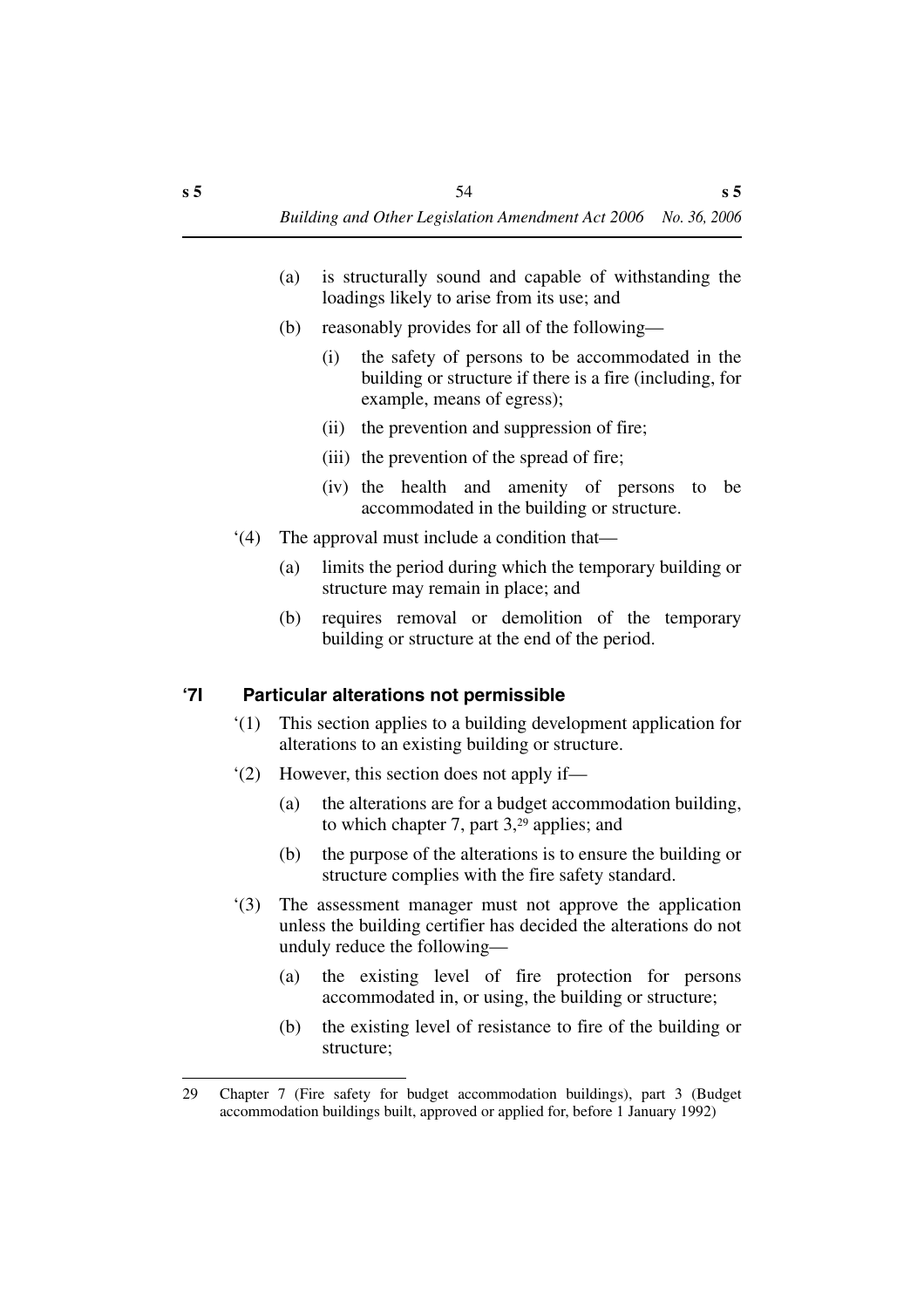- (c) the existing safeguards against spread of fire to adjoining buildings or structures;
- (d) the existing level of emergency egress from the building or structure.

# **'Part 5 Conditions of building development approvals**

*Note*—

For general provisions about conditions of development approvals, see IPA, chapter 3, part 5, division 6.30

# **'Division 1 Conditions taken to be imposed**

- **'7J Operation of div 1**
	- '(1) This division imposes restrictions and obligations for particular building development approvals.
	- '(2) The restrictions and obligations are taken to be conditions of building development approvals to which they relate.
	- '(3) This division does not limit the conditions that may be imposed under IPA.
	- '(4) If a provision of this division applies to a building development approval, the condition provided for under the provision (an *imposed condition*) is taken to—
		- (a) have been imposed on the approval; and
		- (b) be relevant and reasonable for IPA, section 3.5.30.
	- '(5) IPA, sections 3.5.33 and 3.5.33A do not apply to an imposed condition.31

<sup>30</sup> IPA, chapter 3, part 5, division 6 (Conditions)

<sup>31</sup> IPA, sections 3.5.30 (Conditions must be relevant or reasonable), 3.5.33 (Request to change or cancel conditions) and 3.5.33A (When condition may be changed or cancelled by assessment manager or concurrence agency)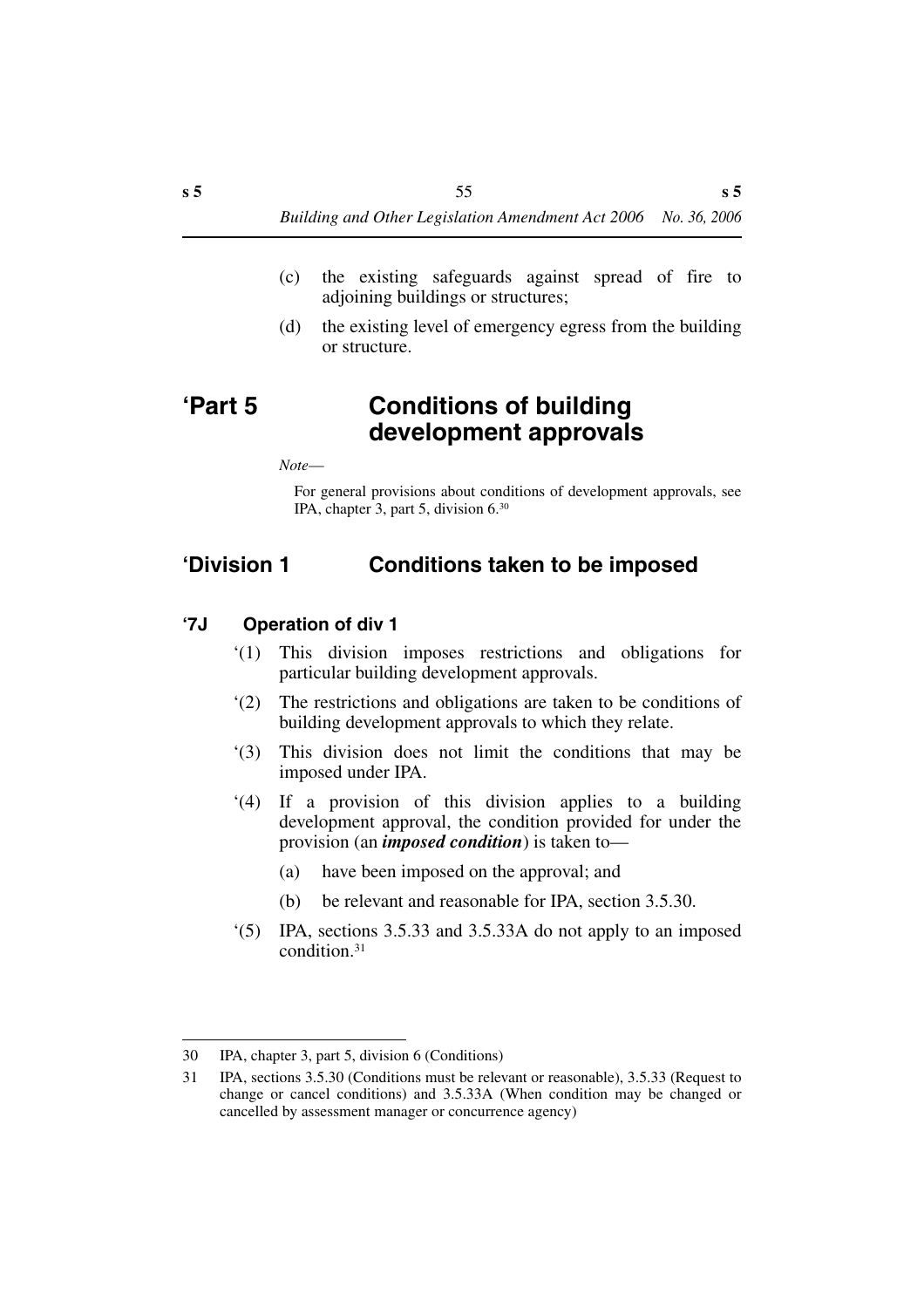'(6) If there is a conflict between an imposed condition and another condition of a building development approval, the imposed condition prevails to the extent of the inconsistency.

# **'7K Engineering drawings**

- '(1) This section applies if—
	- (a) supporting documents for a building development application are in the form of engineer's drawings or other engineering details; and
	- (b) the drawings or details were not included with the application; and
	- (c) the application is approved.
- '(2) Work on any footings for the building work must not start until the drawings and details for the footings have been approved by the building certifier.
- '(3) A stage of the building work must not be started until the drawings and details for the stage have been approved by the building certifier.

### **'7L When demolition, removal and rebuilding must start and be completed**

- '(1) This section applies to a building development approval for building work to—
	- (a) demolish or remove a building or structure; or
	- (b) rebuild, after removal, a building or structure.
- '(2) The building work must substantially start within 2 months after the giving of the approval.
- '(3) Within 6 months after the giving of the approval—
	- (a) the building work must be completed; and
	- (b) if the building work is rebuilding, after removal, of a building or structure, either—
		- (i) if, under the approval or a regulation, the building work must be inspected, a final inspection showing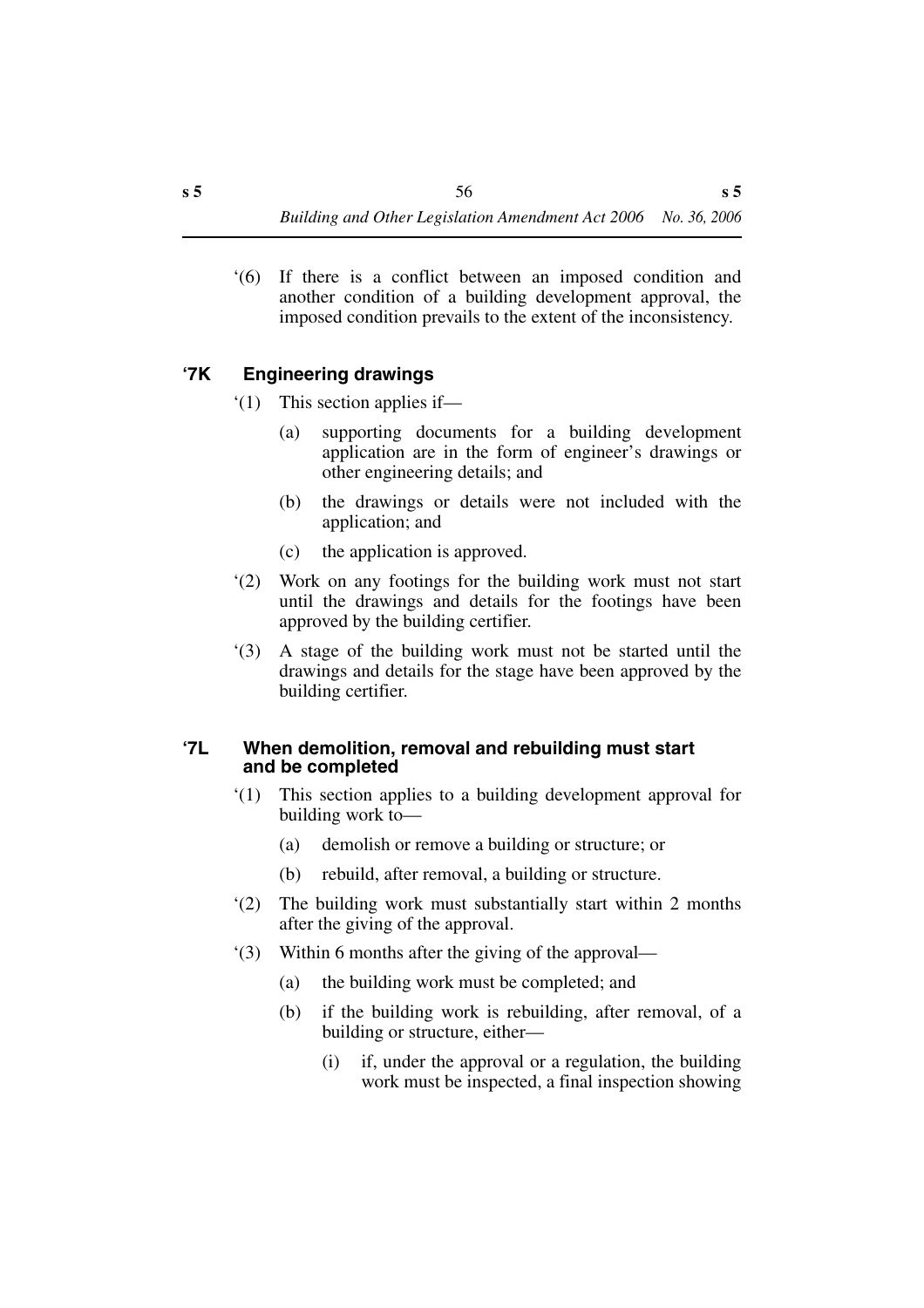that the building work complies with the approval or regulation is carried out; or

- (ii) under chapter 5, a certificate of classification must be given for the building.
- '(4) The condition under subsection (3) is the *demolition/removal completion condition*.

## **'7M Building work in erosion prone area**

- '(1) This section applies to a building development approval for an erosion prone area under the *Coastal Protection and Management Act 1995*.
- '(2) All material excavated from land for the building work must be placed, levelled and stabilised against wind erosion—
	- (a) on the land seaward of the building or structure; or
	- (b) at another location, stated in the approval, within the erosion prone area.
- '(3) If the building work includes the erection or alteration of a roof drainage system or stormwater drain for the building or other structure, the system or drain must not be erected or altered in a way that is likely to cause erosion of the area.
- '(4) However, the conditions under subsections (2) and (3) do not apply if the approval states that the person carrying out the building assessment work for the application is satisfied the conditions are not necessary for coastal management, including, in particular, the prevention of erosion or tidal inundation.

### **'7N Obligation to make current drawing available for inspection**

'The applicant for a building development approval must ensure 1 legible set of the current drawings for the building is, while the building work is being carried out, available for inspection by anyone who, under an Act, is entitled to inspect the relevant building site.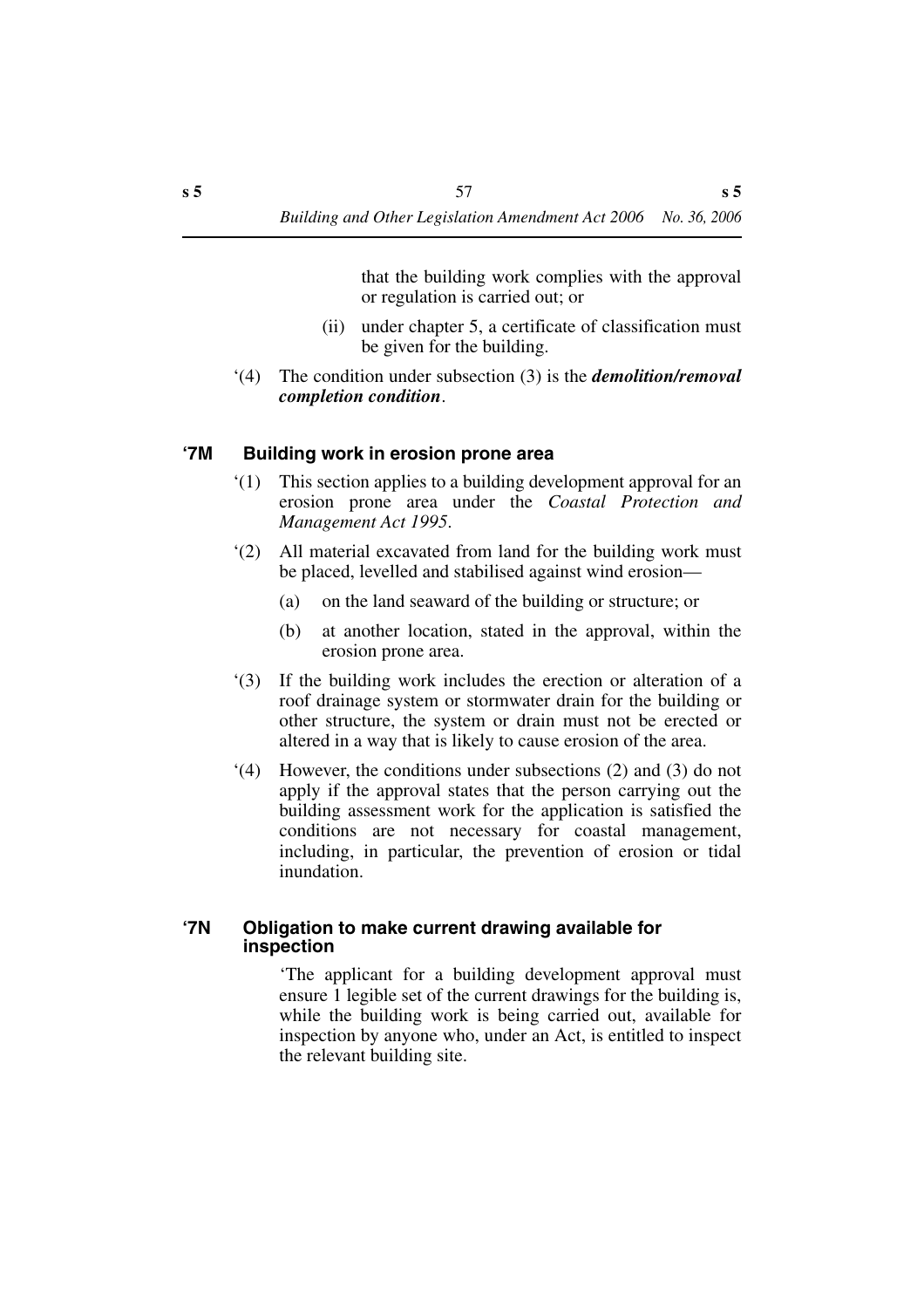#### **'7O Inspection and testing of special fire service installation**

- '(1) This section applies to a building development approval for a building served by a special fire service.
- '(2) The person installing the service must—
	- (a) give QFRS—
		- (i) while the installation of the service is being carried out but before it is finished—a notice to inspect the installation; and
		- (ii) after the installation of the service but before interior surface finishes are applied—a notice to test the service; and
	- (b) give a copy of the notices to the assessment manager when they are given to QFRS.
- '(3) QFRS may inspect and test the building work only about special fire services.

# **'7P Earthworks and retaining walls**

'If soil conditions, ground levels, excavation or filling make it necessary to protect land, buildings or structures in the neighbourhood of building work—

- (a) retaining walls must be built, or other suitable methods used, to prevent soil movement; and
- (b) drainage of the land, buildings or structure**s** must be provided.

# **'7Q Drainage of buildings or land**

'If a building development approval permits a building or land to be drained, the drainage must be carried out in a way that protects land, buildings and structures in the neighbourhood of the building or land.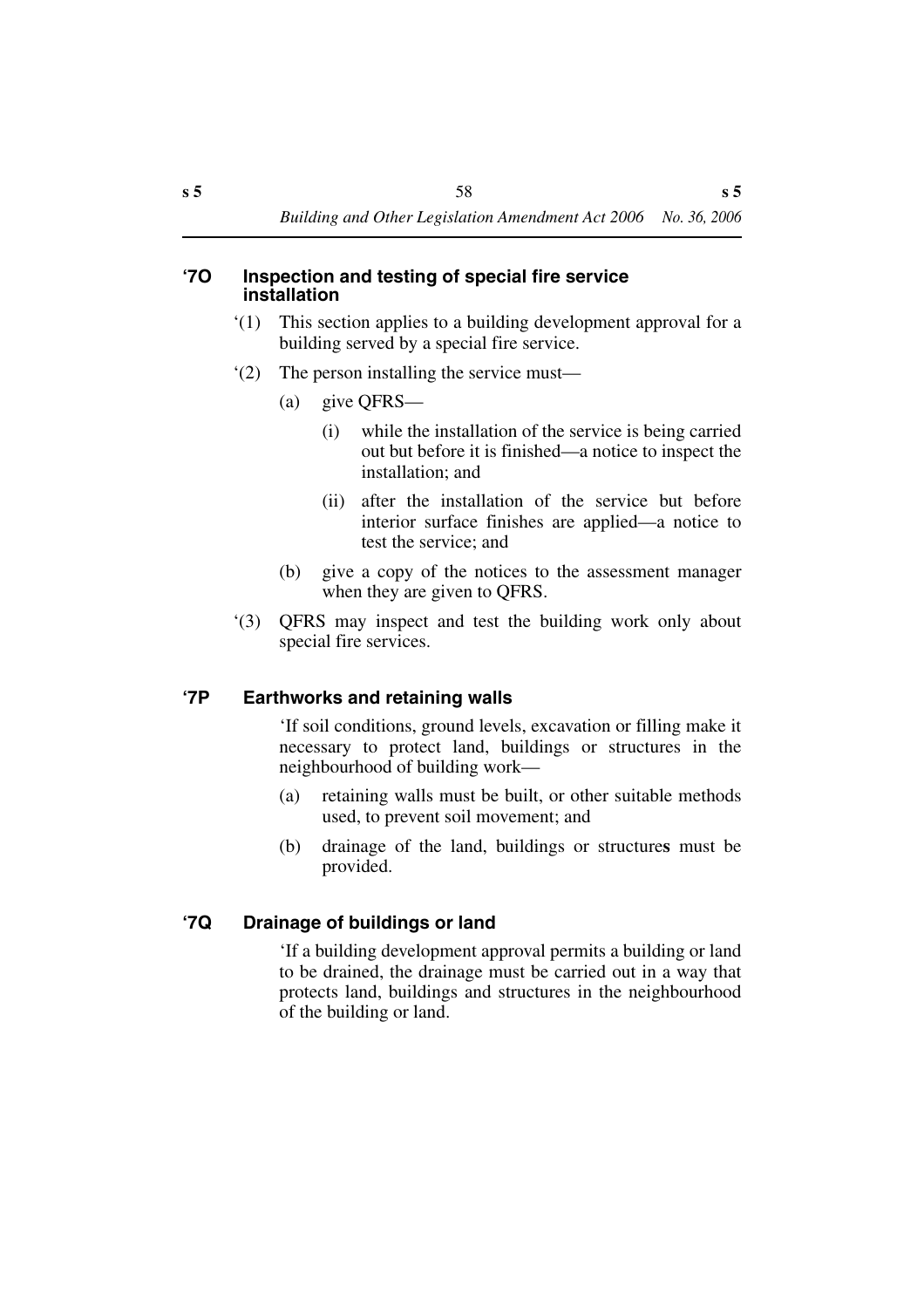## **'7R Building work over existing sanitary drainage**

'Building work over or adjacent to existing sanitary drainage must comply with the Standard Plumbing and Drainage Regulation.

# **'Division 2 Conditions that may be imposed**

# **'7S Survey certificate**

- '(1) A building development approval may include a condition that the building certifier must be given a cadastral survey, including a survey commonly called in the surveying profession an identification survey, showing—
	- (a) the boundaries of the allotment; and
	- (b) the actual location of the building or structure on the allotment.
- '(2) A survey under subsection (1) must be given—
	- (a) as soon as the actual location of the building or structure on the allotment can be established; or
	- (b) at a later time the building certifier allows.

# **'7T Hazardous buildings**

- '(1) This section applies to a building development approval for a class 5, 6, 7 or 8 building—
	- (a) with a total floor area greater than 36000m2; or
	- (b) for which the building certifier considers special provision should be made to restrict or combat the spread of fire within or from the building because of the purpose or purposes for which the building is being or is to be used.
- '(2) The building development approval may include conditions the building certifier considers appropriate about restricting or combating the spread of fire in or from the building.
- '(3) However, the conditions may be imposed only if the building certifier has consulted QFRS about their appropriateness.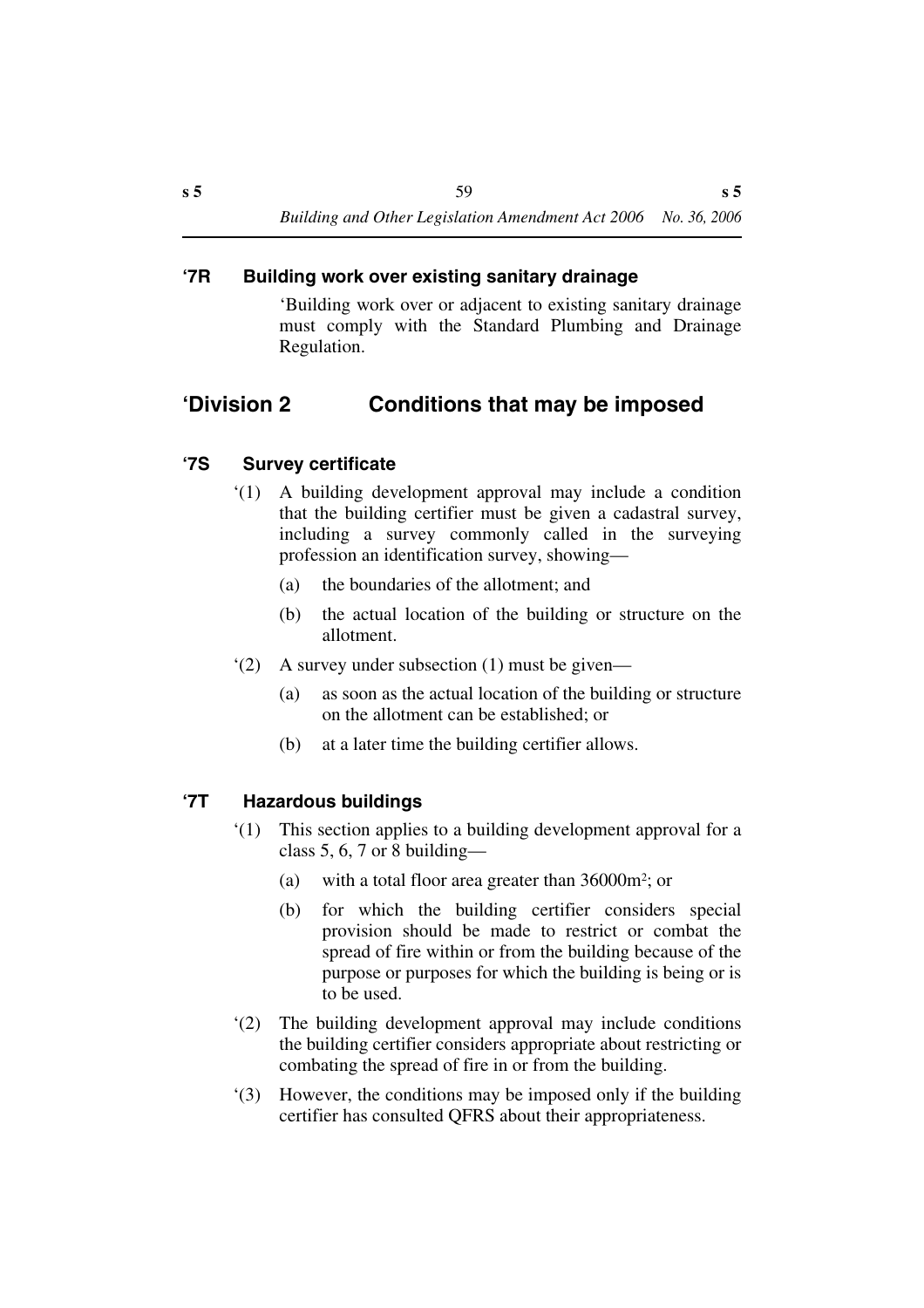# **'7U Alterations to unsafe existing work**

- '(1) This section applies to a building development approval if—
	- (a) the building work is alterations to an existing building or structure; and
	- (b) the building certifier decides the building or structure is unsafe or structurally unsound.
- '(2) The building development approval may include a condition that all, or a stated part, of the building or structure must comply with the building assessment provisions in force—
	- (a) when the approval was granted; or
	- (b) at another stated time that the building certifier considers will ensure the building or structure is made safe and structurally sound.

### **'7V Building development approval for particular alterations may require existing building or structure to comply with building assessment provisions**

- '(1) This section applies to a building development approval for alterations to an existing building or structure if—
	- (a) the total of the following represents more than half the total volume of the existing building or structure, measured over its roof and external walls—
		- (i) the alterations;
		- (ii) any previous structural alterations to it approved or completed in the previous 3 years; or
	- (b) the building certifier has decided the alterations pose a risk—
		- (i) to the safety of persons accommodated in or using the building or structure; or
		- (ii) of spreading fire to adjoining buildings or structures.
- '(2) However, this section does not apply if—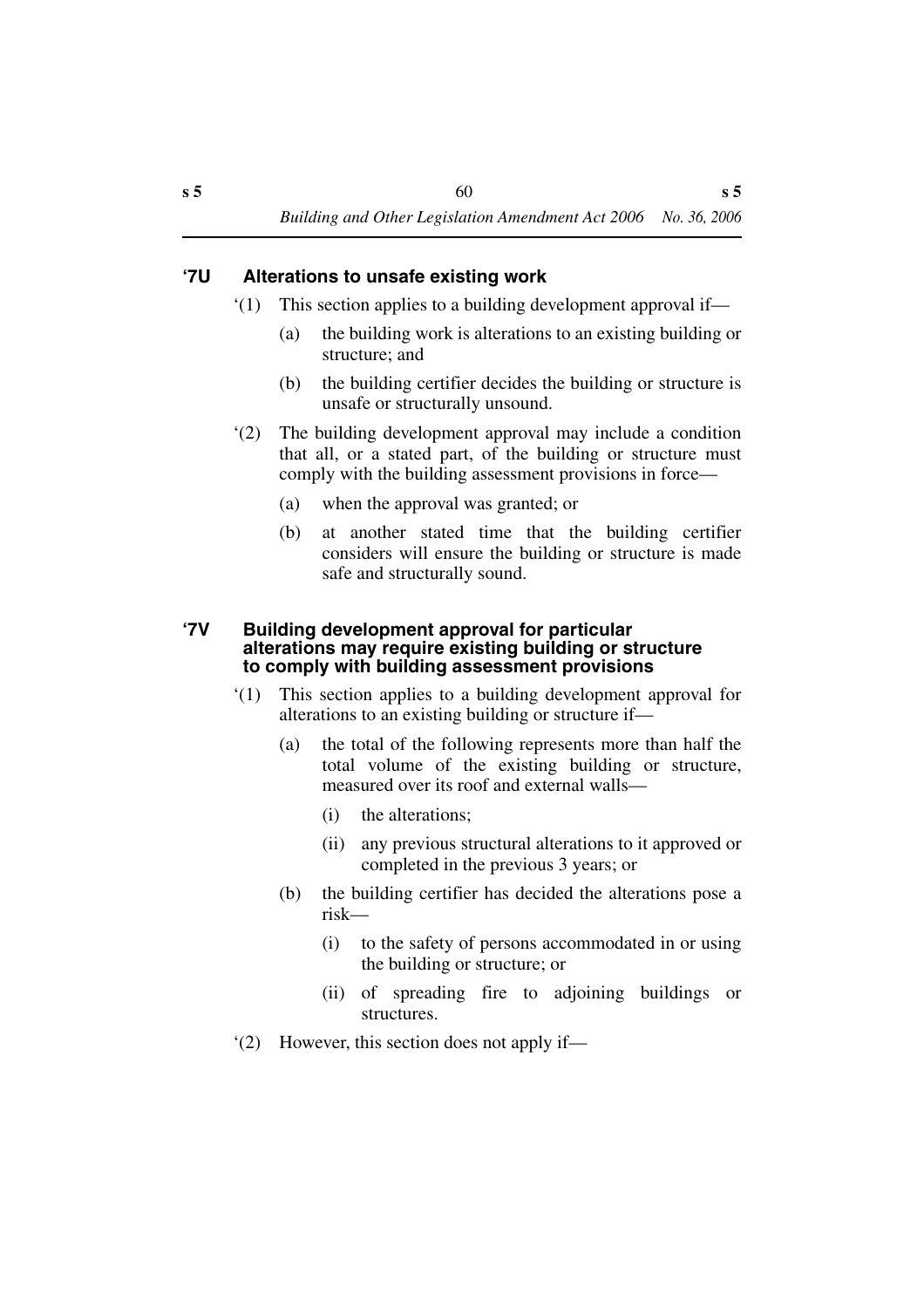- (a) the alterations are for a budget accommodation building, to which chapter 7, part 3,32 applies; and
- (b) the purpose of the alterations is to ensure the building or structure complies with the fire safety standard.
- '(3) The building development approval may include a condition that all, or a stated part, of the existing building or structure must comply with all or a stated part of the building assessment provisions as if it were a new building or structure.
- '(4) This section does not limit chapter 5, part 3.33

# **'Part 6 Regulation of building assessment work and the issuing of building development approvals by private certifiers**

# **'7W Application of pt 6**

'This part applies if, under section 6P,34 a private certifier (class A) is assessing a building development application or deciding and issuing the decision notice.

## **'7X General restrictions on granting building development approval**

- '(1) The private certifier must not grant the building development approval applied for—
	- (a) if the building development application includes development other than building work—until, under IPA, all necessary development permits are effective for the other development; and

<sup>32</sup> Chapter 7 (Fire safety for budget accommodation buildings), part 3 (Budget accommodation buildings built, approved or applied for, before 1 January 1992)

<sup>33</sup> Section 7I (Particular alterations not permissible) Chapter 5, part 3 (Changes to BCA classification).

<sup>34</sup> Section 6P (Functions of private certifier (class A))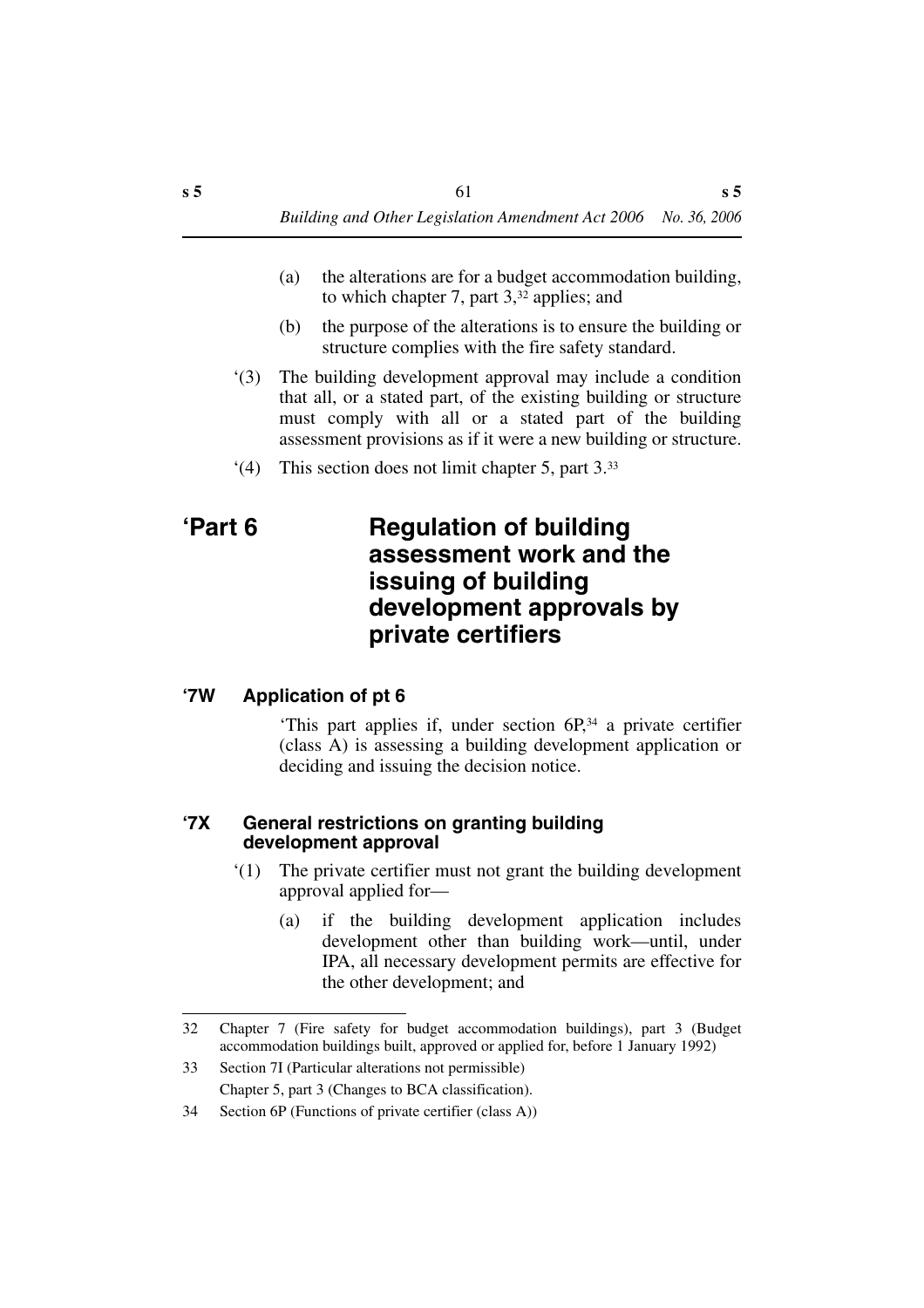*Example*—

A proposal involves building work, a material change of use and reconfiguring a lot, under IPA. The private certifier is engaged to carry out the building assessment work and decide the building development application. The application must not be decided until all necessary development permits are effective for the change of use and reconfiguring of the lot.

(b) until all necessary preliminary approvals under IPA are effective for other assessable parts of the development; and

*Example*—

A proposal requires building assessment work against a planning scheme under IPA and the building assessment provisions. The private certifier is engaged to carry out the building assessment work and decide the building development application. The application must not be decided until all necessary preliminary approvals are effective for the assessment of the building work against the planning scheme.

- (c) until the building assessment work for the application has been carried out under the building assessment provisions; and
- (d) if, under IPA, a concurrence agency has jurisdiction for a part of building assessment work—
	- (i) that part has been assessed by the concurrence agency, under the building assessment provisions; and
	- (ii) if the concurrence agency is the local government—any security it has required for the carrying out of the building work has been given; and
- (e) if proposed works relating to the development include installing or changing on premises an on-site sewerage facility under the *Plumbing and Drainage Act 2002*—until a compliance permit under that Act has been given for the installation or change; and
- (f) if the building work is over or adjacent to a sewer or water main—until consent under the *Water Act 2000*,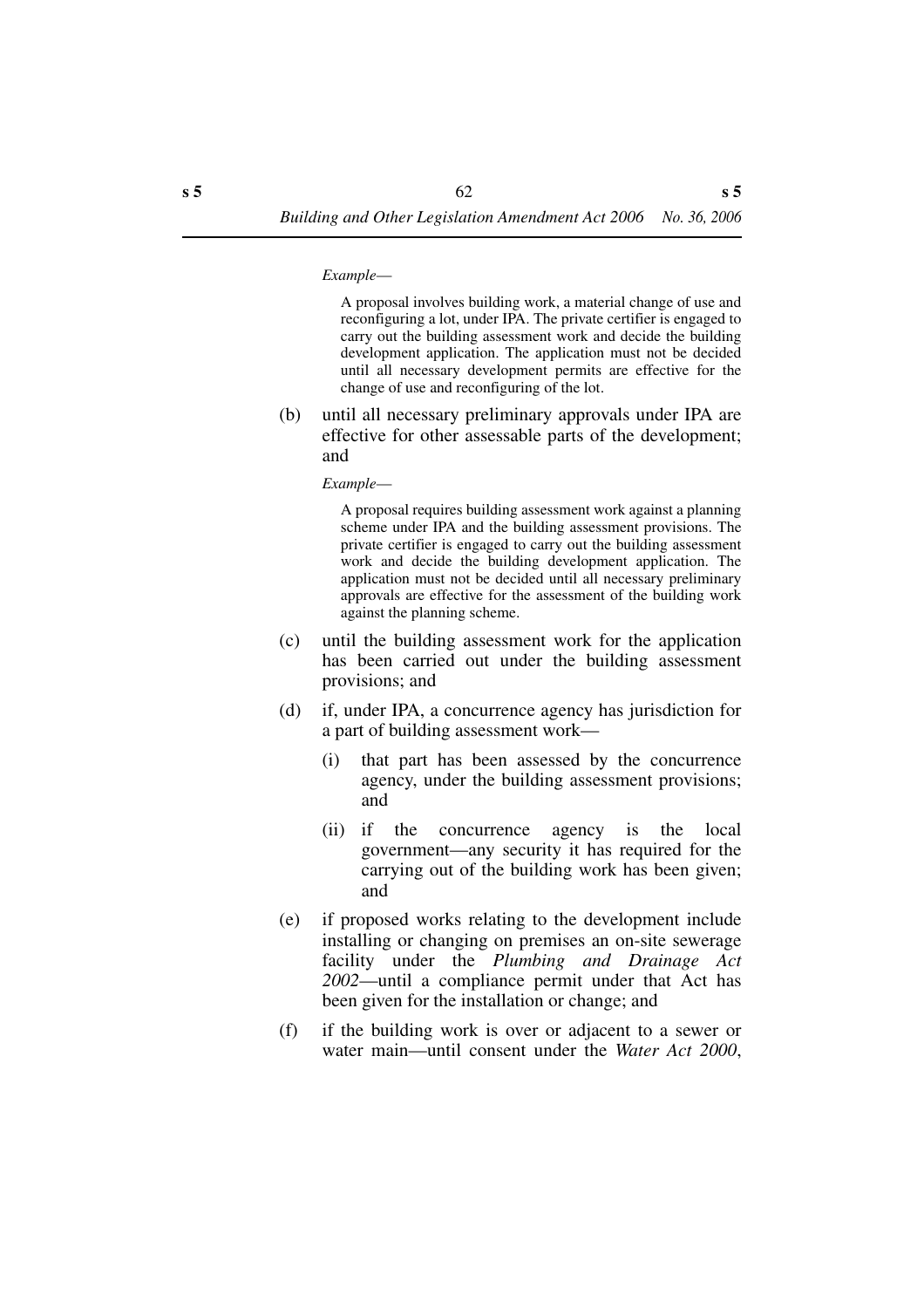section 823 has been granted for the work to be over or adjacent to the sewer or water main.

Maximum penalty—165 penalty units.

- '(2) For subsection (1)(f), building work over or adjacent to a sewer includes building work in which the offset of the nearest point of the work from the centre line of the sewer is a distance less than the depth to the invert of the sewer.
- '(3) If the private certifier receives the application before all other assessments for permits and approvals mentioned in subsection (1) are completed, for timings under IDAS, the application is taken not to have been received until the day all other assessments under IDAS have been completed.
- '(4) This section does not limit part 4.35

### **'7Y Approval must not be inconsistent with particular earlier approvals or self-assessable development**

- '(1) The private certifier must not approve the application if—
	- (a) the building development application relates to an earlier development approval granted by the local government; and
	- (b) the earlier approval has not lapsed; and
	- (c) the application is inconsistent with the earlier approval.

Maximum penalty—165 penalty units.

- '(2) Also, the private certifier must not approve the application if—
	- (a) the building development application relates to self-assessable development under IPA; and
	- (b) the development may affect the position, height or form of building work; and
	- (c) a local planning instrument declared the development to be self-assessable development; and

<sup>35</sup> Part 4 (Requirements for and restrictions on assessing or approving building development applications)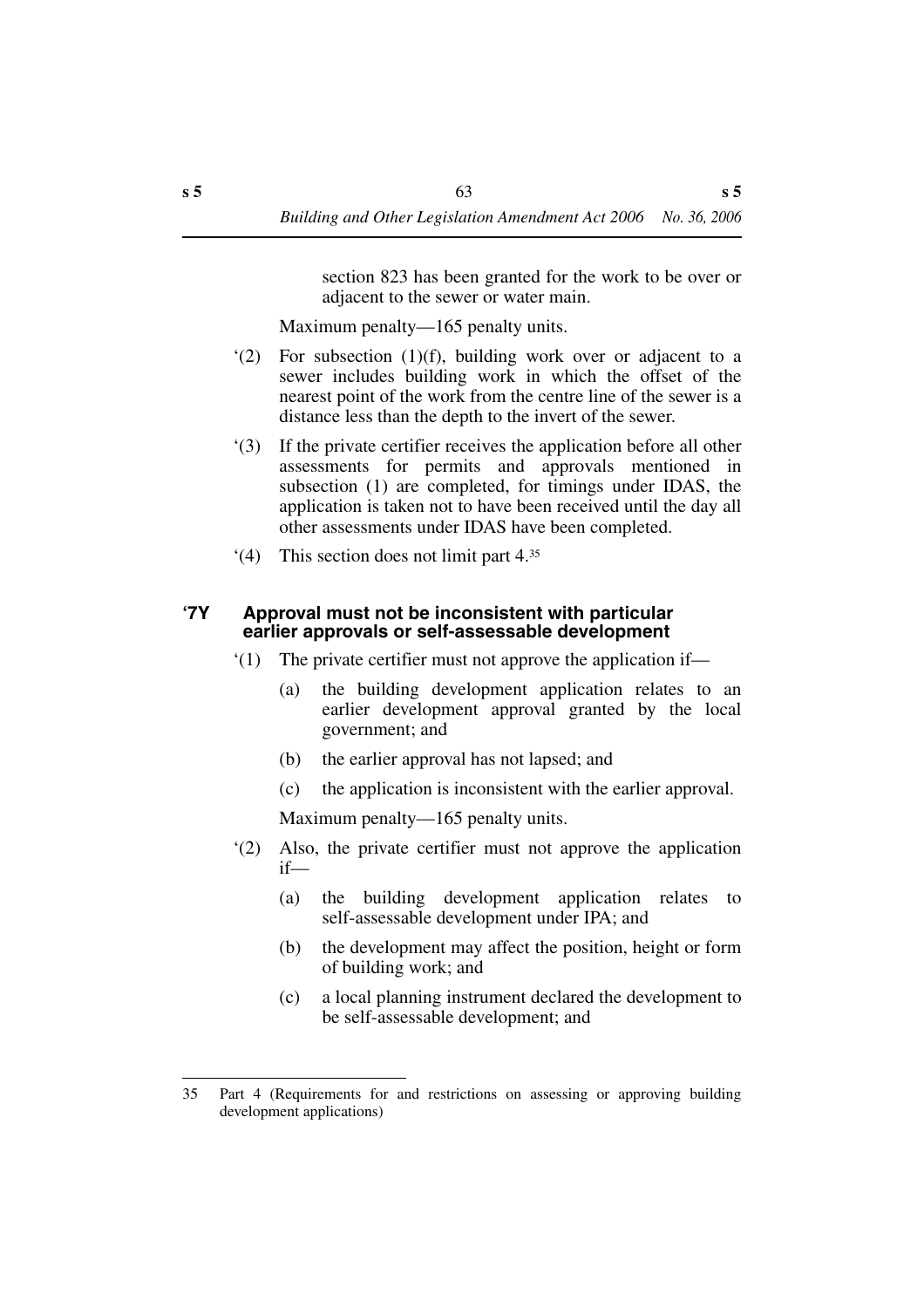(d) the application is inconsistent with the local planning instrument.

Maximum penalty—165 penalty units.

# **'7Z Additional requirement for decision notice**

'The private certifier must, when issuing the decision notice, include in the notice details of any self-assessable code under IPA that the applicant may need to comply with for the building work.

## **'8 Requirements on approval of application**

- '(1) If the private certifier approves the application, the certifier must—
	- (a) within 5 business days, give the local government a copy of each of the following documents, identified in the way stated in subsection (2)—
		- (i) the application;
		- (ii) the approval documents for the application; and
	- (b) give the local government the approved form for the documents mentioned in paragraph (a); and
	- (c) pay the fee fixed by the local government under the *Local Government Act 1993*, section 1071A(1)(e) for accepting the application and the approval documents.

Maximum penalty—40 penalty units.

- $(2)$  For subsection  $(1)(a)$ , the documents must be identified by—
	- (a) marking each of them as documents that relate to the application and that have been approved by the private certifier; or
	- (b) giving them to the local government with another document that—
		- (i) identifies each of the documents; and
		- (ii) states their edition number, if any; and
		- (iii) states that they relate to the application and that they have been approved by the private certifier.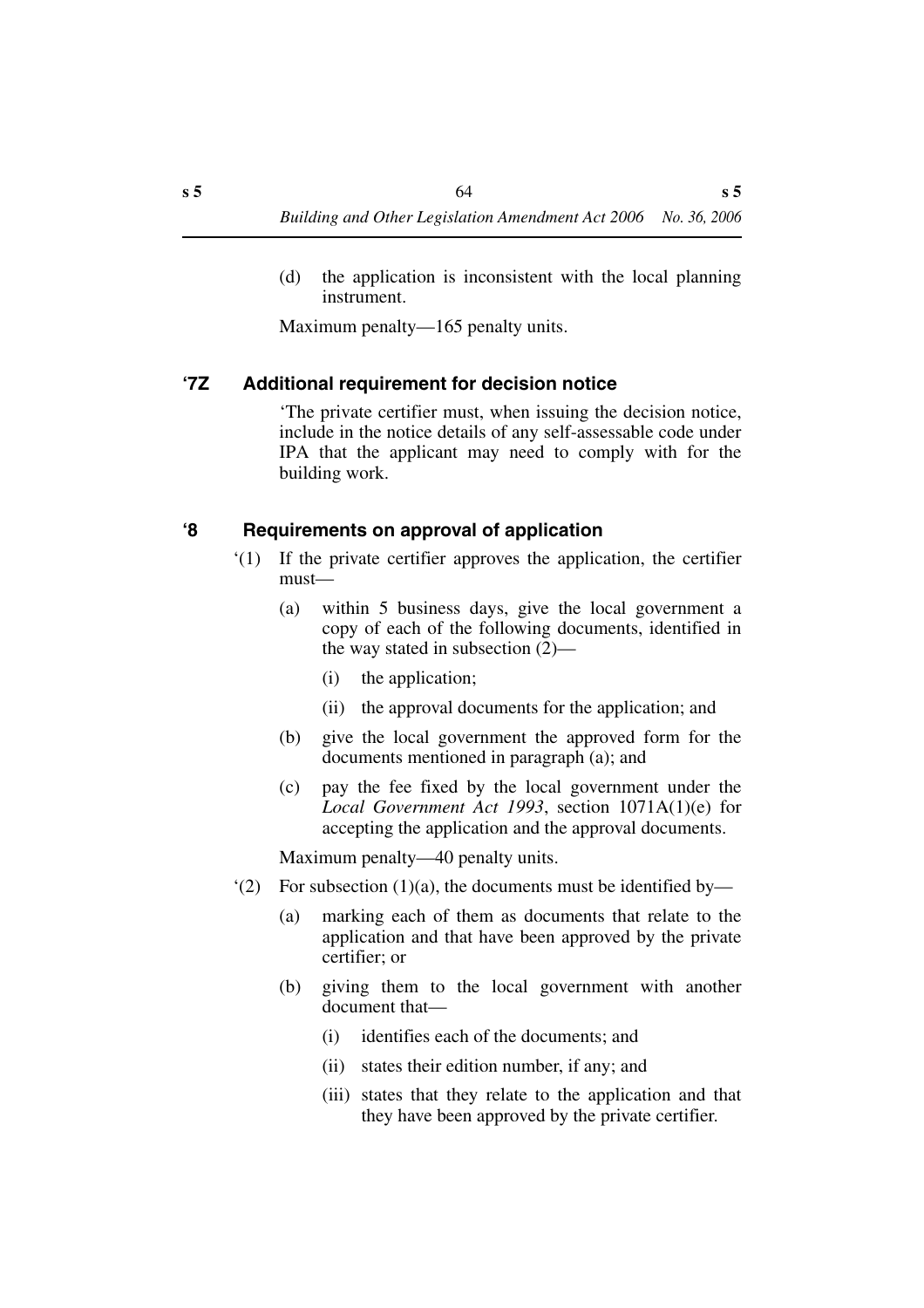*Note*—

Under IPA, section 5.7.4, the local government must make the documents required to be given to it under this section available for public inspection and purchase.

### **'8A Local government acknowledgement**

'The local government must, when the private certifier complies with section 8(1), immediately give the certifier a document acknowledging the fee mentioned in subsection 8(1)(c) has been received.

### **'8B When applicant is to be given the approval documents**

- '(1) This section applies only if the private certifier approves the application.
- '(2) The private certifier must not give the applicant any of the approval documents for the application until the certifier has received the acknowledgment under section 8A from the local government.

Maximum penalty—50 penalty units.

'(3) The private certifier must give the applicant the approval documents within 5 business days after receiving the acknowledgement.

*Note*—

See also section 9S.36

<sup>36</sup> Section 9S (Effect of building certifier not complying with Act if no penalty provided)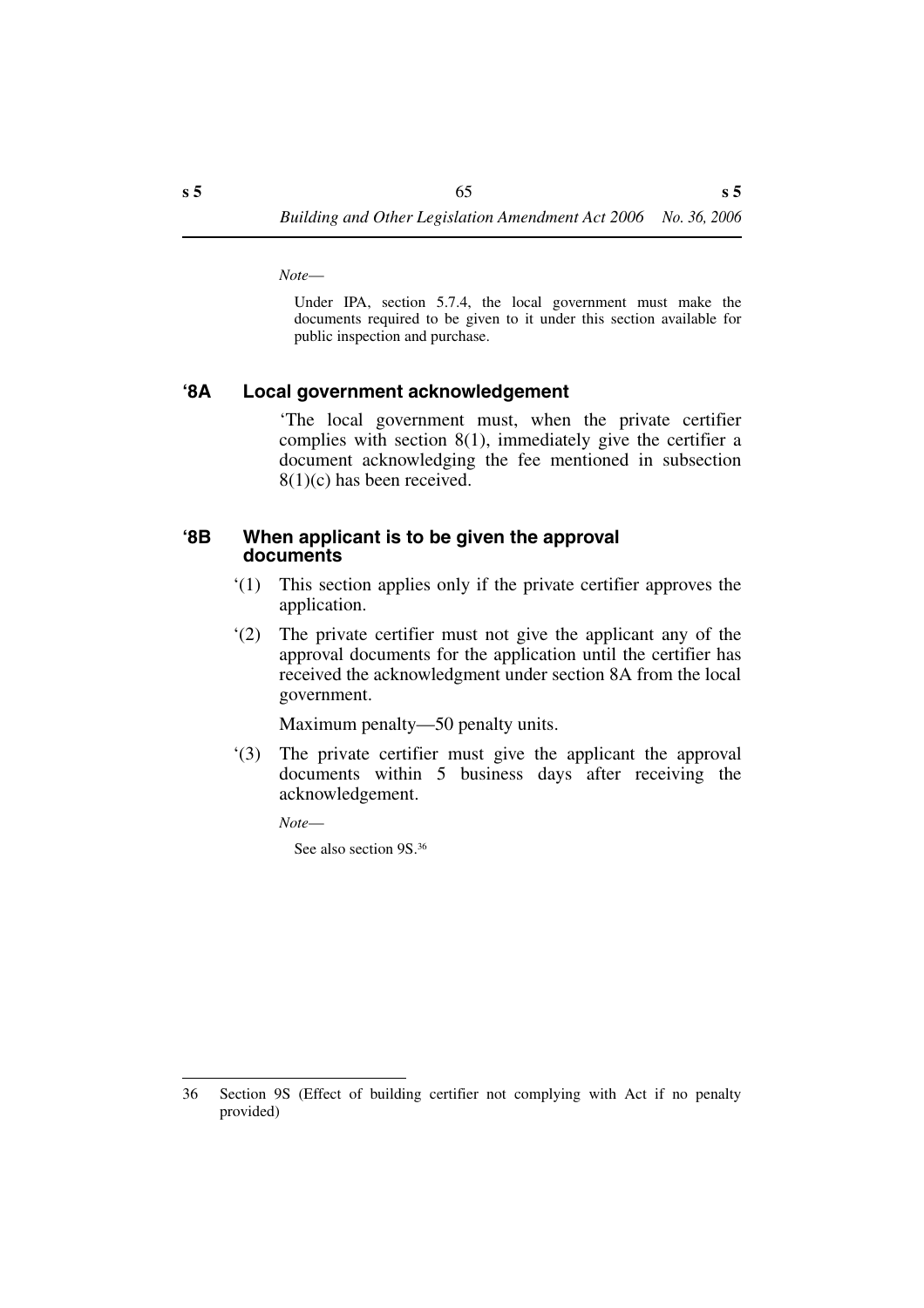# **'Part 7 Provisions about lapsing of building development approvals and related matters**

# **'Division 1 Building work for demolition or removal**

# **'8C Application of div 1**

'This division applies to a building development approval for building work to which the demolition/removal completion condition applies.

### **'8D Relevant period under IPA, s 3.5.21 for development approval**

- '(1) For IPA, the period under the demolition/removal completion condition is taken to be the relevant period under IPA, section 3.5.2137 for the development approval.
- '(2) The period can not be extended under IPA.

## **'8E Lapsing of building development approval**

- '(1) This section applies despite IPA section 3.5.21.
- '(2) The building development approval lapses if the demolition/removal completion condition has not been complied with by the end of the period under the demolition/removal completion condition.
- '(3) However, if section 8F applies, the approval does not lapse until the local government decides not to take any action under that section.

<sup>37</sup> IPA, section 3.5.21 (When approval lapses)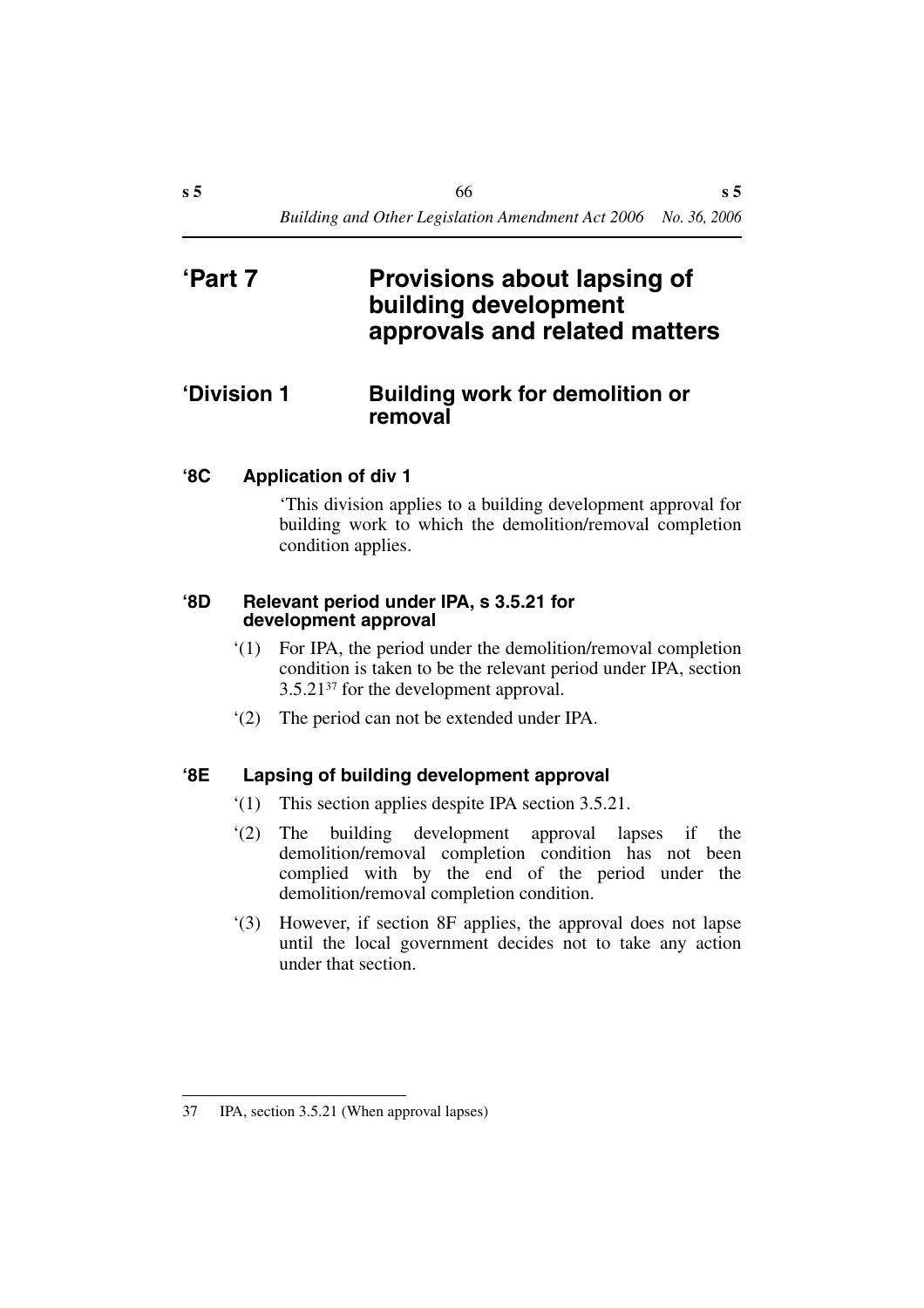### **'8F Local government may complete particular work if condition not complied with**

- '(1) This section applies if the building development approval lapses and the building work is other than demolition.
- '(2) The local government may take the action it considers necessary to complete the building work.
- '(3) If the local government takes action under subsection (2), until the local government completes the action—
	- (a) the approval is taken not to have lapsed; and
	- (b) the local government is taken to be the person entitled to the benefit of the approval.
- '(4) The action is taken to have been authorised under the approval.
- '(5) In taking the action the local government may use all or part of any security given to it for the carrying out of the building work.

# **'8G Releasing security**

- '(1) The local government may at any time, having regard to the progress of the building work, refund or release part of any security given to it for the carrying out of the building work.
- '(2) The local government must release all or any remaining part of the security if—
	- (a) the demolition/removal completion condition is complied with; or
	- (b) the building development approval lapses.

# **'Division 2 Other building work**

# **'8H Application of div 2**

'(1) This division applies if a condition of a building development approval requires the development, or an aspect of the development, to be completed by a particular time (the *condition time*).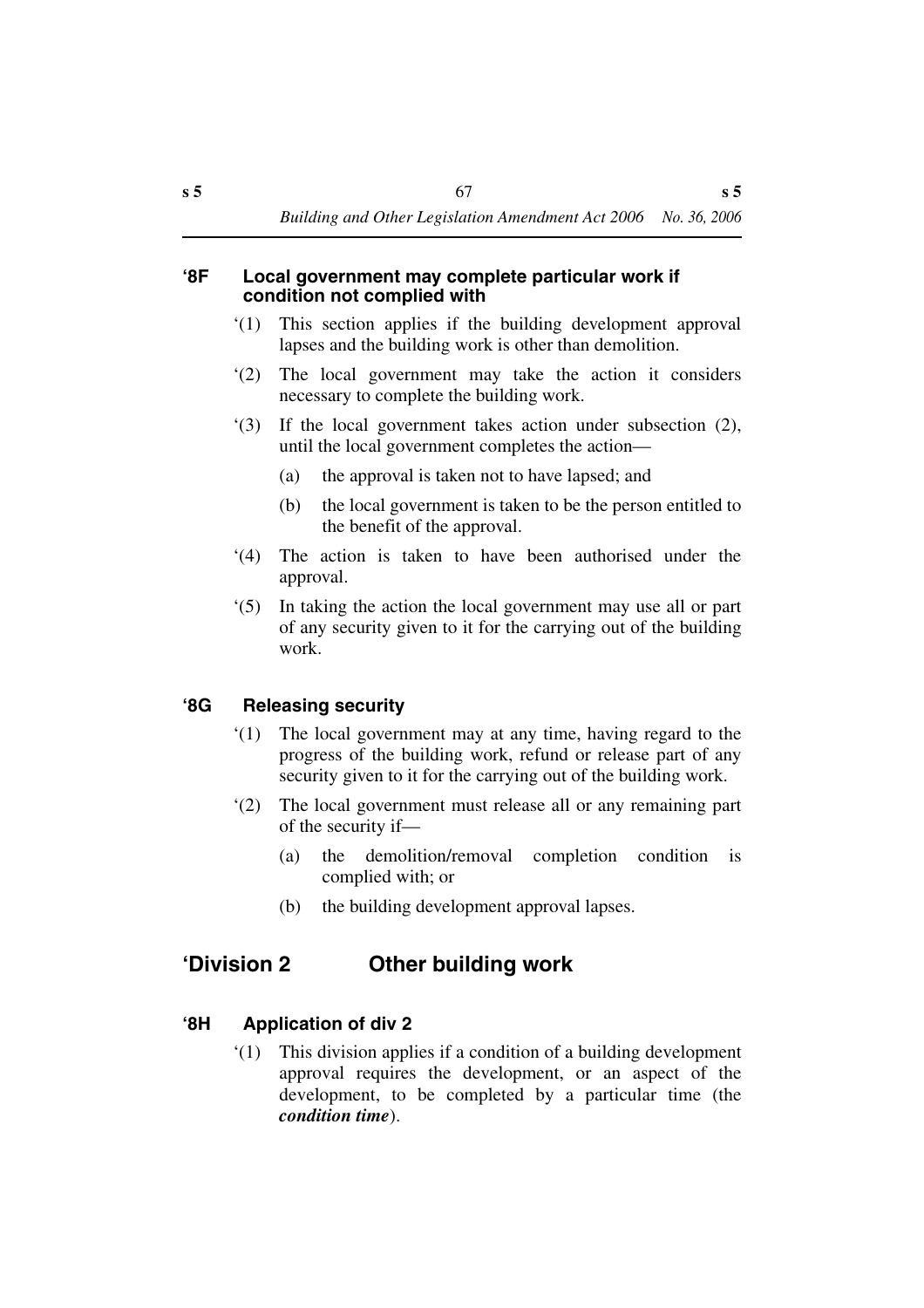'(2) However, this division does not apply to a building development approval for building work to which the demolition/removal completion condition applies.

*Note*—

For general provisions about when a development approval lapses, what conditions may be imposed and when a condition of a building development approval may be amended, see IPA, chapter 3, part 5, divisions 5 and 6.

# **'8I Reminder notice requirement for lapsing**

- '(1) Despite IPA, chapter 3, part 5, divisions 5 and 6 and the condition, the approval only lapses if—
	- (a) the assessment manager has, under this section, given the owner of the building a reminder notice about the lapsing; and
	- (b) the time (the *lapsing time***)** chosen by the assessment manager and stated in the reminder notice for the completion of the development or aspect has passed; and
	- (c) the development or aspect was not completed before the lapsing time.
- '(2) The lapsing time may be after, but must not be before, the condition time.
- '(3) The reminder notice must—
	- (a) be given no more than 6 months, but at least 3 months, before the lapsing time; and
	- (b) state each of the following—
		- (i) the condition;
		- (ii) the lapsing time;
		- (iii) that the approval will lapse unless the development or aspect is completed by the lapsing time;
		- (iv) that if, under IPA, the relevant period under IPA, section 3.5.21<sup>38</sup> for the building development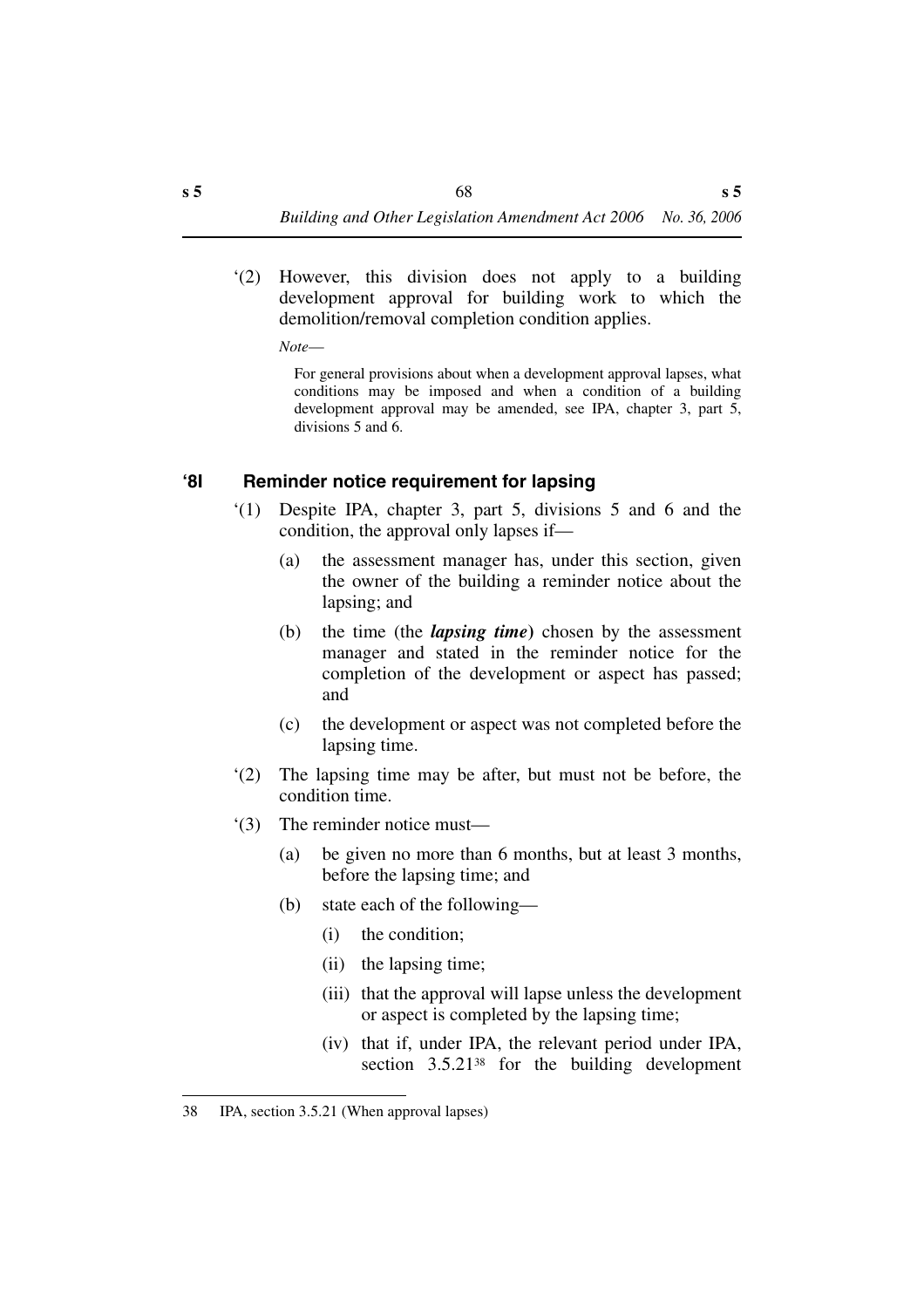approval is extended past the lapsing time stated in the notice the lapsing time will, under subsection (4), be taken to be when the extended period ends.

- '(4) Only 1 reminder notice may be given under this section.
- '(5) Subject to section 8J, the assessment manager can not change the lapsing time.

### **'8J Extension of lapsing time because of application to extend relevant period under IPA, s 3.5.21**

- '(1) This section applies if—
	- (a) a reminder notice has been given under section 8I; and
	- (b) before the lapsing time stated in the notice, a request is made under IPA to extend the relevant period under IPA, section 3.5.21 for the relevant building development approval.
- '(2) For section 8I—
	- (a) the lapsing time is taken to have been extended until the request has been decided; and
	- (b) if the relevant period is extended past the lapsing time stated in the notice, the lapsing time is taken to be when the extended period ends.

### **'8K Restriction on private certifier (class A) extending relevant period under IPA, s 3.5.21 more than once**

- '(1) This section applies if the assessment manager is a private certifier (class A) and, under IPA, the relevant period under IPA, section 3.5.2139 for the building development approval has already been extended.
- '(2) The private certifier may further extend the period only if the private certifier has consulted with the local government.
- '(3) Subsection (2) applies despite IPA chapter 3, part 5, divisions 5 and 6.

<sup>39</sup> IPA, section 3.5.21 (When approval lapses)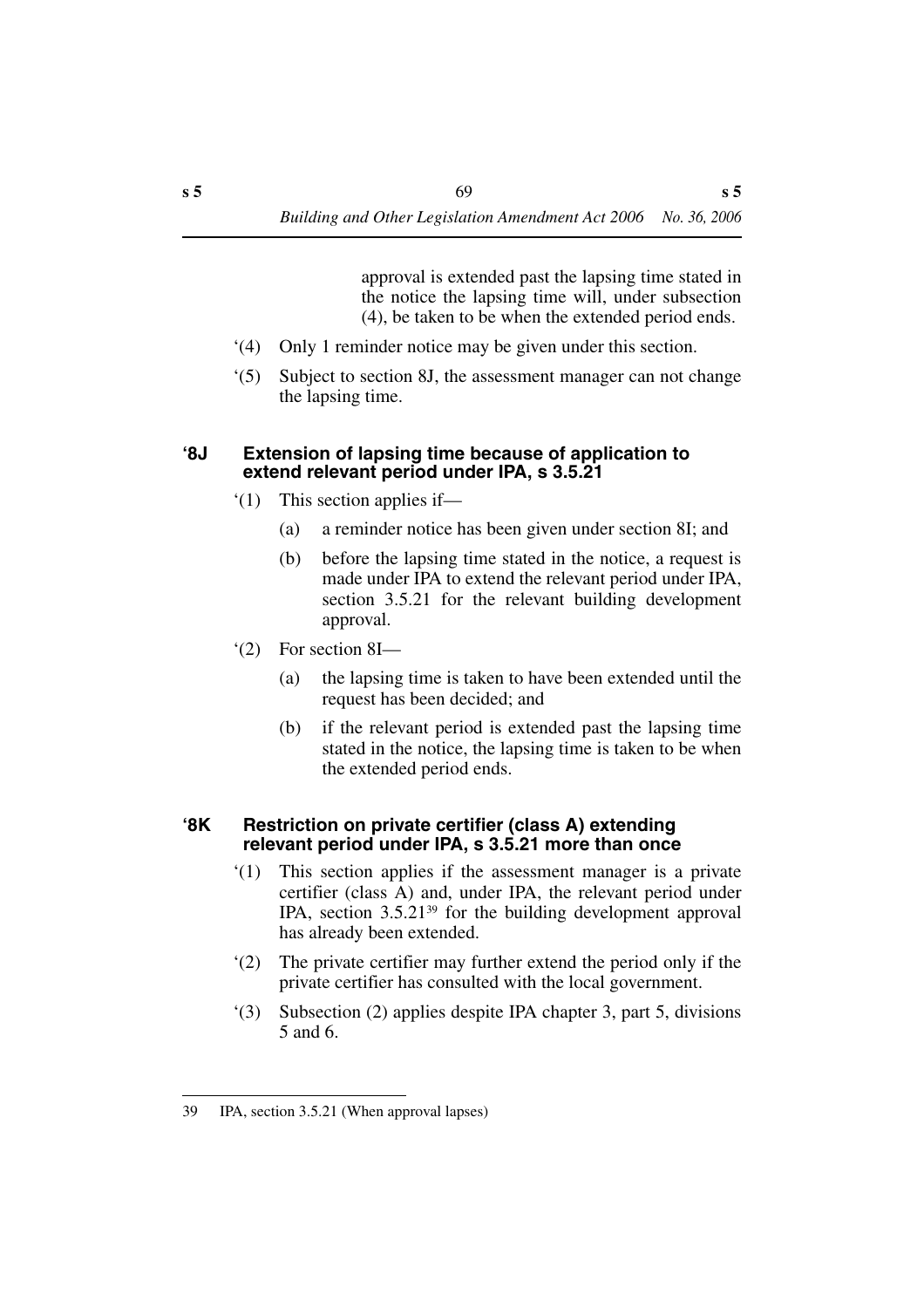# **'Chapter 5 Inspections, building classification and the use of buildings**

# **'Part 1 Giving of inspection documentation for single detached class 1a buildings and class 10 buildings or structures**

# **'8L Application of pt 1**

'This part applies to a building certifier for a building development approval who is a local government building certifier or a private certifier (class A), if the building is—

- (a) a single detached class 1a building;
- (b) a class 10 building or structure.

### **'8M Obligation to give owner inspection documentation on final inspection**

'(1) This section applies if at the inspection of the final stage of building work, the building certifier is satisfied, on an inspection carried out under best industry practice, that the work complies with the building development approval.

*Note*—

There is a right of appeal to a building and development tribunal against a decision by a building certifier about inspection of building work the subject of a building development approval. See section 9K and IPA, section 4.2.12A.<sup>40</sup>

<sup>40</sup> Section 9K (Building certifier's obligation to give information notice about particular decisions) and IPA, section 4.2.12A (Appeals for building and plumbing and drainage matters)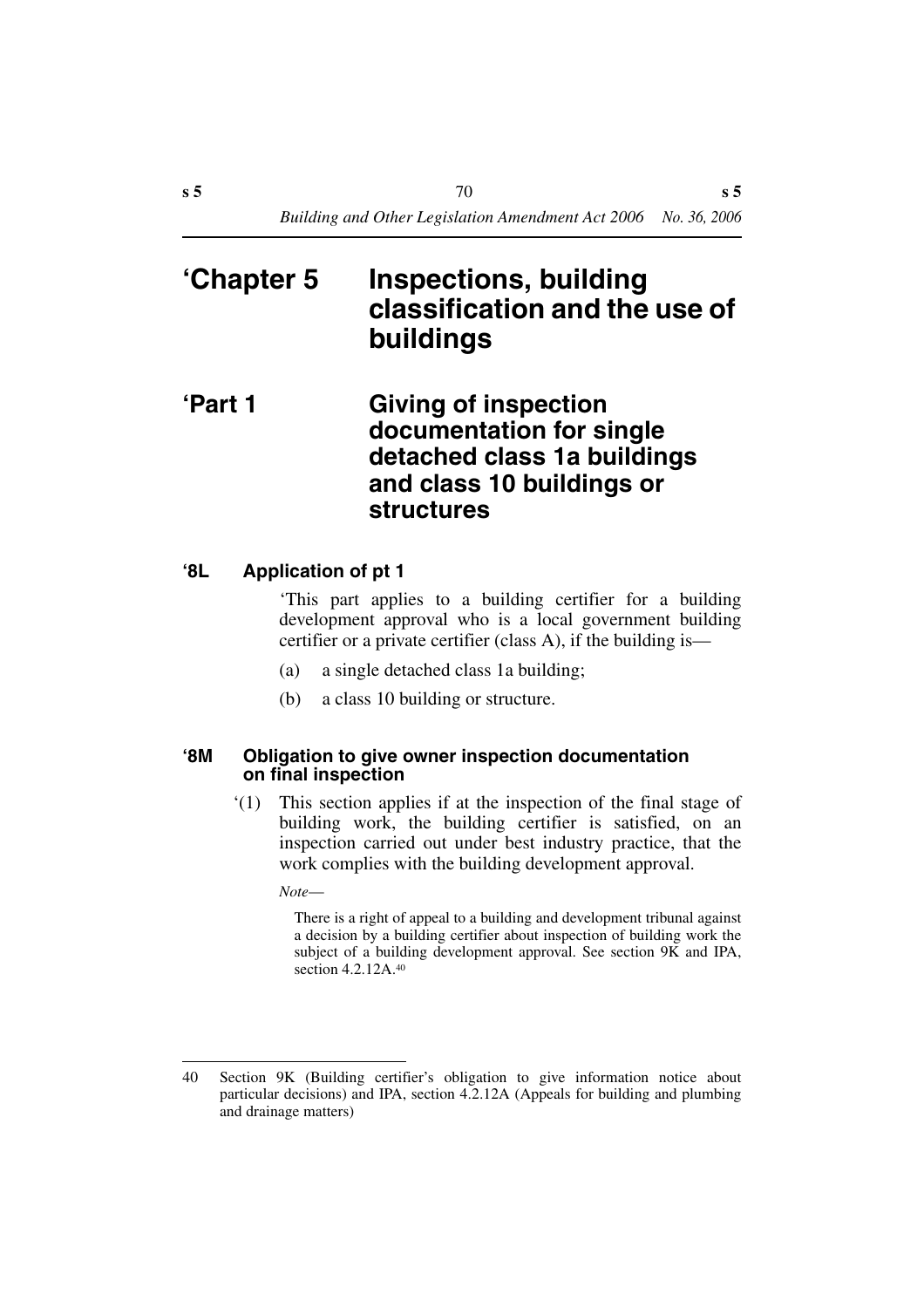- '(2) The building certifier must ensure the owner of the building is, within the required period, given—
	- (a) a final inspection certificate for the building work; and
	- (b) a copy of any other inspection documentation for inspection of the building work.

Maximum penalty—40 penalty units.

'(3) In this section—

*required period* means the period that ends 5 business days after—

- (a) if the inspection documentation includes any certificates relied on by the building certifier—the certifier accepts the certificates; or
- (b) otherwise—all of the building work is inspected.

## **'Part 2 Certificates of classification for other buildings**

## **'Division 1 Preliminary**

**'8N Application of pt 2**

'This part applies to a building certifier for a building development approval who is a local government building certifier or a private certifier (class A), unless the building is—

- (a) a single detached class 1a building;
- (b) a class 10 building or structure.

#### **'8O Meaning of** *substantially completed*

- '(1) A building has been *substantially completed* when—
	- (a) all wet areas are waterproof as required under the building assessment provisions; and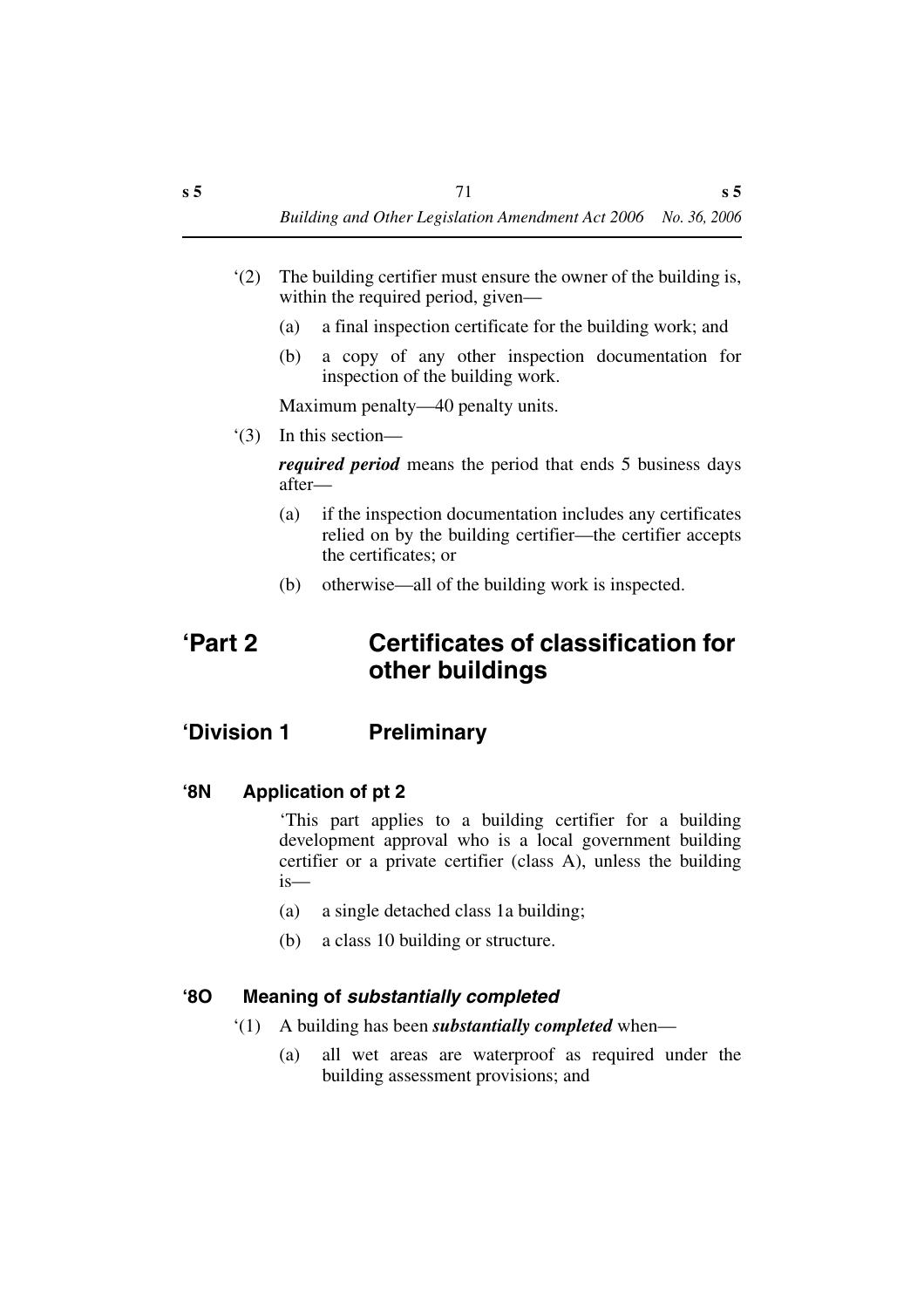- (b) reticulated water is connected to and provided throughout the building; and
- (c) all sanitary installations are installed as required under the building assessment provisions; and
- (d) the local government has issued a compliance certificate under the *Plumbing and Drainage Act 2002* stating the plumbing work, drainage work and on-site sewerage work for the building has been completed under that Act; and
- (e) all fire safety installations are operational and installed as required under the building assessment provisions; and
- (f) all health and safety matters relating to the building comply with the building assessment provisions; and
- (g) electricity supply is connected to the building to the extent necessary for it to be used under the BCA classification sought; and
- (h) the building is weatherproof as required under the building assessment provisions; and
- (i) the building is structurally adequate as required under the building assessment provisions; and
- (j) all means of access and egress to the building comply with the building assessment provisions; and
- (k) if the relevant development approval includes conditions advised or required by a referral agency and the conditions are about the building work for the building—the conditions have been complied with.
- '(2) In this section—

*building* includes alterations to all or part of an existing building.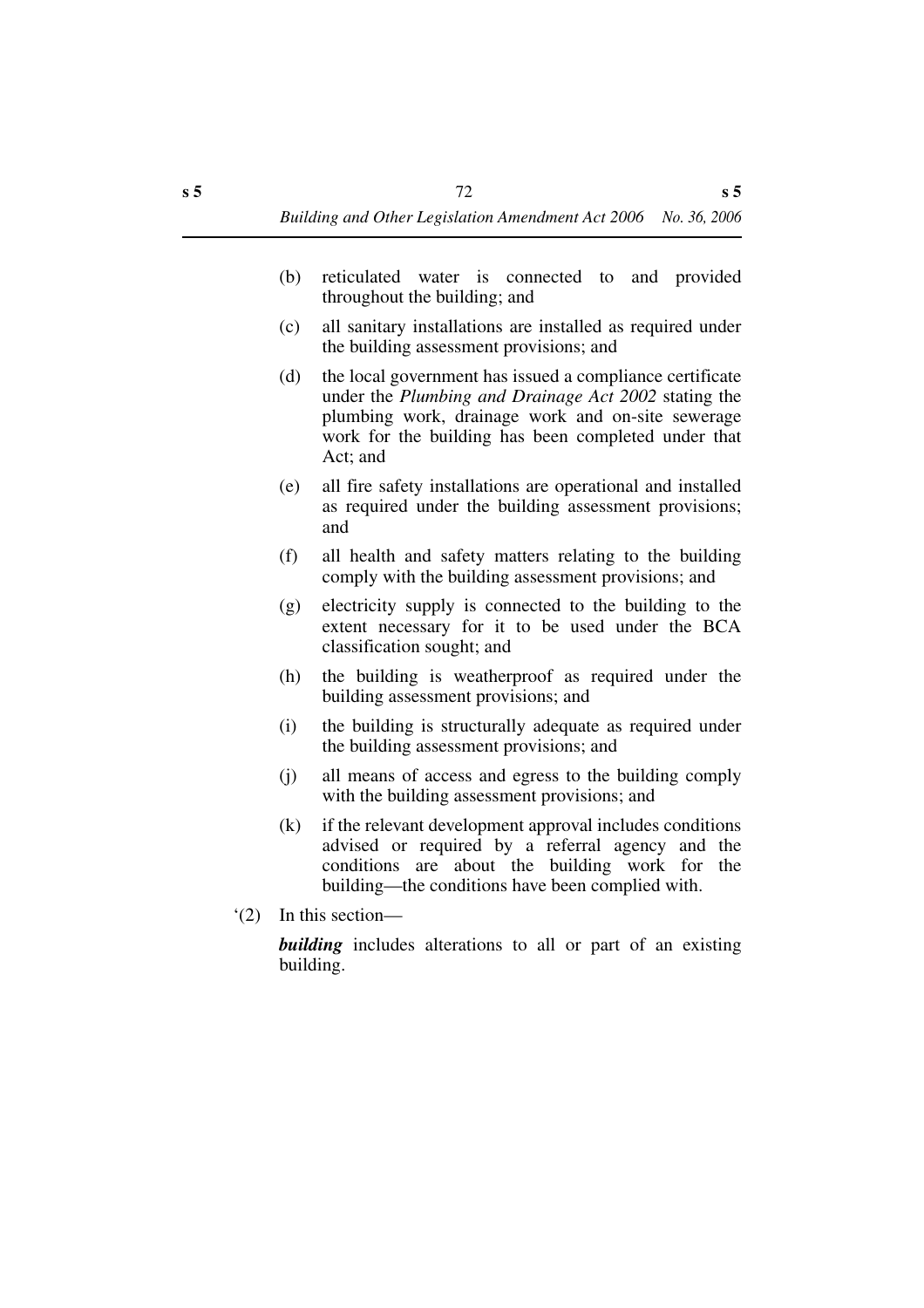## **'Division 2 Giving of certificate**

#### **'8P Obligation to give certificate of classification on inspection after particular events**

- '(1) This section applies if—
	- (a) the building certifier has inspected the building and—
		- (i) decided that it has been substantially completed; or
		- (ii) given written consent to the occupation of part of the building before all of it has been substantially completed; or
		- (iii) if the development is alterations to an existing building—decided that they have been substantially completed; and
	- (b) if there is any fire safety installation installed in the building—the applicant has given the building certifier—
		- (i) a list of all of the installations; and
		- (ii) drawings showing their location; and
	- (c) any requirement under the building assessment provisions or a condition of the building development approval for a referral agency inspection of the building has been complied with or has ceased to apply.
- '(2) The building certifier must, as soon as practicable, ensure the owner of the building is given a certificate of classification by a building certifier that complies with the requirements under section 8Q for a certificate of classification (the *certificate requirements*).

Maximum penalty—20 penalty units.

'(3) If a requirement mentioned in subsection (1)(c) applies, the certificate must not be given until the requirement has been complied with or it has ceased to apply.

*Notes*—

1 There is a right of appeal to a building and development tribunal against a decision by a building certifier to whom this part applies not to give a certificate of classification because the relevant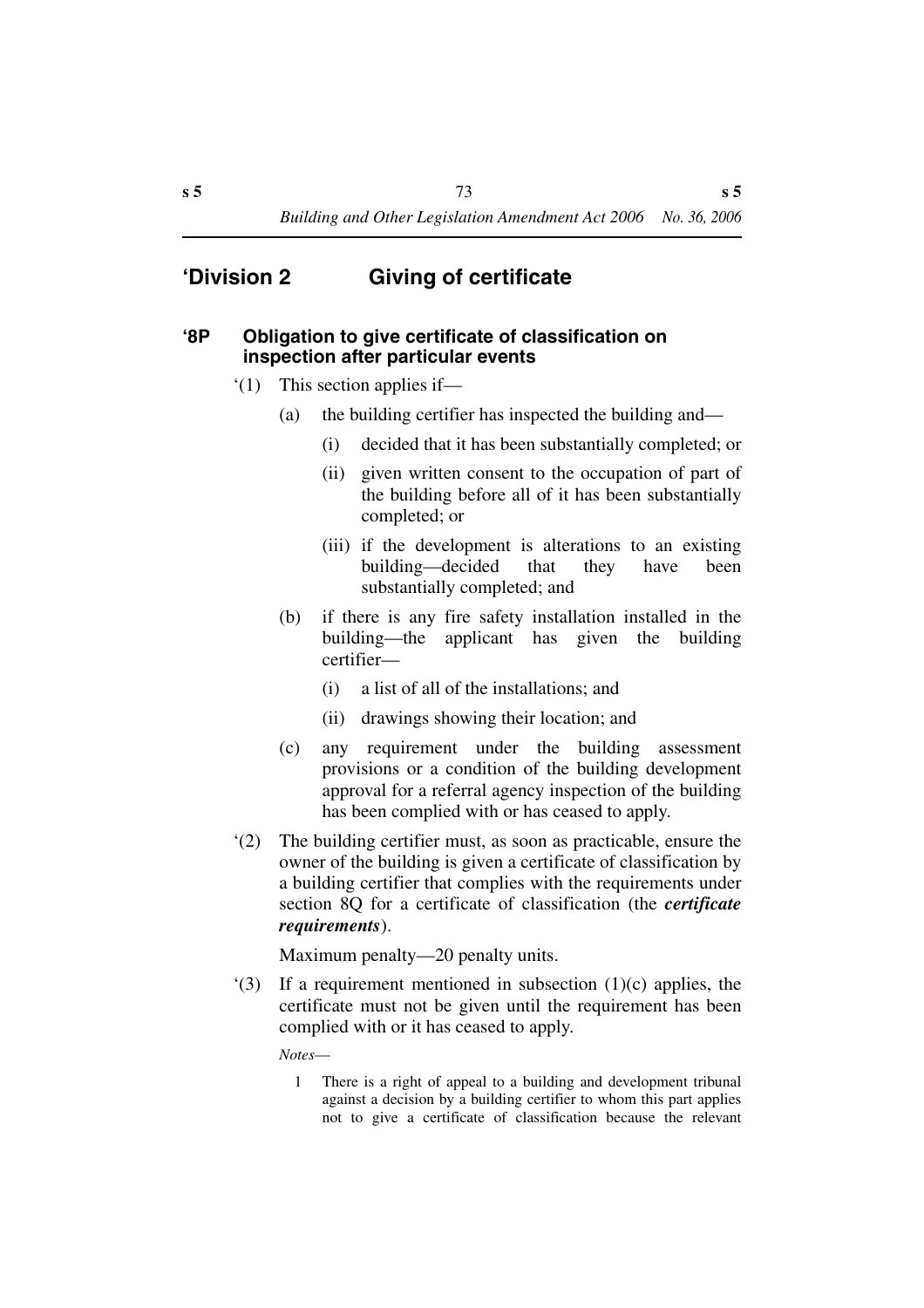building has not been substantially completed. See section 9K and IPA, section 4.2.12A.41

2 See also section 9S.42

## **'8Q Certificate requirements**

'A certificate of classification must—

- (a) be signed in the approved form; and
- (b) state the building's classification, having regard to the use for which it was designed, built or adapted; and
- (c) if a part of the building is classified differently to another part—state the part to which each classification relates; and
- (d) if the development uses a building solution under the BCA and the solution restricts the use or occupation of the building—state the restriction; and
- (e) if the development uses an alternative solution—list the performance requirements that have been used.

## **'8R Interim certificate if building is remote**

- '(1) This section applies if, because of the remoteness of the building's location, it is not practicable for the building certifier to inspect the building to decide whether it has been substantially completed.
- '(2) The building certifier may give the owner of the building an interim certificate of classification for the building pending the carrying out of the inspection.
- '(3) The interim certificate must—
	- (a) comply with the certificate requirements; and

<sup>41</sup> Section 9K (Building certifier's obligation to give information notice about particular decisions) and IPA, section 4.2.12A (Appeals for building and plumbing and drainage matters)

<sup>42</sup> Section 9S (Effect of building certifier not complying with Act if no penalty provided)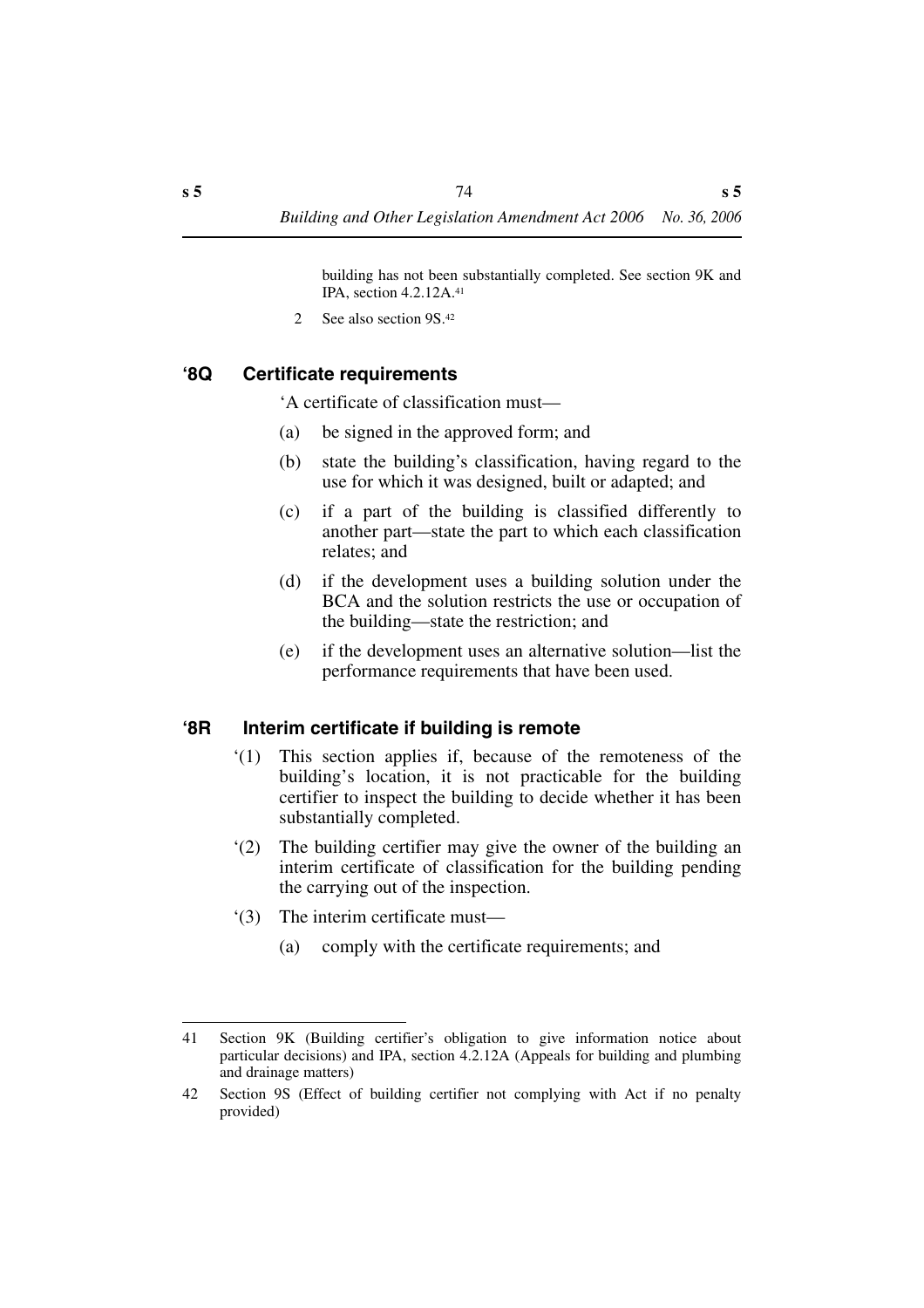- (b) state that it is an interim certificate; and
- (c) state when it will expire under subsection (5).
- '(4) The interim certificate may be based on information given to the building certifier by or for the owner of the building.
- '(5) The interim certificate expires when the earlier of the following happens—
	- (a) the inspection is carried out and the owner is, under section 8P<sup>43</sup> given a certificate of classification;
	- (b) the end of 6 months after the interim certificate is given;
	- (c) its cancellation by the building certifier.
- $(6)$  For subsection  $(5)(c)$ , the interim certificate may be cancelled only on the ground that the basis on which it was issued was incorrect.

## **'8S Certificates for a building occupied in stages**

- '(1) This section applies if—
	- (a) the building is unfinished; and
	- (b) its owner has been given a certificate of classification for part of it; and
	- (c) the building certifier has consented to the occupation of a further part of the building.
- '(2) The building certifier must ensure the owner is given a further certificate of classification for the further part.
- '(3) The further certificate must comply with the certificate requirements.

*Note*—

See also section 9S.44

<sup>43</sup> Section 8P (Obligation to give certificate of classification on inspection after particular events)

<sup>44</sup> Section 9S (Effect of building certifier not complying with Act if no penalty provided)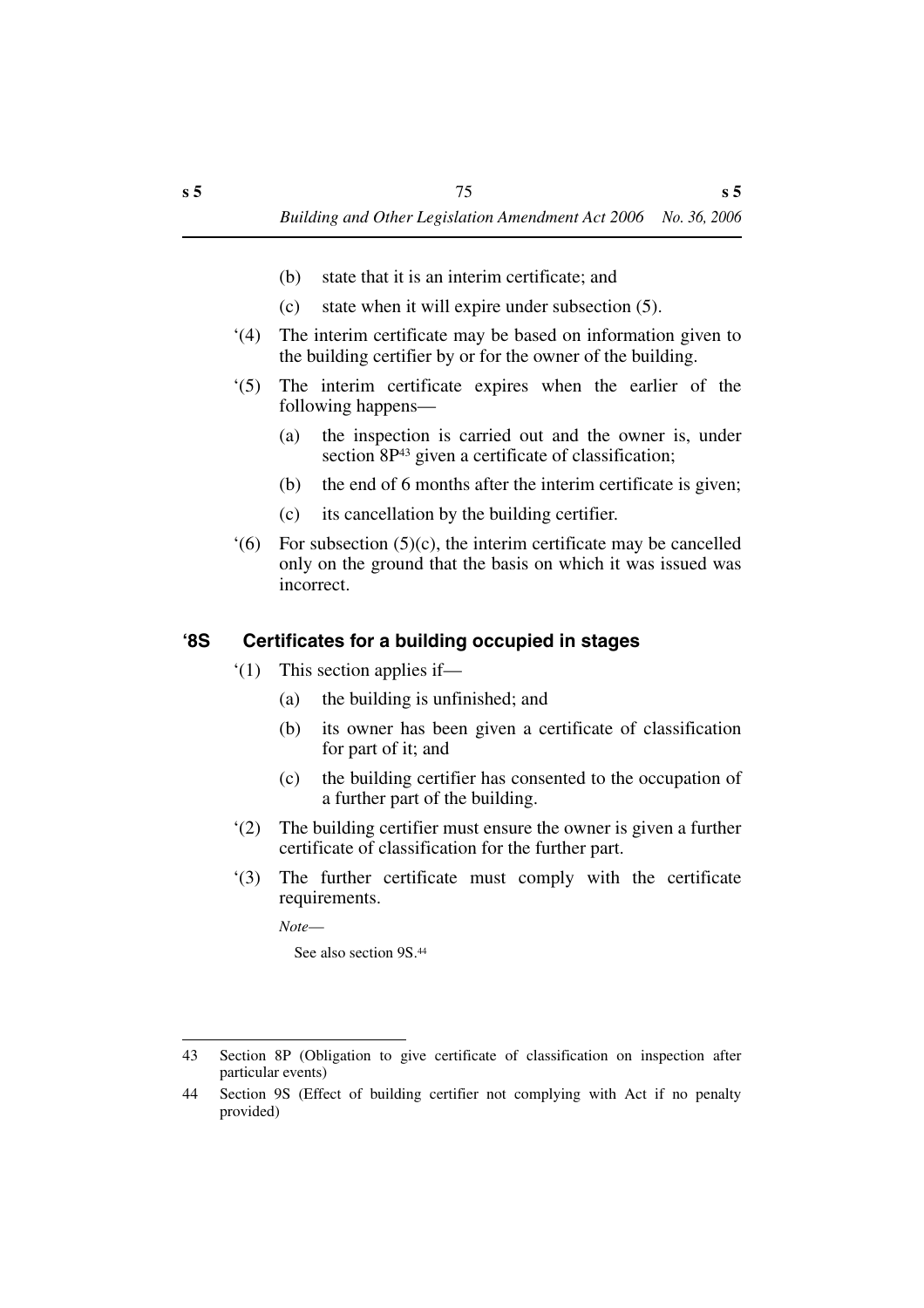## **'Division 3 Miscellaneous provisions about certificates of classification**

#### **'8T Term of certificate of classification**

'A certificate of classification for the building, other than an interim certificate given under section 8R, continues in force until and unless it is replaced under section 9.45

#### **'8U Building certifier's obligation to give referral agency certificate and other documents**

- '(1) This section applies if—
	- (a) under a building development approval a referral agency must be given a notice to inspect a building; and
	- (b) a building certifier gives a certificate of classification for the building.
- '(2) The building certifier must, within 10 business days after giving the certificate, give the referral agency—
	- (a) a copy of the certificate; and
	- (b) a copy of plans and specifications showing the aspects of the completed building work within the agency's jurisdiction other than plans and specifications given to the agency under IPA, section 3.5.15(5); and
	- (c) if the agency is QFRS—
		- (i) a list of all fire safety installations installed in the building; and
		- (ii) drawings showing the location of the fire safety installations.

Maximum penalty—40 penalty units.

<sup>45</sup> Sections 8R (Interim certificate if building is remote) and 9 (Obligation of building certifier approving BCA classification change to give new certificate of classification)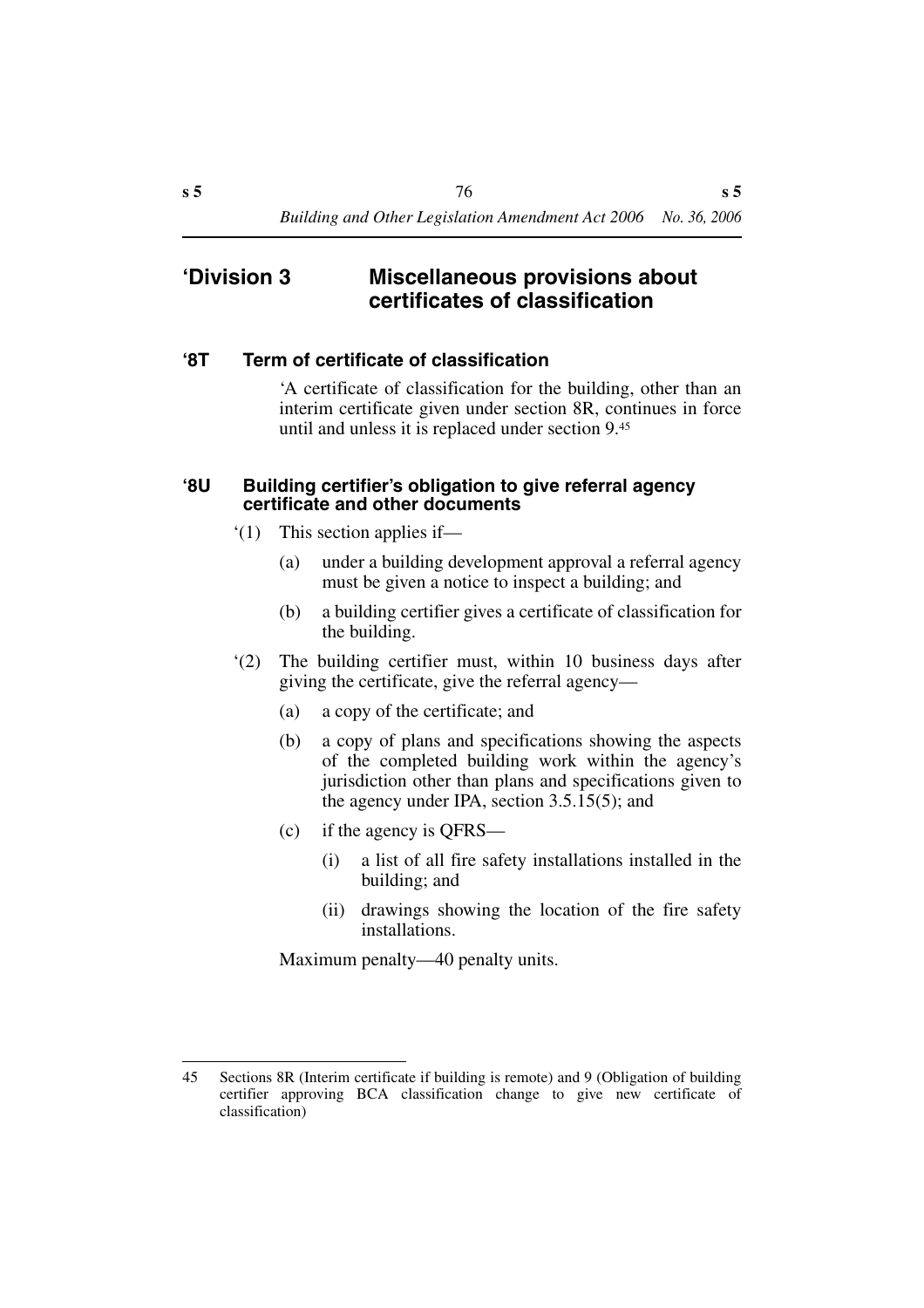#### **'8V Additional obligations if certificate of classification given by private certifier (class A)**

'If a private certifier (class A) gives a certificate of classification the certifier must—

- (a) give the local government for the building development application a copy within 5 business days; and
- (b) keep a copy for at least 5 years.

Maximum penalty—40 penalty units.

# **'Part 3 Changes to BCA classification**

## **'8W What is a** *BCA classification change* **to a building**

'A *BCA classification change* to a building is—

- (a) a change to the use for which the building was designed, built or adapted to be used to an extent that alters its BCA classification; or
- (b) if, under section  $8Q(d)$ ,<sup>46</sup> a certificate of classification for the building states a restriction on its use or occupation—a change in circumstances that affects the way the building complies with the restriction.

*Example of BCA classification change*—

a change in the nature or quantity of materials displayed, stored or used in a building that increases the risk to life or safety, requiring building work to be carried out to comply with the BCA

## **'8X Restriction on making BCA classification change**

'The owner of a building must ensure a BCA classification change is not made to the building unless—

(a) a building certifier who is either of the following has approved the change and the building as changed complies with the building assessment provisions—

<sup>46</sup> Section 8Q (Certificate requirements)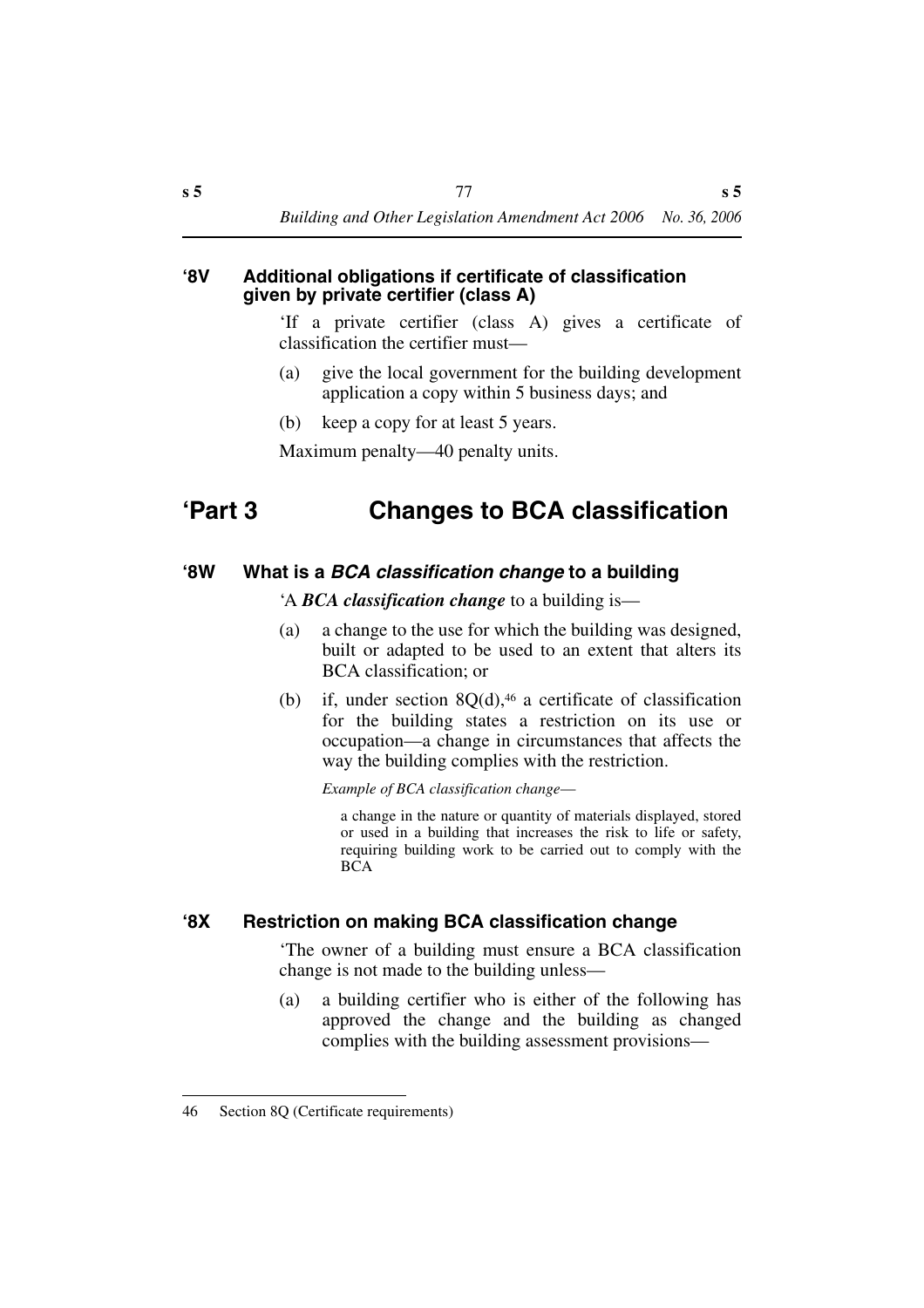- (i) a local government building certifier;
- (ii) a private certifier (class A).; or
- (b) the change has been approved under section 8Z.

Maximum penalty—165 penalty units.

### **'8Y Provision for applying to local government to obtain approval for BCA classification change**

- '(1) The owner of a building may apply to the local government for an approval mentioned in section  $8X(a)$ .
- '(2) The application must—
	- (a) be in the approved form; and
	- (b) include enough information about the proposed change to allow a local government building certifier to comply with the certificate requirements.
- '(3) The local government building certifier must decide to grant or refuse the approval.
- '(4) This section does not prevent a private certifier (class A) engaged by the owner from granting an approval mentioned in section 8X(a).
- '(5) Subject to section 8Z, a local government building certifier or private certifier (class A) must not approve a BCA classification change to a building unless the building as changed complies with the building assessment provisions.
- '(6) Despite subsections (3) and (4), if the building assessment provisions or a condition of a building development approval provide for a referral agency inspection of the building about the BCA classification change, the approval must not be granted until the requirement has been complied with or it has ceased to apply.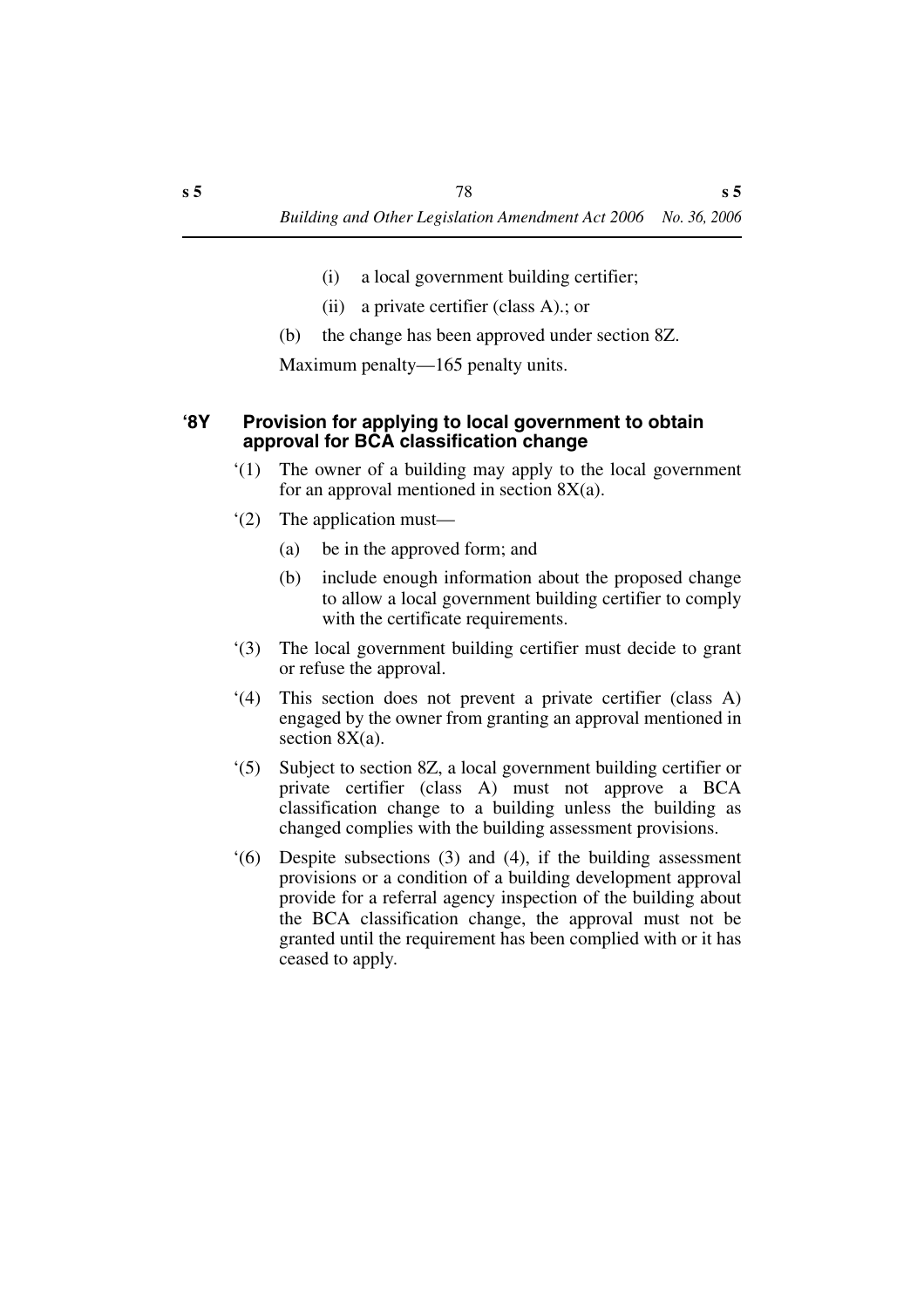#### **'8Z Concessional approval for particular existing buildings**

- '(1) This section applies only to a building in existence before 14 December 1993.
- '(2) A building certifier who is either of the following may approve a BCA classification change for the building or part of the building without the building or part as changed having to comply with the building assessment provisions, other than the BCA, parts E1 and E447—
	- (a) a local government building certifier;
	- (b) a private certifier (class A).
- '(3) However, the change may be approved only if the building certifier considers that the building or part—
	- (a) will be structurally sound and capable of withstanding the loadings likely to arise from its use under the new BCA classification; and
	- (b) will reasonably provide for—
		- (i) the safety of persons in the building if there is a fire, including, for example, means of egress; and
		- (ii) the prevention and suppression of fire; and
		- (iii) the prevention of the spread of fire.
- '(4) Also, if the building contains a special fire service the building certifier must not approve the change unless the certifier has first received from QFRS a report on the suitability of the service.
- '(5) The approval may impose the conditions the building certifier considers necessary about any of the matters mentioned in—
	- (a) the BCA, part E1 or E4; or
	- (b) subsection (3).

<sup>47</sup> BCA, parts E1 (Fire fighting equipment) and E4 (Emergency lighting, exit signs and warning systems)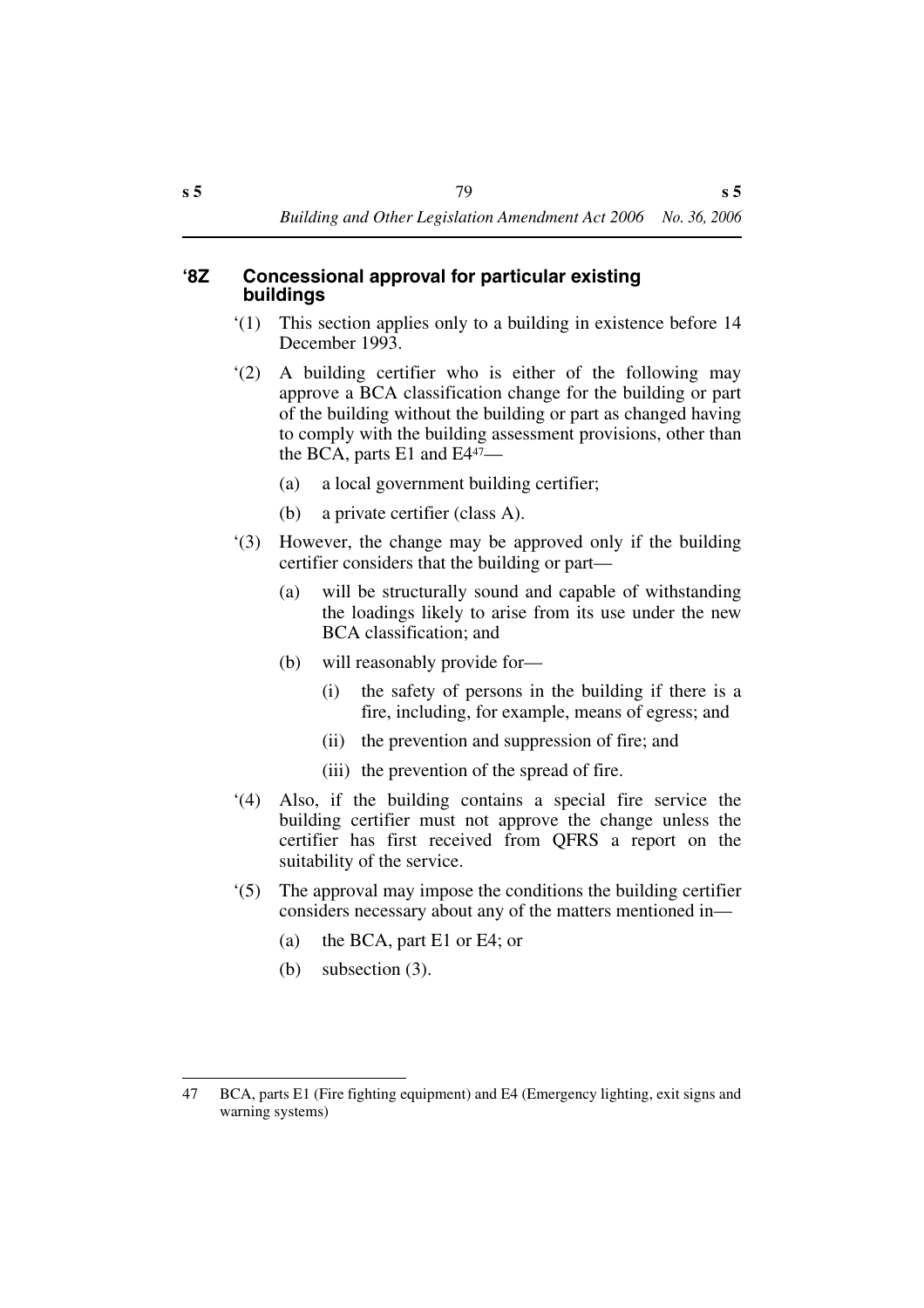#### **'9 Obligation of building certifier approving BCA classification change to give new certificate of classification**

- '(1) This section applies if a building certifier approves a BCA classification change to a building.
- '(2) The building certifier must ensure the owner of the building is given a certificate of classification for the building that complies with the certificate requirements.

*Note*—

See also section 9S.48

'(3) The certificate replaces any existing certificate of classification for the building.

## **'Part 4 Restrictions on the use of buildings**

### **'9A No occupation or use of particular buildings without certificate of classification**

- '(1) This section applies if—
	- (a) the building the subject of a building development approval is not—
		- (i) a single detached class 1a building; or
		- (ii) a class 10 building or structure; and
	- (b) a certificate of classification has not been given for the building.
- '(2) A person must not occupy or use the building unless the person has a reasonable excuse.

Maximum penalty—165 penalty units.

<sup>48</sup> Section 9S (Effect of building certifier not complying with Act if no penalty provided)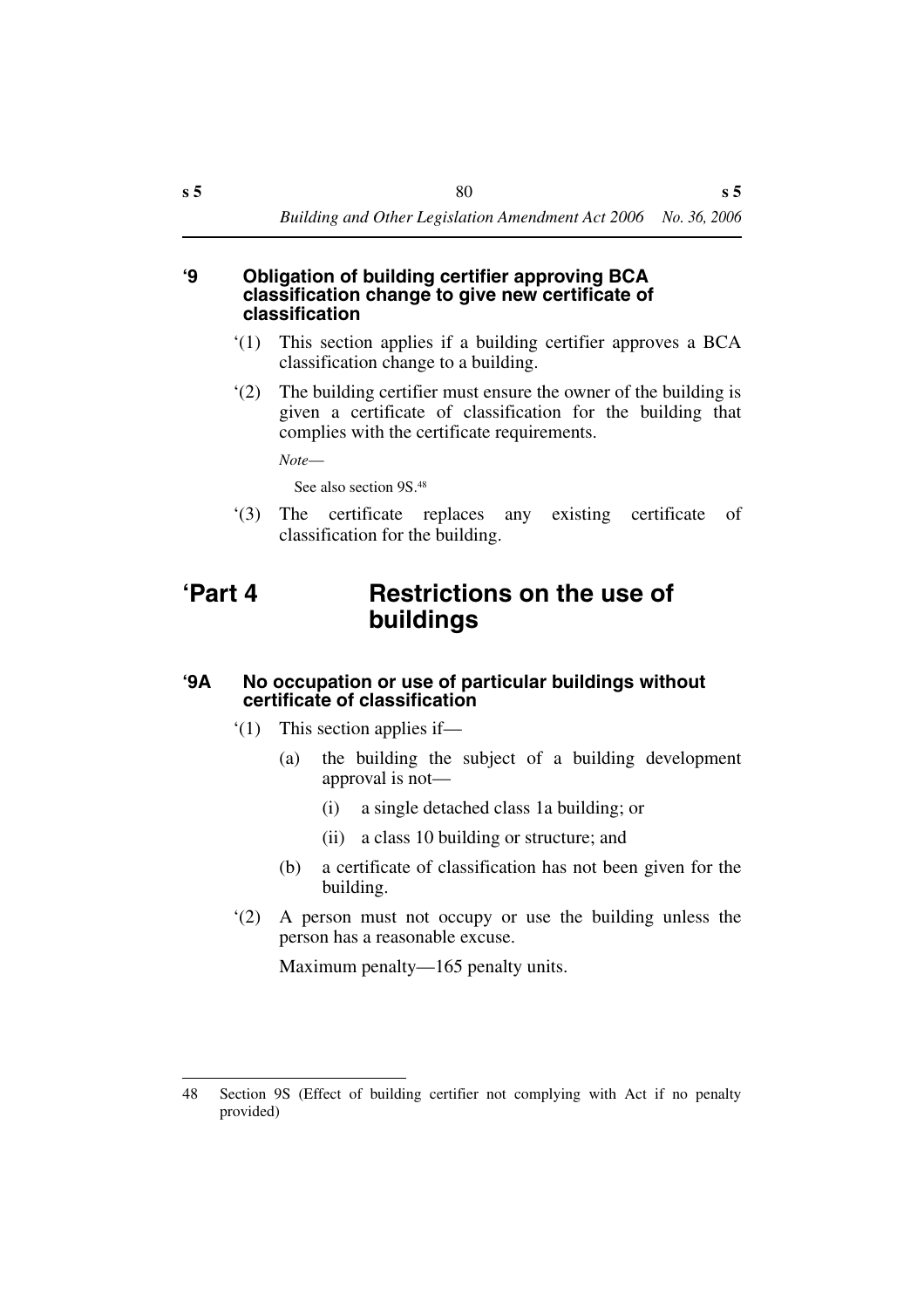'(3) The owner of the building must, unless the owner has a reasonable excuse, ensure the building is not occupied or used by someone else.

Maximum penalty—165 penalty units.

#### **'9B Occupation and use of building must comply with relevant BCA and QDC provisions**

- '(1) A person must not, unless the person has a reasonable excuse, occupy or use a building if the building does not comply with the following for the use or occupation—
	- (a) any relevant BCA provisions for its class of building;
	- (b) any relevant QDC provisions for the building.

Maximum penalty—165 penalty units.

- '(2) For subsection (1), the relevant BCA provisions for the class of building and the relevant QDC provisions for the building are—
	- (a) if there is a building development approval for the building, the provisions of the BCA for the class and the provisions of the QDC for the building in force—
		- (i) generally—when the approval was granted; or
		- (ii) if, under this Act, the provisions, as they were in force at an earlier time applied to building assessment work for the approval—at the earlier time; or
	- (b) otherwise, any provisions of the BCA for the class and the provisions of the QDC for the building in force when building work for the building started.
- '(3) However, the provisions are subject to—
	- (a) any variation of them under this Act; and
	- (b) any local law or local planning instrument that, under this Act, applied to the building work for the building.
- '(4) To remove any doubt, it is declared that subsection (1) applies even if a building development approval for the building is contrary to the provisions mentioned in subsection (1).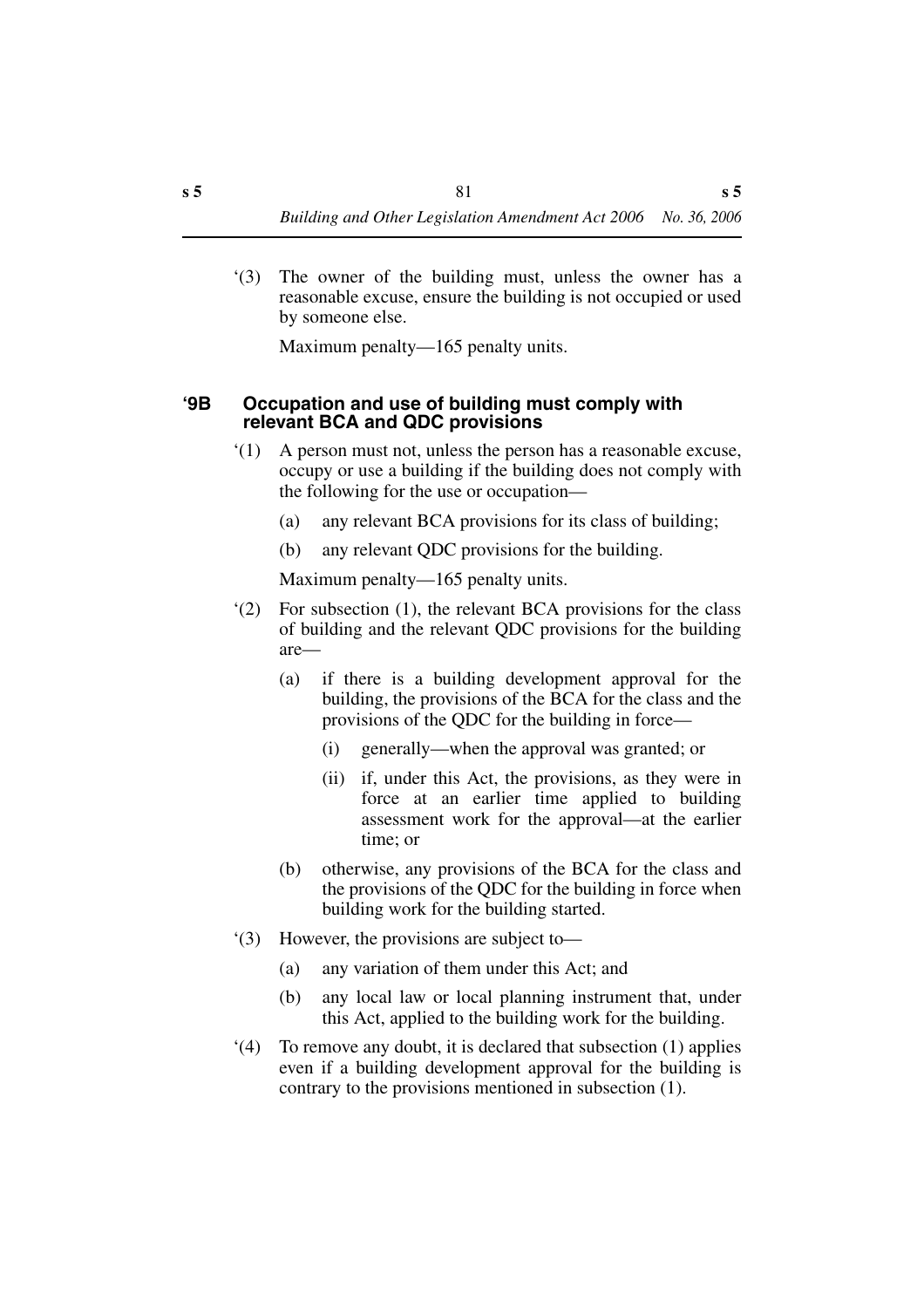### **'9C Exception for use of government buildings for emergency**

- '(1) This section applies if—
	- (a) an emergency situation exists, or is likely to exist, justifying the use of a government building for the situation or likely situation; and
	- (b) the building is structurally adequate and reasonably suitable for the emergency use; and
	- (c) the emergency use is, other than for sections 9A and 9B, lawful.

*Examples of emergency situation*—

- a cyclone
- local flooding
- a dangerous situation under the *Petroleum and Gas (Production and Safety) Act 2004*
- '(2) For section 9A and 9B, the use or occupation of the government building is a reasonable excuse.
- '(3) Subsection (2) does not limit what may be a reasonable excuse for section 9A or 9B.
- '(4) In this section—

*government building* means a building owned or occupied by or for the State, including by State instrumentalities and government owned corporations.

## **'9D Enforcement action required**

- '(1) If there is a contravention of section 9A for a building, the assessment manager must take appropriate enforcement action against its owner.
- '(2) However, subsection (1) does not apply if the assessment manager is satisfied only building work of a minor nature is needed before a certificate of classification can be given for the building.
- '(3) If a private certifier (class A) gives the enforcement notice and the owner does not comply with it, the certifier must give the local government notice of that fact.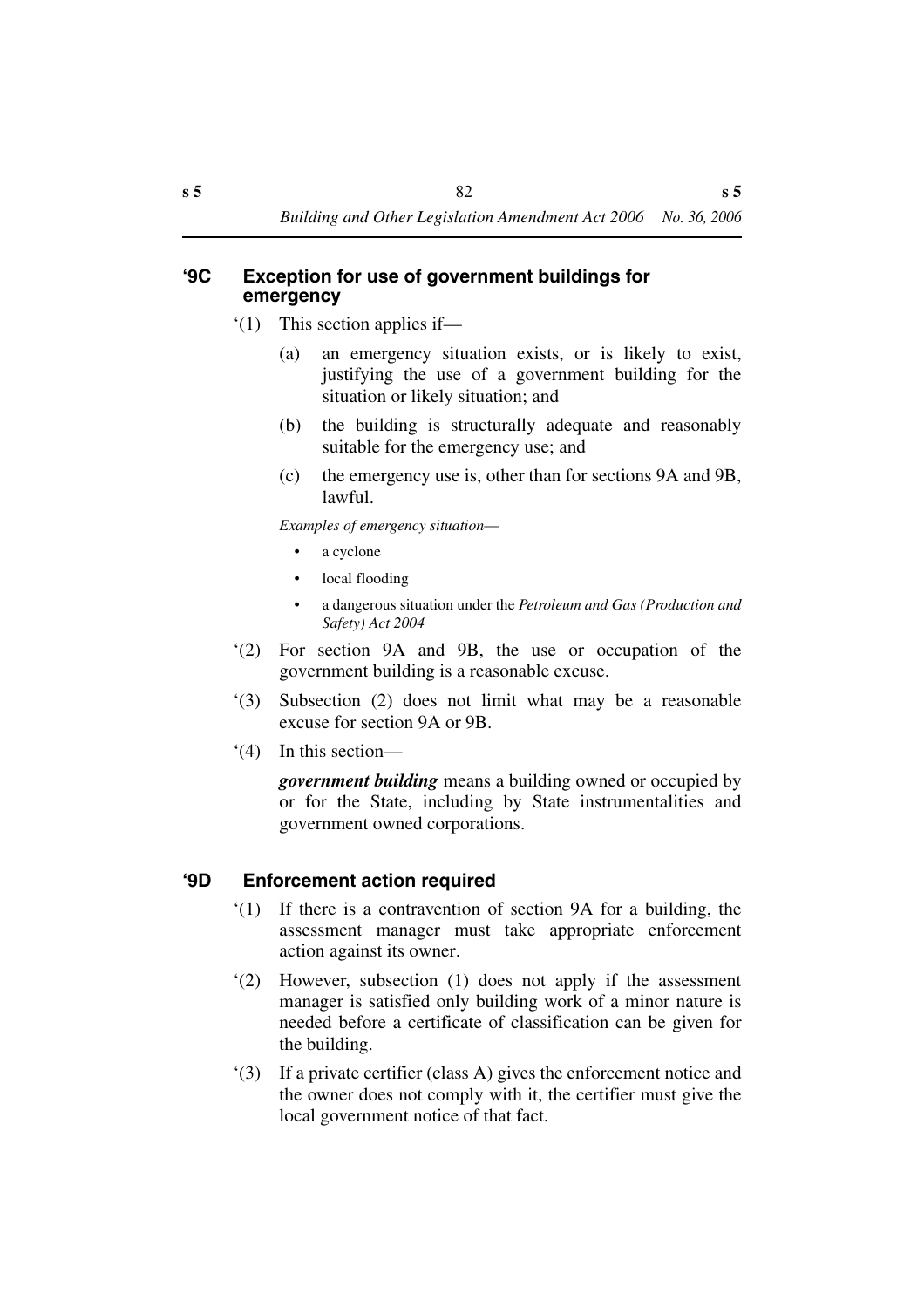#### **'9E Restriction on use of buildings built on or after 1 April 1976**

'The owner of a building built after 1 April 1976 must ensure its use complies with its classification as stated in the last certificate of classification for the building.

Maximum penalty—165 penalty units.

#### **'9F Further restriction on occupation of building for residential purposes**

'A person must not use a building, other than a class 1, 2, 3 or 4 building. for residential purposes unless the use is approved by the local government for the building.

Maximum penalty—165 penalty units.

## **'Part 5 Miscellaneous provisions**

#### **'9G BCA classification as special structure**

'A building or structure that can not, under the BCA, part A3, be given a BCA classification must be classified as a special structure.

## **'9H Doubtful BCA classifications**

- '(1) This section applies if there is a doubt as to a building's BCA classification.
- '(2) The BCA classification must be either of the following classifications a building certifier considers appropriate—
	- (a) a class of building mentioned in the BCA, part A3;
	- (b) a special structure.

#### **'9I Building certifier's obligation to give owner inspection documentation if building development approval lapses**

'If a building development approval lapses, the building certifier must ensure the owner of the building is, within 5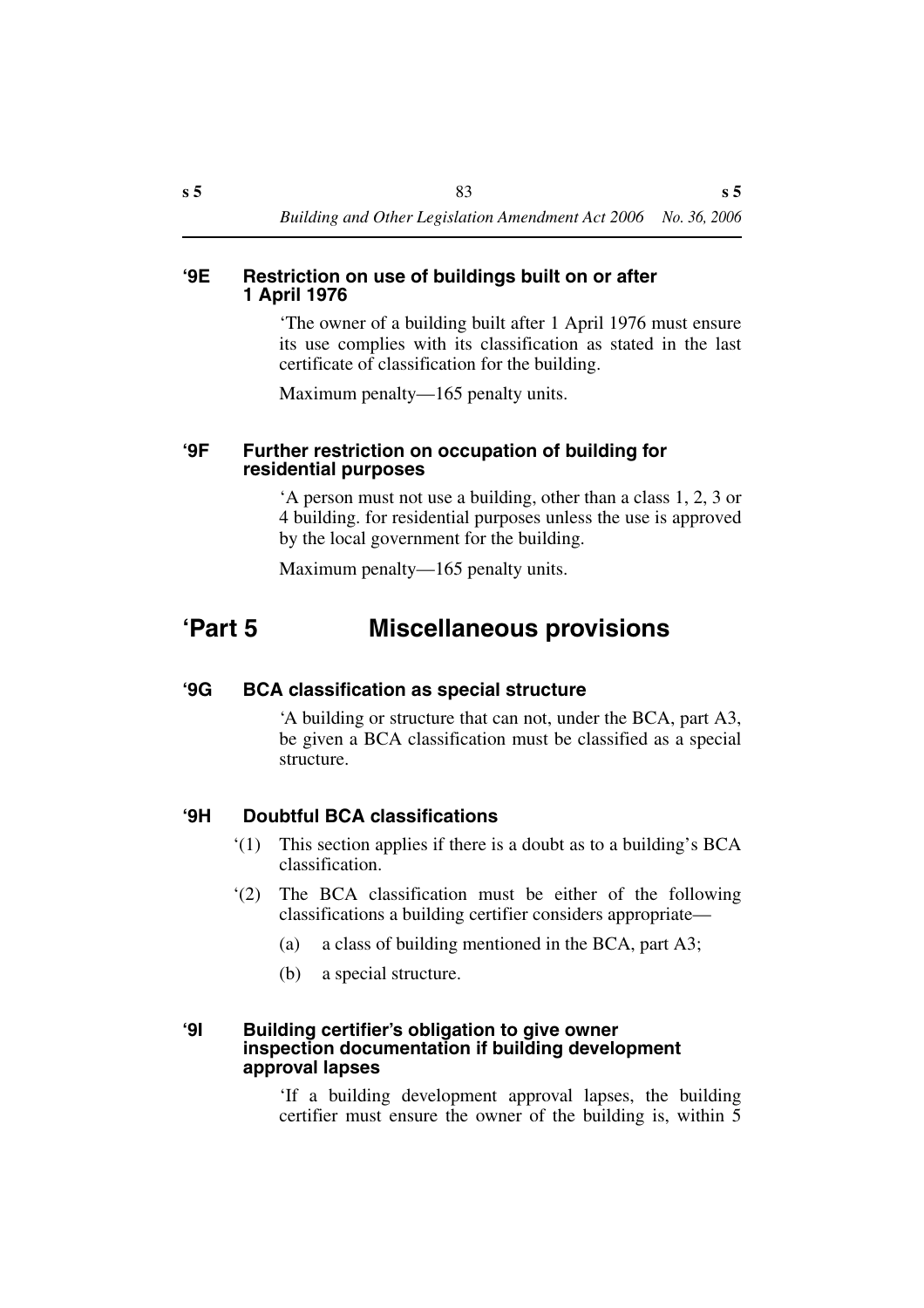business days after the lapsing, given a copy of the inspection documentation for inspection of the building work.

Maximum penalty—80 penalty units.

*Note*—

For the lapsing of building development approvals, see chapter 4, part 7 and IPA, chapter 3, part 5, divisions 5 and 6.

### **'9J Certificate of classification for particular buildings built before 30 April 1998**

- '(1) This section applies to a building if it was built before 30 April 1998.
- '(2) The owner of the building may apply to the local government for a local government building certifier to give the owner a certificate of classification for the building.
- '(3) The application must be written and include enough information about building's use to allow the local government building certifier to comply with the certificate requirements.
- '(4) If the application complies with subsection (3), the local government building certifier must ensure the owner is given the certificate of classification that complies with the certificate requirements.

## **'9K Building certifier's obligation to give information notice about particular decisions**

- '(1) This section applies if—
	- (a) a building certifier to whom part 1 applies decides not to give a final inspection certificate for the relevant building work because the work does not comply with the building development approval; or
	- (b) a building certifier to whom part 2 applies decides not to give a certificate of classification for the relevant building because the building has not been substantially completed; or
	- (c) a building certifier decides to refuse an application under this chapter; or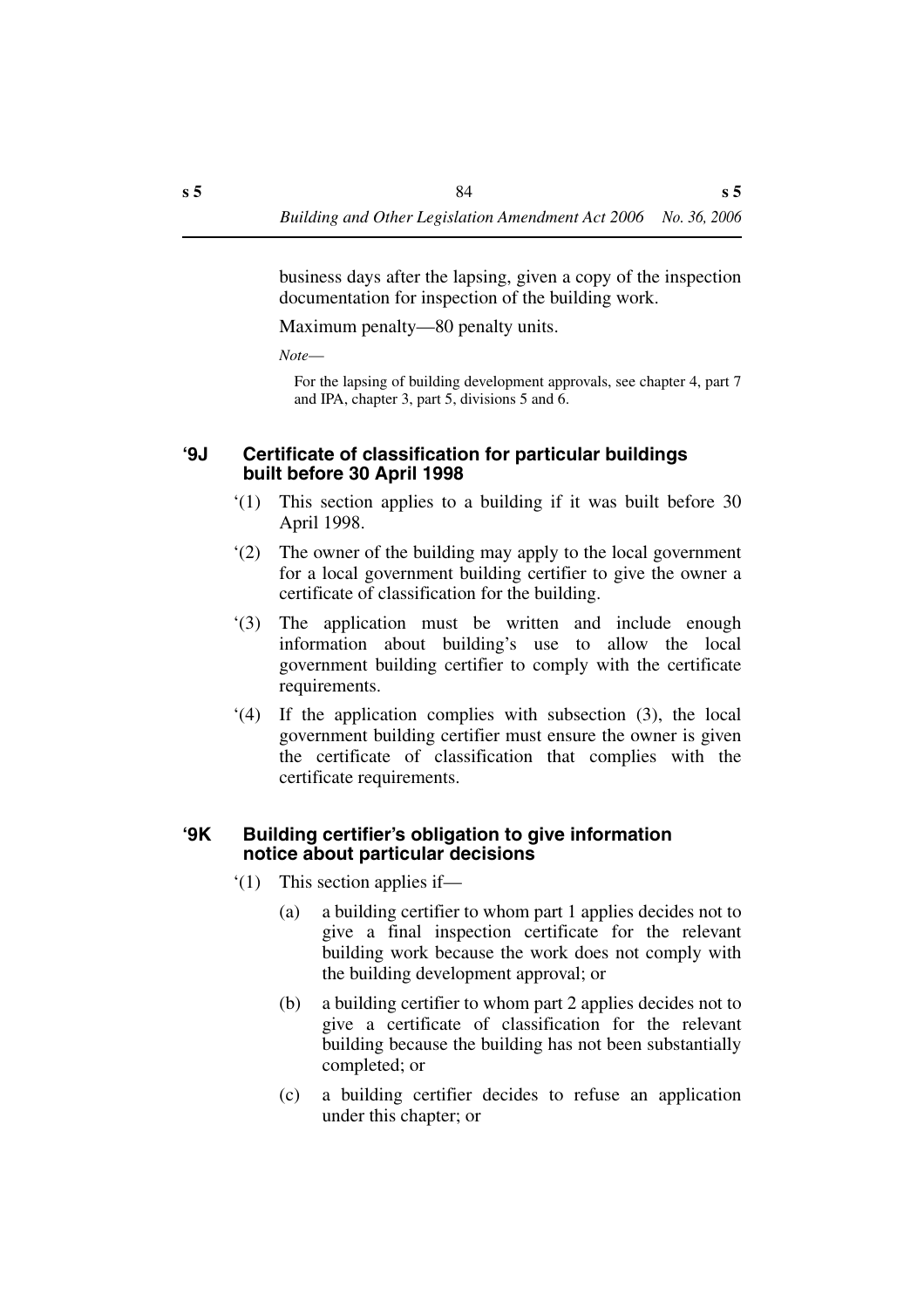- (d) a private certifier (class A) decides to refuse to approve a BCA classification change for a client of the certifier; or
- (e) under section  $8Z^{49}$  a building certifier decides to approve a BCA classification change with a condition mentioned in section 8Z(5).
- '(2) The building certifier must give the applicant or client an information notice about the decision.
- '(3) For subsection (1), a failure to decide an application within 20 business days is taken to be a decision to refuse the application.

# **'Chapter 6 Provisions about private certifiers and other building certifiers**

- **'Part 1 General provisions about building certifiers**
- **'Division 1 Regulation of the performance of building certifying functions**

### **'9L Person must not perform building certifying functions without licence**

'A person must not perform a building certifying function unless the person is a building certifier.

Maximum penalty—165 penalty units.

<sup>49</sup> Section 8Z (Concessional approval for particular existing buildings)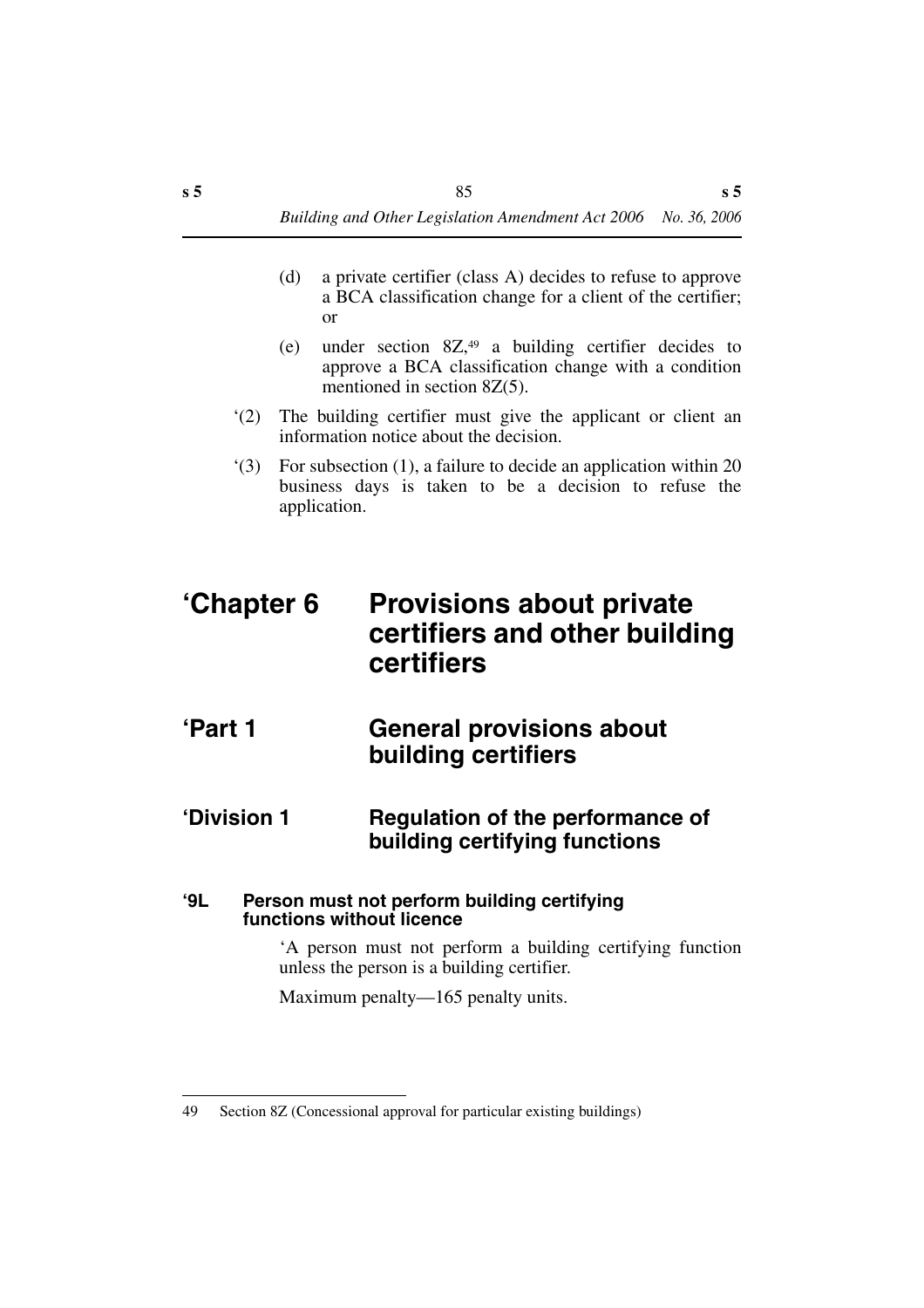#### **'9M Building certifier performing building certifying function must be appropriately licensed**

'A building certifier must not perform a building certifying function unless the certifier is appropriately licensed to perform the function.

Maximum penalty—165 penalty units.

## **'9N Building certifier's duty to act in public interest in performing building certifying function**

'(1) A building certifier who is not a private certifier must, in performing building certifying functions, always act in the public interest.

*Notes*—

- 1 See also section 9S.<sup>50</sup>
- 2 For the corresponding provision for private certifiers, see section 9W.
- '(2) For subsection (1), the occasions when a building certifier does not act in the public interest in performing building certifying functions include, but are not limited to, when the certifier—
	- (a) seeks, accepts or agrees to accept a benefit (whether for the certifier's benefit or someone else) as a reward or inducement to act other than under this Act;
	- (b) acts in a way contrary to a function of the certifier under this Act or IPA;
	- (c) falsely claims to be appropriately licensed to carry out building assessment work of a particular type;
	- (d) acts outside the scope of the certifier's powers under this Act or IPA;
	- (e) contravenes the code of conduct;
	- (f) acts in a way, in relation to the certifier's practice, that is grossly negligent or grossly incompetent.

<sup>50</sup> Section 9S (Effect of building certifier not complying with Act if no penalty provided)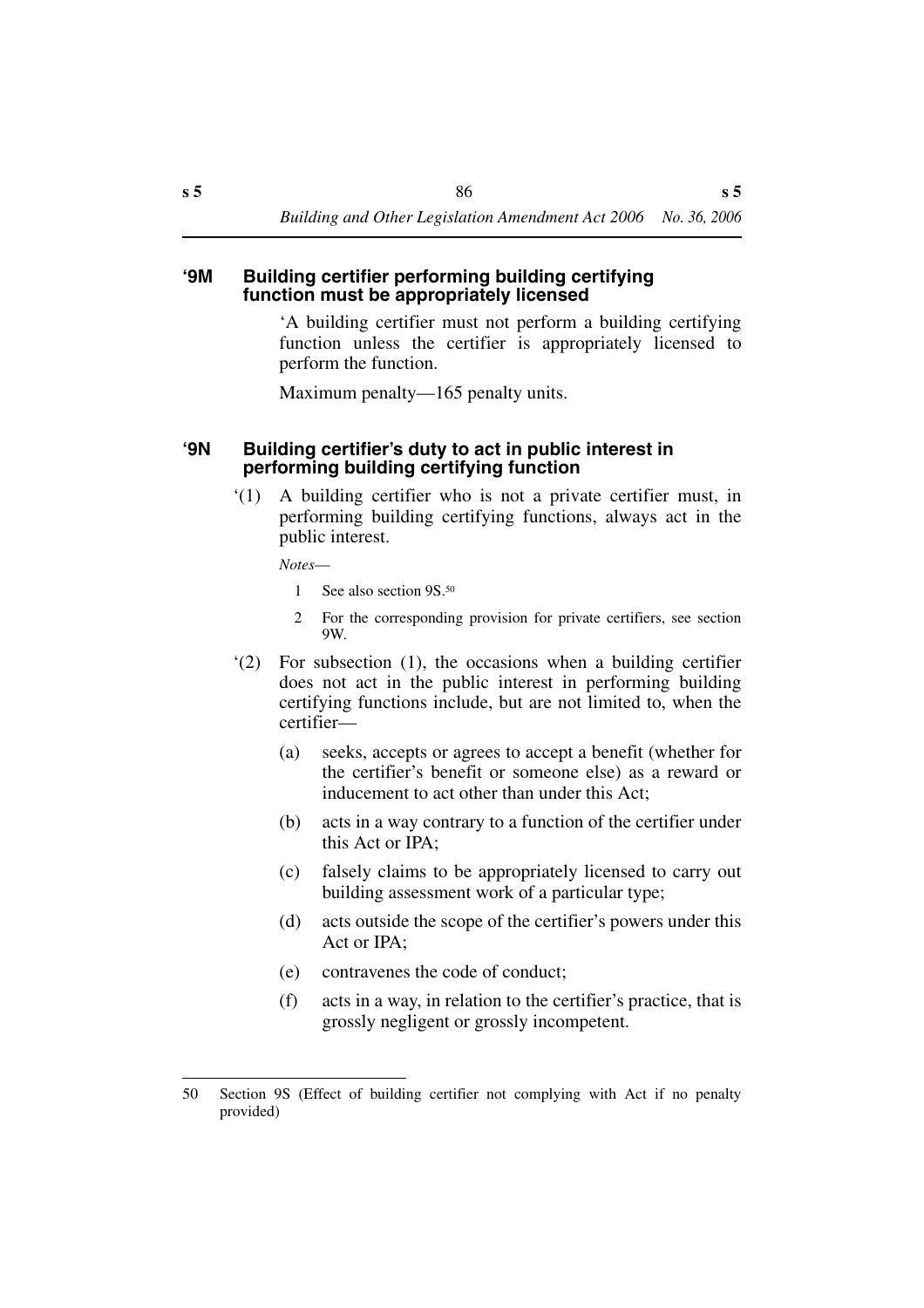#### **'9O Building certifier must not perform building certifying function if there is a conflict of interest**

'(1) A building certifier who is not a private certifier must not perform a building certifying function if, in performing the function, the certifier has a conflict of interest.

*Note*—

See also section 9S 51

- '(2) For subsection (1), the occasions when a building certifier has a conflict of interest include, but are not limited to, when the certifier—
	- (a) is to carry out the building work the subject of the building certifying function; or
	- (b) is engaged by the owner of the building or the builder to perform a function other than—
		- (i) a building certifying function; or
		- (ii) to manage a development application; or
		- (iii) give regulatory advice about any matter; or
	- (c) has a direct or indirect pecuniary interest in the building.
- '(3) In this section—

*builder* means the person who will be carrying out the building work the subject of the building certifying function.

*building work* includes—

- (a) the preparation of the design of all or part of the building; or
- (b) carrying out all or part of building work.

*owner* means the owner of the building.

*the building* means the building or structure the subject of building assessment work to be carried out under the building certifying functions.

<sup>51</sup> Section 9S (Effect of building certifier not complying with Act if no penalty provided)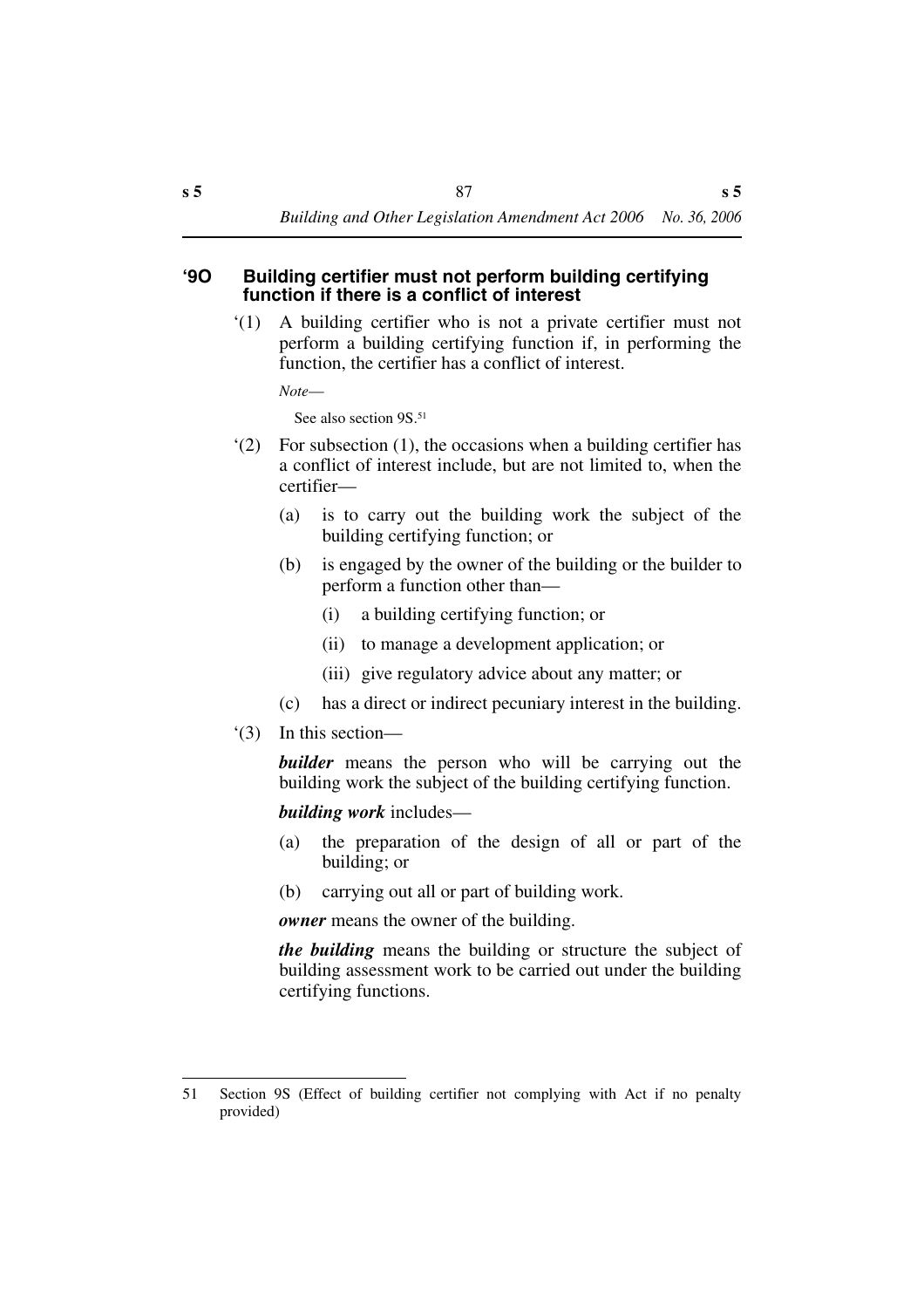## **'Division 2 Code of conduct**

### **'9P Code of conduct**

- '(1) The *code of conduct* is the document called 'Code of Conduct for Building Certifiers' made by the chief executive on 20 October 2003 and tabled in the Legislative Assembly on 14 November 2003, as amended or replaced from time to time under this section.
- '(2) The chief executive may amend or replace the document mentioned in subsection (1) or any amendment or replacement of it.
- '(3) However, the amendment or replacement does not take effect until it is approved under a regulation.
- '(4) A reference to the code of conduct is taken to include any amendment or replacement under subsection (2) that has taken effect.

#### **'9Q Tabling and inspection of amendment or replacement not part of or attached to regulation**

- '(1) This section applies if—
	- (a) a regulation made under section 9P approves an amendment or replacement of the code of conduct; and
	- (b) the amendment or replacement is not part of, or attached to, the regulation.
- '(2) The Minister must, within 14 sitting days after the regulation is notified in the gazette, table a copy of the amendment or replacement in the Legislative Assembly.
- '(3) A failure to comply with subsection (2) does not invalidate or otherwise affect the regulation.

#### **'9R Access to code of conduct**

'The chief executive must make the code of conduct available for inspection as if it were a document that, under IPA,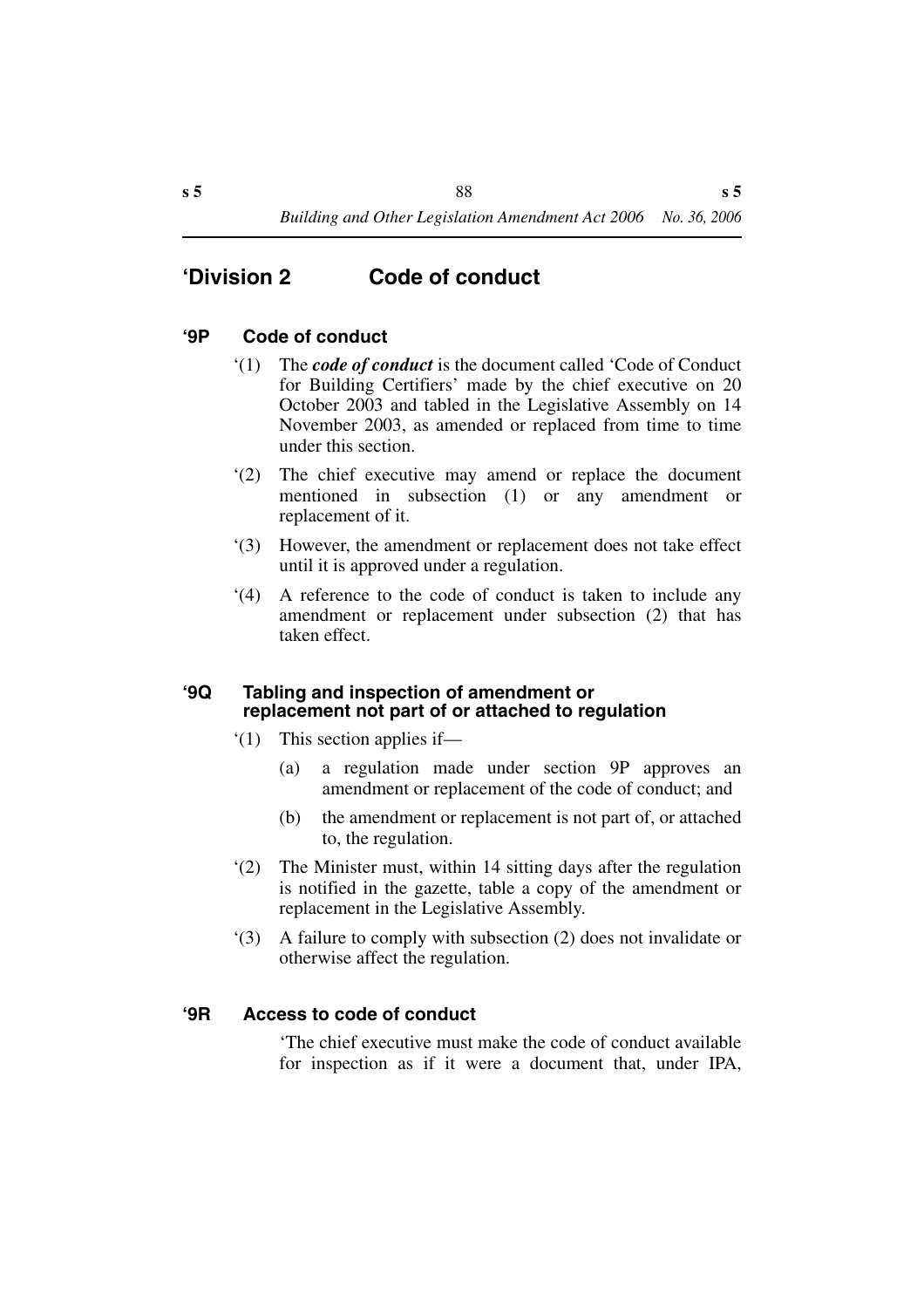chapter 5, part 7,52 the chief executive must make available for inspection.

## **'Division 3 Miscellaneous provisions**

#### **'9S Effect of building certifier not complying with Act if no penalty provided**

- '(1) This section applies if—
	- (a) a building certifier does not comply with a provision of this Act about building or private certifying functions; and
	- (b) no penalty is stated for the failure to comply.

*Examples of provisions mentioned in subsection (1)*— 6P, 8B, 8P, 8S, 9N, 9O, 9X and 9Z

- '(2) The failure to comply is not an offence.
- '(3) For the definition of *unsatisfactory conduct* in schedule 2, the failure is taken to be conduct that is contrary to a function under this Act.

## **'9T Additional functions of BSA for building certification**

'As well as its functions under the *Queensland Building Services Authority Act 1991,* BSA has the following functions under this Act—

- (a) under part 3, to license individuals as building certifiers and give private certification and development approval endorsements;
- (b) to monitor compliance with this chapter by building certifiers;
- (c) to carry out audits of building and private certifying functions;
- (d) under part 3, to investigate written complaints made to it about alleged unsatisfactory conduct or professional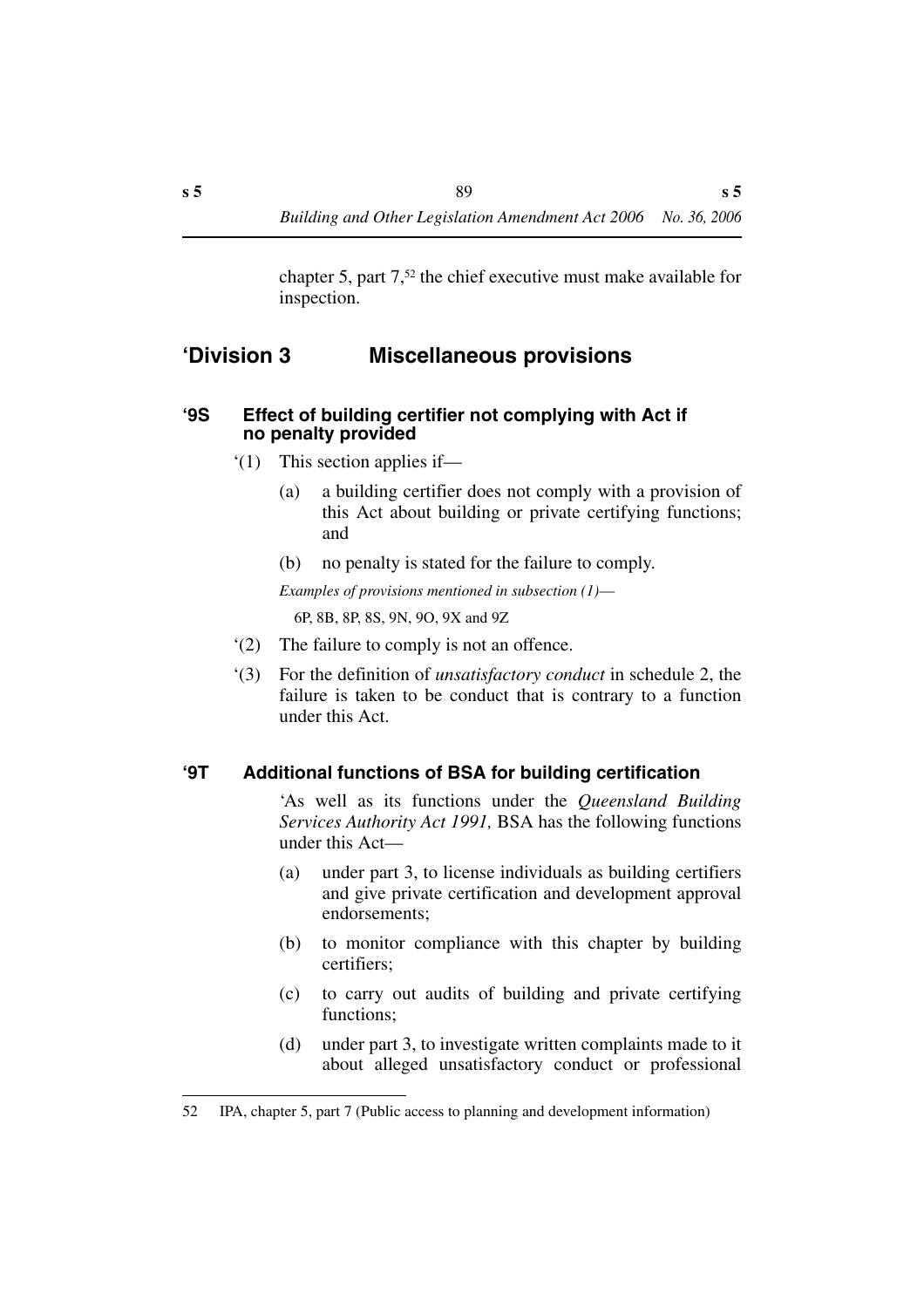misconduct by building certifiers or former building certifiers;

- (e) to take disciplinary action against building certifiers or former building certifiers for unsatisfactory conduct or professional misconduct;
- (f) to give the chief executive, at least once each year, a list of building certifiers and a summary of disciplinary action taken against building certifiers;
- (g) under part 3, to keep a register of building certifiers.

## **'Part 2 Private certifiers**

## **'Division 1 Regulation of private certifying functions**

#### **'9U Restriction on performing functions of private certifier (class A)**

'A person must not perform a function under section 6P53 unless the person is a private certifier (class A).

Maximum penalty—165 penalty units.

#### **'9V Restriction on private certifier performing functions for building development applications**

'(1) A private certifier must not perform a private certifying function for a building development application unless the certifier is appropriately licensed to carry out the type of building assessment work required for the application.

Maximum penalty—165 penalty units.

'(2) In performing a private certifying function, a private certifier must comply with the building assessment provisions, chapter 5 and this chapter.

Maximum penalty—165 penalty units.

<sup>53</sup> Section 6P (Functions of private certifier (class A))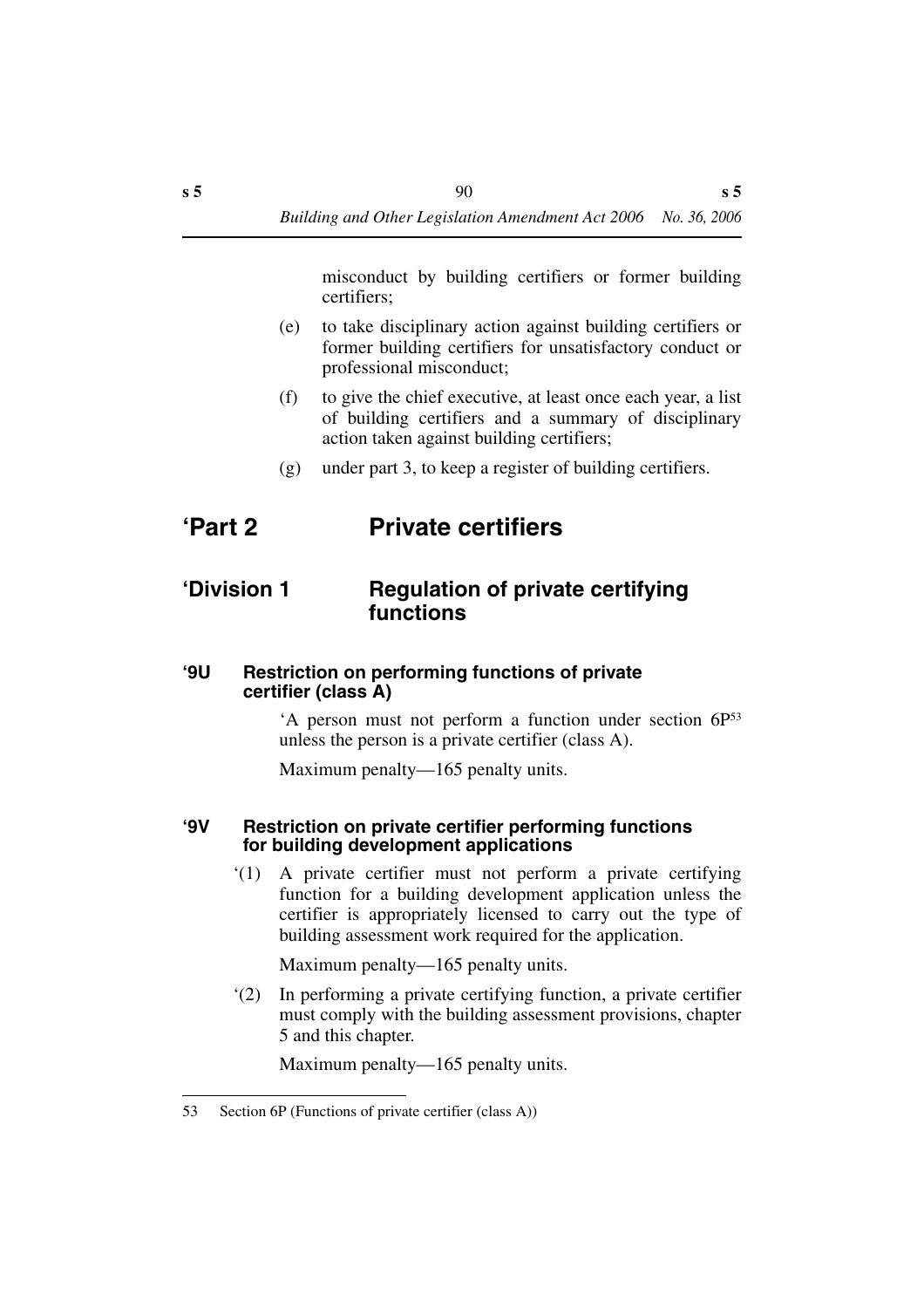#### **'9W Offence for private certifier not to act in public interest in performing private certifying function**

'(1) A private certifier must, in performing a private certifying function, always act in the public interest.

Maximum penalty—1665 penalty units.

- (2) For subsection (1), the occasions when a private certifier does not act in the public interest in performing a private certifying function include, but are not limited to, when the certifier—
	- (a) seeks, accepts or agrees to accept a benefit (whether for the certifier's benefit or someone else) as a reward or inducement to act other than under this Act;
	- (b) acts in a way contrary to a function of the certifier under this Act or IPA;
	- (c) falsely claims to be appropriately licensed to carry out building assessment work of a particular type;
	- (d) acts outside the scope of the certifier's powers under this Act or IPA;
	- (e) contravenes the code of conduct;
	- (f) acts in a way, in relation to the certifier's practice, that is grossly negligent or grossly incompetent.

#### **'9X Private certifier must not perform private certifying function if there is a conflict of interest**

'(1) A private certifier must not perform a private certifying function if, in performing the function, the certifier has a conflict of interest.

*Note*—

See also section 9S.54

'(2) For subsection (1), the occasions when a private certifier has a conflict of interest in performing a private certifying function include, but are not limited to, when the certifier—

<sup>54</sup> Section 9S (Effect of building certifier not complying with Act if no penalty provided)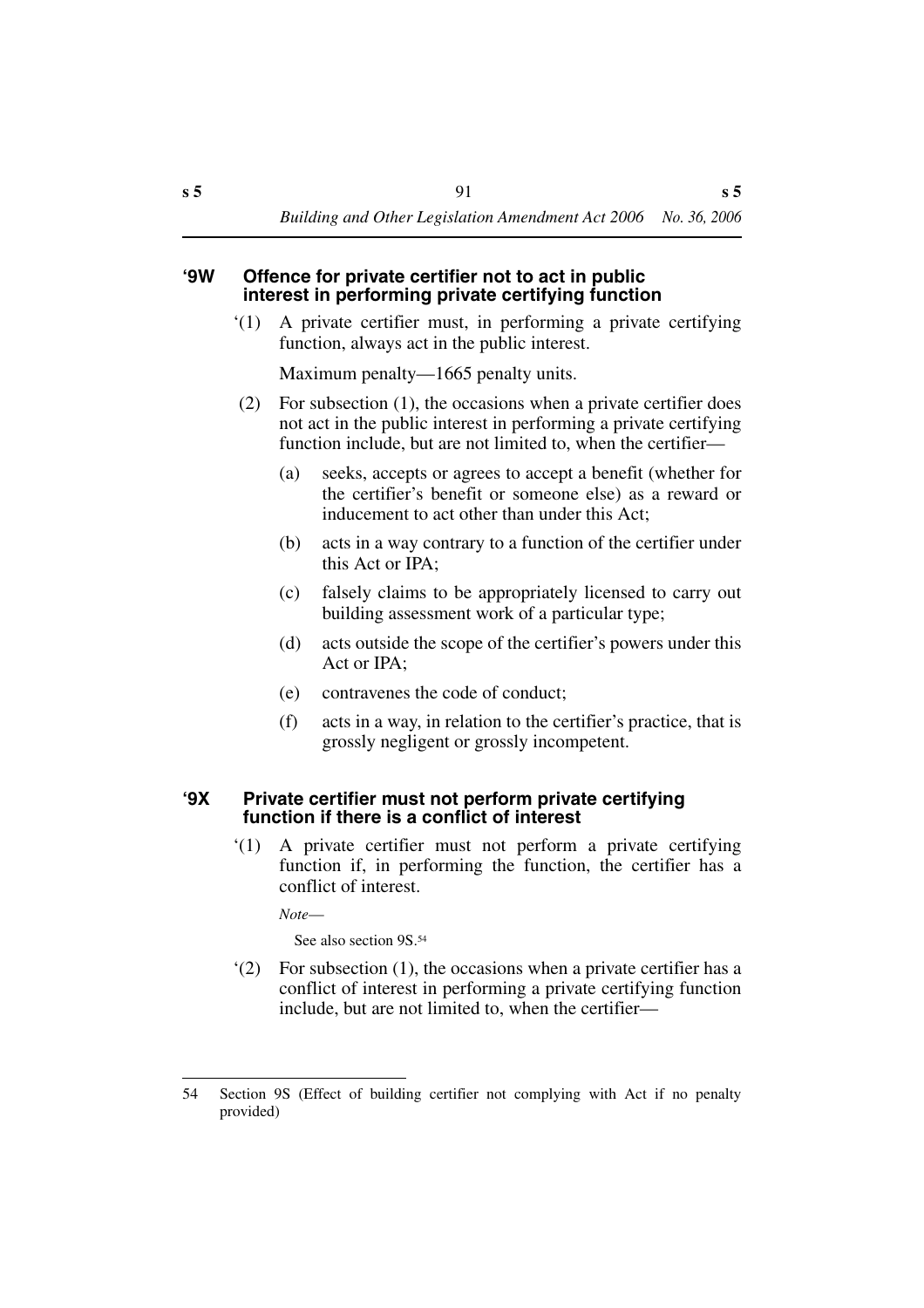- (a) is to carry out the building work the subject of the building certifying function; or
- (b) is engaged by the owner of the building or the builder to perform a function other than—
	- (i) a building certifying function; or
	- (ii) to manage a development application; or
	- (iii) give regulatory advice about any matter; or
- (c) has a direct or indirect pecuniary interest in the building.
- '(3) In this section—

*builder* means the person who will be carrying out the building work the subject of the private certifying function.

#### *building work* includes—

- (a) the preparation of the design of all or part of the building; or
- (b) carrying out all or part of building work.

*owner* means the owner of the building.

*the building* means the building or structure the subject of building assessment work to be carried out under the private certifying function.

## **'Division 2 Engagement of private certifiers**

#### **'9Y Power to contract to perform private certifying functions**

- '(1) Subject to sections 10 and 10A—
	- (a) a private certifier may enter into a contract to perform private certifying functions; and
	- (b) a person or public sector entity (a *private certifier employer*) who employs private certifiers may enter into a contract to provide the services of any of the private certifiers to perform private certifying functions for others.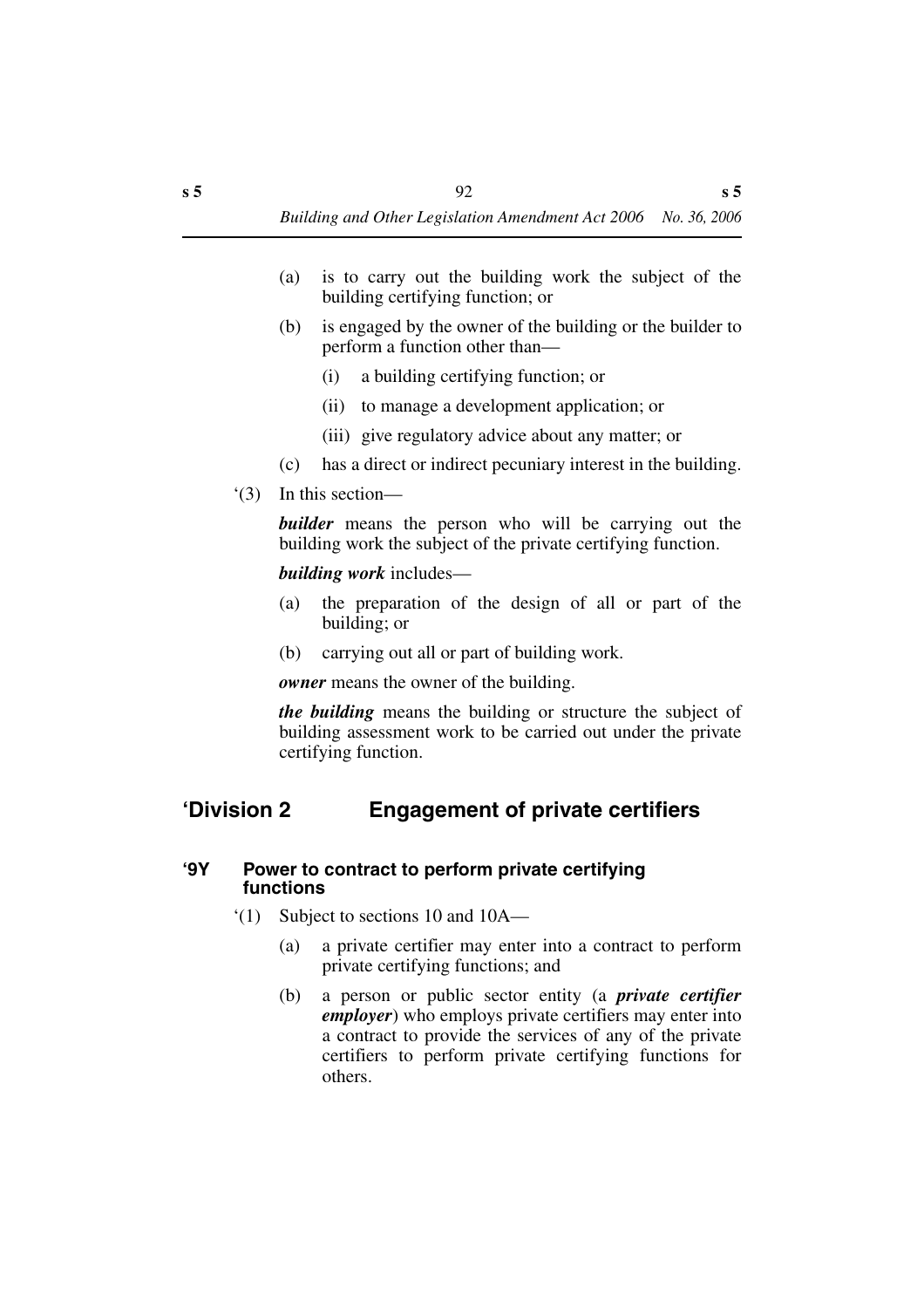- '(2) However, a local government can not enter into a contract mentioned in subsection (1)(b).
- '(3) Subsection (2) does not prevent a local government from performing functions required of it under section 6S.
- '(4) A contract made under subsection (1) is an *engagement* of the private certifier or certifiers who, under the contract, are to perform private certifying functions.
- '(5) The person for whom private certifying functions are agreed to be performed under an engagement of a private certifier is the certifier's *client*.

## **'9Z General restrictions on private certifier entering into engagement**

'A private certifier must not enter into an engagement as a private certifier if, under the engagement, the certifier is to perform private certifying functions that, if performed, will, or are likely to, contravene section 9W or 9X.55

*Note*—

See also section 9S.56

### **'10 Restriction on engagement of private certifier (class B)**

- '(1) This section applies to any of the following persons (the *service provider*) who proposes to enter into an engagement of a private certifier for a building development application—
	- (a) a private certifier (class B);
	- (b) a private certifier employer who does not employ any private certifier (class A).
- '(2) The service provider must not enter into the engagement unless the service provider has disclosed in writing to the

<sup>55</sup> Sections 9W (Offence for private certifier not to act in public interest when performing private certifying function) and 9X (Private certifier must not perform private certifying function if there is a conflict of interest)

<sup>56</sup> Section 9S (Effect of building certifier not complying with Act if no penalty provided)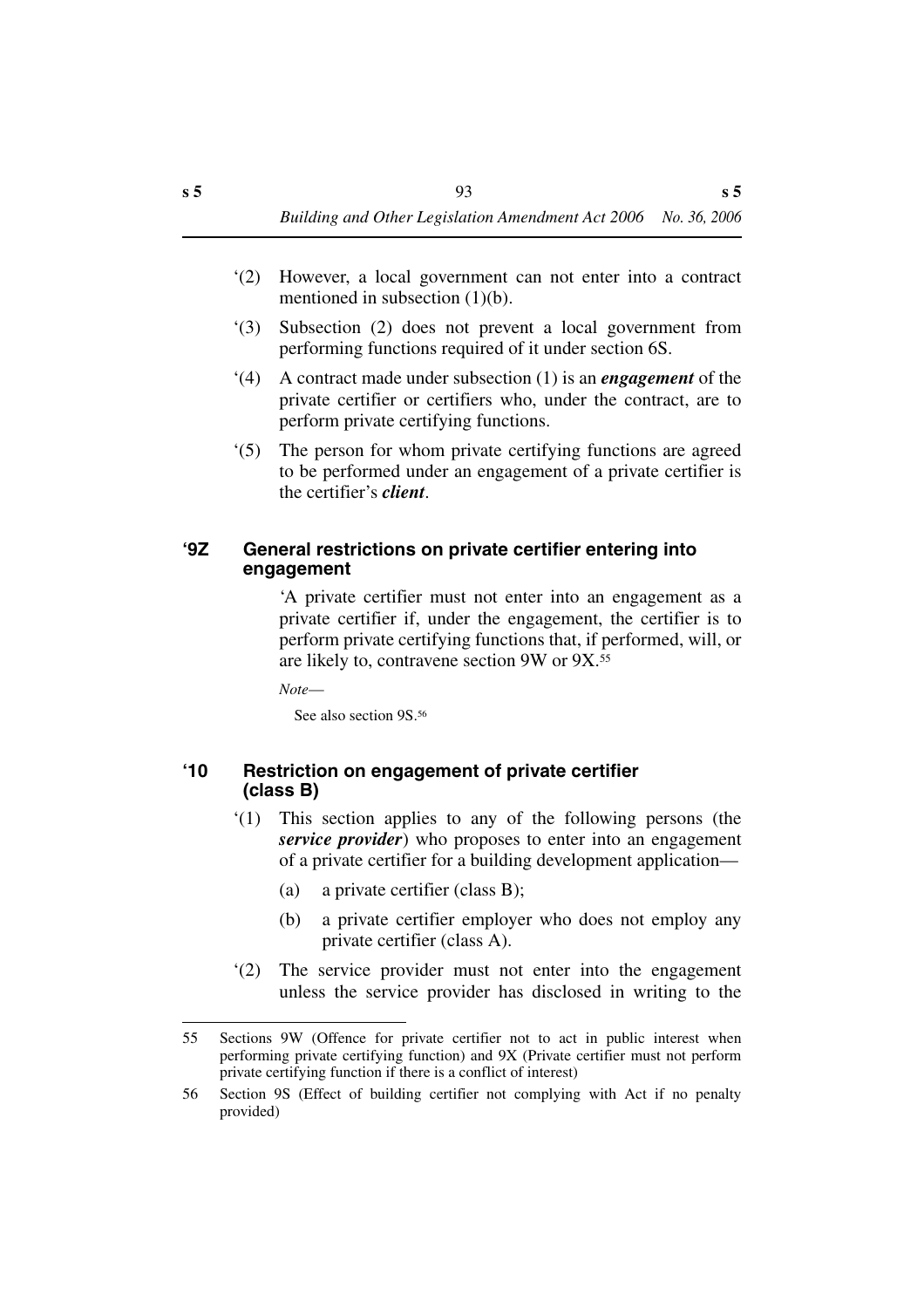proposed client that the private certifier proposed to be engaged can not decide whether to grant or refuse a development approval for the application.

Maximum penalty—20 penalty units.

- '(3) If the engagement is entered into, the service provider may enter into a written agreement with any of the following persons to decide whether the development approval is to be granted or refused—
	- (a) a private certifier (class A);
	- (b) a private certifier employer who employs a private certifier (class A).

## **'10A Requirements for engagement of private certifier**

- '(1) An engagement of a private certifier must be written and state the fees payable by the client to the certifier or, for an engagement of a private certifier employer, the employer.
- '(2) The mere making of a building development application to a private certifier does not, of itself, constitute an engagement of the certifier by the applicant.

#### **'10B Engagement of private certifier (class A) taken to include inspection and certification**

'If a private certifier (class A) is engaged to assess a building development application, the certifier is taken to have also been engaged to inspect and certify building work authorised by a development approval issued because of the application.

## **'10C Notice of engagement to local government**

'If a private certifier is engaged by a client to perform private certifying functions for a building or building assessment work, the certifier must, within 5 business days after the engagement starts—

(a) give notice of the engagement to the local government; and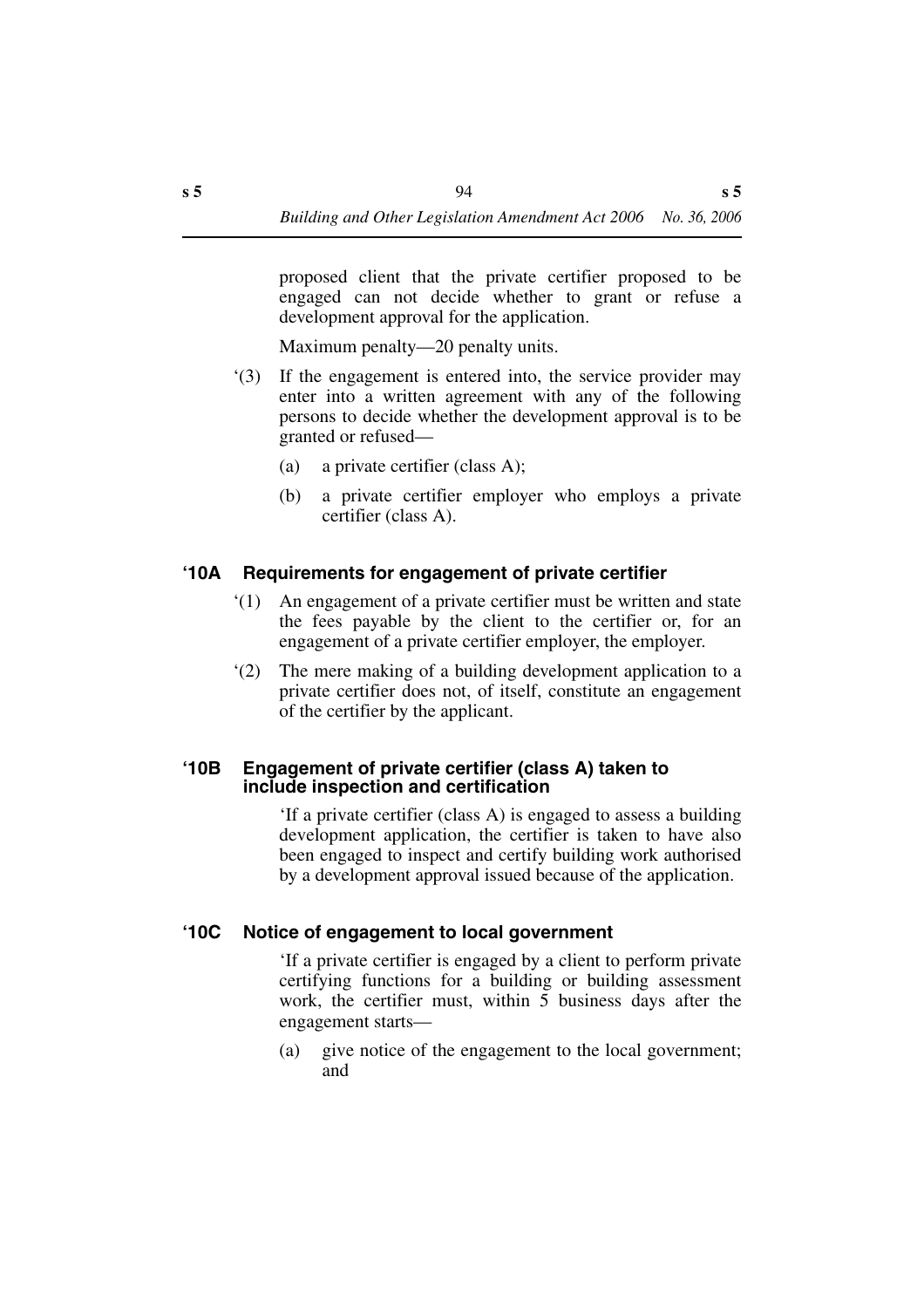- (b) if the owner of the building is not the client or the applicant under the relevant building development application, give the owner notice of—
	- (i) the private certifier's name; and
	- (ii) the details, in an approved form, of the responsibilities of the private certifier performing the work.

Maximum penalty—40 penalty units.

## **'10D Restriction on discontinuing engagement**

- '(1) This section applies if—
	- (a) a party to an engagement of a private certifier may, under the engagement, discontinue it; and
	- (b) the party takes whatever action is required under the engagement to discontinue it.
- '(2) The discontinuance does not take effect until all other parties to the engagement have been given notice in the approved form of the discontinuance.
- '(3) The private certifier must, within 5 business days after the discontinuance takes effect under subsection (2), give the local government a copy of the notice.

#### **'10E Effect of transfer of functions for building development approval to local government or replacement private certifier**

- '(1) This section applies if, for building work authorised by a building development approval, the engagement of a private certifier (the *original certifier***)** is discontinued and—
	- (a) a replacement private certifier (the *replacement*) is engaged to inspect and certify the work; or
	- (b) if a replacement private certifier has not been engaged under paragraph (a)—a local government building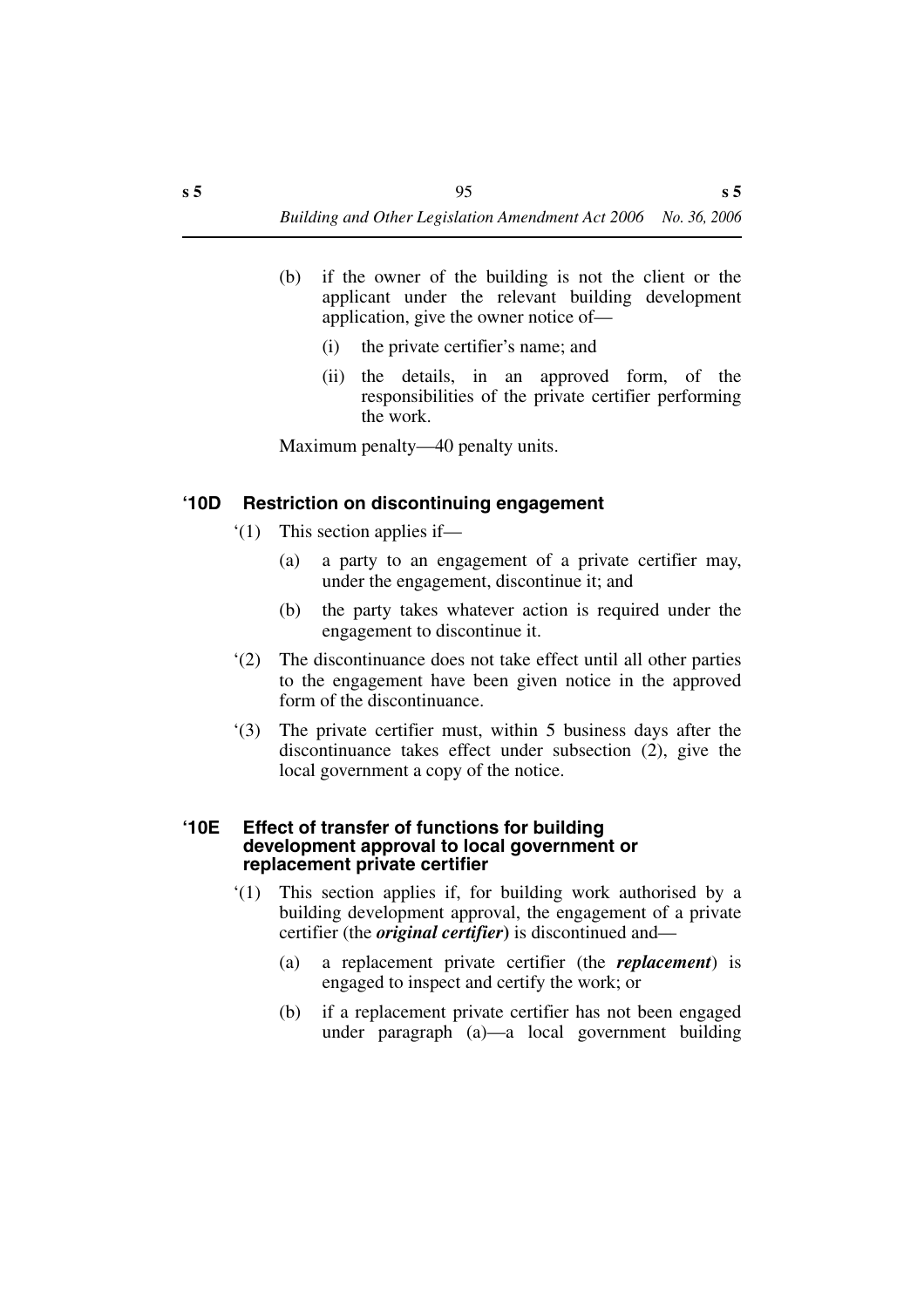certifier for the approval (also the *replacement*) must, under section  $6S^{57}$  inspect and certify the work.

- '(2) The replacement is not liable for building certifying functions performed by the original certifier.
- '(3) The replacement may, in performing building certifying functions for the approval, accept and, without further checking, rely and act on any inspection documentation given by or for the original certifier.

#### **'10F Agreed fee recoverable despite valid refusal of particular actions**

- '(1) This section applies if—
	- (a) a client engages a private certifier to perform a private certifying function and the certifier has carried out work under the engagement; and
	- (b) the certifier has refused to do any of the following for the work because the building assessment provisions or an applicable code under IDAS have not been complied with, or for another valid reason—
		- (i) approve a building development application;
		- (ii) issue a building development approval;
		- (iii) give a certificate of classification;
		- (iv) certify building work.
- '(2) The client must, despite the refusal, pay the private certifier the fee for the work agreed to under the engagement with the certifier.

<sup>57</sup> Section 6S (Function to act on building development application or development approval unless private certifier (class A) engaged)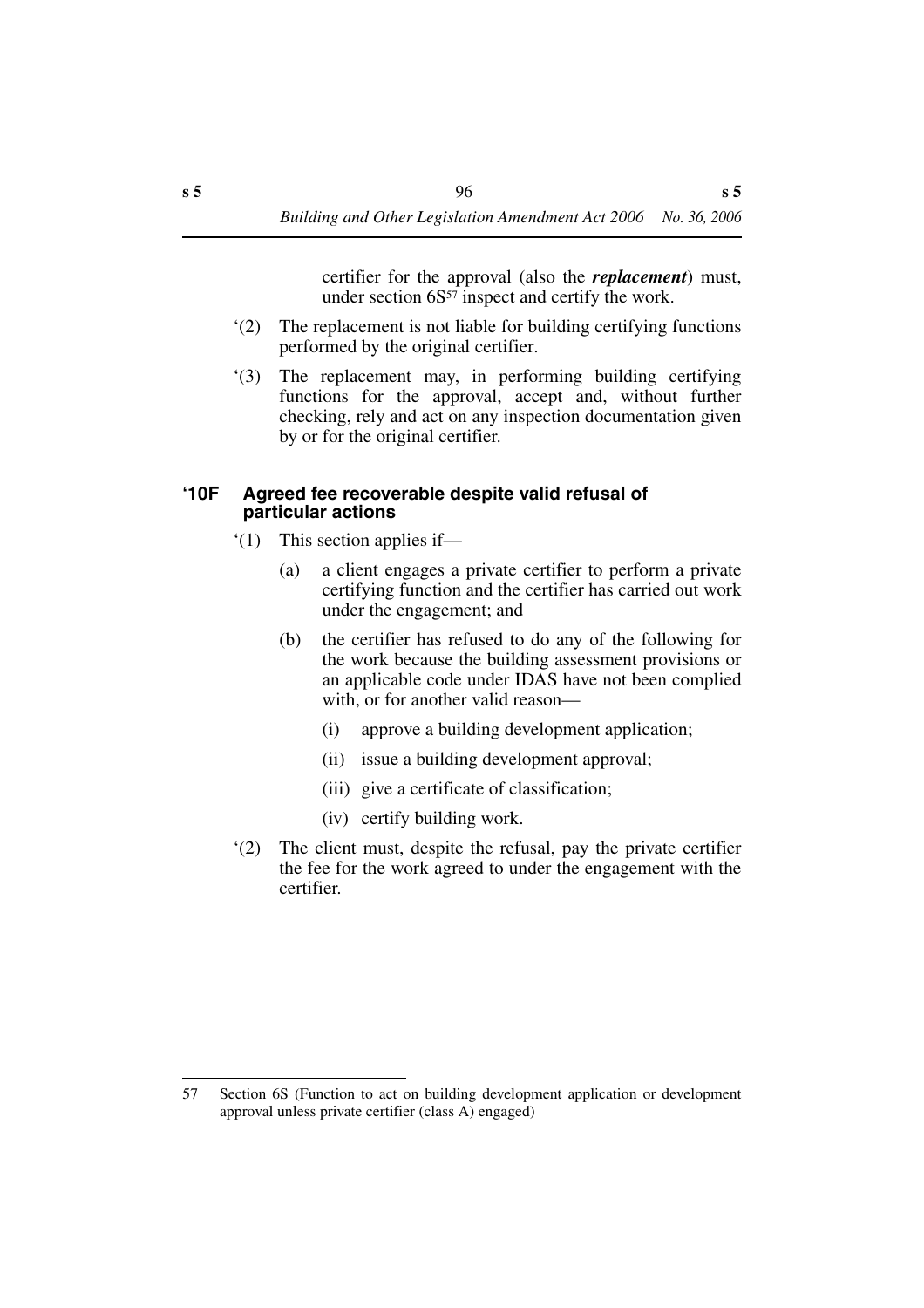## **'Division 3 Record-keeping and related requirements**

#### **'10G Building development applications and approval documents**

- '(1) This section applies if—
	- (a) a private certifier is engaged for a building development application; and
	- (b) the building development approval applied for is granted.
- '(2) The private certifier must, for at least 5 years from the relevant day, keep a copy of the application and the approval documents for the application.

Maximum penalty—20 penalty units.

'(3) In this section—

*relevant day* means—

- (a) for a private certifier (class A)—the latest of the following days—
	- (i) the day a final inspection certificate for the building work or a certificate of classification for the building is given;
	- (iii) if the approval for the building work lapses—the day the approval lapsed; or
- (b) for a private certifier (class B)—the day the private certifier gave the compliance certificate for the building work.

#### **'10H Obligation to give inspection documentation to owner of building**

'(1) This section applies if the engagement of a private certifier for building work is discontinued before the giving of a final inspection certificate for the relevant building work or a certificate of classification for the relevant building.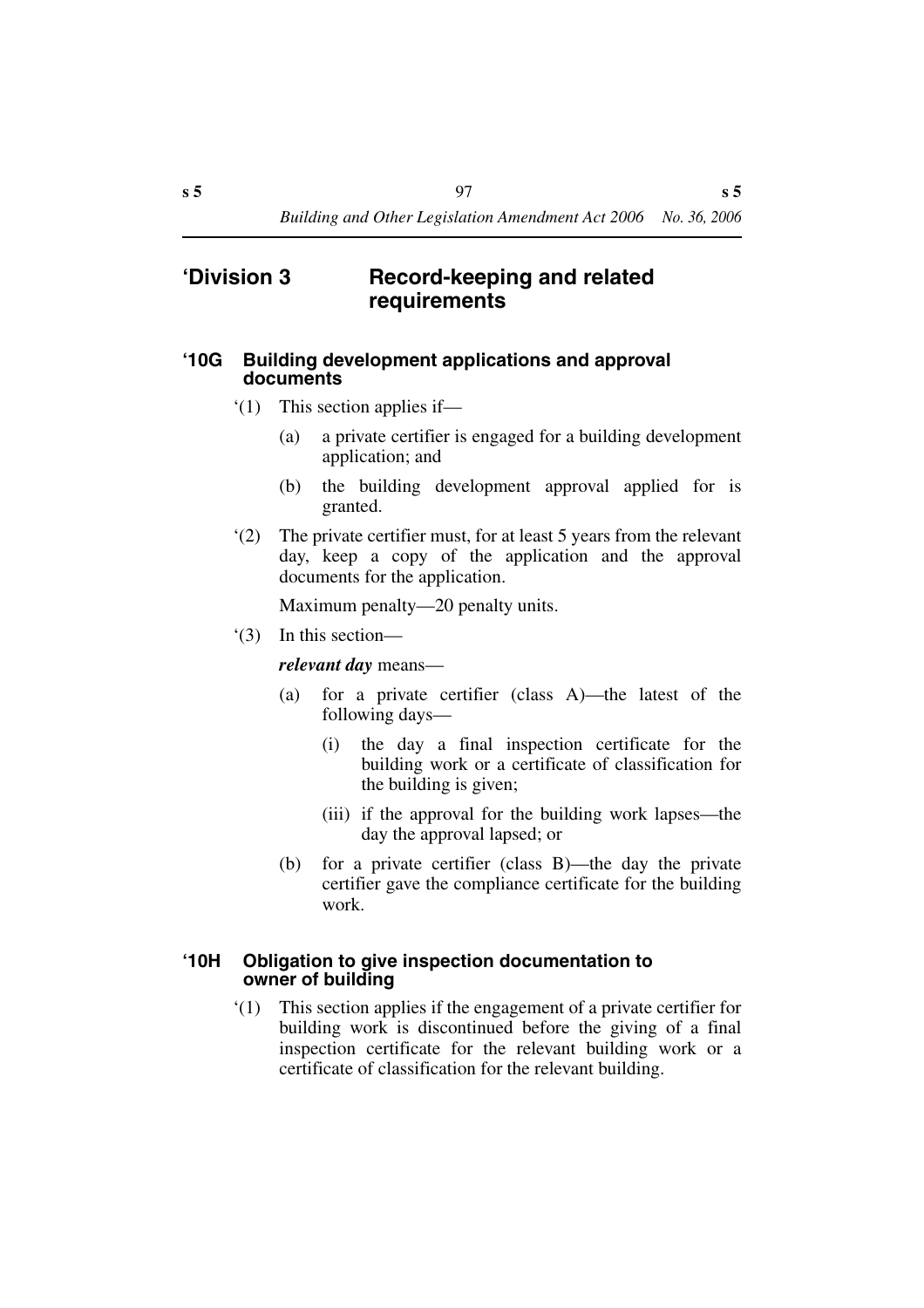- '(2) The private certifier must, within the following period, give the owner of the building a copy of the inspection documentation for inspection of the building work—
	- (a) if the inspection documentation includes a certificate relied on by the private certifier—within 5 business days after the certifier accepts the certificates;
	- (b) otherwise—within 5 business days after the engagement is discontinued.

Maximum penalty—80 penalty units.

#### **'10I Obligation to give inspection documentation and any reminder notice to local government**

- '(1) A private certifier must give the local government a copy of all inspection documentation prepared by or for the certifier for building work within 5 business days after the earlier of the following to happen—
	- (a) the giving of a final inspection certificate for the building work or a certificate of classification for the relevant building;
	- (b) the discontinuance of the engagement of the private certifier;
	- (c) the lapsing of the building development approval.

Maximum penalty—40 penalty units.

- '(2) However, if the inspection documentation includes certificates relied on by the private certifier, subsection (1) does not apply until 5 business days after the certifier accepted all the certificates.
- '(3) If the building development approval lapses, the private certifier must, within 5 business days after the lapsing, also give the local government a copy of the relevant reminder notice given under section 8I.

Maximum penalty—40 penalty units.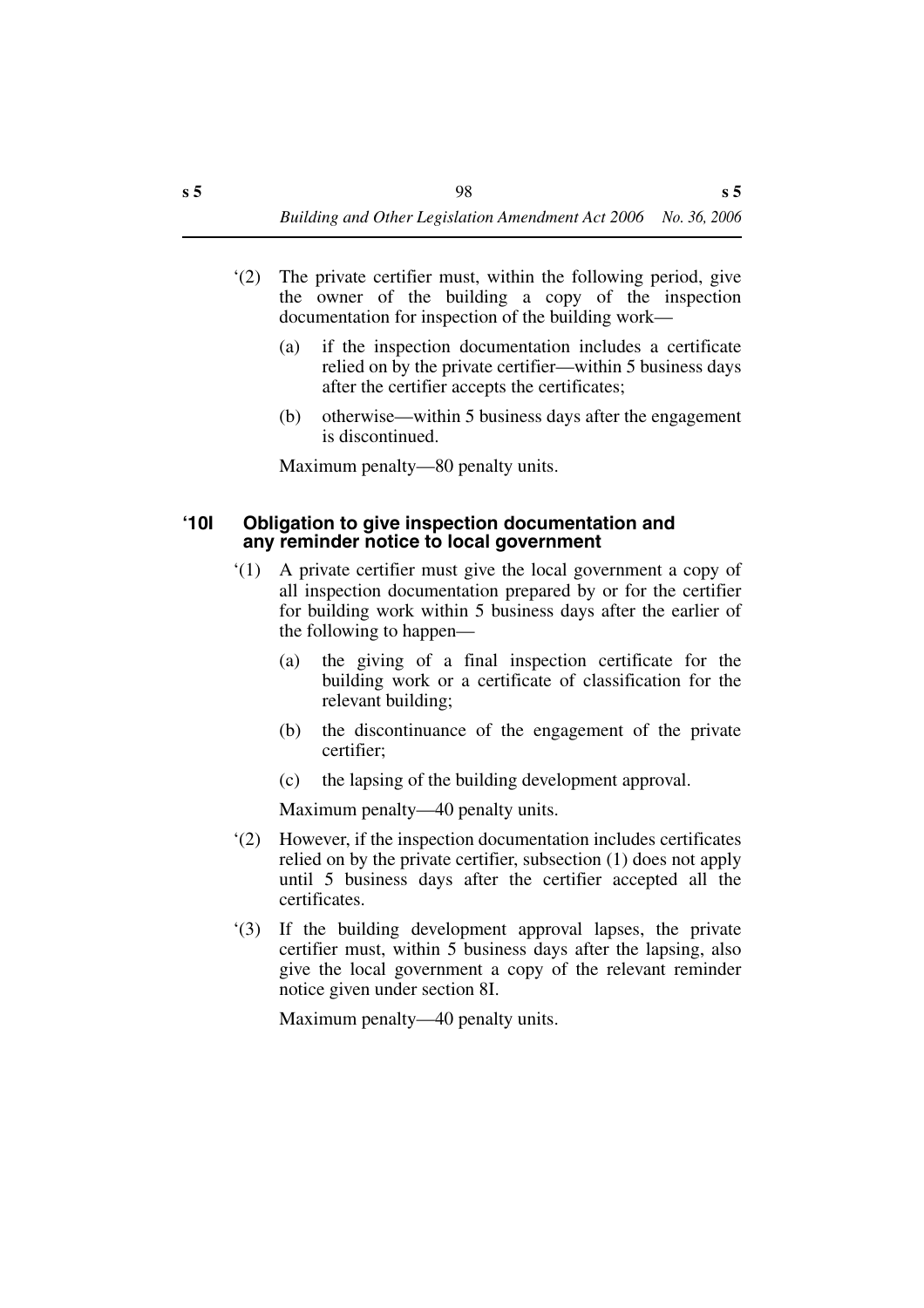### **'10J Obligation to keep inspection documentation**

'A private certifier must keep all inspection documentation for building work for which the certifier is engaged for at least 5 years after the building work is completed.

Maximum penalty—20 penalty units.

## **'Part 3 Licensing of building certifiers**

## **'Division 1 Licence levels and their roles**

#### **'10K Levels**

'BSA must, in exercising its power under division 2 to issue a licence to a building certifier, issue the licence at 1 of the following levels—

- (a) a building surveyor;
- (b) an assistant building surveyor;
- (c) a building surveying technician.

#### **'10L Role of building surveyor**

'A building surveyor may perform building certifying functions for all classes of buildings and structures.

#### **'10M Role of assistant building surveyor**

'An assistant building surveyor may only—

- (a) without the supervision of a building surveyor—perform building certifying functions on buildings and structures having a rise of no more than 3 storeys and a total floor area no more than 2000m2; or
- (b) under the supervision of a building surveyor—help in assessing and inspecting all classes of buildings and structures.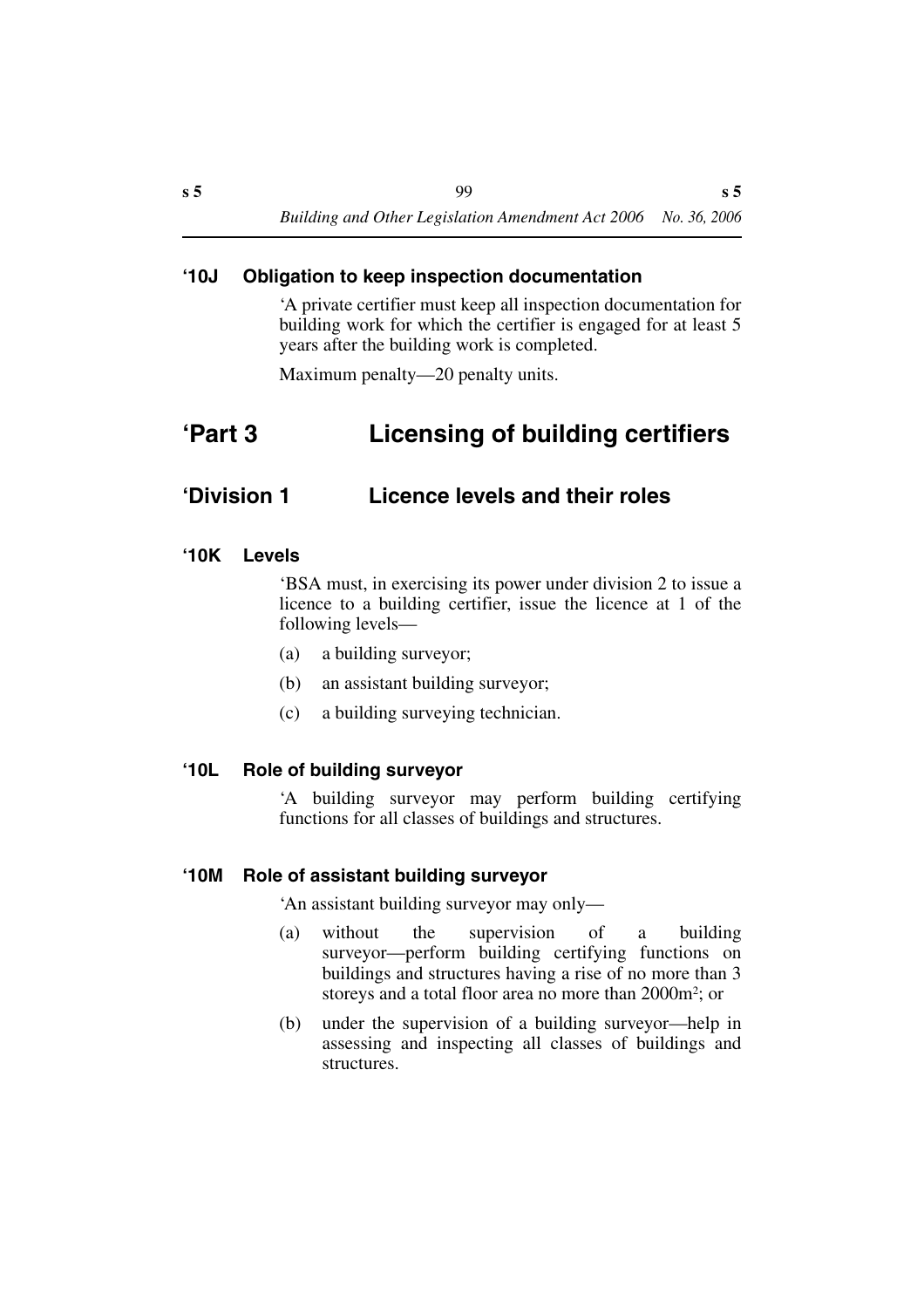## **'10N Role of building surveying technician**

- '(1) A building surveying technician may only—
	- (a) if employed by a local government, other than a designated local government—perform building certifying functions on buildings or structures having a rise of no more than 2 storeys and a total floor area no more than 500m<sup>2</sup>; or
	- (b) otherwise—under the supervision of a building surveyor or assistant building surveyor, help in assessing and inspecting buildings or structures having a rise of no more than 2 storeys and a total floor area no more than 500m2.
- '(2) In this section—

*designated local government* means each of the following—

- (a) the city council for Brisbane, Bundaberg, Cairns, Caloundra, Gladstone, Gold Coast, Hervey Bay, Ipswich, Logan, Mackay, Maryborough, Redcliffe, Rockhampton, Thuringowa, Toowoomba or Townsville;
- (b) the shire council for Beaudesert, Burnett, Caboolture, Calliope, Cooloola, Crow's Nest, Douglas, Livingstone, Mareeba, Maroochy, Noosa, Pine Rivers, Redland or Whitsunday.

## **'Division 2 Applying for and obtaining license**

## **'10O Who may apply**

'An individual may apply to BSA for a licence only if the individual holds a current accreditation issued by an accreditation standards body.

## **'10P Requirements for licence application**

'The application must—

- (a) be in the approved form; and
- (b) state the level of licence applied for; and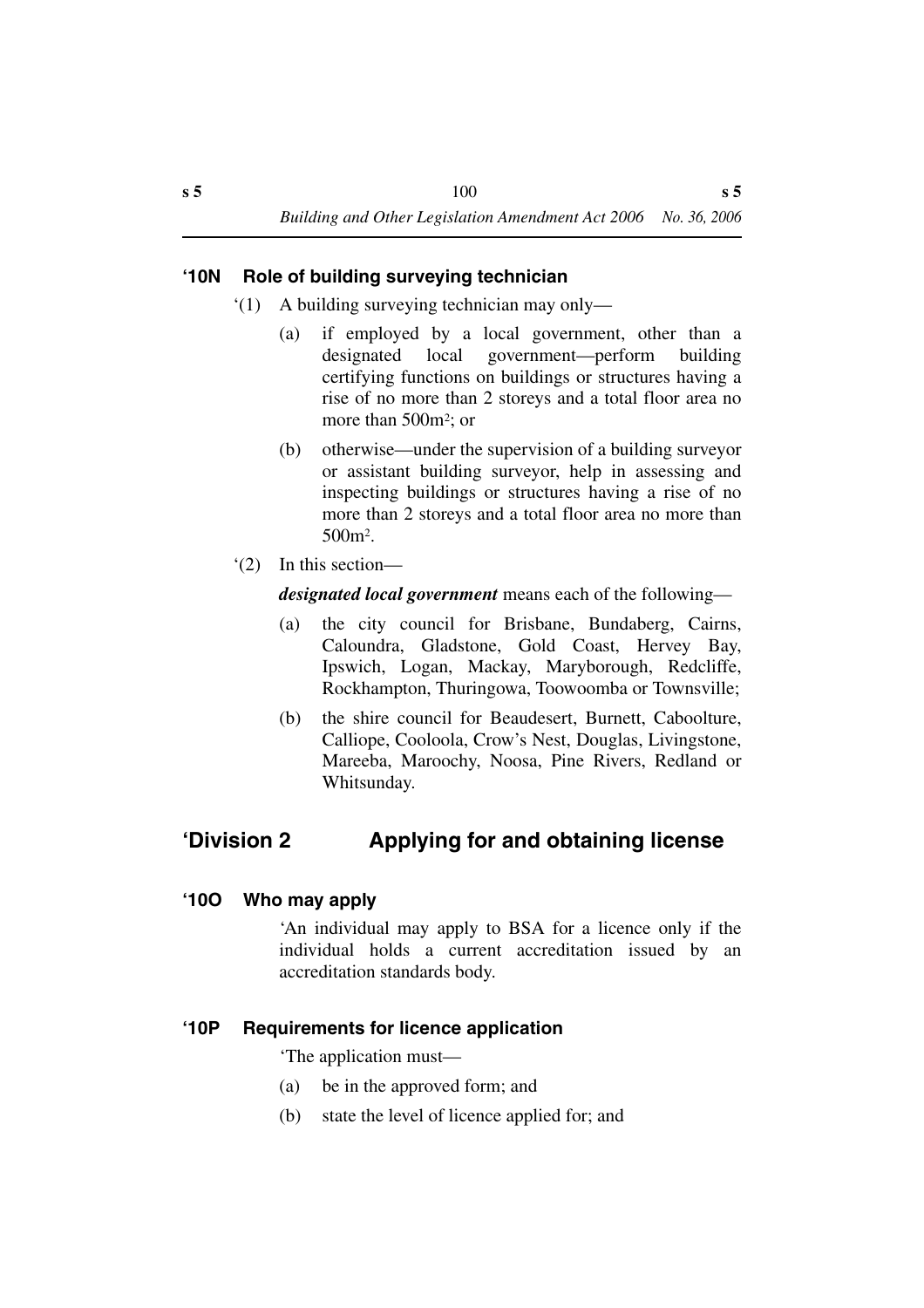- (c) be accompanied by each of the following—
	- (i) the application fee prescribed under a regulation;
	- (ii) the licence fee for the licence prescribed under a regulation;
	- (iii) evidence of the applicant's identity;
	- (iv) a copy of the applicant's certificate of accreditation from an accreditation standards body for the level of licence applied for.

## **'10Q Decision on licence application**

- '(1) Subject to section 11T,58 BSA must consider the application and decide to—
	- (a) license the applicant at the level of licensing for which the applicant applied; or
	- (b) refuse to license the applicant.
- '(2) However, BSA may decide to license the applicant only if it is satisfied the applicant is a suitable person to hold a licence.
- '(3) BSA may impose conditions on the licence.

## **'10R Steps after making decision**

- '(1) If BSA decides to license the applicant, it must issue the licence to the applicant.
- '(2) If BSA decides to refuse to license the applicant or to impose conditions on any licence issue to the applicant, it must give the applicant an information notice about the decision.

## **'10S Duration of licence**

'Subject to section 11A,59 a licence remains in force for 1 year, unless it is earlier cancelled, suspended or surrendered under this Act.

<sup>58</sup> Section 11T (BSA may seek information from applicants about suitability)

<sup>59</sup> Section 11A (Existing licence taken to be in force while application is being considered)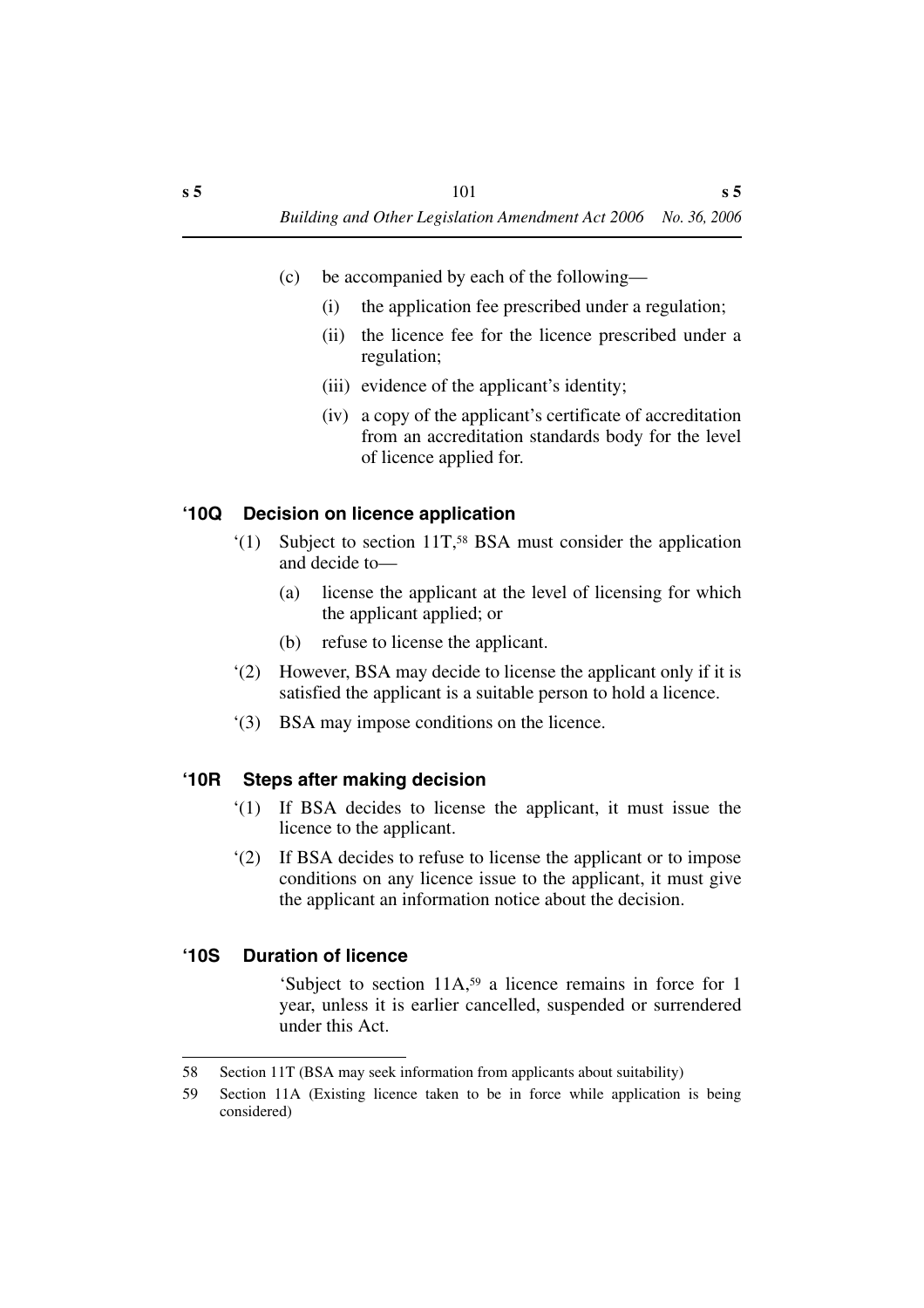## **'Division 3 Private certification endorsements**

## **'10T Endorsements**

'Subject to section 10W, BSA may endorse on a building certifier's licence that the certifier may—

- (a) perform building certifying functions as a private certifier (a *private certification endorsement*); and
- (b) if the licence has a private certification endorsement—perform the function under section 6P<sup>60</sup> of issuing building development approvals (a *development approval endorsement*).

### **'10U Who may apply for endorsement**

- '(1) A building certifier may apply for a private certification or development approval endorsement at any time.
- '(2) A person who has applied for a licence may, together with or after the making of the licence application, apply for a private certification or development approval endorsement on the licence if it is issued.

## **'10V Requirements for endorsement application**

'The application must be in the approved form and accompanied by the fee prescribed under a regulation.

#### **'10W Restrictions on making endorsement**

- '(1) A private certification endorsement may be made only if the applicant—
	- (a) has the insurance for private certification prescribed under a regulation; and
	- (b) is a building surveyor or assistant building surveyor.
- '(2) A development approval endorsement may be made only if the applicant has satisfactorily completed the course,

<sup>60</sup> Section 6P (Functions of private certifier (class A))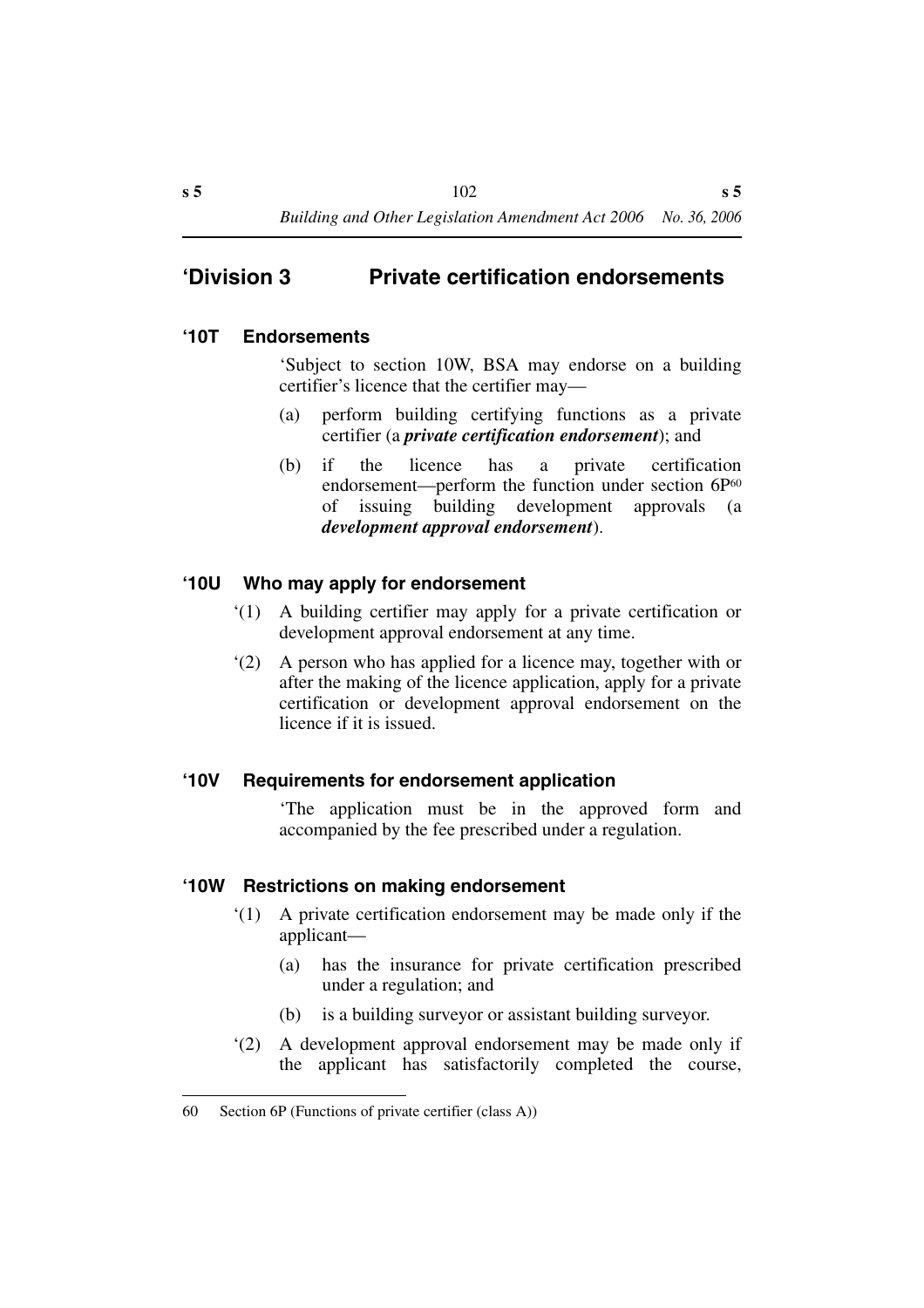prescribed under a regulation, about issuing building development approvals.

## **'10X Notice of refusal**

'If BSA decides to refuse the application, it must give the applicant an information notice about the decision.

## **'Division 4 Renewals**

## **'10Y Notice of expiry of licence**

- '(1) BSA must, at least 20 business days before each building certifier's licence expires, give the certifier notice of the expiry.
- '(2) The notice must state—
	- (a) the day the licence will expire; and
	- (b) that, if the building certifier wishes to renew the licence, the certifier must, on or before the expiry day—
		- (i) apply to renew the licence; and
		- (ii) pay the licence fee prescribed under a regulation for the period of the renewed licence; and
	- (c) how to apply to renew the licence.

## **'10Z Automatic expiry on failure to apply for renewal**

- '(1) If a building certifier does not apply to renew the certifier's licence on or before the day the licence expires, the licence expires at the end of the day.
- '(2) Subsection (1) applies whether or not BSA has complied with section 10Y in relation to the expiry.

## **'11 Applying for renewal**

'(1) A building certifier may apply to BSA to renew the certifier's licence.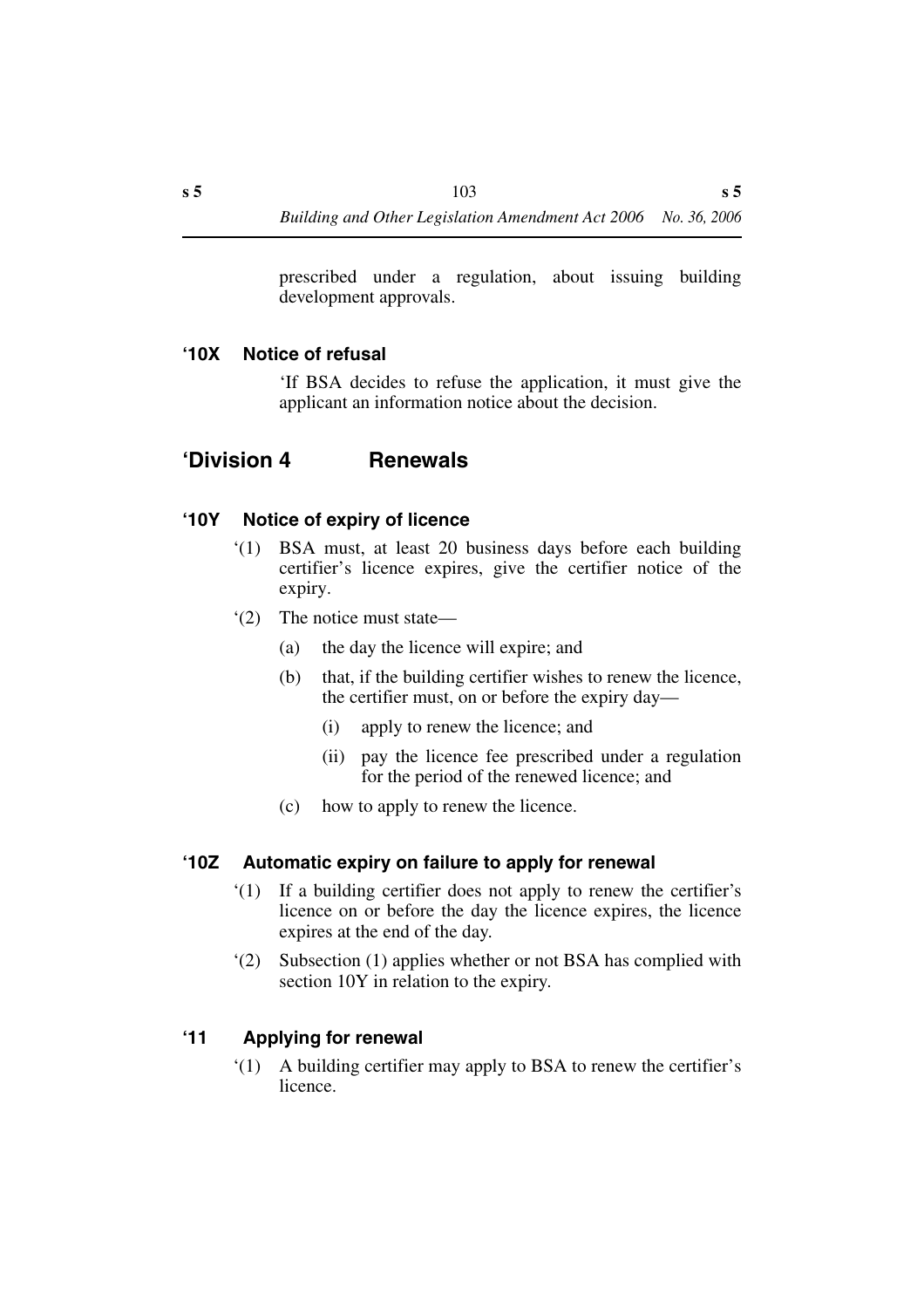- '(2) However, the application can not be made—
	- (a) after the licence expires; or
	- (b) if the building certifier is, under section 10O,61 not qualified to apply for a licence.
- '(3) The application must be in the approved form and accompanied by—
	- (a) the licence fee prescribed under a regulation; and
	- (b) evidence of the applicant's identity; and
	- (c) evidence that the applicant continues to holds accreditation from an accreditation standards body for the level of licence; and
	- (d) if the applicant's licence has private certification endorsement and the applicant is applying to continue the endorsement—evidence that the applicant has the insurance for private certification prescribed under a regulation.

### **'11A Existing licence taken to be in force while application is being considered**

- '(1) If an application is made under section 11 to renew a licence, the licence is taken to continue in force from the day it would, apart from this section, have expired until the application is decided.
- '(2) Subsection (1) does not apply if the licence is earlier cancelled, suspended or surrendered under this Act.

## **'11B Decision on renewal application**

 $(1)$  Subject to section 11T,<sup>62</sup> BSA must consider the application and decide to—

<sup>61</sup> Section 10O (Who may apply)

<sup>62</sup> Section 11T (BSA may seek information from applicants about suitability)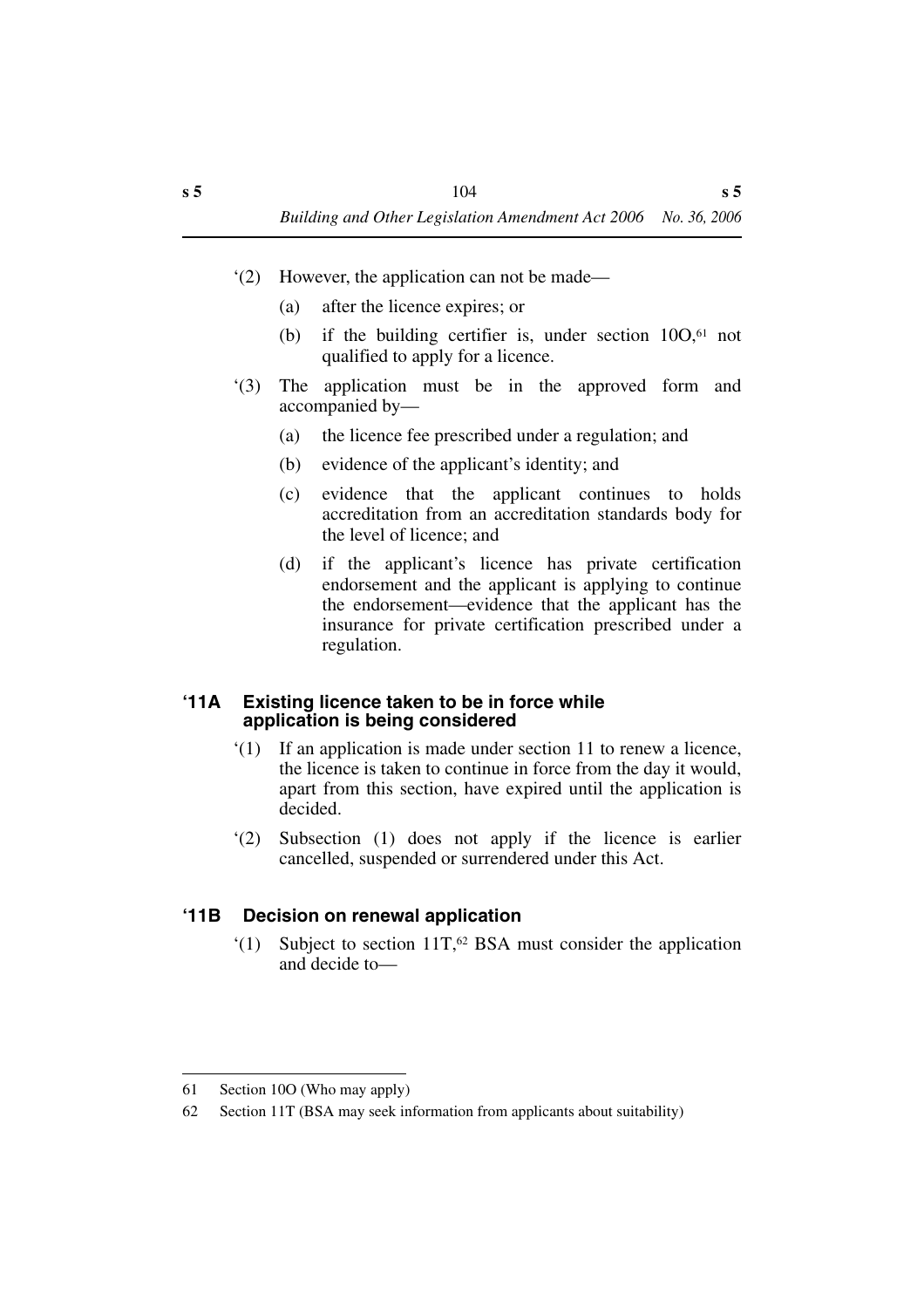- (a) renew the licence at the level of licensing for which the applicant applied; or
- (b) refuse to renew the licence.
- '(2) However, BSA may decide to renew the licence only if it is satisfied the applicant is still a suitable person to hold a licence.

## **'11C Steps after making decision**

- '(1) If BSA decides to renew the licence, it must issue the renewed licence to the applicant.
- '(2) If BSA refuses to renew the licence, it must give the applicant an information notice about the decision.

## **'Division 5 Cancellation and suspension of, and other changes to, licences and cancellation of endorsements**

## **'Subdivision 1 BSA's powers**

## **'11D Power to amend, cancel or suspend licence**

- '(1) BSA may, on the ground that a building certifier is not a suitable person to hold a licence, do either of the following in relation to the certifier's licence—
	- (a) amend it to impose or remove a condition;
	- (b) cancel or suspend it.
- '(2) The power under subsection (1) may be exercised at any time after BSA has complied with subdivision 2.

## **'11E Power to change licence level**

'(1) If BSA is satisfied a building certifier no longer holds accreditation from an accreditation standards body for the level of certifier's licence, it may do either of the following in relation to the certifier's licence—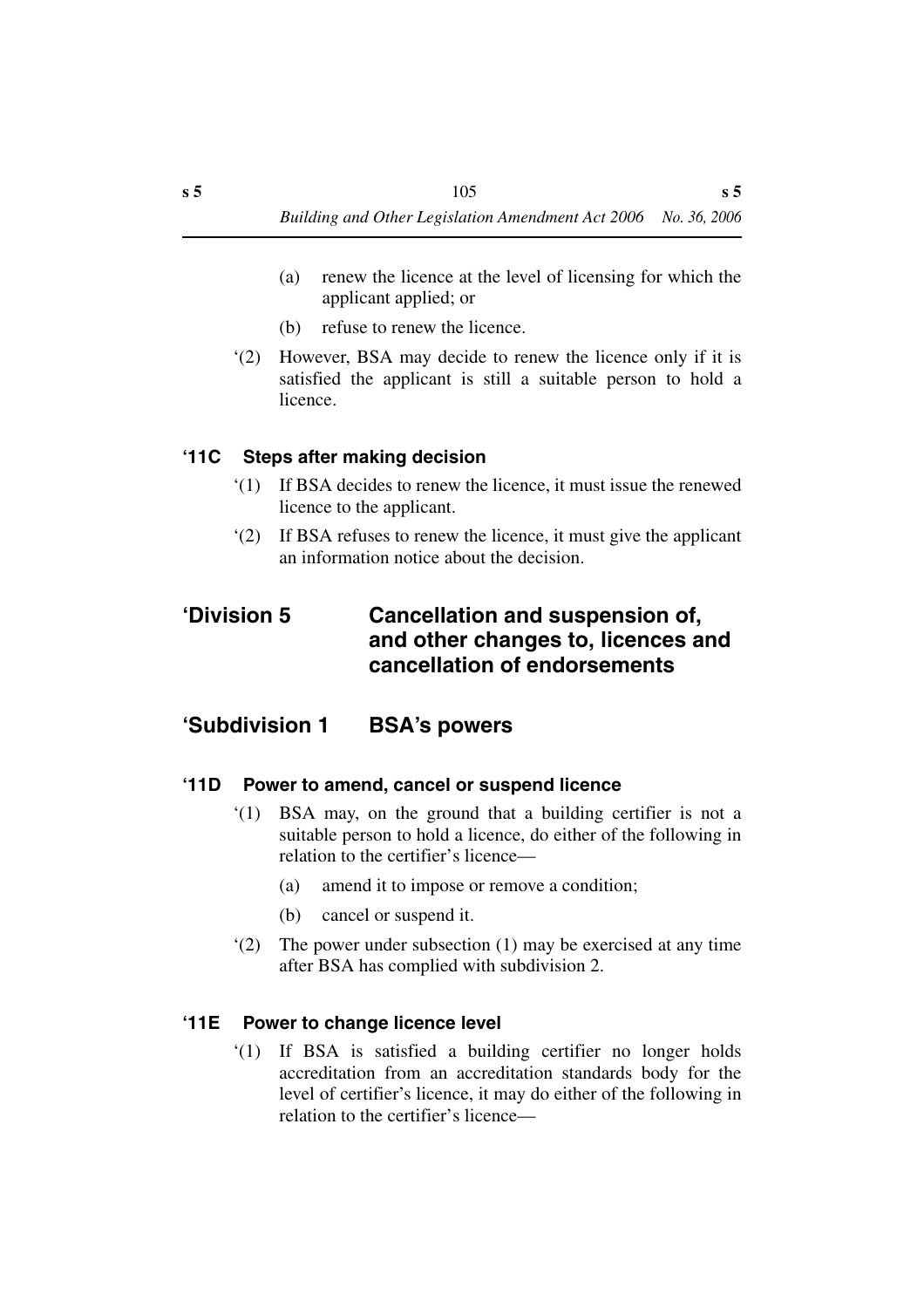- (a) amend it to impose or remove a condition or change the certifier's level of licensing;
- (b) cancel or suspend it.
- '(2) The power under subsection (1) may be exercised at any time after BSA has complied with subdivision 2.

#### **'11F Cancellation of endorsement of licence to act as private certifier**

'If BSA is satisfied a private certifier does not have the insurance for private certification prescribed under a regulation, it must—

- (a) give the certifier a show cause notice that it proposes to cancel the endorsement; and
- (b) subject to any submissions made under subdivision 2—amend the licence by cancelling the endorsement.

#### **'11G Notice of particular events to interstate licensing authorities and other entities**

- '(1) This section applies if any of the following (the *event*) happens in relation to a building certifier's licence—
	- (a) it is cancelled or suspended;
	- (a) it is amended under this subdivision.
- '(2) As soon as practicable after the happening of the event, BSA must give notice of the event to the authority in any other State or New Zealand of which it is aware the building certifier has a licence (however called) that is the same, or substantially the same, as a licence under this part.
- '(3) Also, BSA may give notice of the event to all or any of the following—
	- (a) each accreditation standards body;
	- (b) any employer of or person who has appointed the building certifier to perform building or private certifying functions;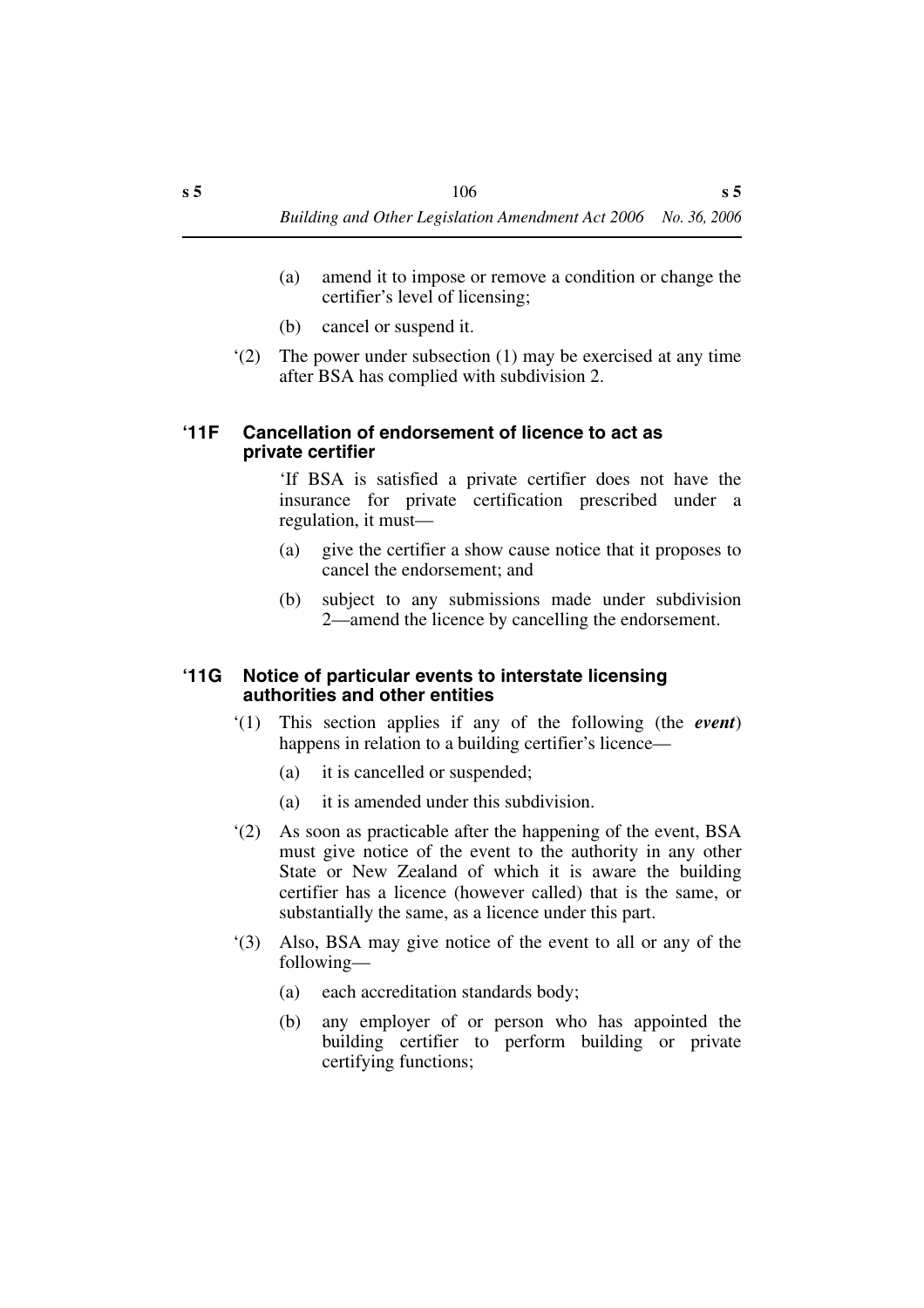- (c) another entity BSA reasonably believes needs to know about the event.
- '(4) A notice under this section may include the information BSA considers appropriate in the circumstances.

## **'Subdivision 2 Show cause notice procedure**

## **'11H Show cause notice**

- '(1) If BSA believes grounds exist to act under subdivision 1, it must, before taking the action, give the relevant building certifier a notice (a *show cause notice*).
- '(2) The show cause notice must state each of the following—
	- (a) the proposed action;
	- (b) the grounds for taking the proposed action;
	- (c) the facts and circumstances forming the basis for the grounds;
	- (d) if the proposed action is to the licence—the proposed amendment;
	- (e) if the proposed action is to suspend—the proposed suspension period;
	- (f) that the building certifier may, within a stated period (the *show cause period)*, make submissions about why the proposed action should not be taken.
- '(3) The show cause period must end at least 20 business days after the building certifier is given the show cause notice.
- '(4) The proposed suspension period may be fixed by reference to the happening of a stated event.

*Example*—

If the ground for taking the proposed action is a failure to carry out a statutory obligation relating to a building or private certifying functions, the proposed suspension period could be until the obligation is complied with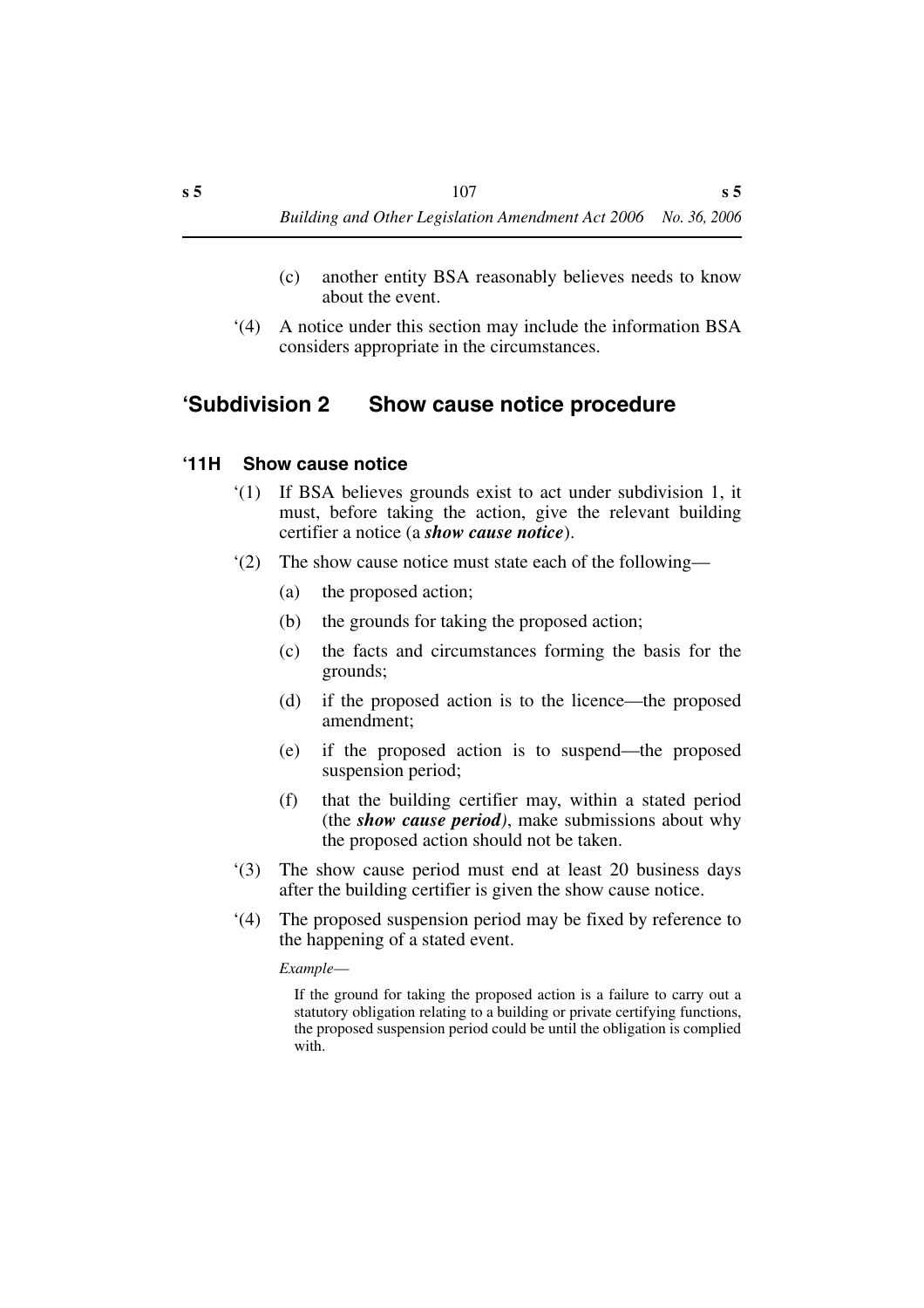## **'11I Submissions about show cause notice**

- '(1) The building certifier may, within the show cause period, make submissions to BSA about the show cause notice.
- '(2) BSA must consider the submissions.

## **'11J Decision on proposed action**

- '(1) After considering the submissions for the show cause notice, BSA must decide whether to take the proposed action.
- '(2) If the proposed action is to cancel the building certifier's licence, BSA may instead decide to suspend it for a stated period.

## **'11K Notice and taking effect of decision**

- '(1) If BSA decides not to take the proposed action, it must give the building certifier notice of the decision.
- '(2) If BSA decides to take the proposed action, it must give the building certifier an information notice about the decision.
- '(3) A decision to take the proposed action, takes effect when the information notice is given.

## **'Division 6 General provisions about licences**

#### **'11L Register of building certifiers**

- '(1) BSA must keep a register of building certifiers.
- '(2) The register may be kept in the way BSA considers appropriate, including, for example, in an electronic form.
- '(3) The register must contain the following particulars for each building certifier—
	- (a) their name, licence number and business contact details;
	- (b) the following information about their licence—
		- (i) its day of issue and expiry;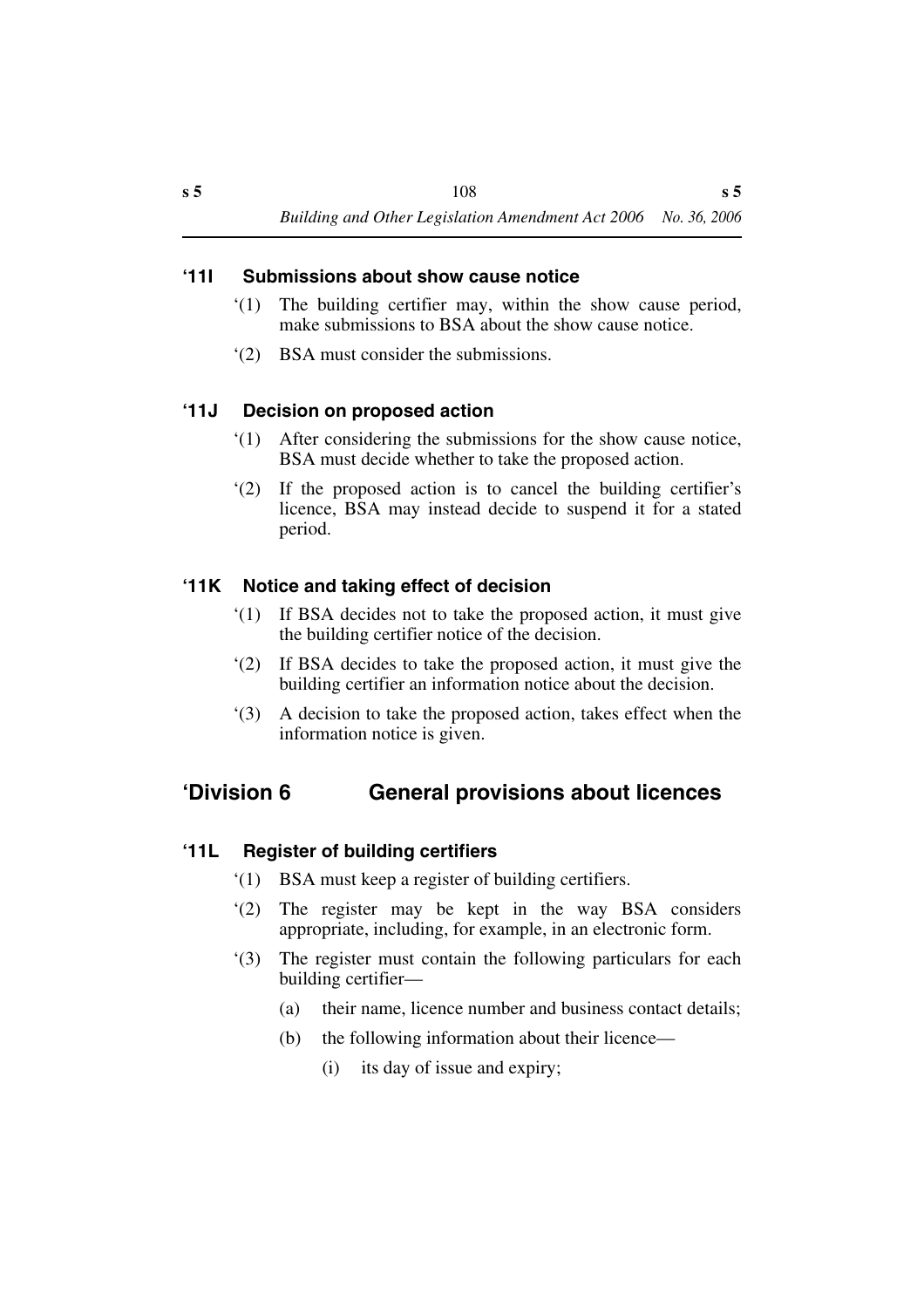- (ii) any endorsements on the licence;
- (iii) its level;
- (iv) if conditions are imposed on the licence—the conditions;
- (c) details of their eligibility for licensing as a building certifier;
- (d) if, under section  $40(1)$ ,<sup>63</sup> BSA decides the building certifier has engaged in unsatisfactory conduct—
	- (i) details of the decision; and
	- (ii) if the decision was that the building certifier has engaged in unsatisfactory conduct—details of the further decision required under section 40(4);
- (e) if the Commercial and Consumer Tribunal makes an order about the building certifier—details of the order, other than any details identified in the order as details not to be included in the register.
- '(4) Particulars recorded under subsection (3)(d) must be removed from the register 5 years after they were recorded in the register.
- '(5) Particulars recorded under subsection (3)(e) must be removed from the register at the end of the period during which the order states the details are to be included in the register.

#### **'11M Access to register**

#### 'BSA must—

- (a) make the register available for inspection by anyone while its office is open for business; and
- (b) give, on payment of any reasonable fee requested by it, anyone who asks for it a copy of all or part of the information held in the register; and
- (c) place, on its website, a link to the register.

<sup>63</sup> Section 40 (Decision after investigation or audit completed)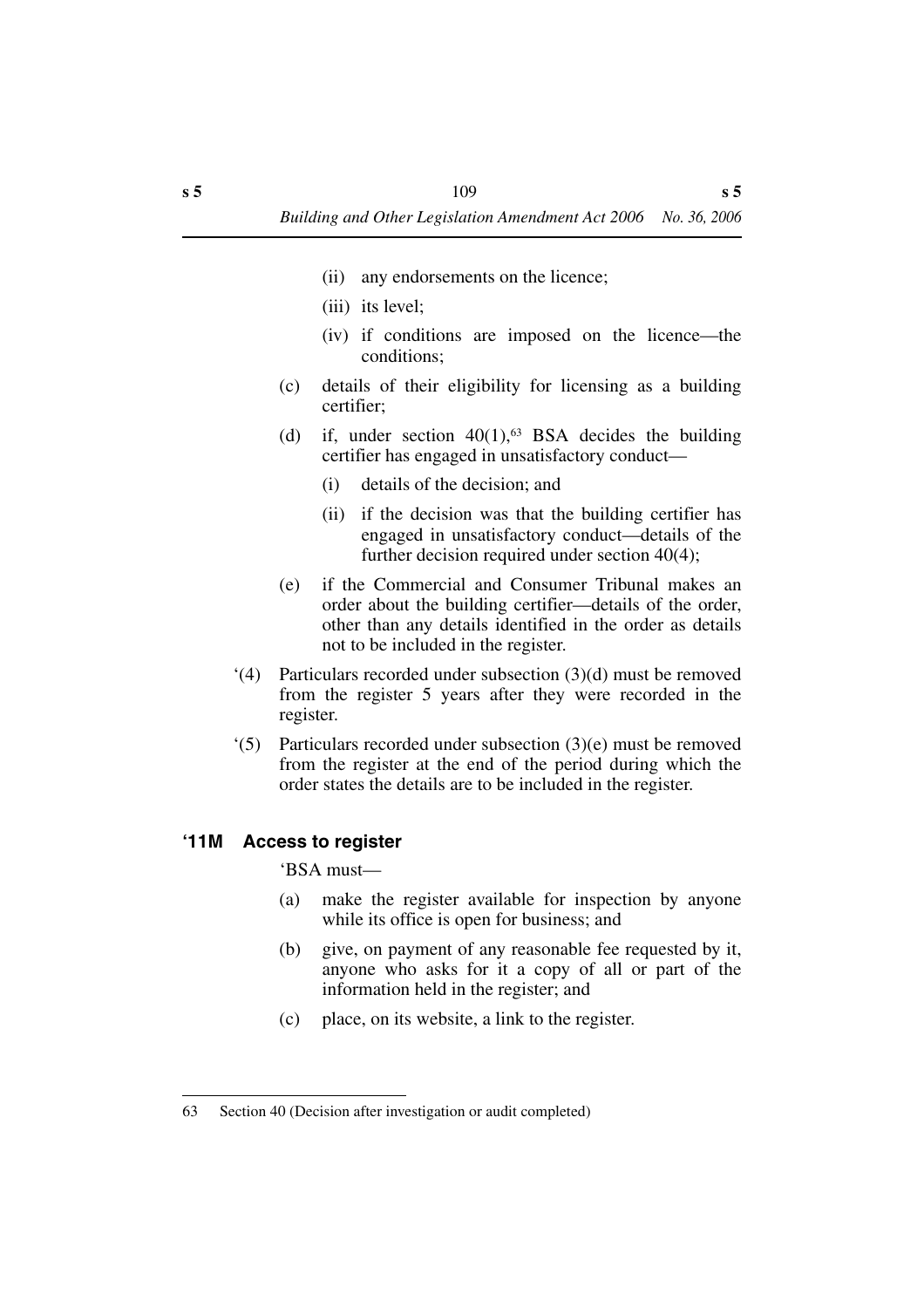## **'11N Surrendering licence**

- '(1) A building certifier may surrender the certifier's licence by notice to BSA.
- '(2) The surrender takes effect—
	- (a) on the day the notice is given to BSA; or
	- (b) if a later day of effect is stated in the notice—on the later day.
- '(3) The building certifier must, unless the certifier has a reasonable excuse, return the licence to BSA within 10 business days after the day the surrender takes effect.

Maximum penalty for subsection (3)—10 penalty units.

## **'11O Obtaining replacement licence**

- '(1) A building certifier may apply to BSA in the approved form for the replacement of the certifier's licence if it has been damaged, destroyed, lost or stolen.
- '(2) If BSA is satisfied the licence has been damaged, destroyed, lost or stolen, BSA must—
	- (a) replace it with another licence; and
	- (b) give the applicant the replacement licence.

## **'11P Obligation of building certifier to give notice of change in particular circumstances**

- '(1) This section applies if a building certifier—
	- (a) changes address; or
	- (b) holds, in another State or New Zealand, a licence (however called) that is the same, or substantially the same, as a licence under this part and the licence is cancelled or suspended; or
	- (c) is, after the issuing of the building certifier's licence under this part, convicted of a relevant offence.
- '(2) The building certifier must give BSA notice of the change, cancellation, suspension or conviction within 20 business days after it happened.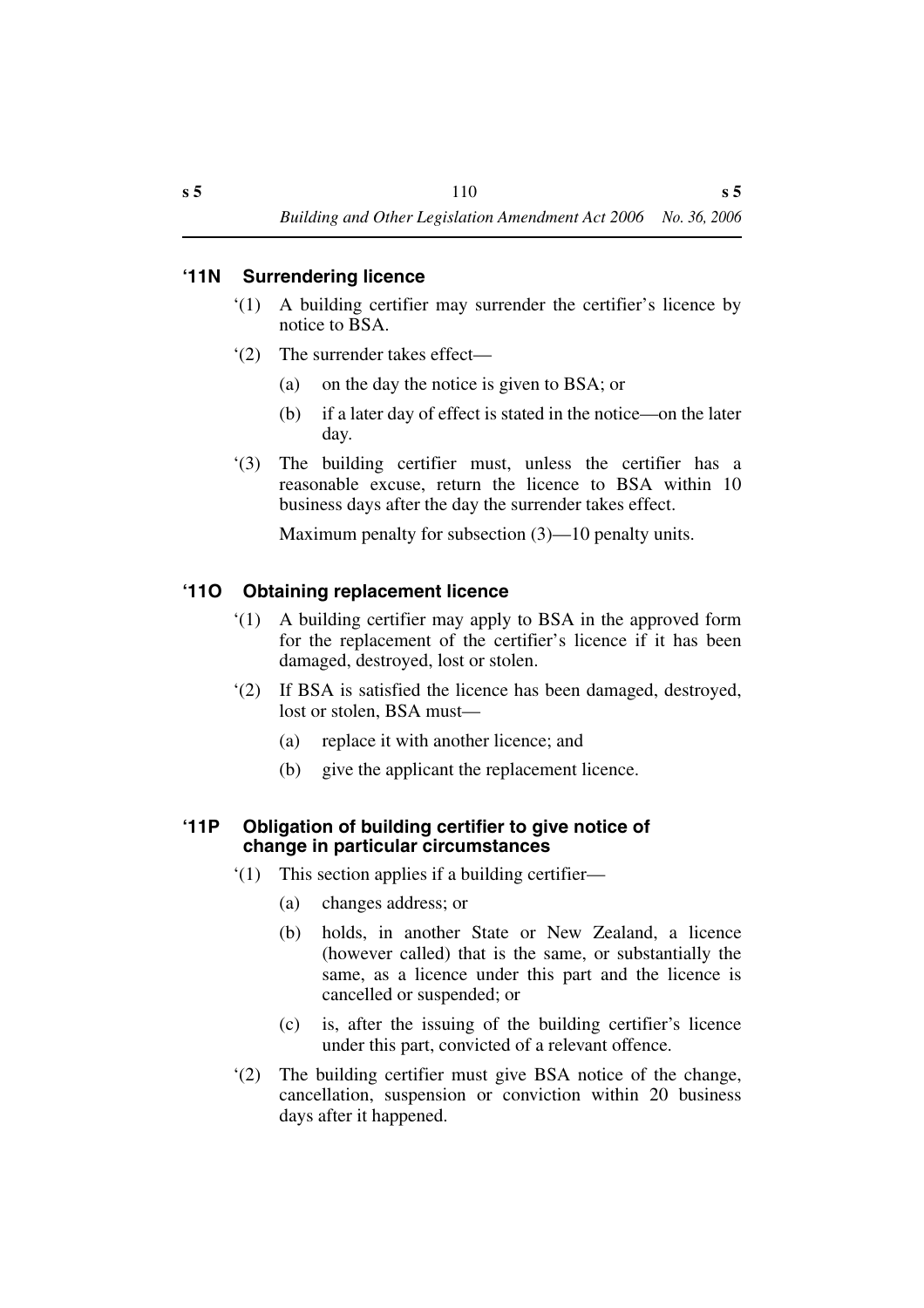Maximum penalty—

- (a) if the offence relates to subsection  $(1)(a)$ —1 penalty unit; or
- (b) if the offence relates to subsection  $(1)(b)$  or  $(c)$ —40 penalty units.

## **'Division 7 Miscellaneous provisions**

#### **'11Q Accreditation standards bodies**

- '(1) An *accreditation standards body* is—
	- (a) AIBS; and
	- (b) any other entity prescribed under a regulation to be an accreditation standards body.
- '(2) An entity may be prescribed under subsection (1)(b) only if it has identifiable competence and expertise in issuing accreditation to building certifiers.

## **'11R Function of accreditation standards body**

- '(1) The function of an accreditation standards body is to issue accreditation to individuals proposing to apply to be building certifiers.
- '(2) For subsection (1), an accreditation standards body must—
	- (a) set educational and experiential standards for each level of licensing as a building certifier; and
	- (b) ensure the standards comply with the national accreditation framework for building certifiers; and
	- (c) establish a professional development scheme approved by the chief executive.
- '(3) In this section—

*national accreditation framework* means the framework, as amended from time to time, approved by the body known as the Australian Building Codes Board.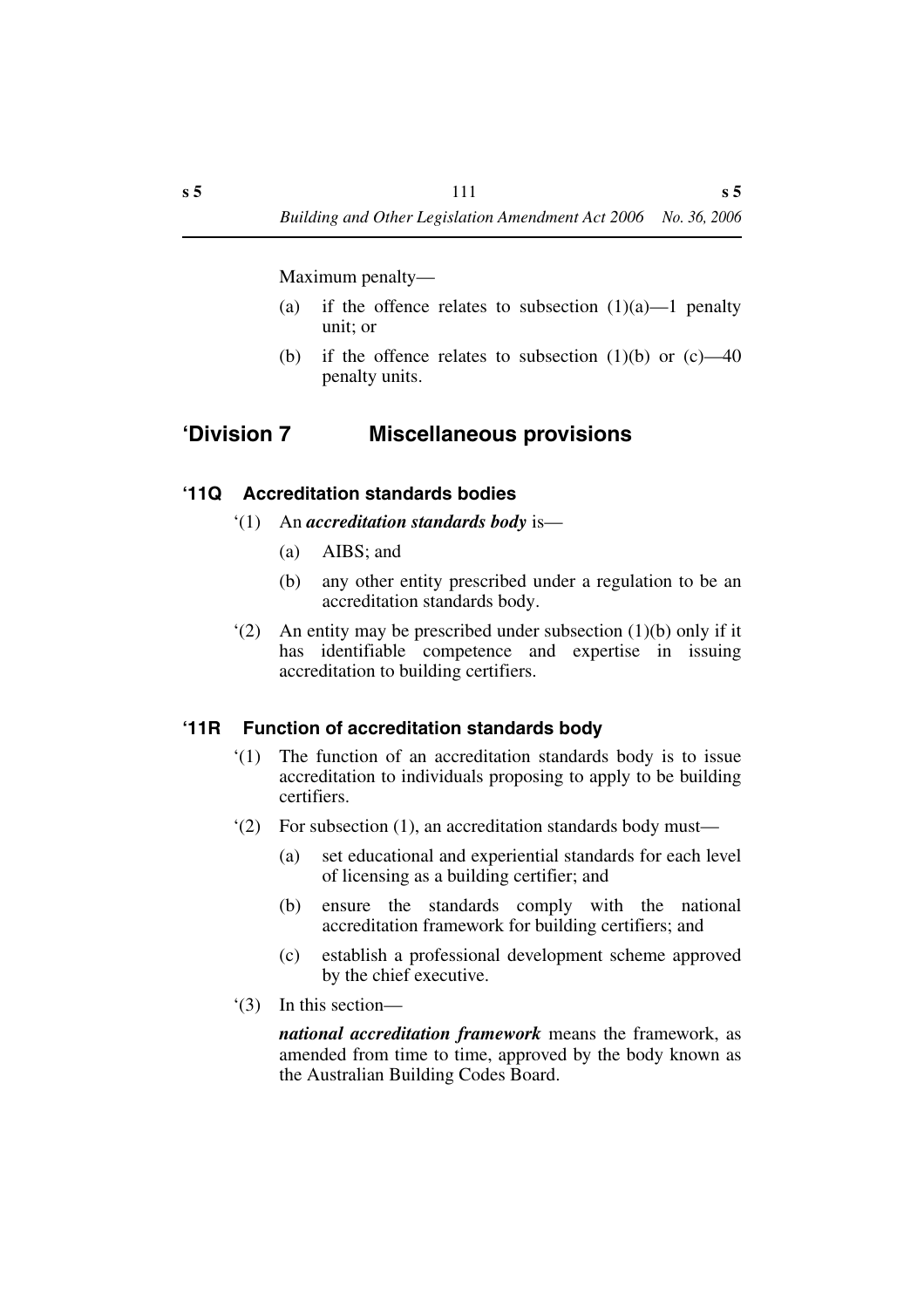## **'11S Criteria for deciding suitability of applicants and licensees**

- '(1) This section applies if, under this part, BSA is considering whether an applicant for, or for the renewal of, a licence or a licence holder is a suitable person to hold a licence.
- '(2) BSA must consider each of the following—
	- (a) whether the applicant or holder has been convicted of a relevant offence;
	- (b) whether the applicant or holder has previously been refused a licence, or has had a licence suspended or cancelled, under this Act or another relevant Act;
	- (c) whether the applicant or holder has, under another relevant Act, been disqualified from holding a licence under that Act;
	- (d) dealings in which the applicant or holder has been involved and the standard of honesty and integrity demonstrated in the dealings;
	- (e) any failure by the applicant or holder to carry out statutory obligations relating to building or private certifying functions, and the reasons for the failure;
	- (f) whether the applicant or holder holds a current accreditation issued by an accreditation standards body;
	- (g) all other relevant circumstances.

## **'11T BSA may seek information from applicants about suitability**

- '(1) This section applies to an application for, or to renew, a licence.
- '(2) BSA may, by notice to the applicant, require the applicant to give it, within a stated reasonable period, documents or information BSA reasonably considers is needed to establish that the applicant is a suitable person to hold a licence.
- '(3) The applicant is taken to have withdrawn the application if, within the stated period, the applicant does not comply with the requirement.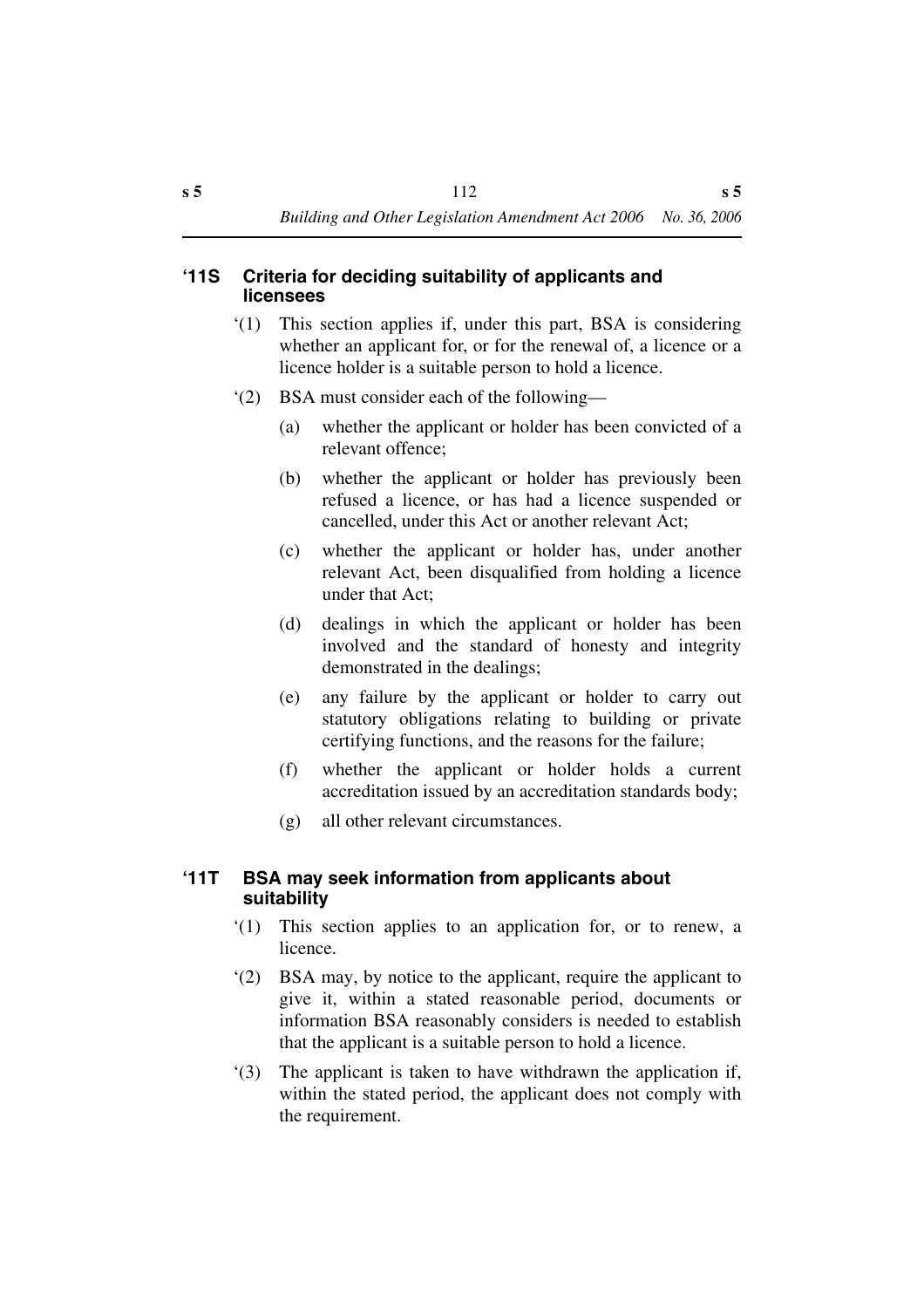#### **'11U Refund of particular licence fees accompanying applications**

'If an application for, or to renew, a licence is refused or withdrawn, BSA must refund the applicant the licence fee that accompanied the application.

#### **'11V Appeals to Commercial and Consumer Tribunal about decisions under pt 3**

- '(1) This section applies if a person is given, or is entitled to be given, an information notice about a decision of BSA under this part.
- '(2) The person may appeal against the decision to the Commercial and Consumer Tribunal.
- '(3) The appeal must be started within 20 business days after the latest of the following—
	- (a) if the applicant has been given an information notice about the decision—the day the notice is given;
	- (b) if paragraph (a) does not apply—the day the applicant became aware of the decision.'.

#### **6 Replacement of pt 2A, hdg (Fire safety for budget accommodation buildings)**

Part 2A, heading—

*omit, insert—*

# **'Chapter 7 Fire safety for budget accommodation buildings**

*Note*—

Chapters 2 and 3 contain special provisions for obtaining building development approval for budget accommodation buildings. See sections 5V,  $6N(4)$ , 7 and  $7D.64$ <sup>\*</sup>.

<sup>64</sup> Sections 5V (Application for building work for budget accommodation building), 6N (Concurrence agencies may carry out building assessment work within their jurisdiction), 7 (Discretion for building development applications for particular budget accommodation buildings) and 7D (Restriction on granting building development application for budget accommodation building)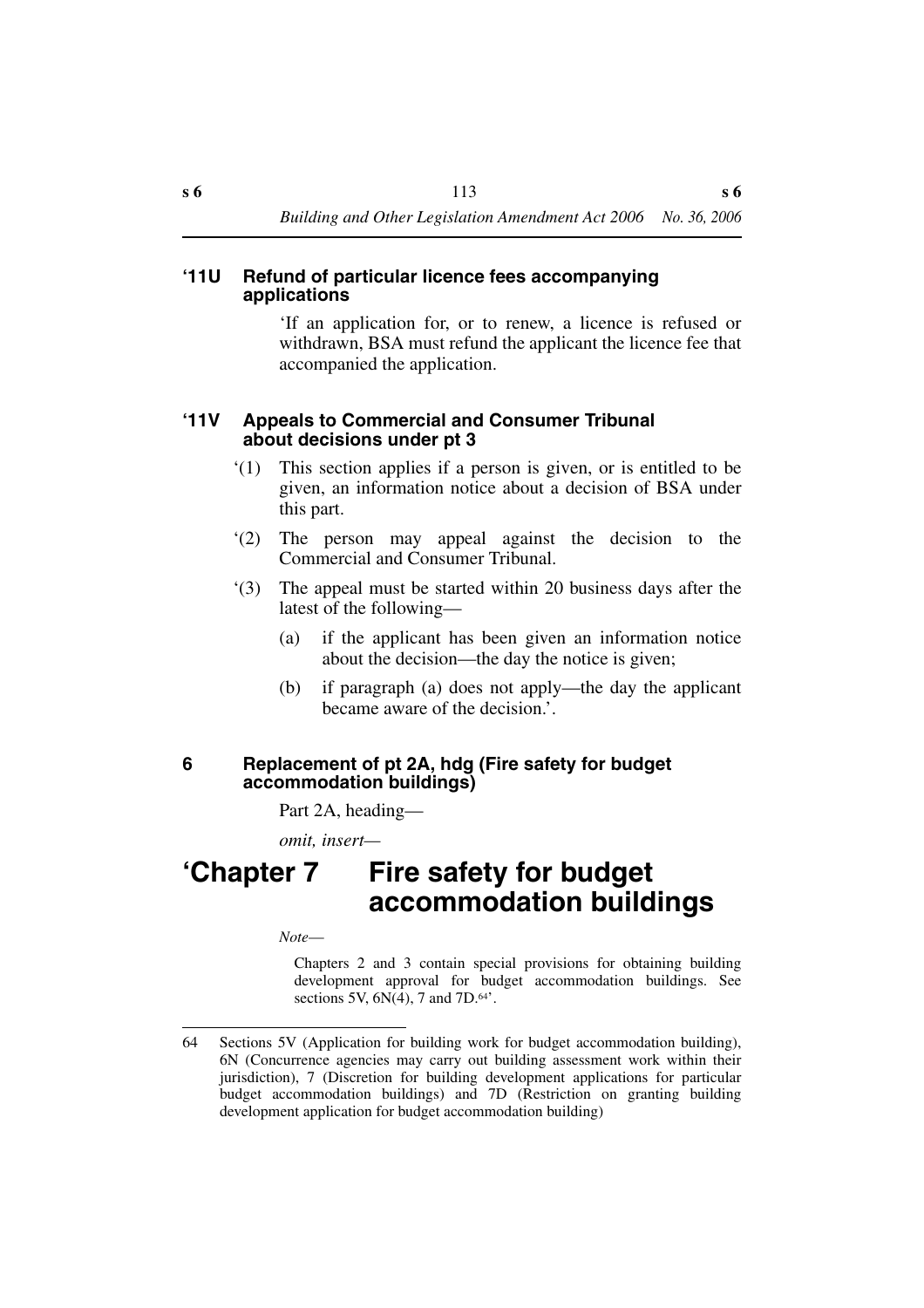|   | Part 2A, division 1 heading, 'Division 1'— |                                            |  |
|---|--------------------------------------------|--------------------------------------------|--|
|   |                                            | <i>omit, insert—</i>                       |  |
|   |                                            | 'Part 1'.                                  |  |
| 8 |                                            | Amendment of s 12A (Definitions for pt 2A) |  |
|   | (1)                                        | Section 12A, heading, 'pt $2A'$ —          |  |
|   |                                            | omit, insert-                              |  |
|   |                                            | 'ch $7$ '.                                 |  |
|   |                                            | $(2)$ Section 12A, 'part'—                 |  |
|   |                                            | omit, insert-                              |  |
|   |                                            | 'chapter'.                                 |  |
|   | (3)                                        | Section 12A, definitions BCA and IPA—      |  |
|   |                                            | omit.                                      |  |

**7 Amendment of pt 2A, div 1 hdg (Interpretation)**

(4) Section 12A, definition *fire safety management plan relocate* to schedule 2, as renumbered under section 70(1).

## **9 Amendment of pt 2A, div 2 hdg (Fire safety standard)**

Part 2A, division 2 heading, 'Division 2' *omit, insert—* '**Part 2**'.

## **10 Amendment of s 12C (Fire safety standard)**

- (1) Section 12C(1), before 'for ensuring' *omit, insert—*
- '(1) The *fire safety standard* is—
	- (a) the QDC, part  $14$ ;<sup>65</sup> and
	- (b) any other standard prescribed under a regulation'.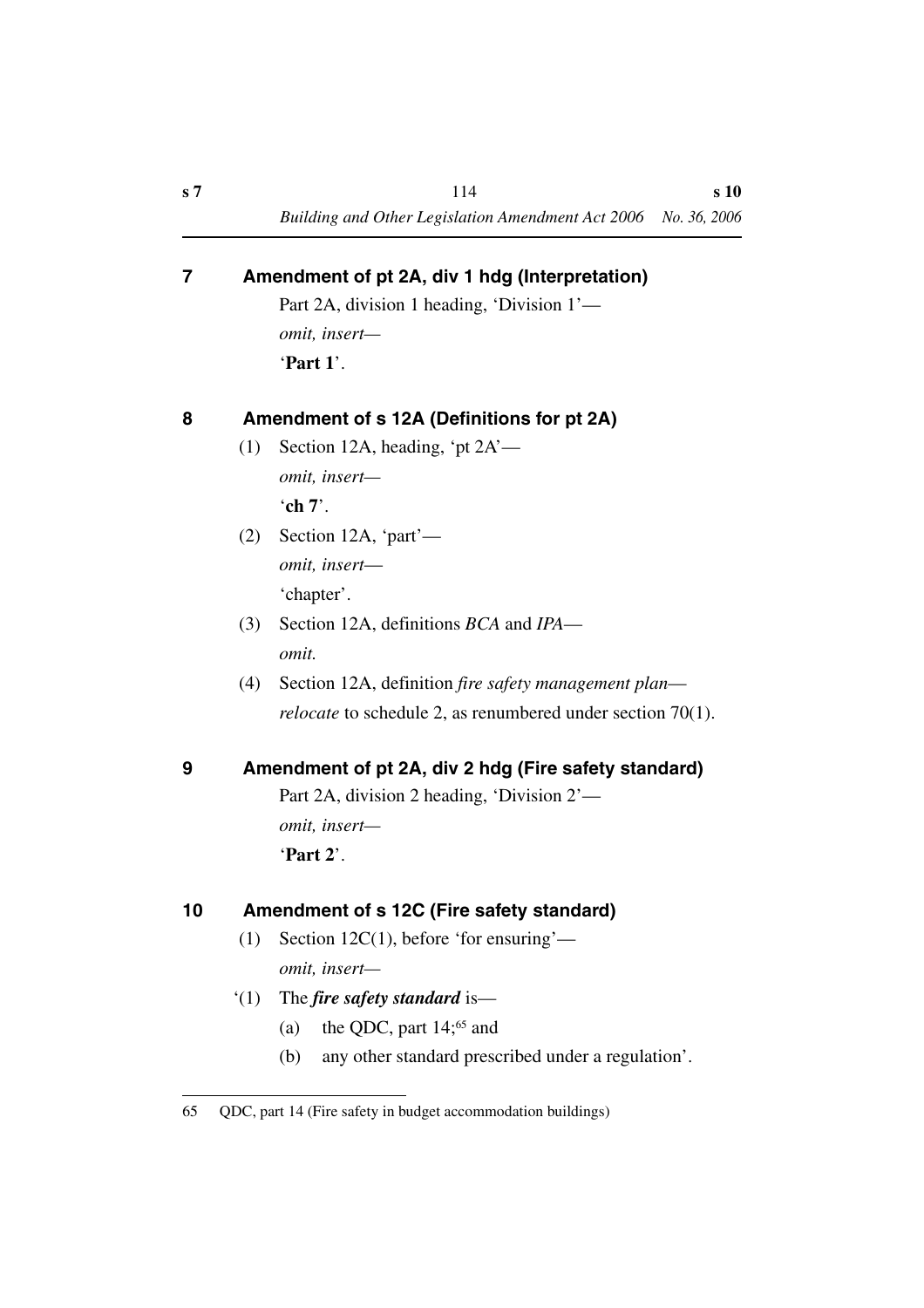(2) Section 12C(2), 'the fire safety standard' *omit, insert*— 'a prescribed standard'.

## **11 Omission of ss 12E and 12F**

Sections 12E and 12F—

*omit.*

#### **12 Amendment of pt 2A, div 3, hdg (Budget accommodation buildings built, approved or applied for, before 1 January 1992)**

Part 2A, division 3, heading, 'Division 3'—

*omit, insert—*

'**Part 3**'.

## **13 Amendment of s 12G (Application of div 3)**

(1) Section 12G, heading 'div 3'—

*omit, insert—*

'**pt 3**'.

(2) Section 12G, 'division' *omit, insert—*

'part'.

#### **14 Amendment of s 12I (Approval of longer period for conformity with fire safety standard)**

(1) Section 12I(4)(b), 'written notice of'—

*omit, insert—*

'an information notice about'.

(2) Section 12I(5) *omit*.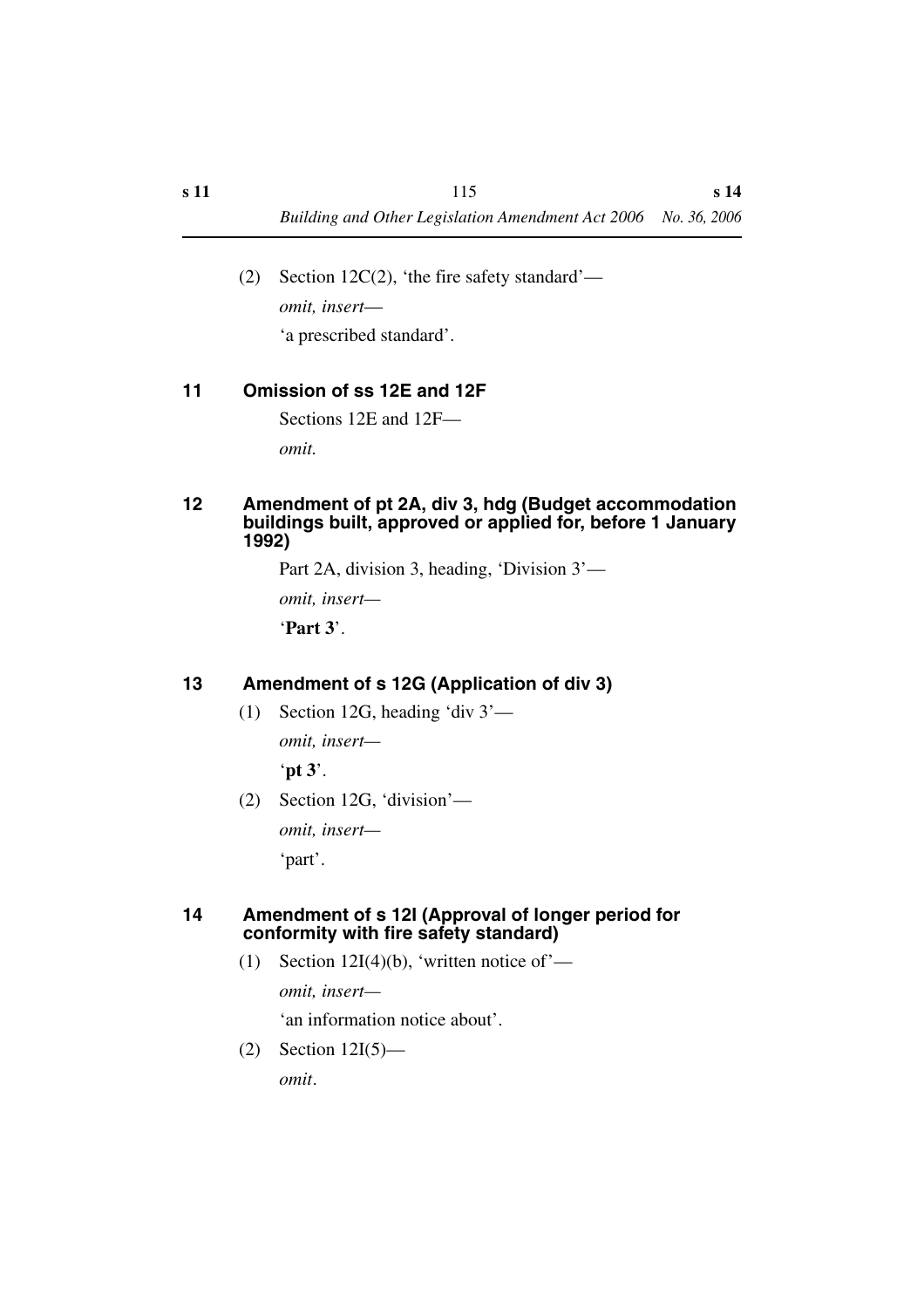(3) Section 12I(6)—

*renumber* as section 12I(5)

- (4) Section 12I(5), as renumbered, 'subsection  $(6)$ ' *omit, insert*— 'subsection (5)'.
- (5) Section 12I(5), as renumbered—

*insert—*

*'Note*—

There is a right of appeal to a building and development tribunal against the decision on the application or a failure to decide the application. See IPA, section 4.2.12A.66'.

#### **15 Amendment of s 12J (Advice as to conformity with fire safety standard)**

(1) Section  $12J(2)(b)$  'written notice'—

*omit, insert*—

'notice'.

(2) Section 12J(3), from 'must state'—

*omit, insert—*

'must be, or include, an information notice about the decision.'.

#### **16 Omission of s 12K (Appeals about conformity with fire safety standard)**

Section 12K—

*omit*.

#### **17 Amendment of s 12L (Stay of operation of local government decision)**

Section 12L, 'section  $12K(1)(a)$ '—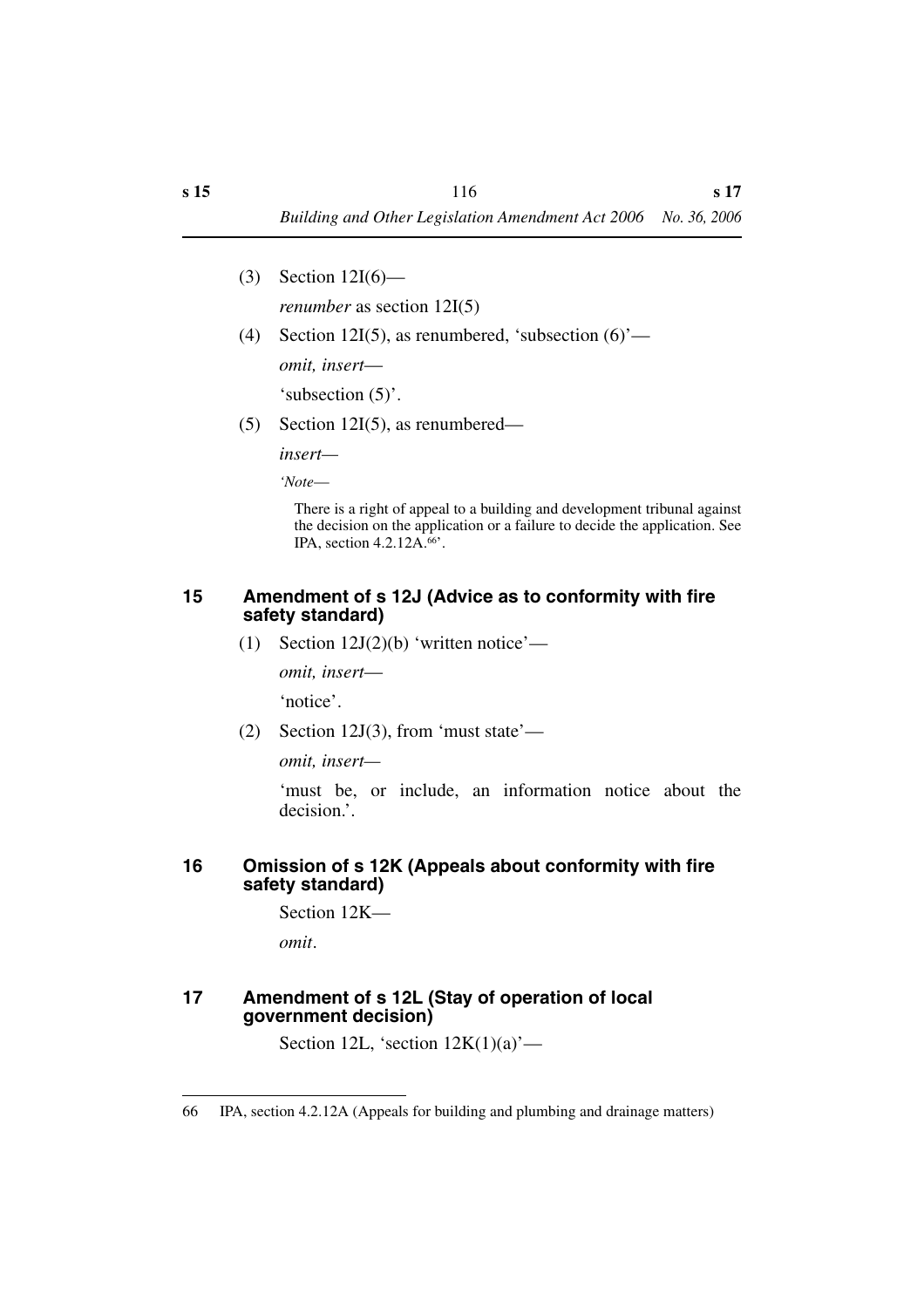*omit, insert*— 'section 12J(3)'.

## **18 Amendment of s 12M (Local government decisions)**

Section 12M(1), 'written notice' *omit, insert—* 'notice'.

#### **19 Amendment of pt 2A, div 4, hdg (All budget accommodation buildings)**

Part 2A, division 4, heading, 'Division 4'—

*omit, insert—*

'**Part 4**'.

## **20 Amendment of s 12N (Application of div 4)**

- (1) Section 12N, heading 'div 4' *omit, insert—* '**pt 4**'.
- (2) Section 12N, 'division' *omit, insert—*

'part'.

## **21 Amendment of s 12O (Obligation about fire safety management plan)**

Section  $12O(1)(a)$ , ', under section  $12Q(2)$ ,'*omit.*

#### **22 Omission of s 12Q (Development approval for building work for budget accommodation buildings)**

```
Section 12Q—
omit.
```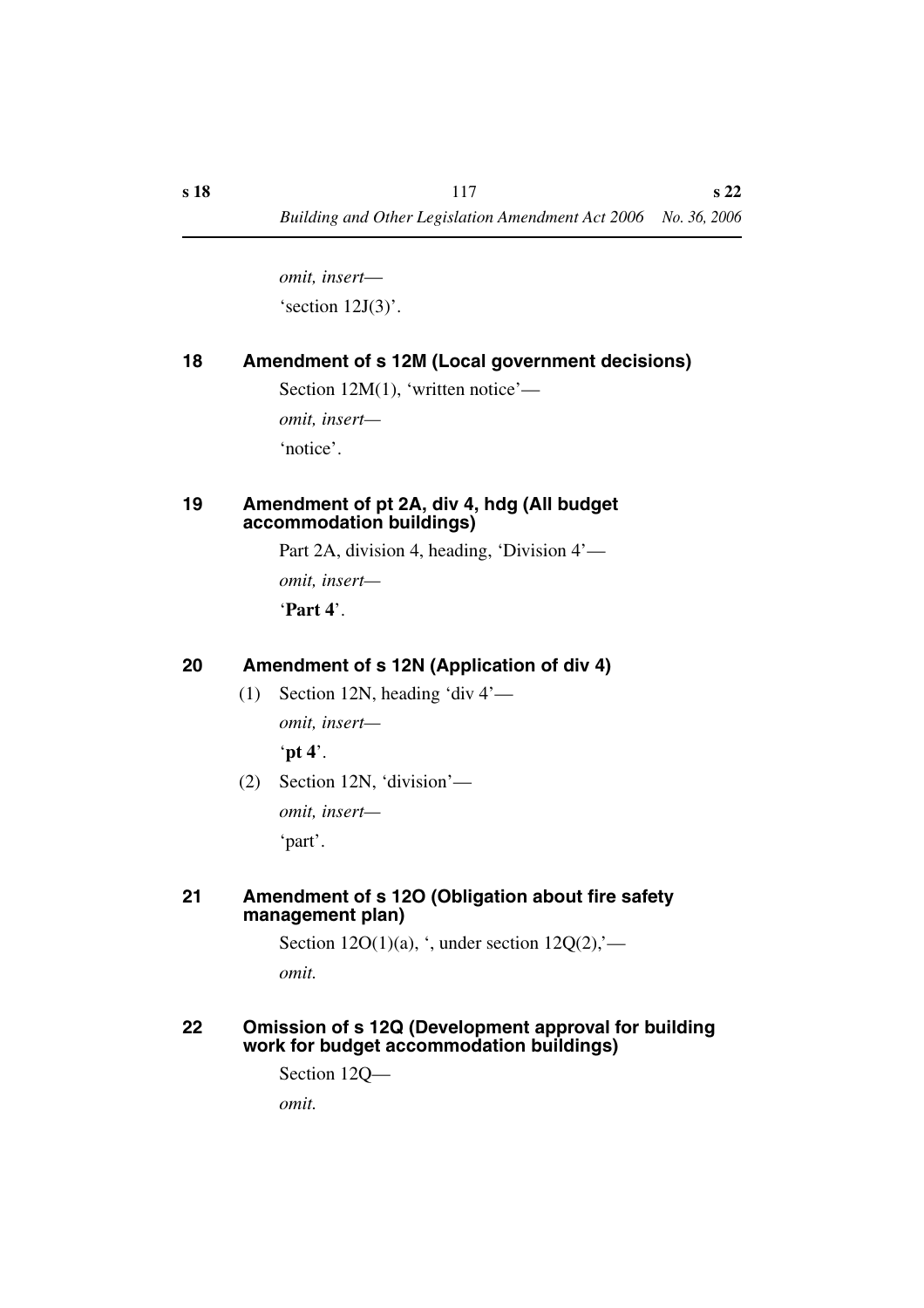#### **23 Amendment of pt 2A, div 5, hdg (Miscellaneous)**

Part 2A, division 5, heading, 'Division 5'—

*omit, insert—*

'**Part 5**'.

## **24 Insertion of new ss 12SA and 12SB**

Chapter 7, part 5, as renumbered under section 23, after section 12S—

*insert—*

#### **'12SA Local government's fire safety record-keeping obligations**

'A local government must keep the following records until the building to which the record relates is demolished or removed—

- (a) for each application made to the local government under section 12I—all documents relating to the application;
- (b) for each inspection made by the local government under section 12R—a record of the inspection.<sup>67</sup>

## **'12SB Owner's fire safety record-keeping obligation**

'(1) The owner of a budget accommodation building to which section 12R<sup>68</sup> applies must, as required under this section, keep complete and accurate records for the building showing the owner is complying with the fire safety standard.

Maximum penalty—20 penalty units.

'(2) The records must include—

<sup>67</sup> Sections 12I (Approval of longer period for conformity with fire safety standard) and 12R (Random inspection of buildings for which development approval is given)

<sup>68</sup> Section 12R (Random inspection of buildings for which development approval is given)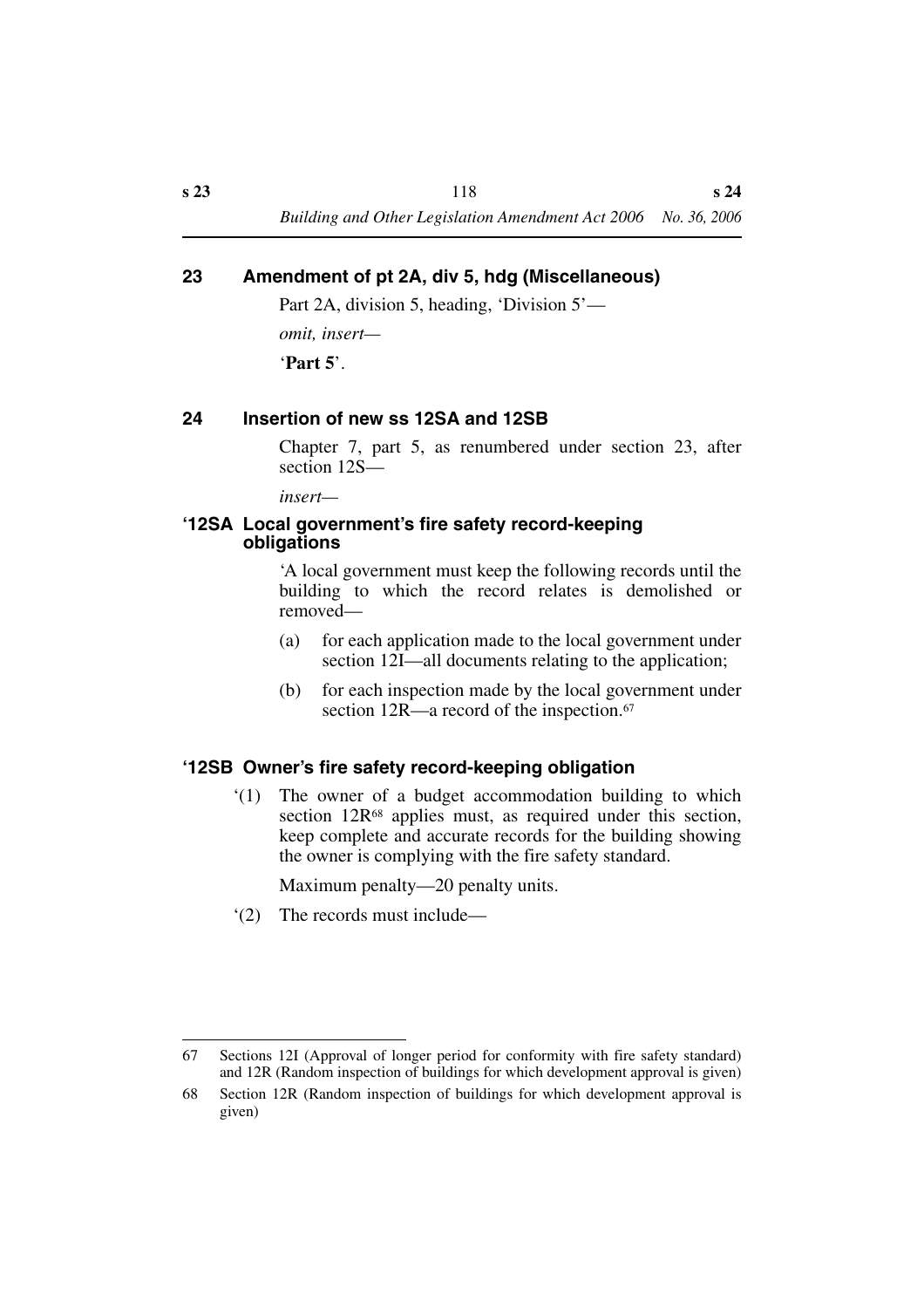- (a) if the building work for the building involved an alternative solution, within the meaning of the  $BCA<sup>69</sup>$  the records required under the alternative solution; and
- (b) if the local government imposes conditions on an approval given under section  $12I(3)^{70}$ —details of how the building complies with the conditions.
- '(3) The records must be kept until the building is demolished or removed, unless the owner has a reasonable excuse.'.

## **25 Replacement of pt 3, hdg (Swimming pool fencing)**

Part 3, heading—

*omit, insert—*

# **'Chapter 8 Swimming pool fencing**

*Note*—

For appeals in relation to this chapter, see IPA, section 4.2.12A.71'.

## **26 Amendment of s 12T (Definitions for pt 3)**

(1) Section 12T, heading, 'pt 3'—

*omit, insert—*

'**ch 8**'.

(2) Section 12T, 'part' *omit, insert*—

'chapter'.

<sup>69</sup> BCA, part A1 (Interpretation), section A1.1 (Definitions)— *Alternative Solution* means a *Building Solution* which complies with the *Performance Requirements* other than by reason of satisfying the *Deemed-to-Satisfy Provisions*.

<sup>70</sup> Section 12I (Approval of longer period for conformity with fire safety standard)

<sup>71</sup> IPA, section 4.2.12A (Appeals for building and plumbing and drainage matters)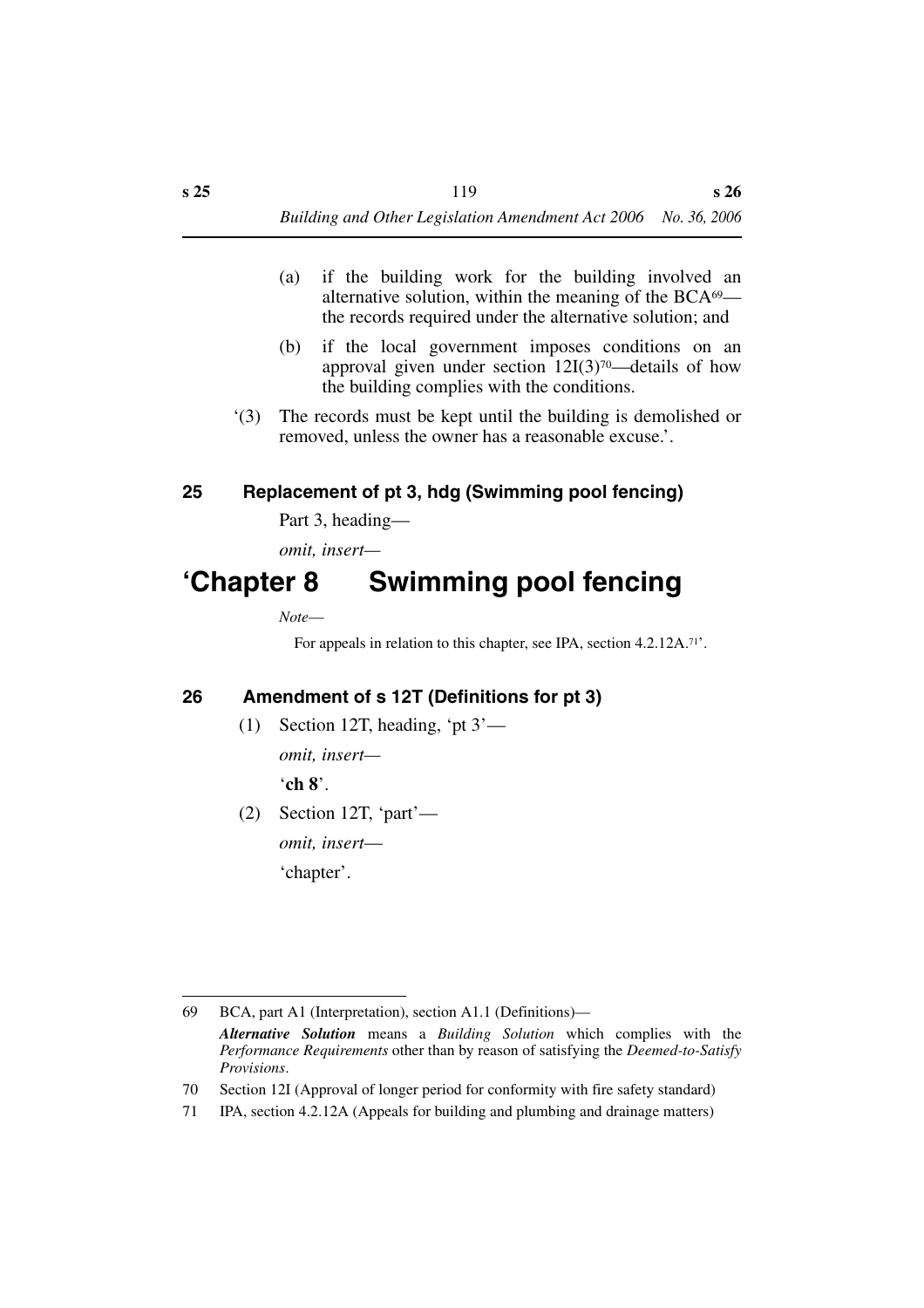## **27 Omission of s 13 (Local law for fencing of swimming pools)**

Section 13—

*omit.*

## **27A Amendment of s 16B (Constructing outdoor swimming pool)**

Section  $16B(1)(c)$ —

*omit, insert*—

- '(c) the person—
	- (i) is, or is to become, the pool owner of the pool (the *owner*); or
	- (ii) has contracted with the owner to carry out the construction of the pool.'.

#### **28 Amendment of s 16D (Steps to be taken after application decided)**

(1) Section 16D(1), 'written notice of'—

*omit, insert—*

'an information notice about'.

- (2) Section 16D(2) *omit*.
- (3) Section 16D(3) to (5) *renumber* as section 16D(2) to (4).
- (4) Section 16D(4), as renumbered, 'subsection  $(5)$ ' *omit, insert*— 'subsection (4)'.
- (5) Section 16D(4), as renumbered *insert—*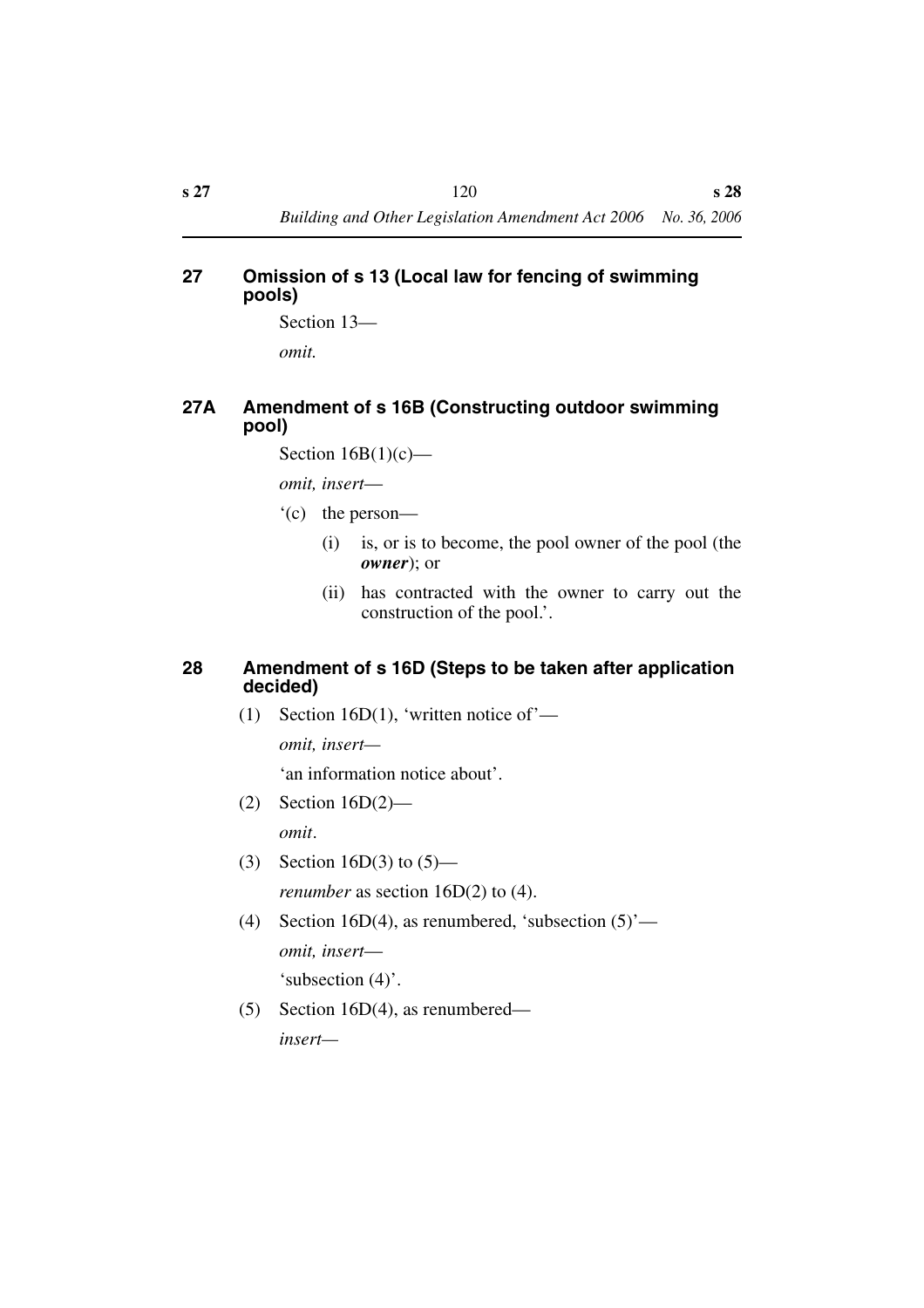*'Note*—

There is a right of appeal to a building and development tribunal against the decision on the application or a failure to decide the application. See IPA, section 4.2.12A.72'.

## **29 Amendment of s 16E (Revocation of exemption)**

(1) Section 16E(1)(b)(ii), 'section  $16D(4)$ '—

*omit, insert—*

'section 16D(3)'.

(2) Section 16E(3), 'written notice'—

*omit, insert*—

'notice'.

(3) Section 16E(4), 'must specify'—

*omit, insert*—

'must be, or be accompanied by, an information notice about the decision to give the notice and state'.

#### **30 Insertion of new s 16F**

After section 16E—

*insert—*

#### **'16F Register of exemptions**

'The local government must—

- (a) keep a register of exemptions it grants under this chapter that are still in force; and
- (b) make the register available for inspection and purchase as if it were a document that, under IPA, chapter 5, part 7,73 the local government must make available for inspection and purchase.'.

<sup>72</sup> IPA, section 4.2.12A (Appeals for building and plumbing and drainage matters)

<sup>73</sup> IPA, chapter 5, part 7 (Public access to planning and development information)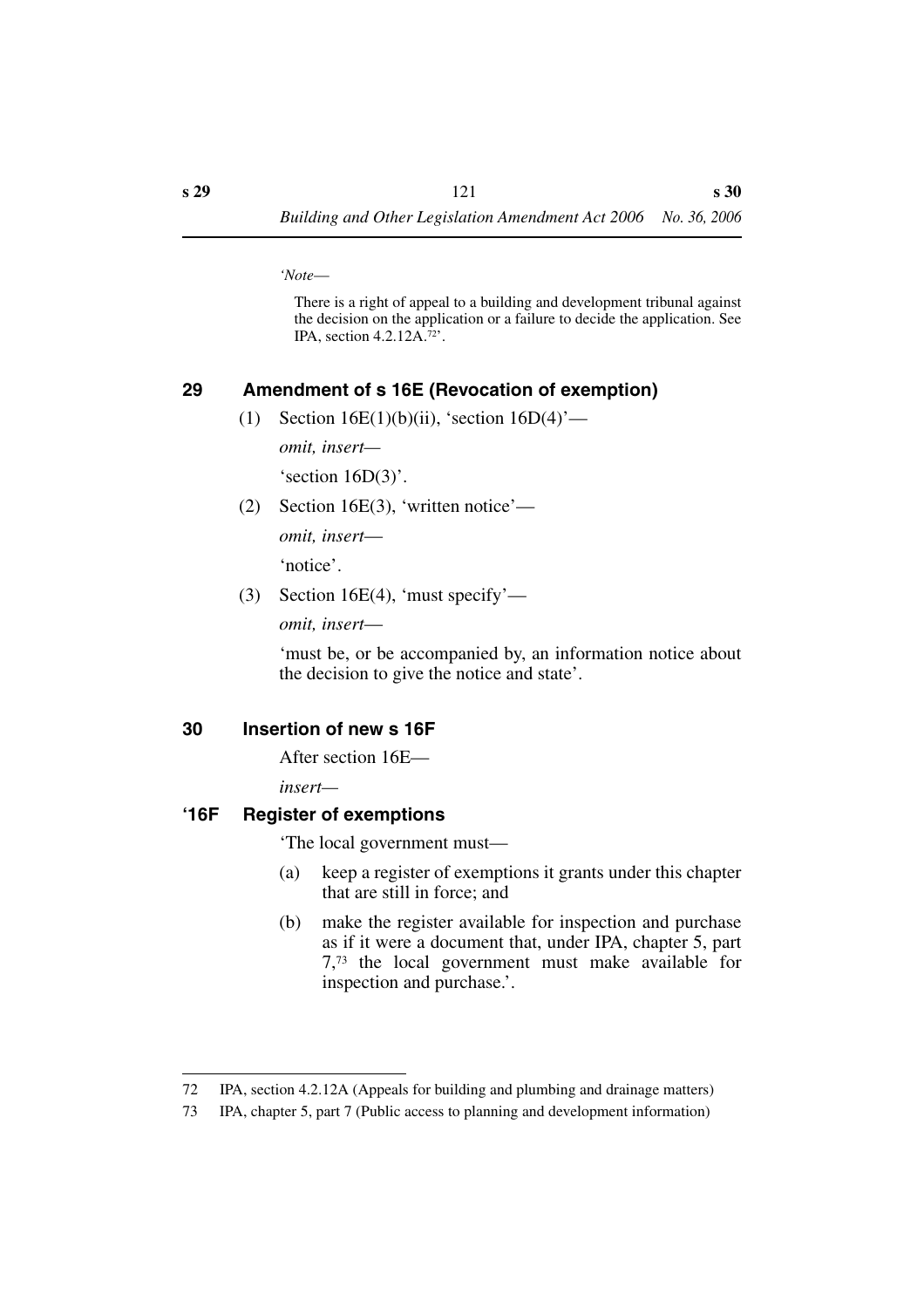## **31 Amendment of s 17 (Advice as to compliance)**

- (1) Section 17(2)(b), 'written notice of' *omit, insert—* 'an information notice about'.
- (2) Section 17(3), before 'advise' *omit, insert*—
- '(3) The information notice must also'.

# **32 Omission of s 20 (Appeals about swimming pool fencing)**

Section 20—

*omit*.

#### **33 Replacement of pt 4, hdg (Show cause and enforcement notices)**

Part 4, heading—

*omit, insert—*

# **'Chapter 9 Show cause and enforcement notices**

*Note*—

For who may decide whether enforcement action ought to be taken for a building development approval, see sections 5E and 6P74 and IPA, chapter 4, part 3, divisions 2 and 3.75'.

## **34 Amendment of s 22 (Enforcement notices)**

- (1) Section 22(3) *omit*.
- (2) Section 22(4) and (5), 'or private certifier' *omit*.

<sup>74</sup> Sections 5E (What is a *building certifying function*) and 6P (Functions of private certifier (class A))

<sup>75</sup> IPA, chapter 4, part 3, divisions 2 (Show cause notices) and 3 (Enforcement notices)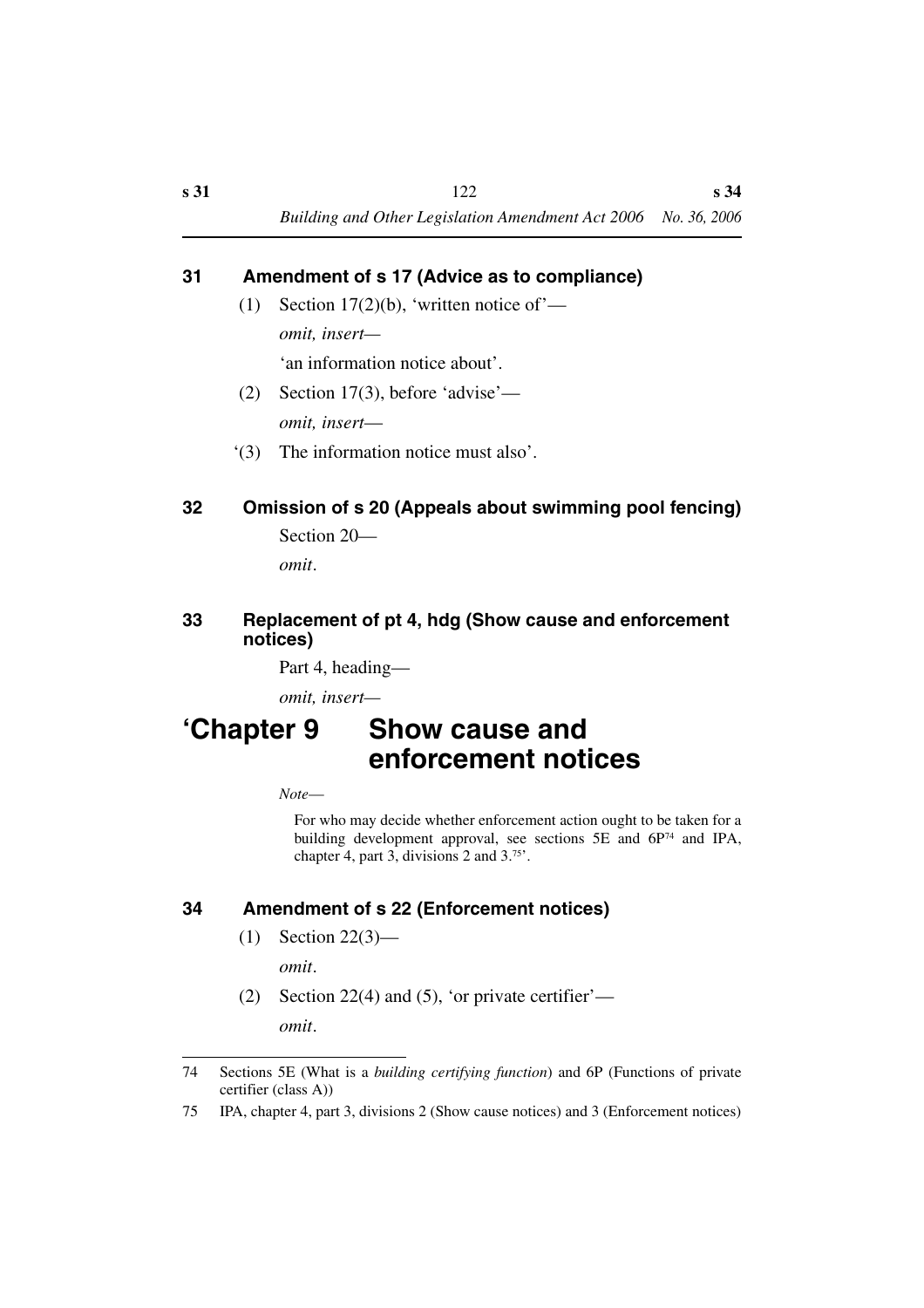- (3) Section 22(6), 'the *Integrated Planning Act 1997*' *omit, insert*— 'IPA'.
- (4) Section 22(4) to  $(6)$  *renumber* as section 22(3) to (5).

#### **35 Amendment of s 23 (Specific requirements of enforcement notices)**

Section 23(1)(a), 'under the *Integrated Planning Act 1997*' *omit*.

#### **36 Amendment of s 24 (Appeals against enforcement notices)**

Section 24(1), 'the *Integrated Planning Act 1997*' *omit, insert*— 'IPA'.

## **37 Amendment of s 25 (Register of notices given)**

Section 25(1), 'open to inspection by the public' *omit.*

#### **38 Omission of pt 5 (Accreditation and provisions about building certifiers)**

Part 5—

*omit.*

#### **39 Relocation and renumbering of pt 5A (Complaints, investigations and disciplinary proceedings relating to building certifiers)**

Part 5A—

*relocate* to chapter 6, as inserted under this Act, and *renumber* as chapter 6, part 4.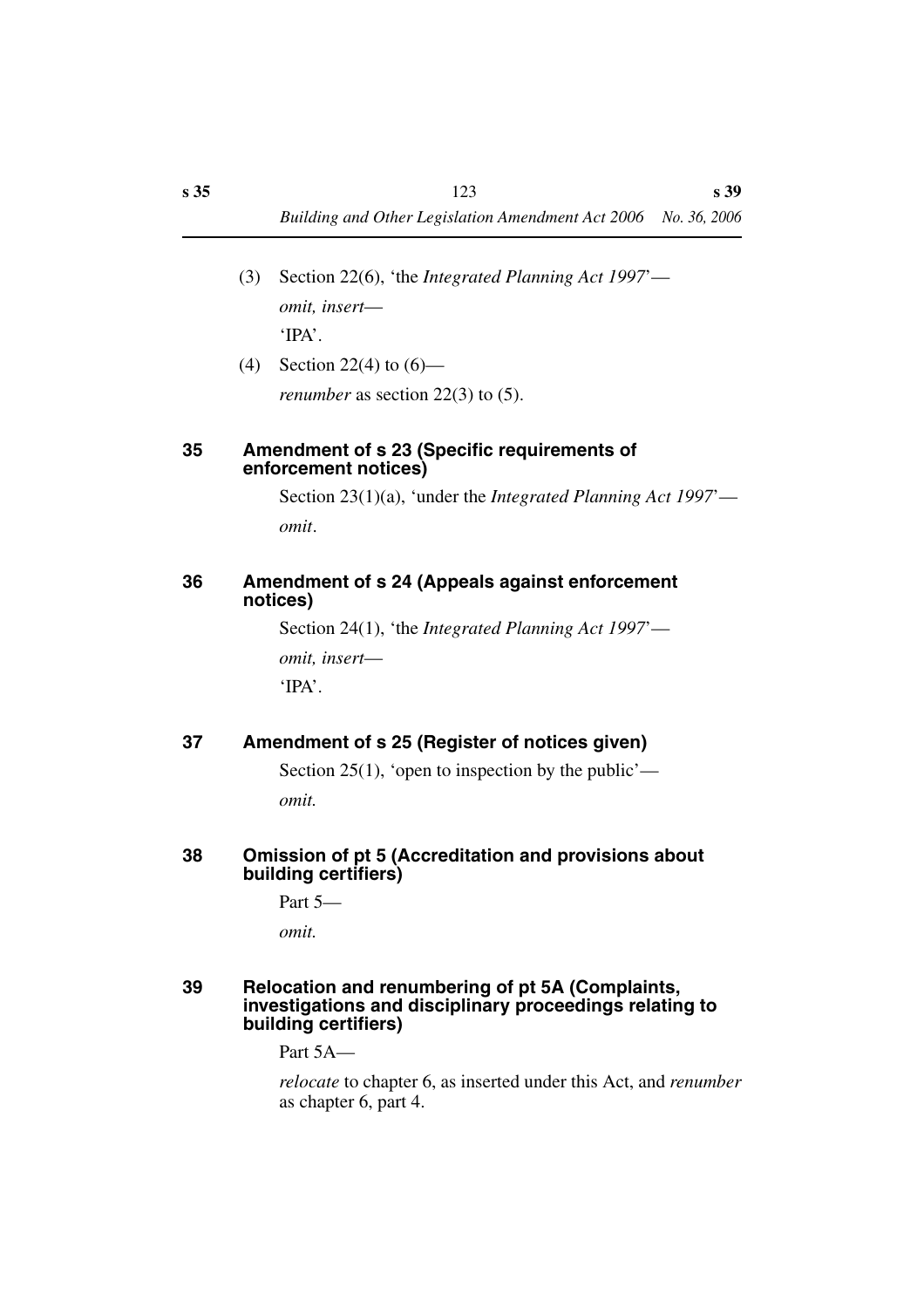#### **40 Amendment of s 34 (Building certifier must be advised of complaint)**

Section 34(1), 'written notice'—

*omit, insert*—

'notice'.

### **41 Amendment of s 34A (BSA may recommend mediation to resolve complaint)**

Section 34A(1), 'written notice'—

*omit, insert*—

'notice'.

## **42 Amendment of s 34B (Mediation process)**

Section  $34B(2)(d)$ , 'written notice'—

*omit, insert—*

'notice'.

## **43 Amendment of s 36 (BSA may require documents to be produced)**

Section 36(1), 'written notice' *omit, insert*— 'notice'.

# **44 Insertion of new ss 36A and 36B**

After section 36—

*insert—*

## **'36A Issue of identity card to auditor**

- '(1) BSA must issue an identity card to each auditor.
- '(2) The identity card must—
	- (a) contain a recent photo of the auditor; and
	- (b) contain a copy of the auditor's signature; and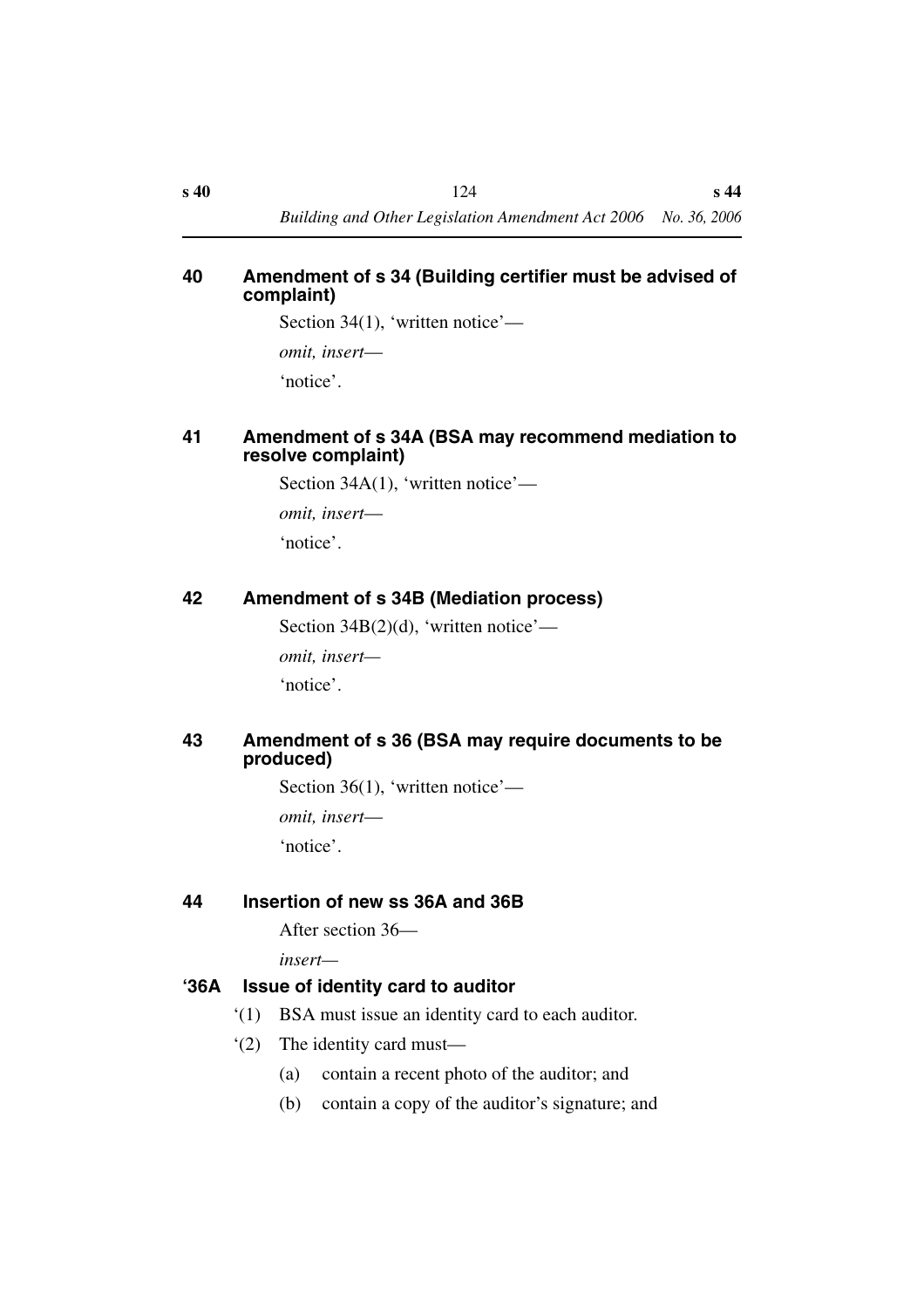- (c) identify the person as an approved auditor under this Act; and
- (d) state an expiry date for the card.
- '(3) This section does not prevent the issue of a single identity card to a person for this Act and other purposes.

#### **'36B Production or display of identity card**

- '(1) In exercising a power under this Act in relation to another person, an auditor must—
	- (a) produce his or her identity card for the person's inspection before exercising the power; or
	- (b) have the identity card displayed so it is clearly visible to the person when exercising the power.
- '(2) However, if it is not practicable to comply with subsection (1), the auditor must produce the identity card for the person's inspection at the first reasonable opportunity.'.

#### **45 Amendment of s 38 (Power to enter and inspect building)**

(1) Section 38, heading, 'building'—

*omit, insert*—

#### '**building site relating to complaint or audit**'.

(2) Section 38(1), 'building' *omit, insert*—

'building site to which the complaint or audit relates'.

(3) Section 38(2)(a), (3), (6) and (7)(a), 'building' *omit, insert*—

'building site'.

(4) Section 38(2)—

*insert—*

- '(c) done when building work is being carried out at the building site.'.
- (5) Section 38(3) to (7)—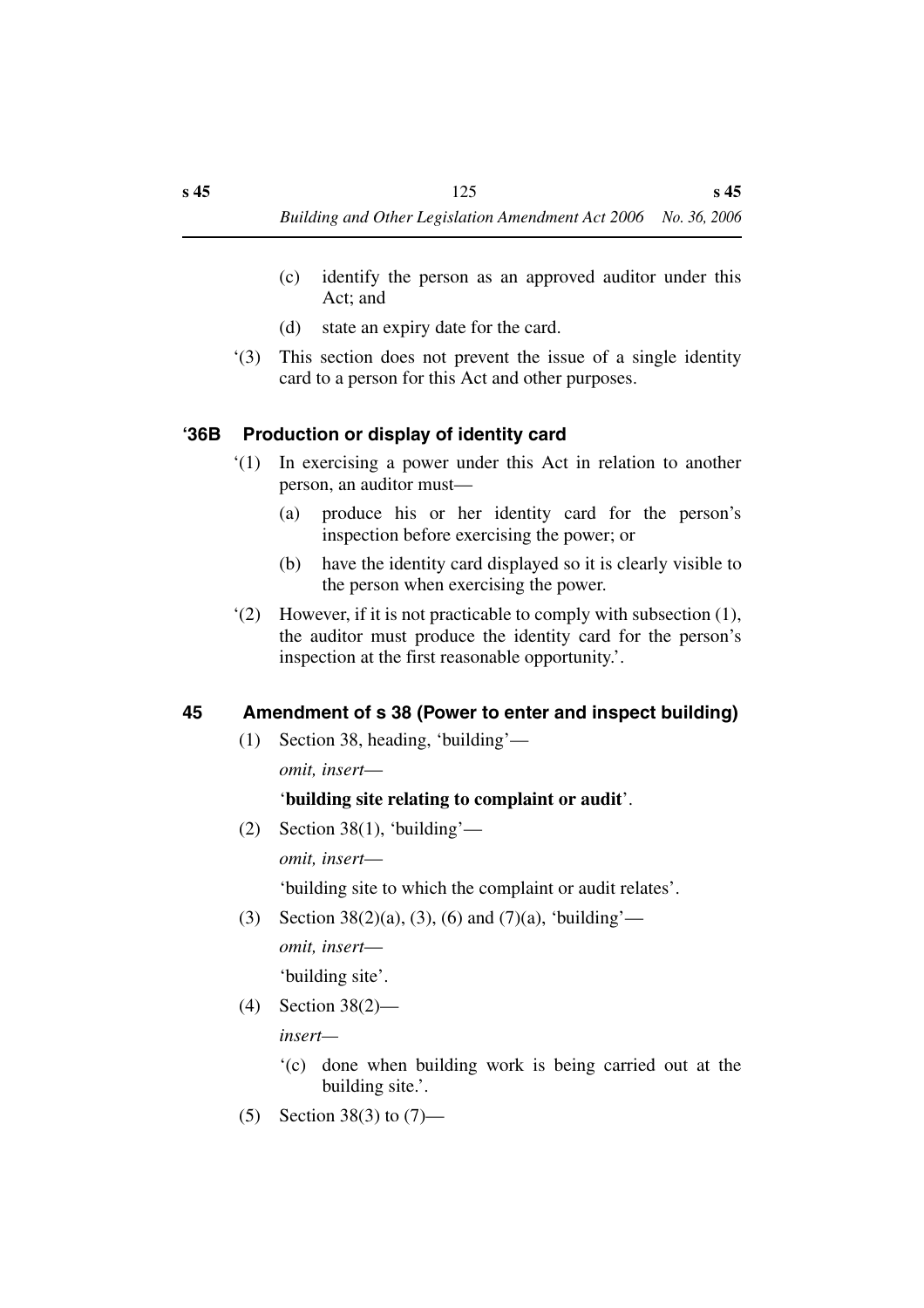*renumber* as section 38(5) to (9).

(6) Section 38—

*insert*—

- '(3) However, an entry and inspection carried out only under subsection  $(2)(c)$  must not include a part of a building in which a person resides.
- '(4) For the purpose of asking the person in control of the building site for consent to enter, the auditor may, without the person's consent or a warrant enter the site to the extent that is reasonable to contact the person.'.

#### **46 Insertion of new s 38A**

After section 38—

*insert—*

#### **'38A Procedure before entry**

- '(1) This section applies if an auditor is, under section 38, intending to enter a building site, other than to the extent mentioned in section 38(4).
- '(2) Before entering the building site, the auditor must do or make a reasonable attempt to do each of the following things—
	- (a) identify himself or herself to a person present at the building site who is an occupier of the building site, in the way stated in section 36B;
	- (b) if the entry is being made under a warrant—give the person a copy of the warrant;
	- (c) tell the person the auditor is, under section 38, permitted to enter the building site;
	- (d) give the person an opportunity to allow the auditor immediate entry to the building site without using force.
- '(3) However, the auditor need not comply with subsection (2) if the auditor believes on reasonable grounds that complying with the subsection may frustrate or otherwise prevent the investigation of the complaint or the conduct of the audit.'.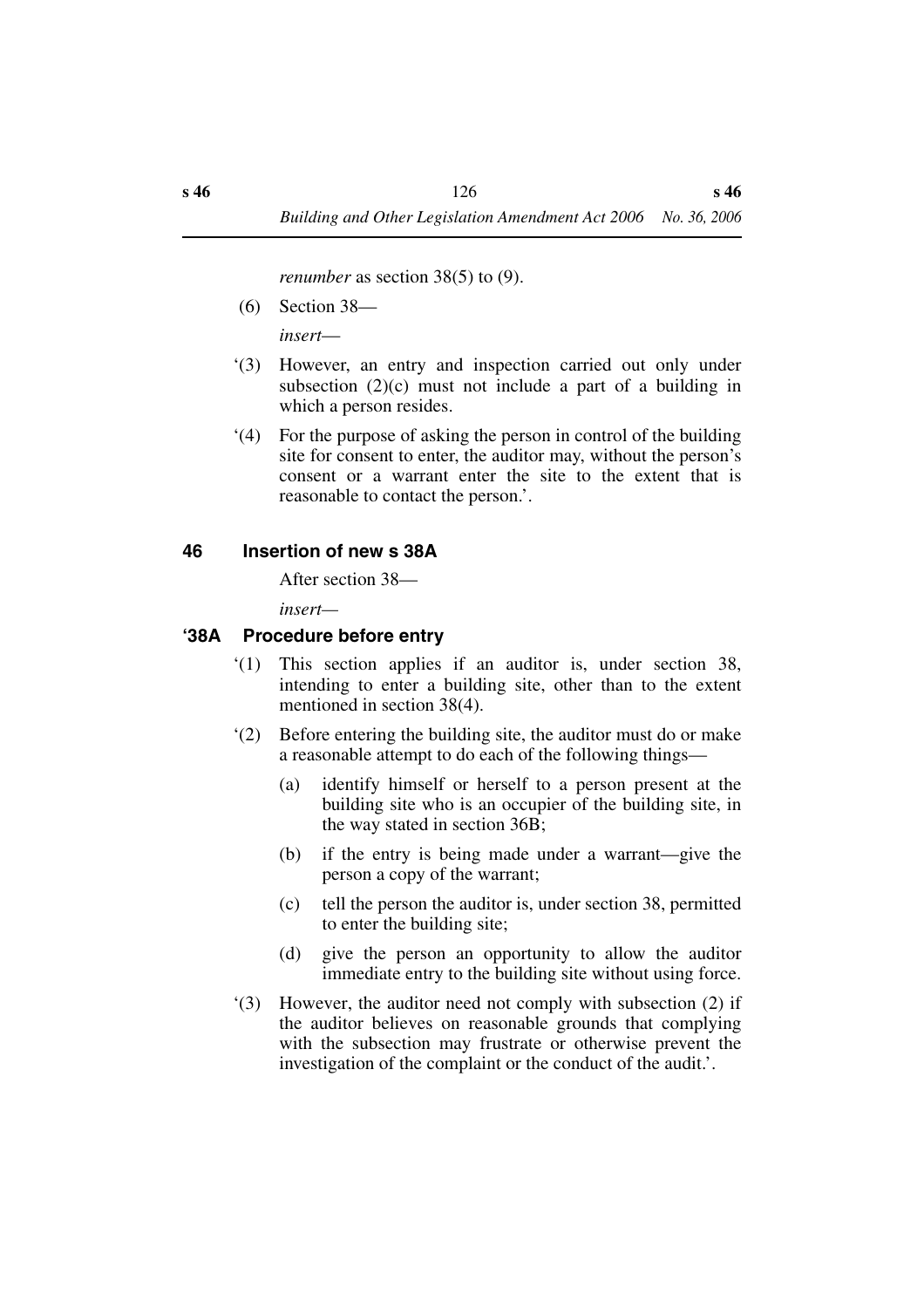#### **47 Amendment of s 40 (Decision after investigation or audit completed)**

(1) Section 40(2), 'written notice of the decision'—

*omit, insert*—

'an information notice about the decision'.

 $(2)$  Section 40(3)—

*omit, insert—*

- '(3) If BSA is aware that the building certifier is employed or has been appointed by someone else to perform building or private certifying functions, it must give the employer or appointor a copy of the notice.'.
- (3) Section 40(5)(a), 'written notice of' *omit, insert*—

'an information notice about'.

- (4) Section 40(7) *omit.*
- (5) Section 40(8) to  $(10)$  *renumber* as section 40(7) to (9).
- (6) Section 40(9), as renumbered *insert*—

'*assessable development* see IPA, schedule 10.'.

## **48 Amendment of s 41B (Representations and decision)**

Section 41B(3), 'written notice' *omit, insert*— 'notice'.

| 49 | Amendment of pt 6, hdg (General provisions) |  |  |
|----|---------------------------------------------|--|--|
|    | Part 6, heading, 'Part $6'$ —               |  |  |
|    | <i>omit, insert—</i>                        |  |  |

'**Chapter 10**'.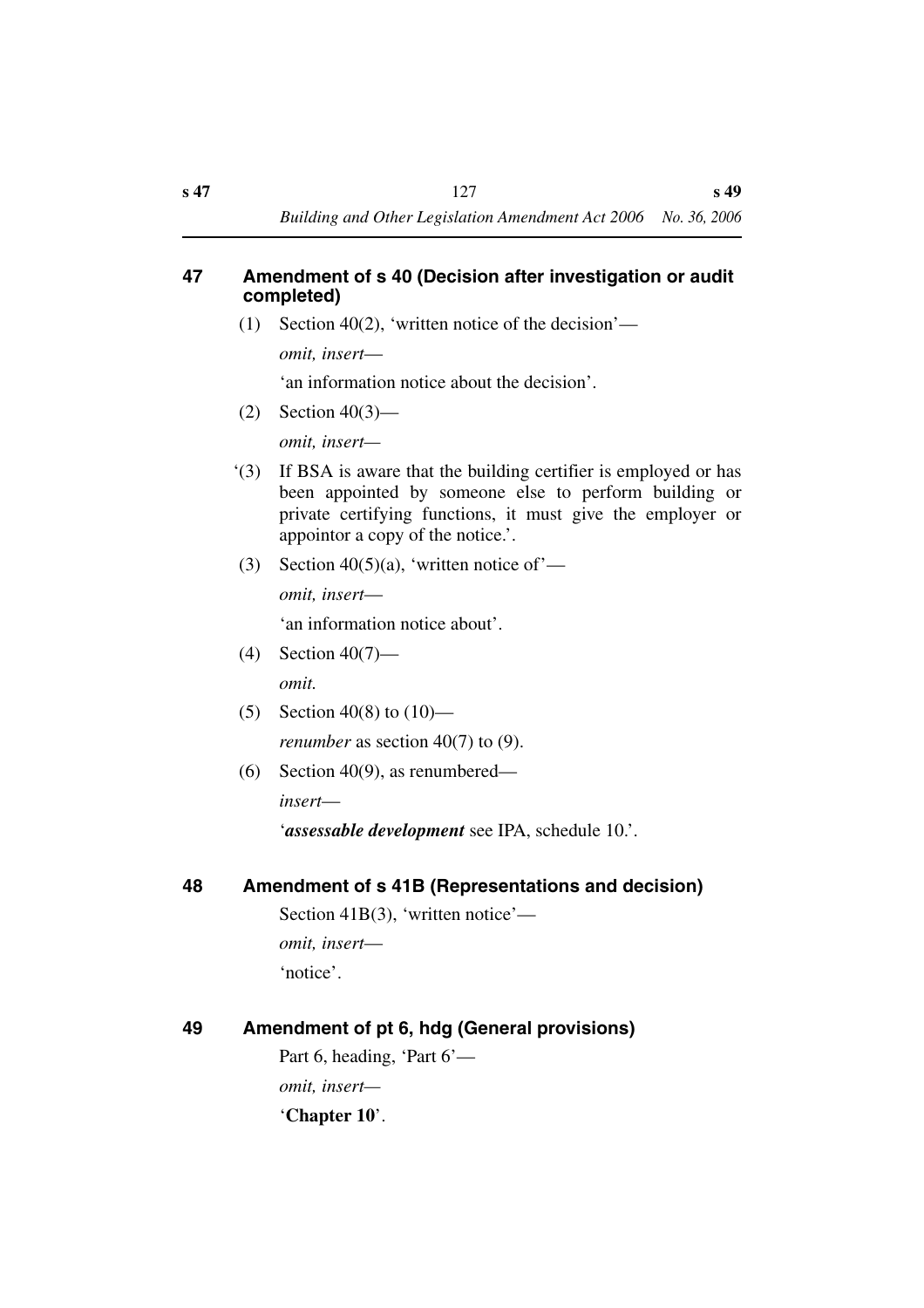#### **50 Omission of s 47 (Giving security in certain cases)**

Section 47 *omit*.

#### **51 Amendment of s 48 (Information to be supplied by the State)**

Section 48, 'the *Integrated Planning Act 1997*' *omit, insert*— 'IPA'.

#### **52 Omission of s 49 (Owner liable for offences under Standard Building Regulation)**

Section 49—

*omit.*

## **53 Amendment of s 50 (Prosecution of offences)**

(1) Section 50(1), from '(including' to 'area)'—

*omit*.

(2) Section 50(2)—

*omit, insert*—

- '(2) The person who may, for an offence against this Act, make a complaint is—
	- (a) for an offence against chapter 6—the general manager of BSA; or
	- (b) for another offence—a local government or a person authorised by a local government.'.
- (3) Section 50(4)(b)(i), 'part 5 or  $5A'$ —

*omit, insert—*

'chapter 6'.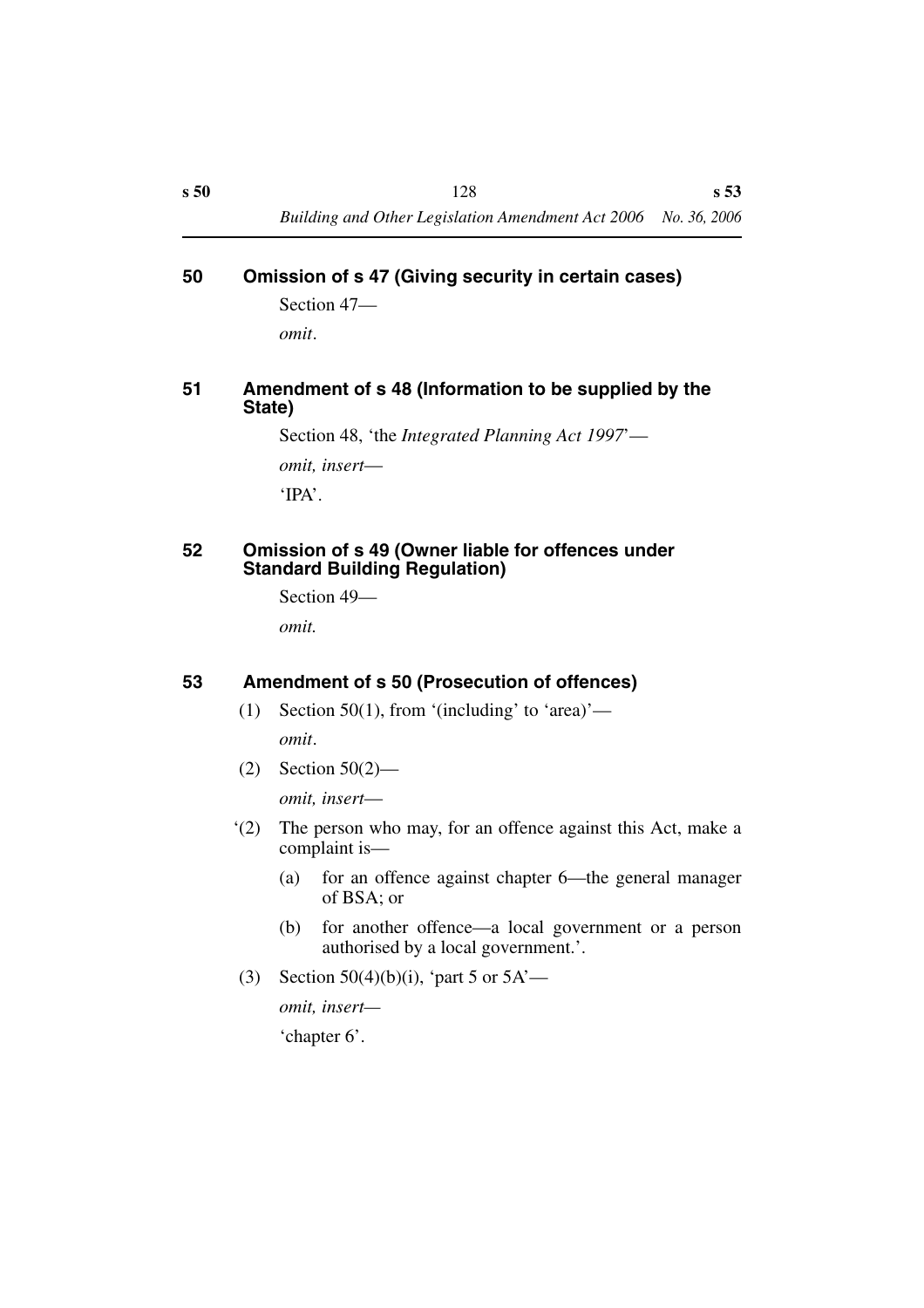## **54 Insertion of new ss 51A to 51C**

'After section 51—

*insert—*

#### **'51A Guidelines**

'The chief executive may make guidelines for matters within the scope of this Act to help compliance with this Act.

## **'51B Access to guidelines**

'The chief executive must make any guidelines under section 12D or 51A available for inspection and purchase as if they were a document that, under IPA, chapter 5, part 7,<sup>76</sup> the chief executive must make available for inspection and purchase.

## **'51C Evidentiary aids**

- '(1) This section applies to a proceeding under, or in relation to, this Act or the *Queensland Building Services Authority Act 1991*.
- '(2) A certificate purporting to be signed by the general manager of BSA stating any of the following matters is evidence of the matter—
	- (a) a stated document is a copy of, or an extract from or part of—
		- (i) a licence; or
		- (ii) the register; or
		- (iii) the BCA; or
		- (iv) the QDC; or
		- (v) another document kept or made under this Act;
	- (b) an edition of the BCA was the current edition of the BCA at a stated time or during a stated period;
	- (c) a particular version of the QDC was in force at a stated time or during a stated period;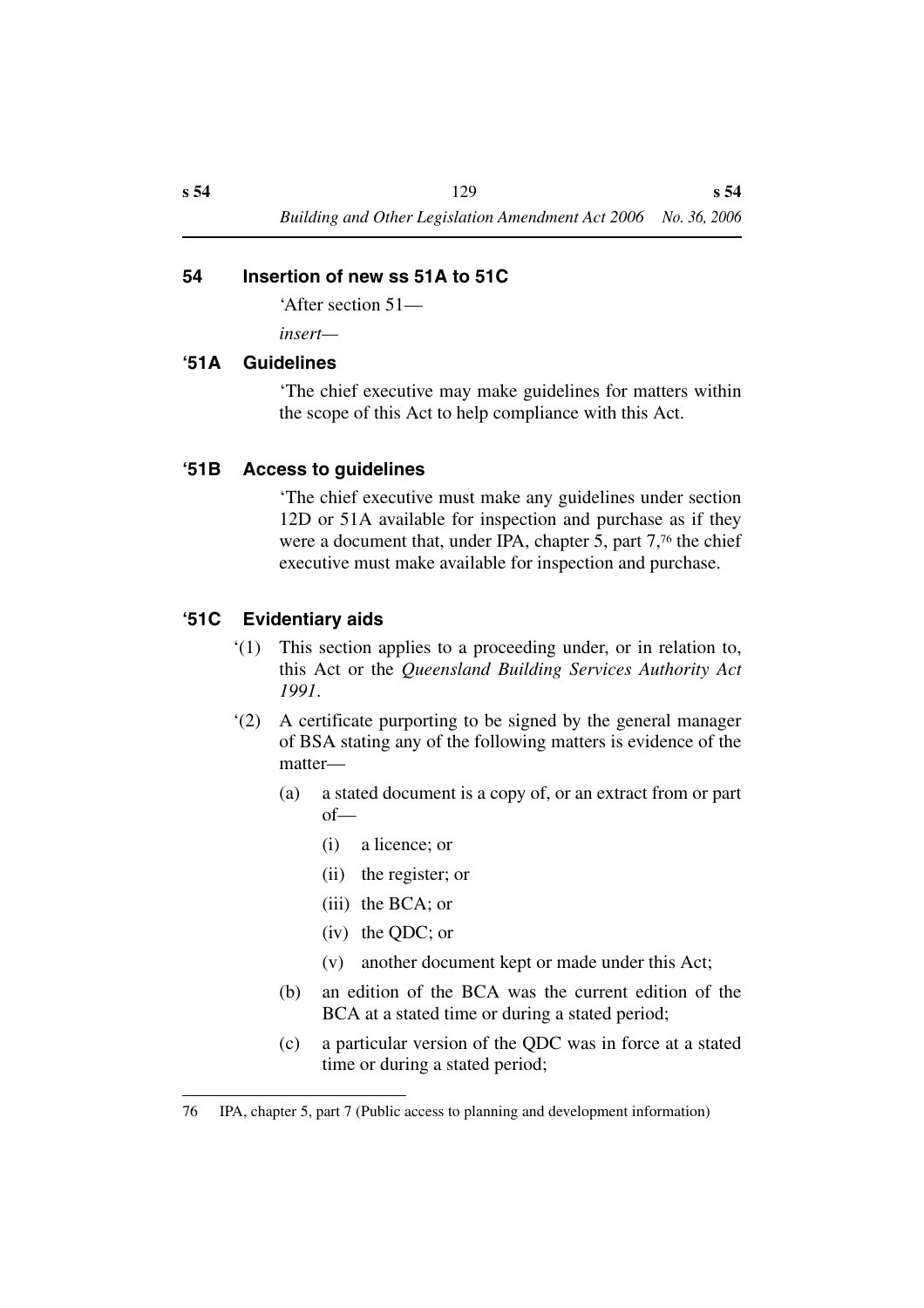- (d) a particular part of the QDC was in force at a stated time or during a stated period;
- (e) on a stated day, or during a stated period, a licence—
	- (i) was, or was not in force; or
	- (ii) was, or was not, subject to a stated condition; or
	- (iii) was, or was not, cancelled or suspended.'.

## **55 Amendment of s 52 (Regulation-making power)**

(1) Section  $52(2)(a)$  to  $(c)$ —

*renumber* as section 52(2)(e) to (h).

(2) Section 52(2)—

*insert*—

- '(a) building work; and
- (b) the occupation of buildings; and
- (c) the performance of building certifying functions and private certifying functions; and
- (d) the licensing of building certifiers; and'.

#### **56 Omission of s 53 (Day when Standard Building Regulation was made for Statutory Instruments Act 1992)**

Section 53—

*omit.*

## **57 Amendment of pt 7, hdg (Savings and transitional provisions)**

Part 7, heading, 'Part 7'—

*omit, insert—*

'**Chapter 11**'.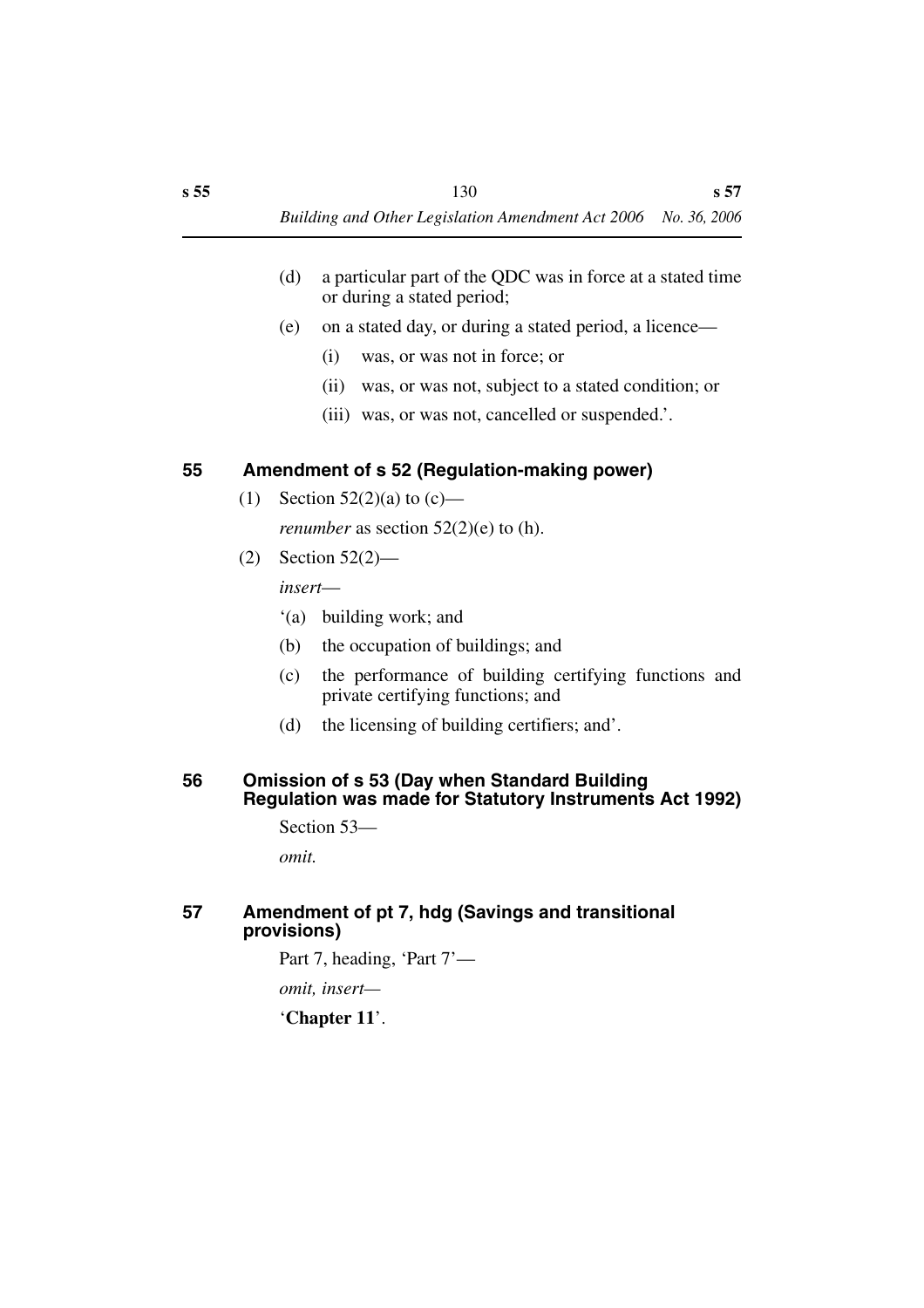#### **58 Amendment of pt 7, div 1, hdg (Transitional provision for Local Government Act 1993)**

Part 7, division 1, heading, 'Division 1'—

*omit, insert—*

'**Part 1**'.

#### **59 Amendment of pt 7, div 2, hdg (Transitional provisions for Building and Integrated Planning Amendment Act 1998)**

Part 7, division 2, heading, 'Division 2'—

*omit, insert—*

'**Part 2**'.

#### **60 Amendment of s 55 (References to Standard Building Law etc.)**

Section 55, from 'or the Standard Building Law'—

*omit, insert—*

', Standard Building Law or the repealed *Standard Building Regulation 1993* is a reference to this Act.'.

## **61 Amendment of s 56 (Existing referees)**

Section 56, 'the *Integrated Planning Act 1997*' *omit, insert—* 'IPA'.

#### **62 Amendment of s 57 (Existing registrar)**

Section 57, 'the *Integrated Planning Act 1997*' *omit, insert—* 'IPA'.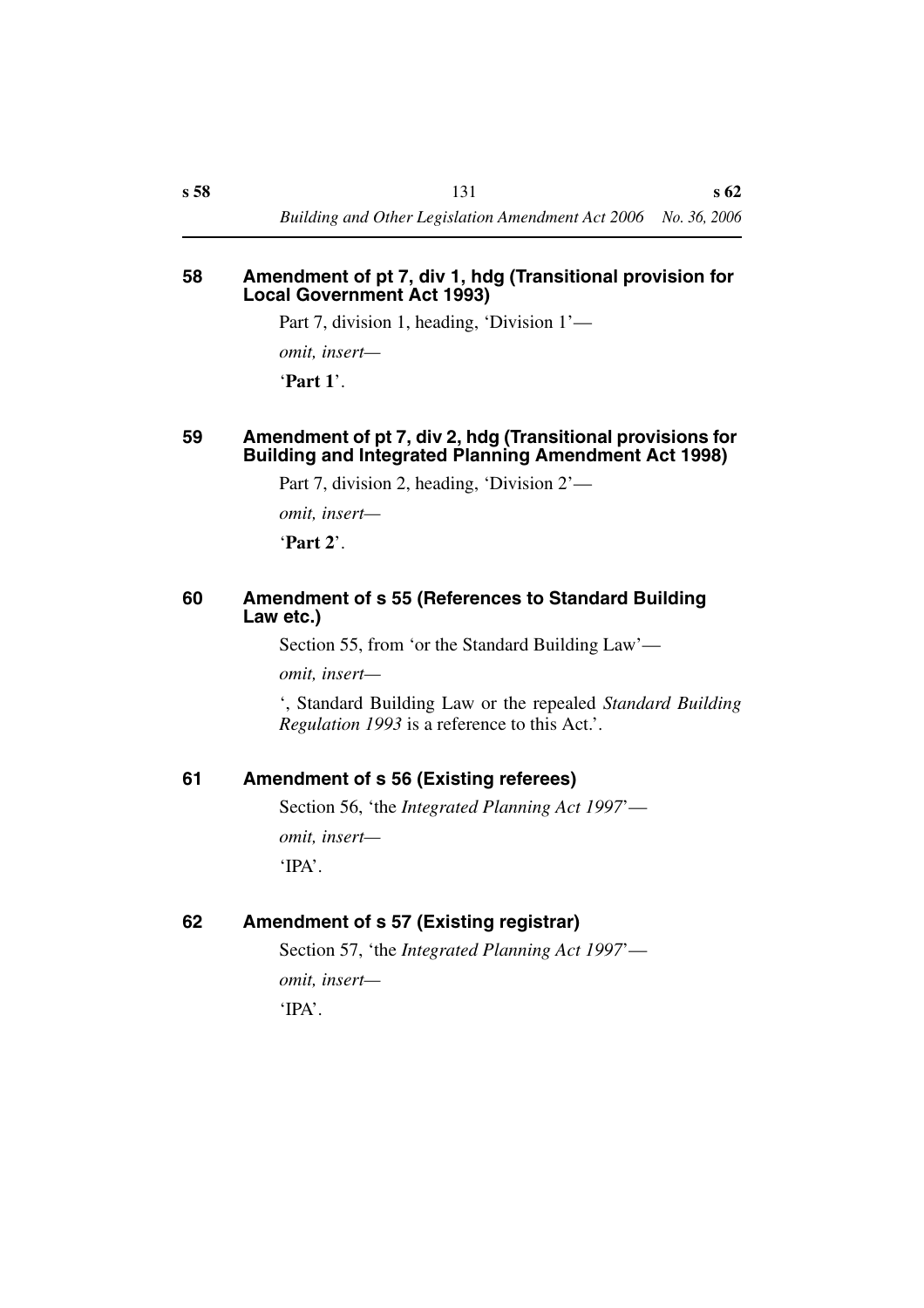#### **63 Amendment of s 58 (Lawfully constructed buildings and structures protected)**

Section 58, from 'the Standard Building Regulation' to 'altered or removed'—

*omit, insert—*

'it can not be altered or removed under this Act'.

### **64 Amendment of pt 7, div 3, hdg (Transitional provisions for Building Amendment Act 2003)**

Part 7, division 3, heading, 'Division 3'—

*omit, insert—*

'**Part 3**'.

## **65 Amendment of s 58A (Definitions for div 3)**

(1) Section 58A, 'div 3'—

*omit, insert—*

'pt  $3'$ .

(2) Section 58A, 'division'—

*omit, insert*— 'part'.

## **66 Amendment of pt 8, hdg (Transitional provisions for Plumbing and Drainage Act 2002)**

Part 8, heading, 'Part 8'—

*omit, insert—*

'**Part 4**'.

## **67 Amendment of s 60 (Definitions for pt 8)**

Section 60, 'pt  $8'$  *omit, insert—* 'pt  $4$ '.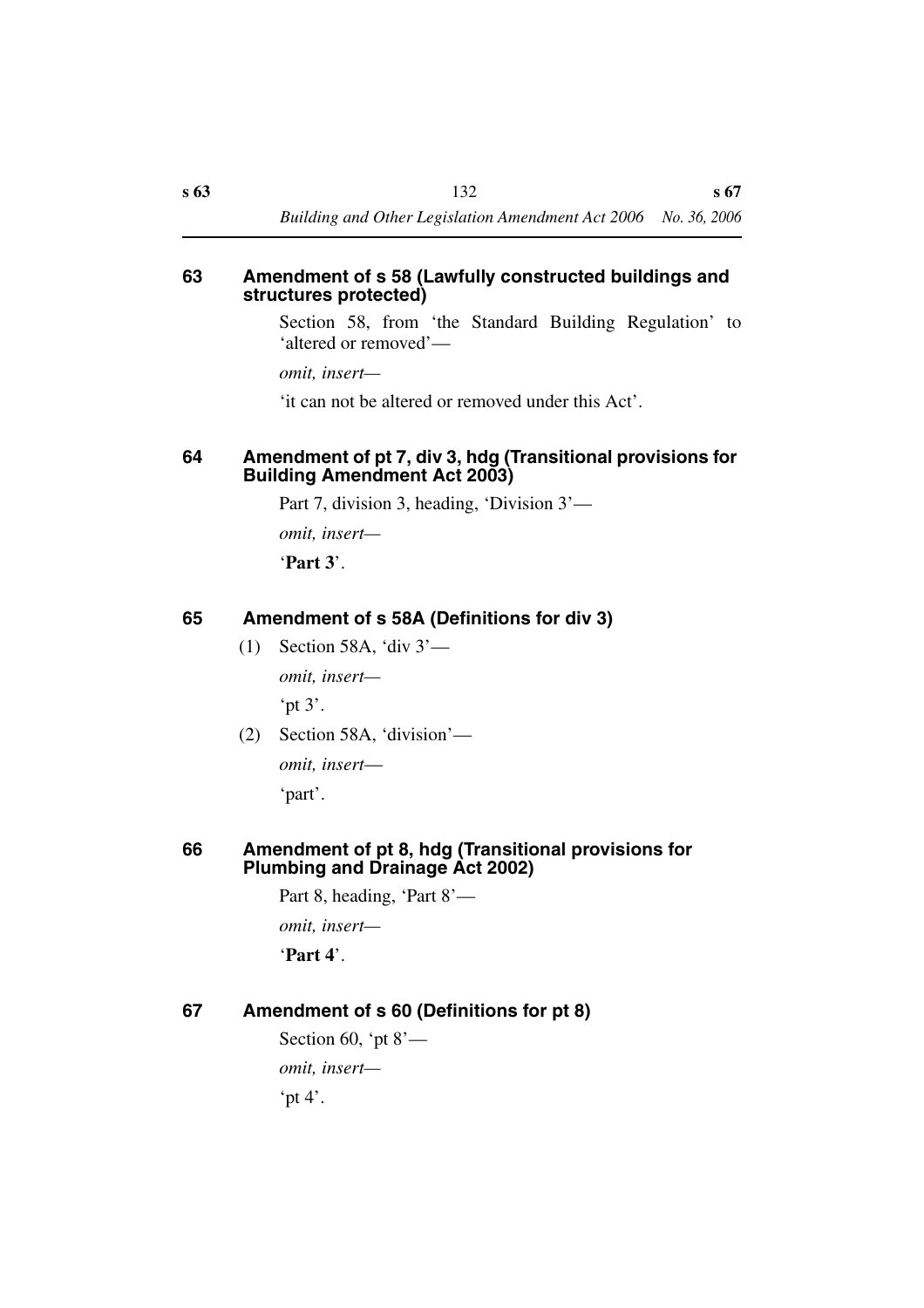#### **68 Amendment of s 61 (Swimming pool fences for existing tourist resort complexes exempted)**

(1) Section  $61(1)(a)$ , 'is specified under a regulation'—

*omit, insert—*

'was, under section 4 and schedule 2 of the repealed *Building Regulation 2003*, specified for section 13(3)(a) as in force immediately before the commencement'.

(2) Section 61(2), from 'continues'—

*omit, insert*—

'is not land prescribed under a regulation as land to which this subsection is no longer to apply.'.

(3) Section 61—

*insert*—

'(3) In this section—

*tourist resort complex* means a complex that operates as a single integrated facility providing all, or substantially all, the recreational and personal needs of guests resident at the complex and visitors at the complex.'.

#### **69 Insertion of new ch 11, pt 5 and schedule 1**

After section 65—

*insert—*

# **'Part 5 Transitional provisions for Building and Other Legislation Amendment Act 2006**

## **'66 Undecided building development applications**

'A building development application must be decided as if the *Building and Other Legislation Amendment Act 2006* had not been enacted if—

(a) the application is a properly made application; and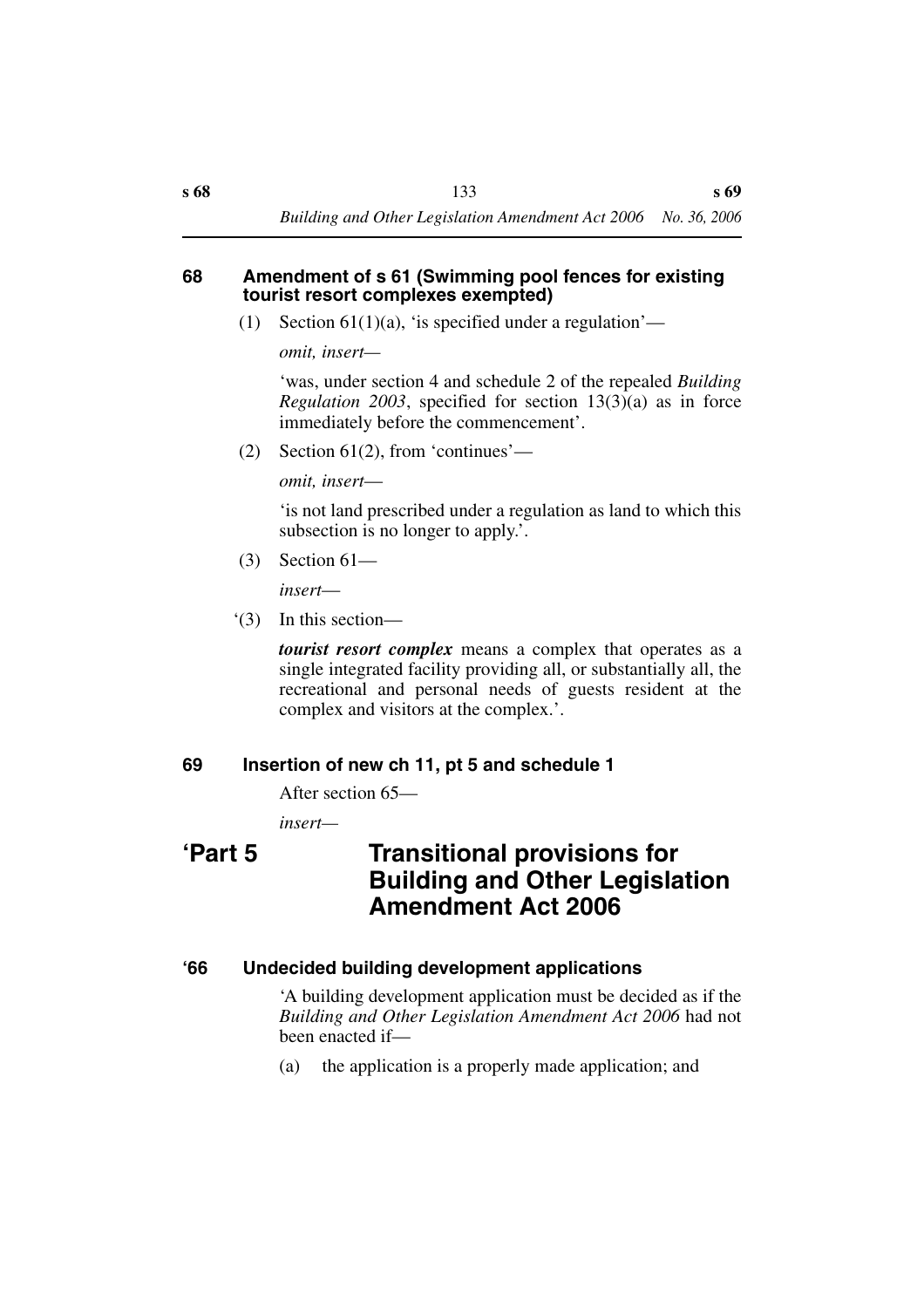(b) immediately before the commencement of this section the application had not been decided.

#### **'66AA Exclusion of reminder notice requirement for existing building development approvals**

'Section 8I does not apply to a building development approval in force immediately before the commencement of this section.

#### **'66A Consequential amendments to the QDC**

'Section 5H(3) does not apply to an amendment to the QDC under section 5H(2) if the amendment is consequential to the *Building and Other Legislation Amendment Act 2006* or the repeal of the *Standard Building Regulation 1993*.

*Examples*—

amendments to the QDC to omit redundant references to the repealed regulation or replace references to provisions of the regulation with provisions of the Act that correspond, or substantially correspond, to them

#### **'67 Consequential amendments to code of conduct**

'Section 9P(3) does not apply to an amendment of the code of conduct if the amendment is consequential to the *Building and Other Legislation Amendment Act 2006* or the repeal of the *Standard Building Regulation 1993.*

*Examples*—

amendments to the code to omit redundant references to the repealed regulation or replace references to provisions of the regulation with provisions of the Act that correspond, or substantially correspond, to them

#### **'68 Local government building surveying technicians**

- '(1) This section applies if—
	- (a) a building surveying technician was, immediately before 21 October 2003, employed by a local government as a building certifier; and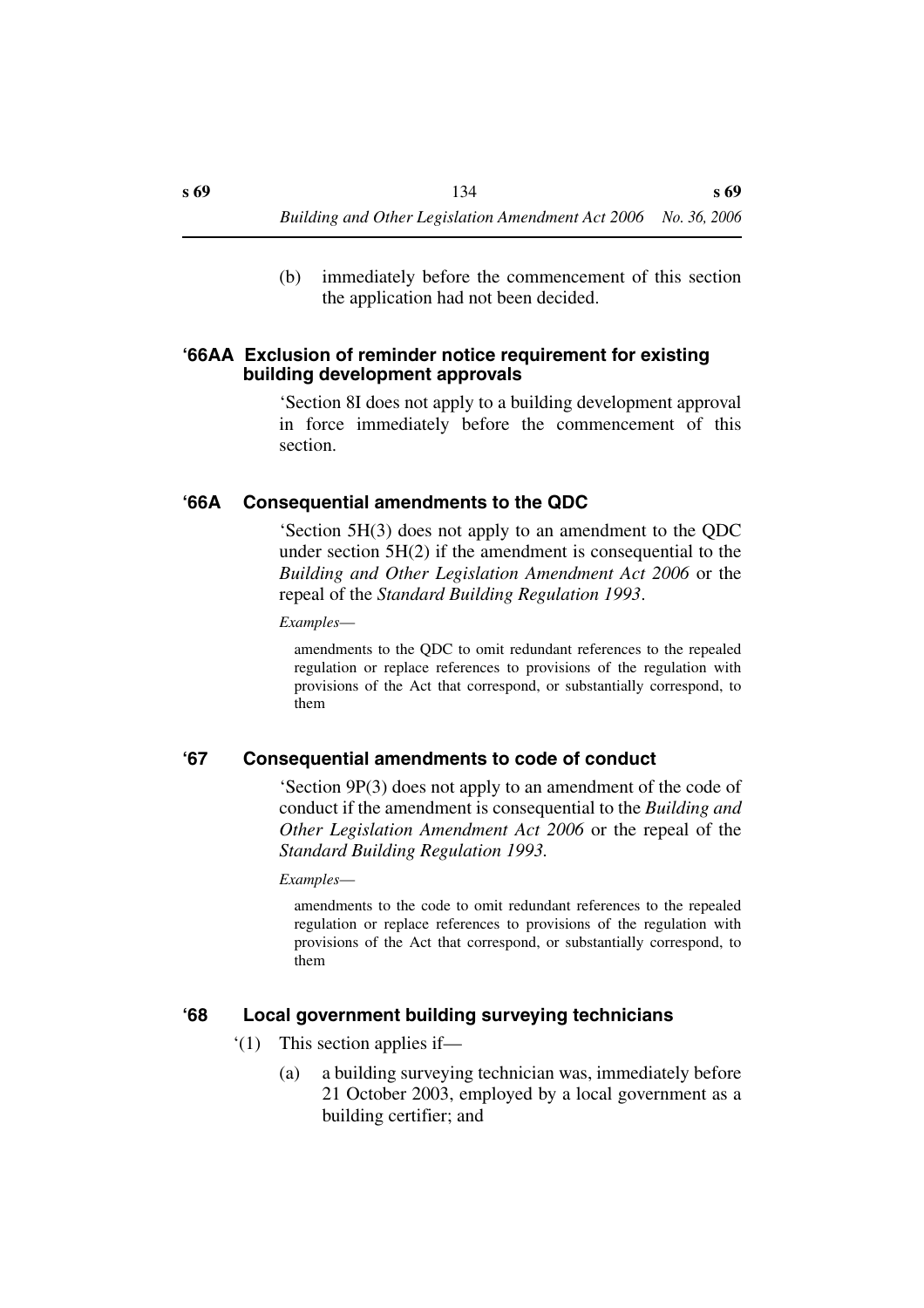- (b) the local government is a designated local government under section 10N.
- $(2)$  Despite section  $10N(1)(a)$ ,<sup>77</sup> the building surveying technician may, until 20 October 2010, perform building certifying functions on the buildings or structures mentioned in that paragraph.

## **'69 Amendment to renumber**

- '(1) On the commencement of this section, the provisions of this Act are amended by numbering and renumbering them in the same way as a reprint may be numbered and renumbered under the *Reprints Act 1992*, section 43.78
- '(2) Subsection (1) applies to a provision of this Act enacted or otherwise affected (a *relevant provision*) by a provision of an amending Act enacted but uncommenced when subsection (1) is commenced (the *uncommenced provision*), with the following intent for the relevant provision—
	- (a) if the number of the relevant provision would have changed under subsection (1) had the uncommenced provision commenced—
		- (i) a number is allocated to the relevant provision as if the uncommenced provision had commenced; and
		- (ii) when the uncommenced provision commences, the number of the relevant provision is amended by omitting it and inserting the number allocated to it under subparagraph (i);
	- (b) if the relevant provision would have been omitted or relocated had the uncommenced provision commenced, its number remains the same as it was before the commencement of subsection (1) until the omission or relocation takes effect.
- '(3) Each reference in this Act, and each of the following references in another Act to a provision of this Act renumbered under subsection (1), is amended, when the

<sup>77</sup> Section 10N (Role of building surveying technician)

<sup>78</sup> *Reprints Act 1992*, section 43 (Numbering and renumbering of provisions)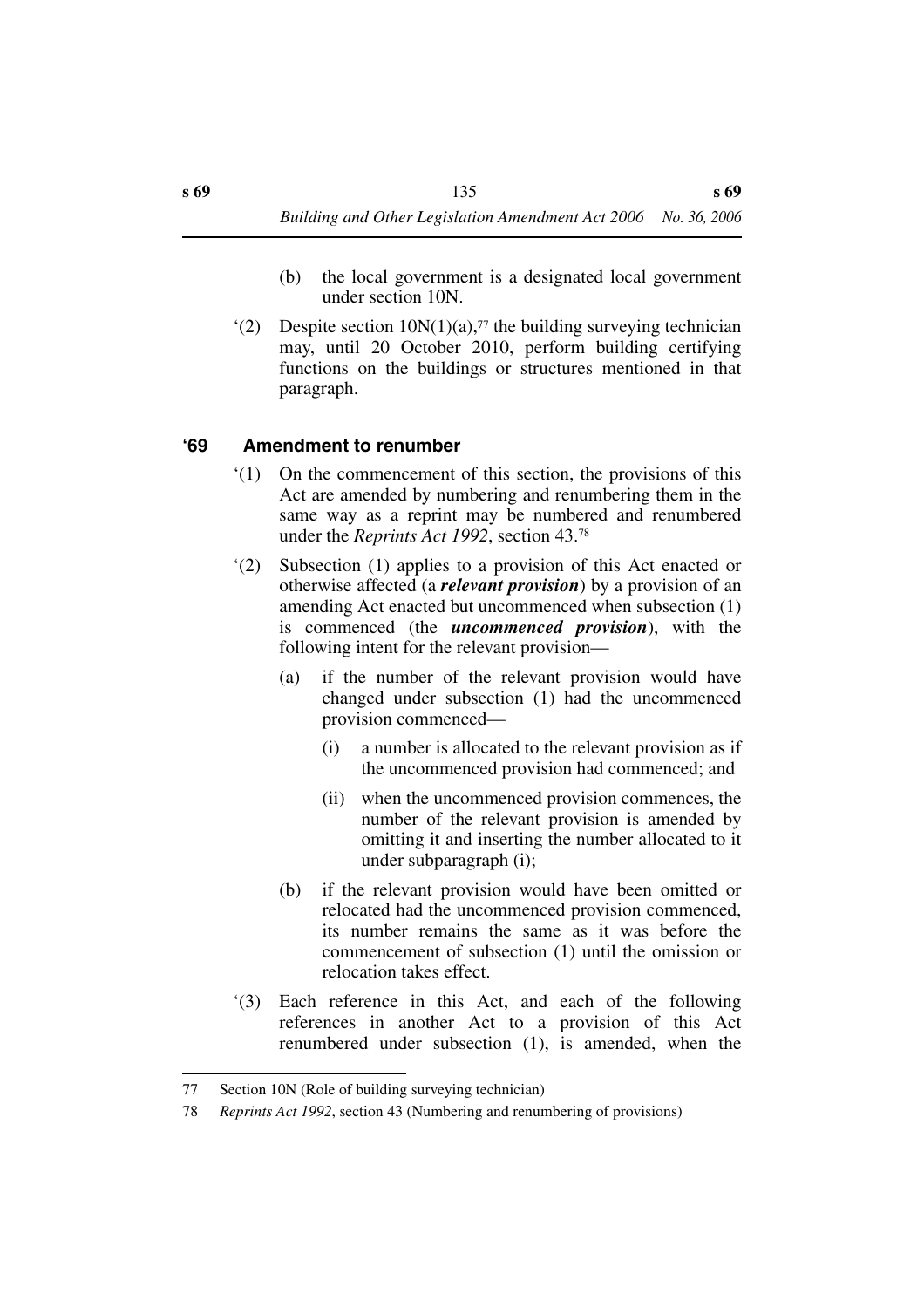renumbering happens, by omitting the reference to the previous number and inserting the new number—

- (a) the *Fire and Rescue Service Act 1990*, sections 104FB and 104FH and schedule 6, definitions *budget accommodation building* and *Fire Safety Standard*;
- (b) the *Integrated Planning Act 1997*, section 5.7.2 and schedule 10, definition *building assessment provisions*;
- (c) the *Local Government Act 1993*, sections 761, 807 and 1082;
- (d) the *Public Health (Infection Control for Personal Appearance Services) Act 2003*, schedule 2, definition *Queensland Development Code*;
- (e) the *Queensland Building Services Authority Act 1991*, schedule 2, definition *Building Code of Australia*;
- (f) the *Residential Services (Accreditation) Act 2002*, schedule 2, definition *budget accommodation building*.
- '(4) This section does not limit the operation of the *Acts Interpretation Act 1954*, section 14H,79 including, for example, the operation of that Act in relation to a provision that is not mentioned in subsection (3).
- '(5) This section expires on the day after it commences.
- '(6) This section does not limit the *Reprints Act 1992*.
- '(7) In this section—

*amending Act* means an Act that amends this Act.

<sup>79</sup> *Acts Interpretation Act 1954*, section 14H (References taken to be included in reference to law)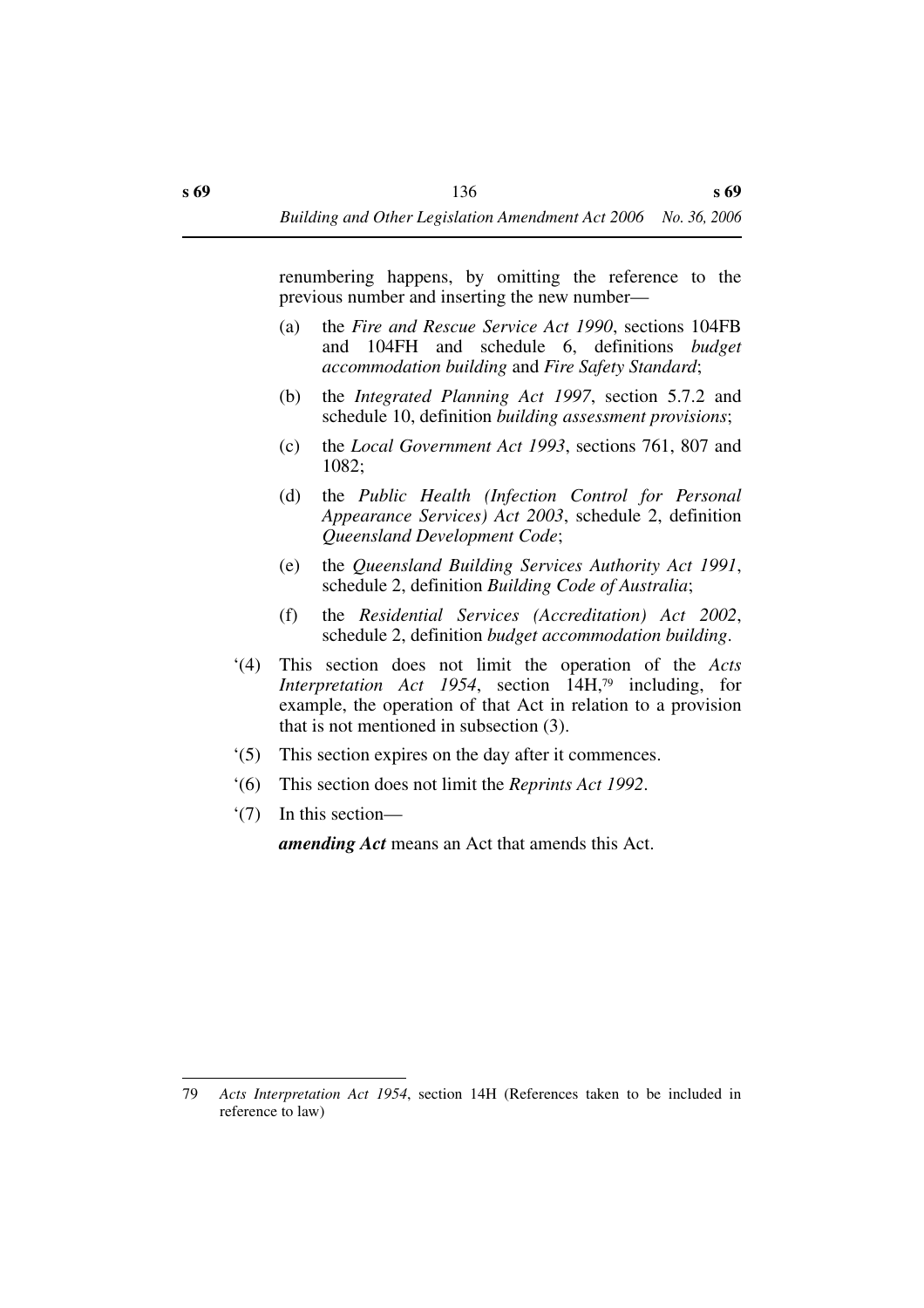# **'Schedule 1 The QDC as at the commencement of s 5H**

section 5H(1)

| <b>Part or aspect</b>                                                                                      | Date published by<br>department |
|------------------------------------------------------------------------------------------------------------|---------------------------------|
| -Workplaces<br>$1-$                                                                                        | 23 August 2002                  |
| -Workplaces involving spray painting<br>2.                                                                 | 23 August 2002                  |
| 3-Detention centres                                                                                        | 23 August 2002                  |
| -Retail meat premises<br>$4-$                                                                              | 23 August 2002                  |
| -Private health facilities<br>$7-$                                                                         | 23 August 2002                  |
| 11-Design and siting standard for single detached<br>housing on lots under 450m <sup>2</sup> , but only—   | 1 March 2006                    |
| words<br>under<br>(a)<br>the<br>the<br>heading<br>'application'; and                                       |                                 |
| performance criteria 1, 2, 3 and 6; and<br>(b)                                                             |                                 |
| the relevant acceptable solutions for the<br>(c)<br>performance criteria; and                              |                                 |
| definitions relevant to the provisions<br>(d)<br>mentioned in paragraphs (a) to (c).                       |                                 |
| 12—Design and siting standard for single detached<br>housing on lots 450m <sup>2</sup> and over, but only— | 1 March 2006                    |
| under<br>the<br>(a)<br>words<br>the<br>heading<br>'application'; and                                       |                                 |
| (b)<br>performance criteria 1, 2, 3 and 6; and                                                             |                                 |
| the relevant acceptable solutions for the<br>(c)<br>performance criteria; and                              |                                 |
| definitions relevant to the provisions<br>(d)<br>mentioned in paragraphs (a) to (c).                       |                                 |
| 14-Fire safety in budget accommodation<br>buildings                                                        | 22 August 2005                  |
| 15-Higher risk personal appearance services                                                                | 1 July 2004                     |
| 20—Residential services building standard                                                                  | 23 August 2002                  |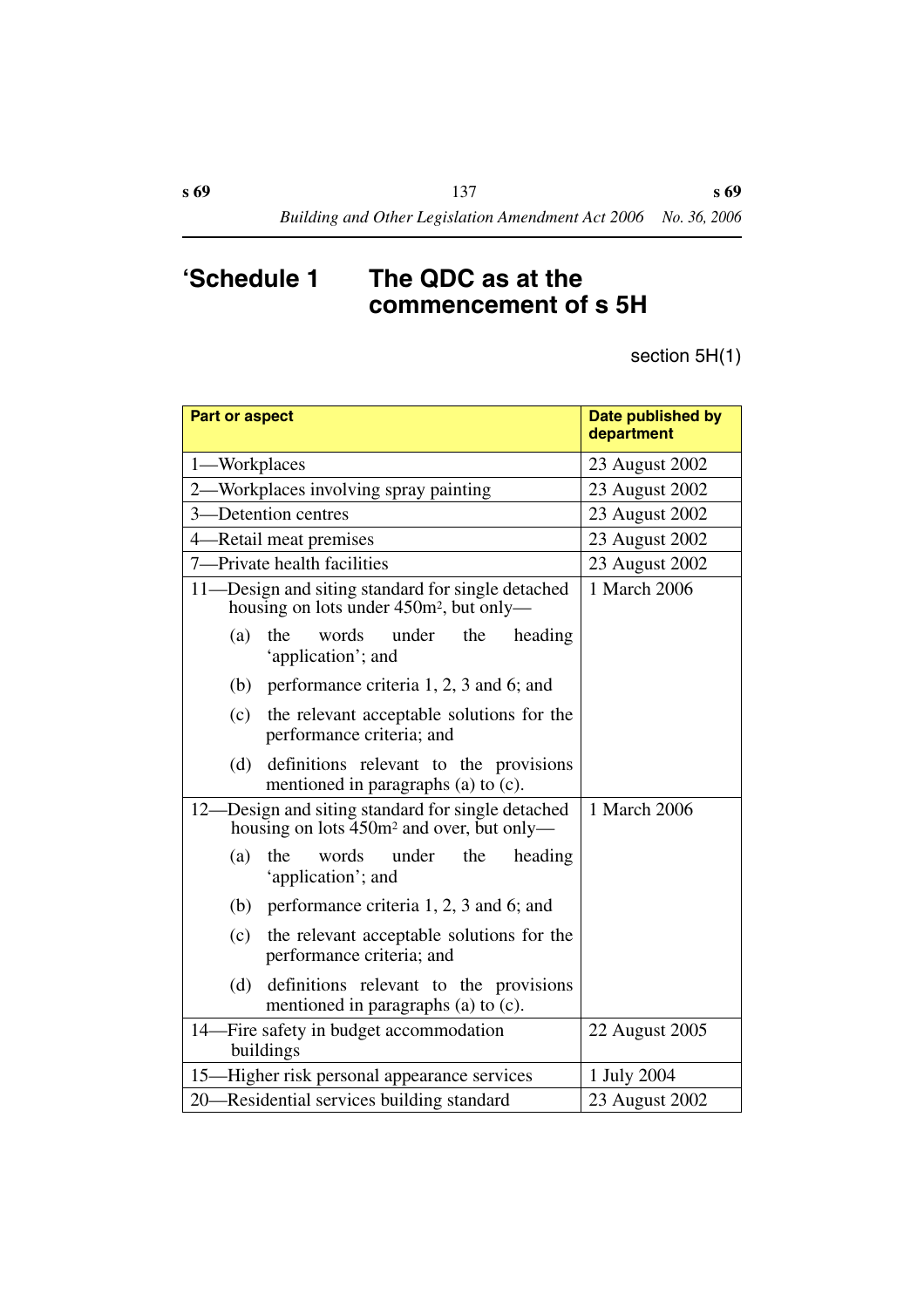| Part or aspect                     | <b>Date published by</b><br>department |
|------------------------------------|----------------------------------------|
| 21—Pastoral Workers' Accommodation | 1 July 2003                            |
| 22—Child care centres              | 23 November 2005                       |
| 25—Rainwater tanks                 | 2 August 2006                          |
| 28—Tents                           | 2 April 2004                           |
| 29—Sustainable buildings           | 1 March 2006                           |
| 31—Floating buildings              | 2 August 2006'.                        |

## **70 Amendment of schedule (Dictionary)**

(1) Schedule, words before 'accreditation standards body', first mention—

*omit, insert*—

## **'Schedule 2 Dictionary**

section 4'.

(2) Schedule, definitions *accreditation standards body, assessment manager, building, building certifier, building certifying function, Building Code of Australia, building work, code of conduct, complaint, former building certifier, local government, national accreditation framework, private certifier, register, show cause notice, show cause period*, *Standard Building Regulation* and *tourist resort complex*—

*omit.*

(3) Schedule—

*insert*—

'*accreditation standards body* see section 11Q(1).

*advice agency* means an advice agency under IPA.

*AIBS* means the Australian Institute of Building Surveyors.

*allotment* means a separate, distinct parcel of land on which a building is to be built, or is built.

*alterations*, to an existing building or structure, includes additions to the building or structure.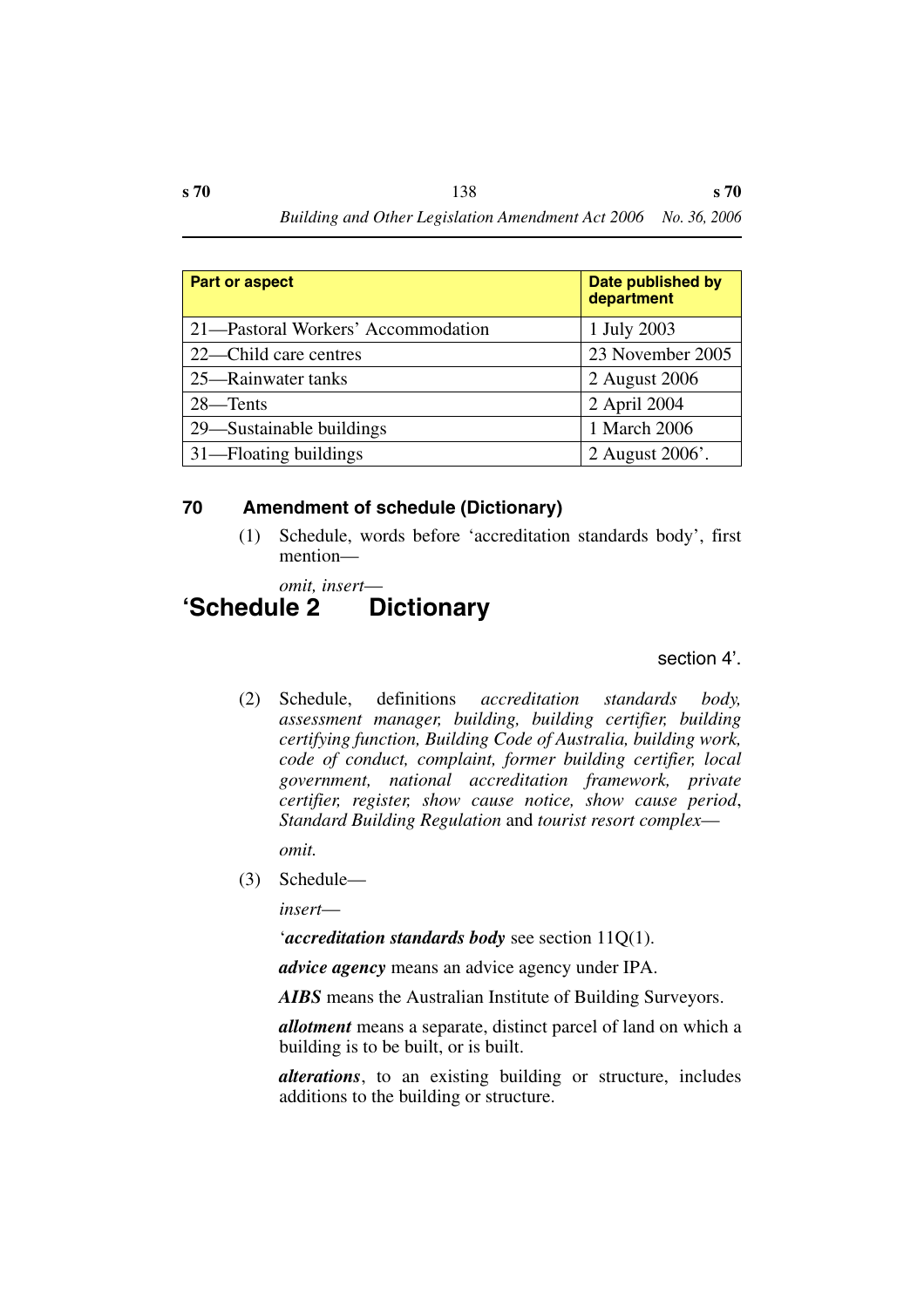*alternative solution* means a material, system, method of building or other thing, other than the following, intended to be used by a person to comply with relevant performance requirements—

- (a) if the relevant performance requirements are under the BCA—a building solution under the BCA that complies with the deemed-to-satisfy provisions under the BCA for the performance requirements;
- (b) if the relevant performance requirements are under the QDC—an acceptable solution under the QDC for the performance requirements.

*another relevant Act* means any of the following—

- (a) IPA;
- (b) *Queensland Building Services Authority Act 1991;*
- (c) *Building and Construction Industry (Portable Long Service Leave) Act 1991;*
- (d) a law of another State or New Zealand that provides for the same matter as this Act or a provision of this Act.

#### *appropriately licensed* for—

- (a) a building certifying function—means licensed under chapter 6, part 3, division 1 at a level that allows the licensee to carry out that function; or
- (b) a private certifying function—means licensed as mentioned in paragraph (a) and endorsed under chapter 6, part 3, division 3, in a way that allows the licensee to carry out that function.

*approval documents*, for a building development application, means each of the following—

- (a) the decision notice or negotiated decision notice for the application;
- (b) a copy of the plans, drawings and specifications and other documents and information lodged by the applicant, stamped approved or otherwise endorsed by the assessment manager;
- (c) a list of required fire safety installations and required special fire services applying to the building work;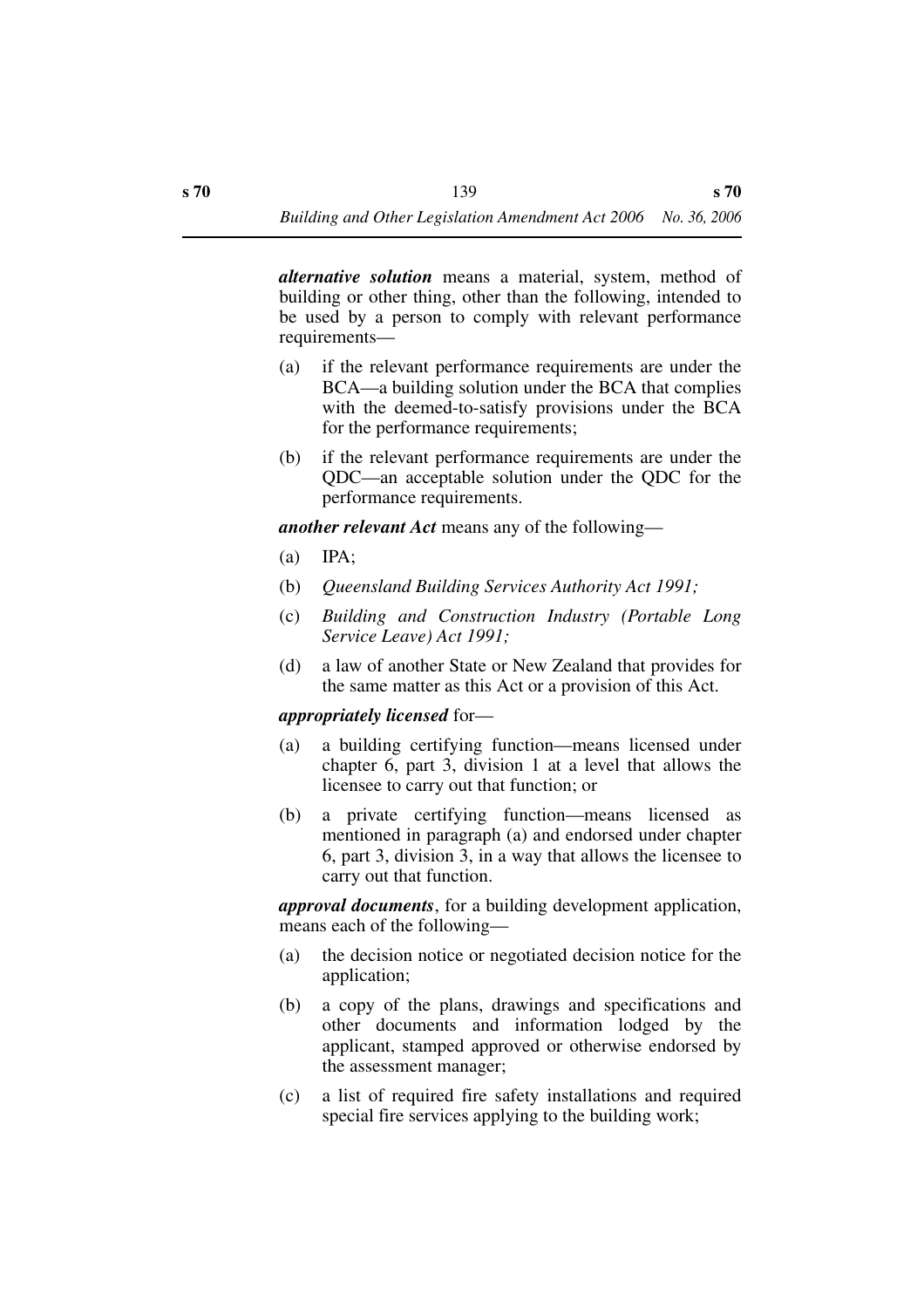- (d) certificates relied on to decide the application;
- (e) a list, in the approved form, of any of the following information relied on to decide the application—
	- (i) the physical characteristics and location of infrastructure related to the application;
	- (ii) local government easements, encumbrances or estates or interests in land likely to be relevant to the application;
	- (iii) site characteristic information likely to affect the assessment of the application;

*Examples*—

- design levels of proposed road or footway works
- design or location of stormwater connections
- design or location of vehicle crossings
- details of any heritage listed buildings
- discharge of swimming pool backwash water
- flood level information
- limitations on driveway gradients
- limitations on the capacity of sewerage, stormwater and water supply services
- location of any erosion control districts
- location of contaminated land
- location of land-slip areas
- location of mine subsidence areas
- (f) if the application relates to building work that uses an alternative solution—a notice of reasons for any approval.

*assessment manager* see section 5F.

*assistant building surveyor* means a building certifier who, under section 10K, is licensed as an assistant building surveyor.

*BCA* see section 5G.

*BCA classification*, for a building, means its classification under BCA.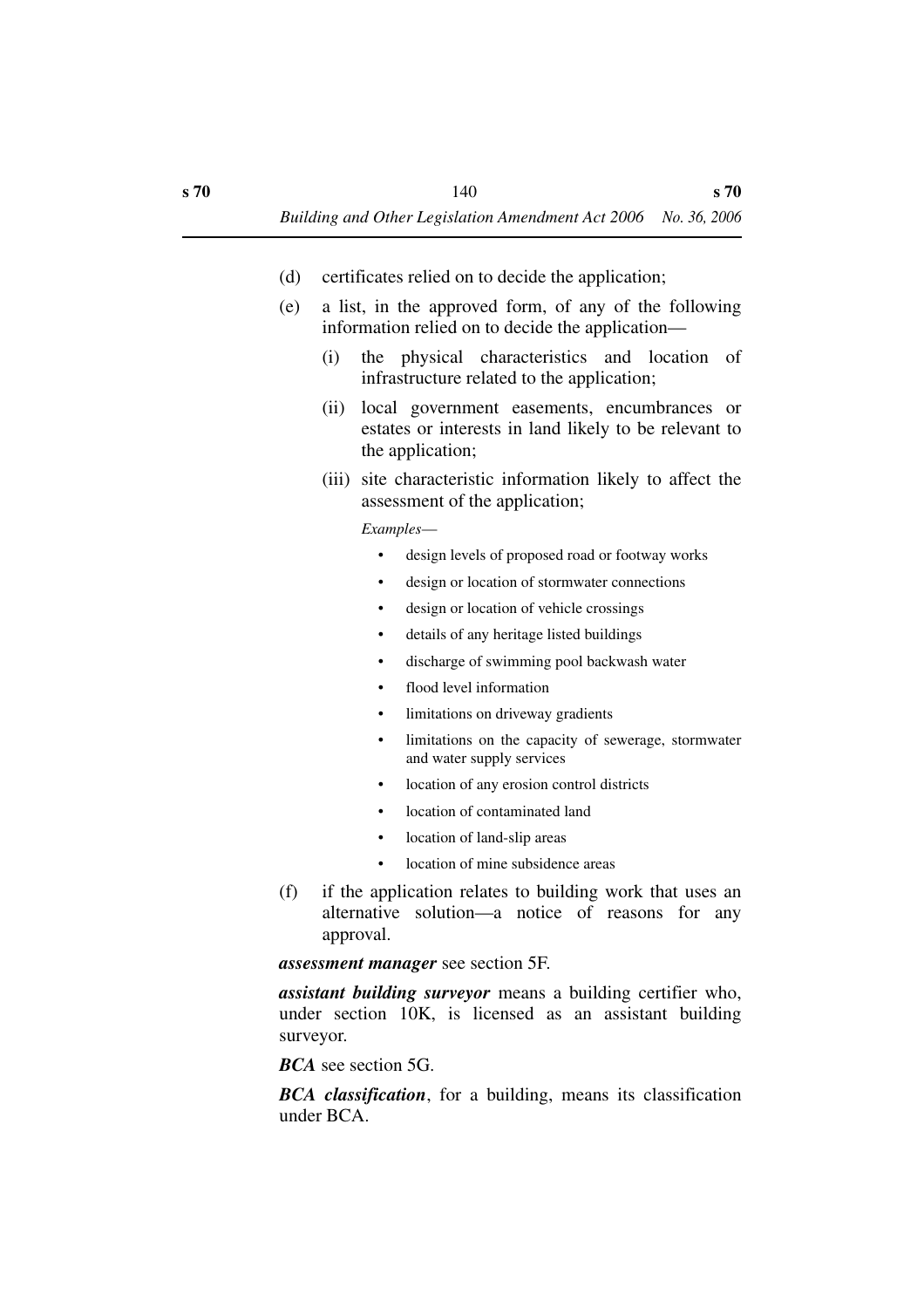*Note*—

For the classifications under the BCA, see BCA, part A3.

*BCA classification change* see section 8W.

*budget accommodation building* see section 12B.

### *building*—

- 1 A *building* is a fixed structure that is wholly or partly enclosed by walls and is roofed.
- 2 The term includes a floating building and any part of a building.

*building assessment provisions* see section 5Y(1).

*building assessment work* see section 5B.

*building certifier* see section 5C.

*building certifying function* see section 5E.

*Building Code of Australia* see section 5G.

*building development application* see section 5A.

*building development approval* means a development approval to the extent it is for building work.

*building site* means a place where building work has been, is being, or is about to be, carried out.

*building surveying technician* means a building certifier who, under section 10K, is licensed as a building surveying technician.

*building surveyor* means a building certifier who, under section 10K, is licensed as a building surveyor.

*building work* see section 5.

## *certificate of classification*—

- 1 a *certificate of classification,* for a building or structure, is a certificate about its BCA classification, given under chapter 5, that, under section 8T, is still in force.
- 2 The term includes an interim certificate of classification given under section 8R.

*certificate requirements* see section 8P(2).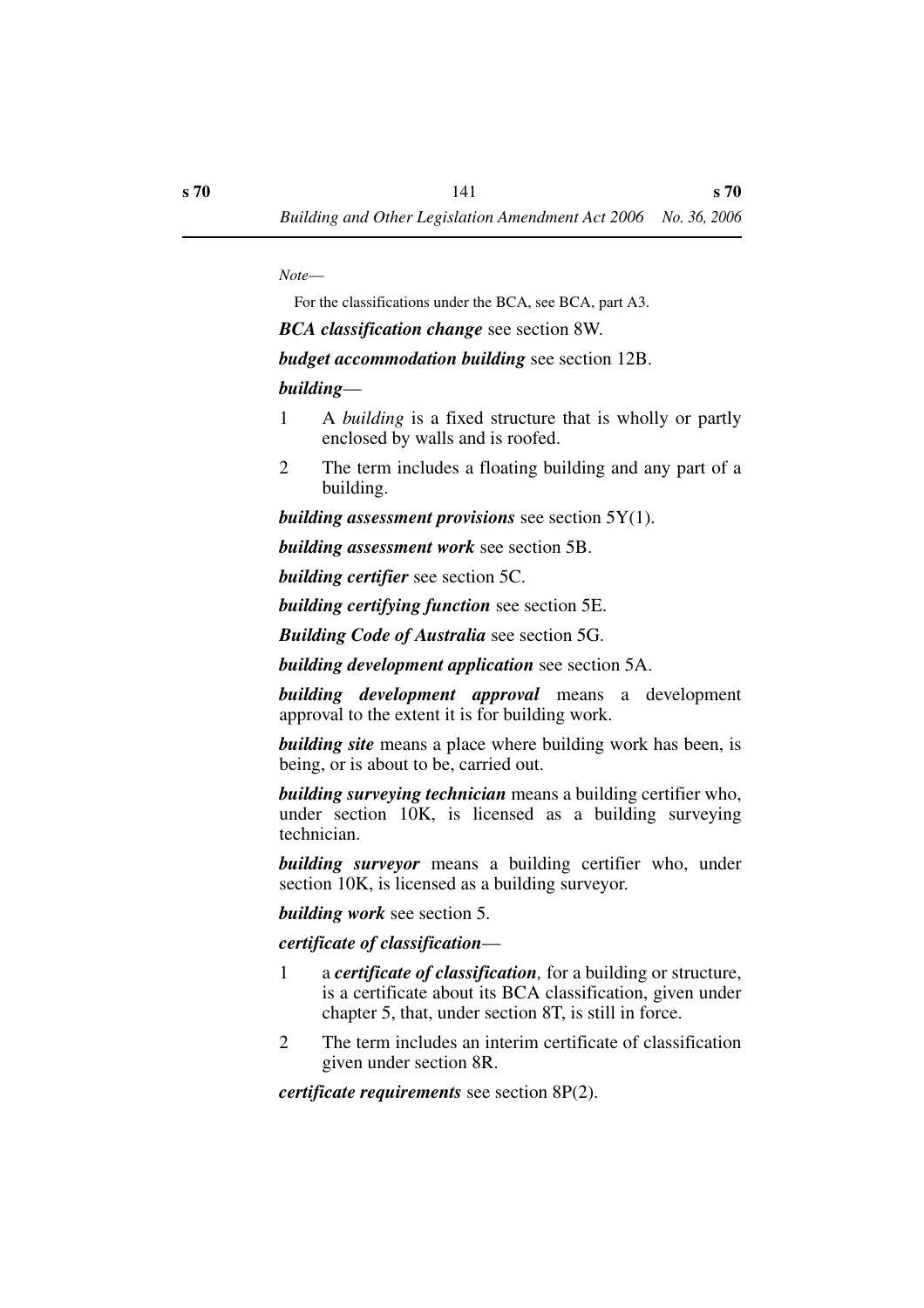*certify*, for building work, means certifying, under this Act, that the work complies with the building development approval.

*class*, for a building or structure, means its particular BCA classification.

*client*, of a private certifier, see section 9Y(5).

*code of conduct* see section 9P(1).

*complaint*, for chapter 6, means a complaint made under chapter 6, part 4 about a building certifier or former building certifier.

*compliance certificate* see section 5E(b).

*complies*, with the BCA or QDC, see section 5I.

*concurrence agency* means a concurrence agency under IPA.

*condition time*, for chapter 4, part 7, division 2, see section 8H(1).

*convicted*, of a relevant offence—

- 1 *Convicted*, of a relevant offence, is a conviction, other than a spent conviction, for an offence—
	- (a) under this Act or another relevant Act; or
	- (b) involving fraud or dishonesty; or
	- (c) against a law of another State if the act or omission that constitutes the offence would, if it happens in Queensland, be an offence under this Act or another relevant Act; or
	- (d) committed anywhere in Australia before this section commenced that, apart from the non-commencement of this section, would have been an offence mentioned in paragraph (a) or (b).
- 2 For paragraph 1—
	- (a) a conviction includes a finding of guilt, or the acceptance of a plea of guilty, by a court, whether or not a conviction is recorded; and
	- (b) a spent conviction is a conviction—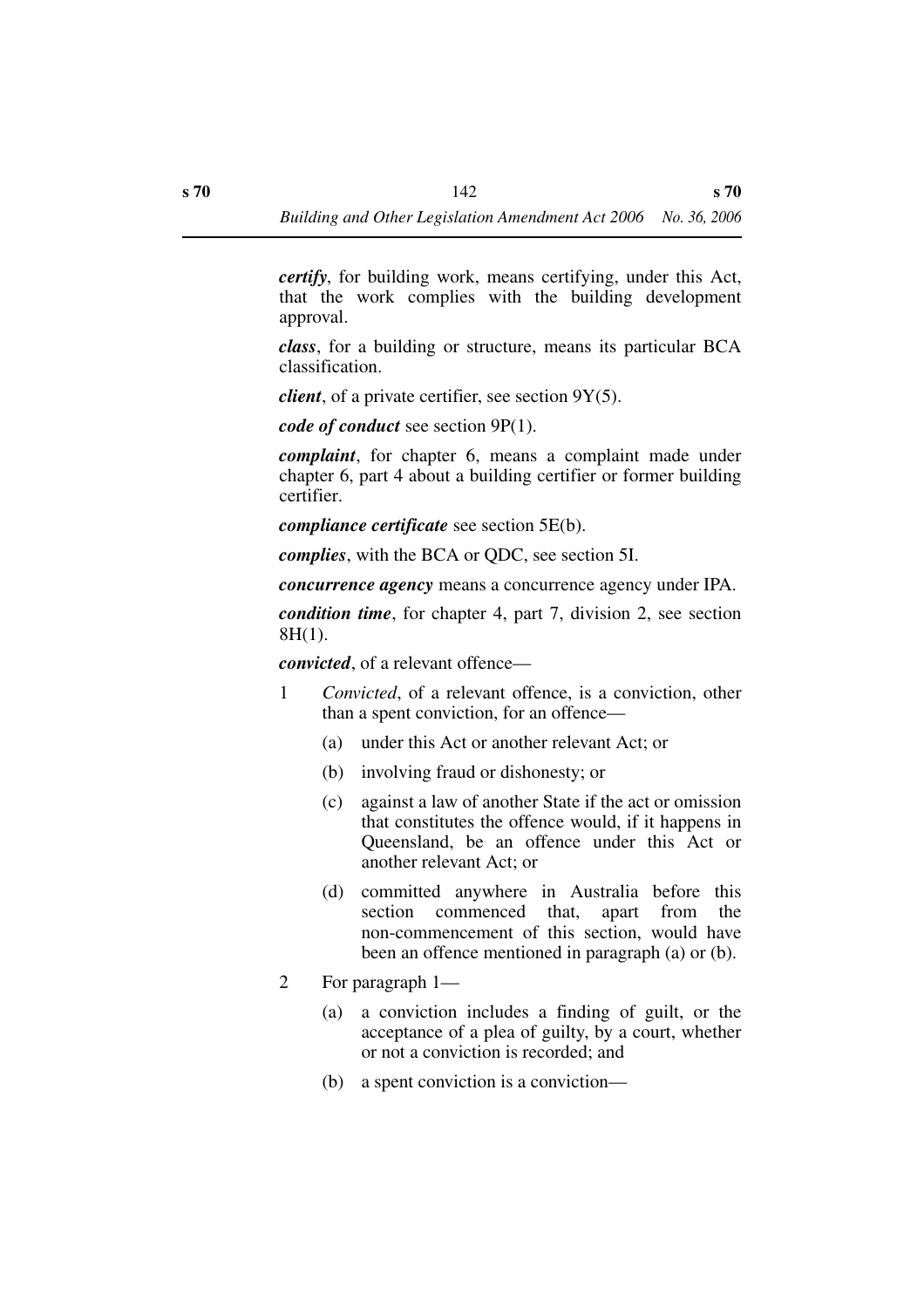- (i) for which the rehabilitation period under the *Criminal Law (Rehabilitation of Offenders) Act 1986* has expired under that Act; and
- (i) that is not revived as prescribed by section 11 of that Act.

*decision notice*, for a development application, means a decision notice under IPA, section 3.5.15.

*demolition/removal completion condition* see section 7L(4).

*development approval endorsement* see section 10T(b).

*enforcement action* means the giving, under chapter 9, of a show cause notice and an enforcement notice and taking action under IPA, chapter 4 part 3, divisions 2 and 3.80

*engagement*, of a private certifier, see section 9Y(4).

*final inspection certificate*, for building work, see section 5E(d)(ii).

### *fire safety installation*—

- 1 A *fire safety installation*, for a building or structure, means any of the following items for the building or structure—
	- (a) structural features—
		- access panels through fire-rated construction
		- fire control centres
		- fire curtains
		- fire dampers
		- fire shutters and fire doors
		- fire windows
		- penetrations through fire-rated construction
		- structural fire protection
		- systems required to have a fire-resistance level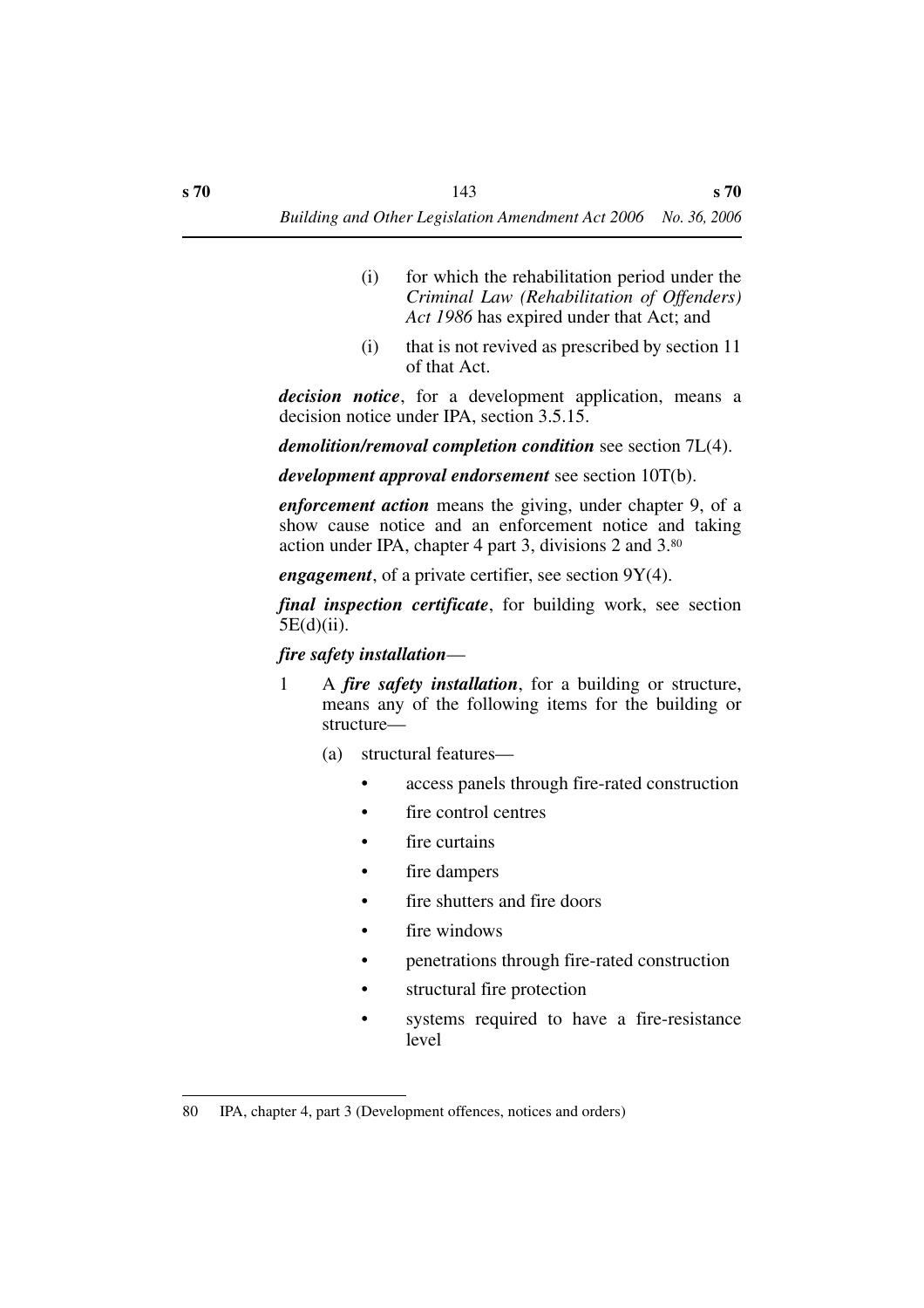- (b) fire protection systems
	- air-handling systems
	- fire detection and alarm systems
	- smoke and heat venting systems
	- smoke exhaust systems
	- special automatic fire suppression systems (including foam, deluge and gas flooding systems)
	- sprinklers (including wall-wetting sprinklers)
	- stairwell pressurisation systems
- (c) fire fighting equipment
	- fire extinguishers (portable)
	- fire hose reels
	- fire hydrants (including hydrant boosters)
	- fire mains
- (d) occupant safety features—
	- emergency lifts
	- emergency lighting
	- emergency power supply
	- emergency warning and intercommunication systems
	- exit door hardware
	- exit signs
	- fire doors
	- smoke proof doors
	- solid core doors
- (e) other features
	- services provided under conditions imposed under section 7T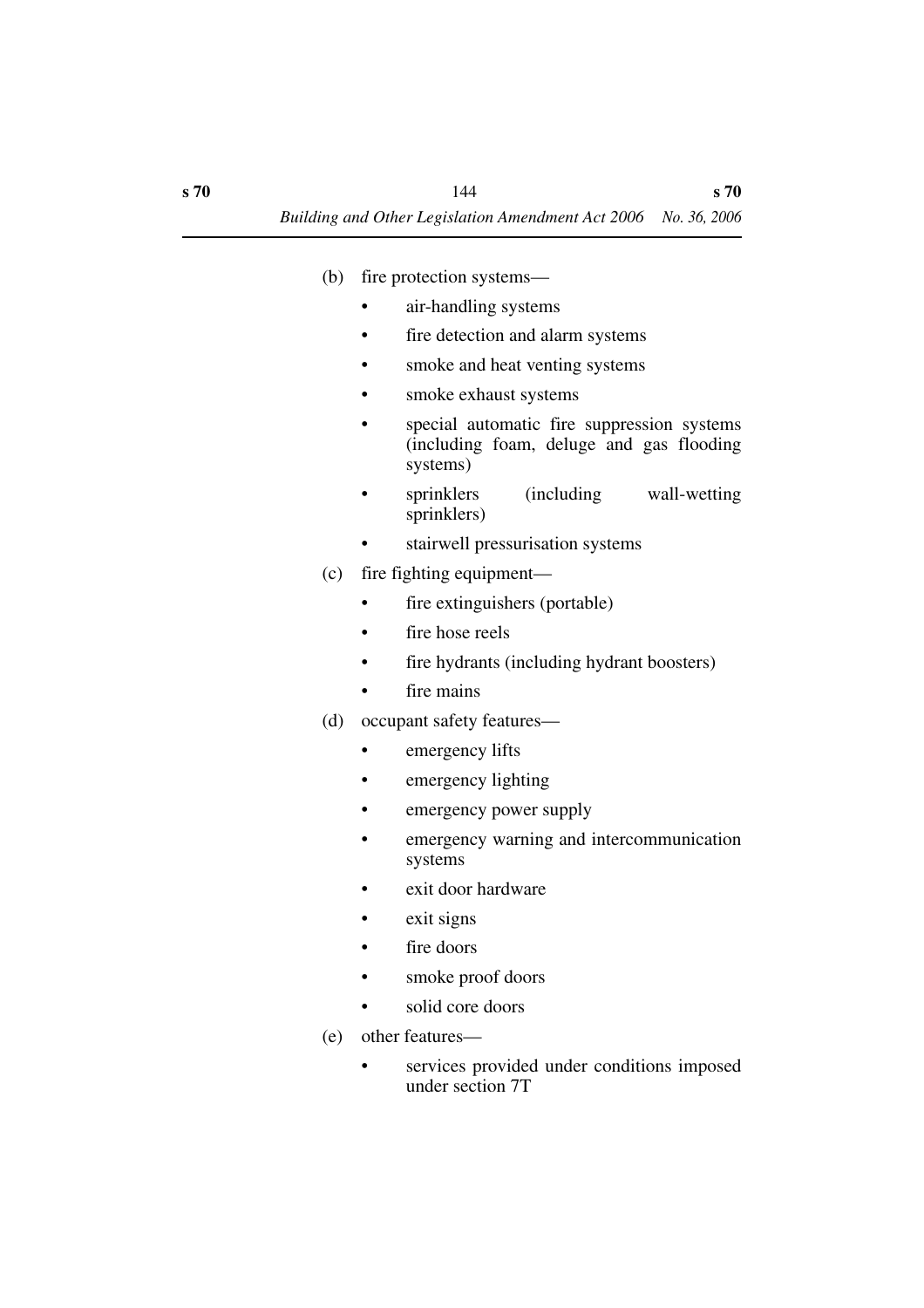- services required under BCA, clause E1.10
- vehicular access for large isolated buildings.
- 2 However, the term does not include interconnected alarms in budget accommodation buildings to which chapter 7, part 3 applies.

*fire safety standard* see section 12C(1).

*fire safety system*, for chapter 7, see section 12A.

*floor area*, for a building, means the gross area of all floors in the building measured over the enclosing walls other than the area of a verandah, roofed terrace, patio, garage or carport in or attached to the building.

*former building certifier* means an individual who—

- (a) was a building certifier when a building certifying function, the subject of a complaint, was performed; but
- (b) is not licensed when—
	- (i) the complaint, or the decision taken about the complaint under section 40(1), is made; or
	- (ii) the Commercial and Consumer Tribunal makes an order under section 45A.

*IDAS* means the system detailed in IPA, chapter 3, for integrating State and local government assessment and approval processes for development.

*imposed condition* see section 7J(4).

*information notice*, about a decision, means a notice stating—

- (a) the decision, and the reasons for it; and
- (b) all rights of appeal against the decision under this Act or IPA; and
- (c) how the rights are to be exercised.

*inspection documentation*, for inspection of building work, means the following documents given for the building work—

(a) a compliance certificate;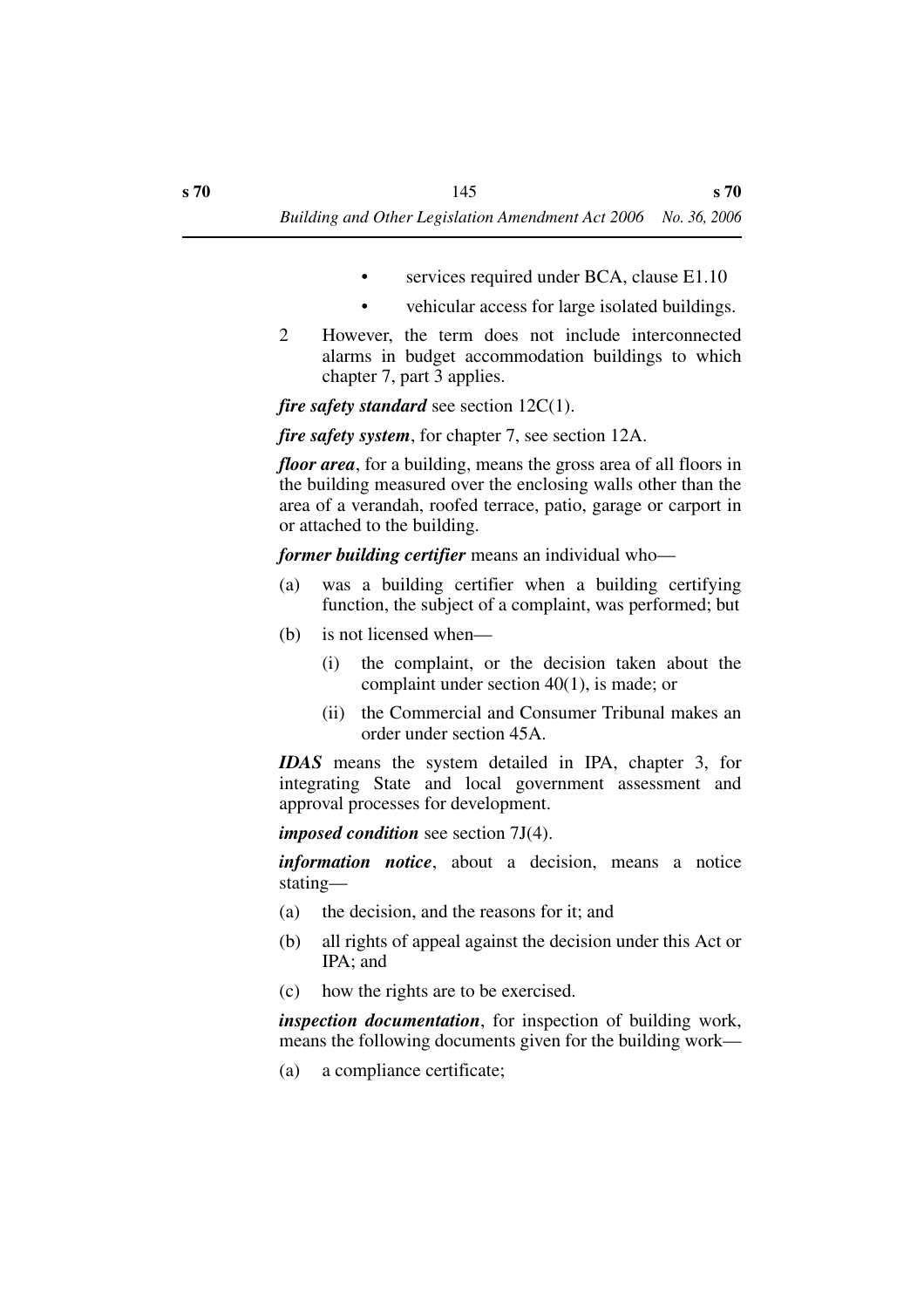- (b) a notice, given to the builder for the work by or for the building certifier about an inspection of the work;
- (c) a certificate about an inspection under this Act;
- (d) a final inspection certificate;
- (e) a certificate of classification;
- (f) a certificate relating to the inspection of the building work relied on by the relevant building certifier.

*IPA* means the *Integrated Planning Act 1997*.

*IPA Regulation* means the *Integrated Planning Regulation 1998.*

*licence* means a licence as a building certifier, issued under chapter 6, part 3.

*licensed builder* means a licensed builder under the *Queensland Building Services Authority Act 1991.*

*local government building certifier* for—

- (a) a building—means a building certifier appointed or employed by the local government for the building; or
- (b) a building development application or development approval—means a building certifier appointed or employed by the local government for the application or approval.

*negotiated decision notice* see IPA, section 3.5.17(2).81

*notice* means a written notice.

*performance requirements* means any of the following—

- (a) the performance requirements under the BCA;
- (b) the performance criteria under the QDC;
- (c) a requirement for the assessment of building work for which a discretion may need to be exercised under this Act.

*planning scheme* see IPA, section 2.1.1.

<sup>81</sup> IPA, section 3.5.17 (Changing conditions and other matters during the applicant's appeal period)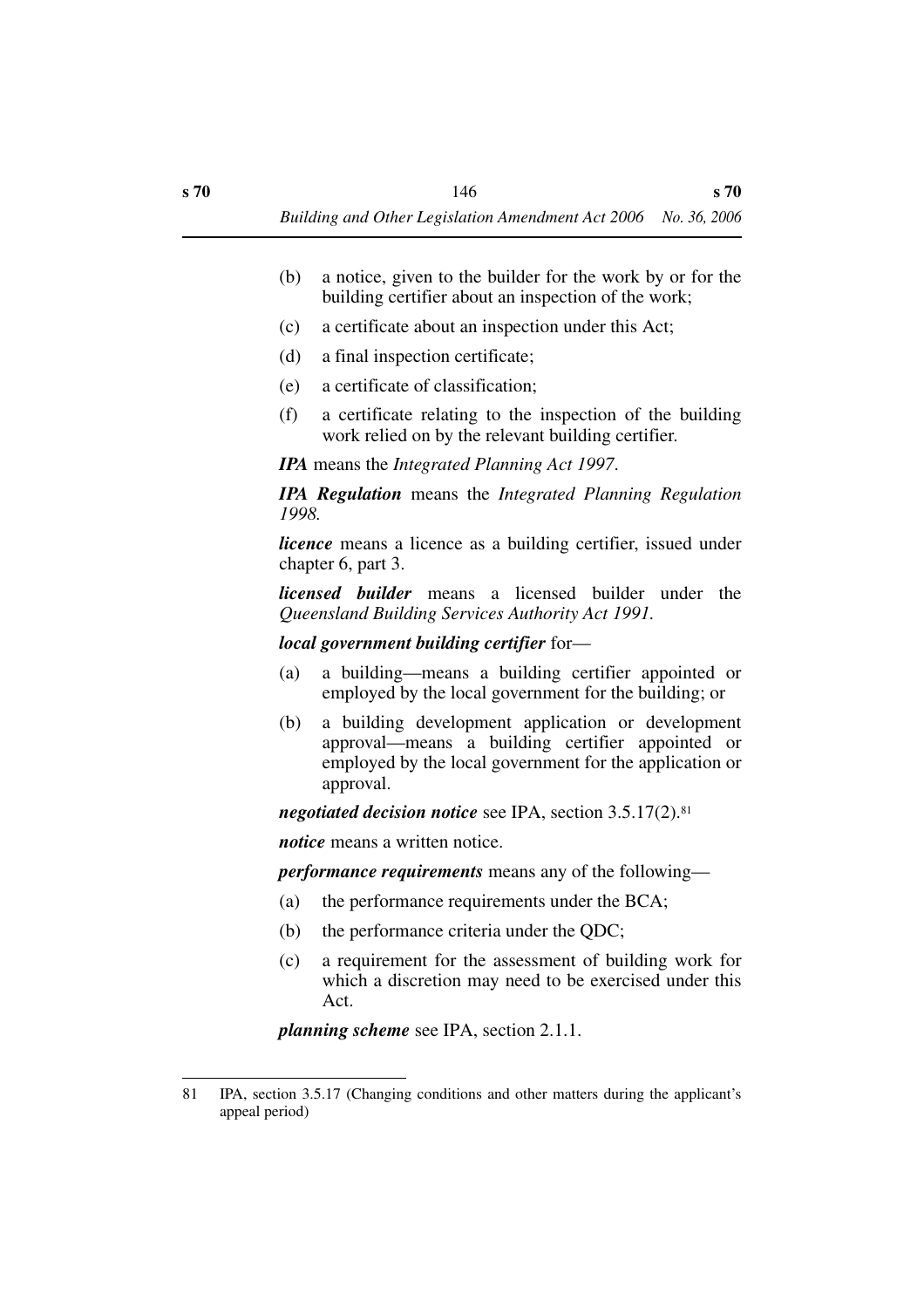*private certification endorsement* see section 10T(a).

*private certifier* see section 5D(1).

*private certifier (class A)* see section 5D(2).

*private certifier (class B)* see section 5D(3).

*private certifier employer* see section 9Y(1)(b).

*private certifying functions* see section 6O(3).

*properly made application*, for a building development application, means a building development application that—

- (a) is a properly made development application under IPA; and
- (b) complies with any relevant additional requirements under chapter 3 for building development applications.

*QDC* see section 5H.

*QDC boundary clearance and site cover provisions* means the aspects, mentioned in schedule 1, of parts 11 and 12 of the document called 'Queensland Development Code', published by the department.

*QFRS* means the Queensland Fire and Rescue Service established under the *Fire and Rescue Service Act 1990.*

*Queensland Development Code* see section 5H.

*referral agency* means a referral agency under IPA.

*register*, when used as a noun, means the register of building certifiers that BSA keeps under section 11L.

*self-assessable building work* see section 5P(1).

*show cause notice*, for—

- (a) chapter 6, part  $3$ —see section 11H(1); or
- (b) chapter 9—see section 21(1).

*show cause period*, for—

- (a) chapter 6, part 3—see section  $11H(2)(f)$ ; or
- (b) chapter 6, part 4—see section  $41A(2)(c)$ .

*site works* means each of the following—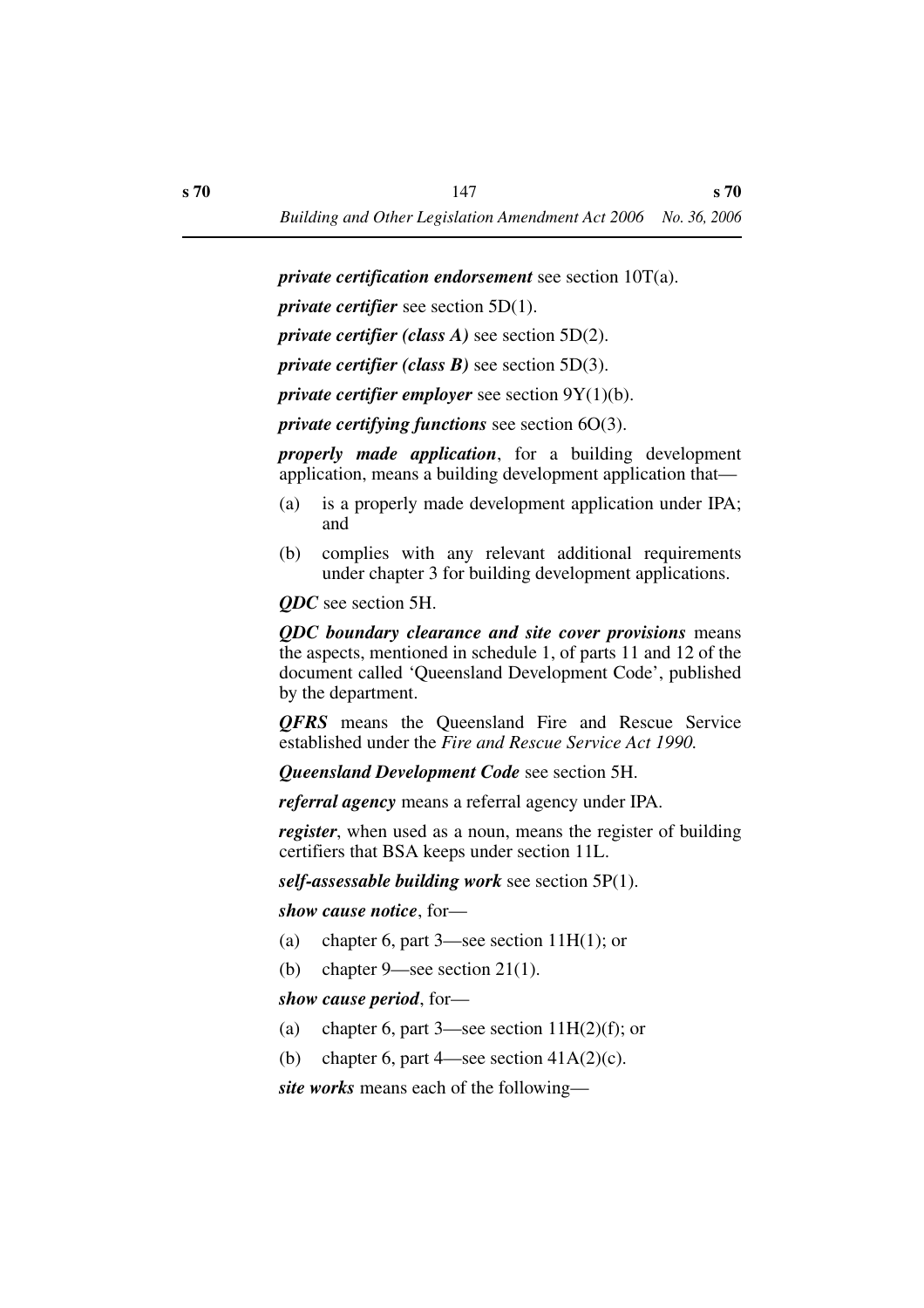- (a) building work of a type mentioned in section  $5(1)(b)$  or (c);
- (b) drainage for the building work, other than drainage that is plumbing work or drainage work under the *Plumbing and Drainage Act 2002*.

*special fire service* means any of the following—

- (a) fire mains (other than fire mains that connect only fire hose reels;
- (b) fire hydrants;
- (c) sprinklers (including wall-wetting sprinklers);
- (d) special automatic fire suppression systems (including foam, deluge and gas flooding systems);
- (e) fire detection and alarm systems (other than stand-alone smoke alarms not required to be interconnected or connected to a fire indicator panel);
- (f) fire control centres;
- (g) stairwell pressurisation systems;
- (h) air-handling systems used for smoke control;
- (i) smoke and heat venting systems;
- (j) smoke exhaust systems;
- (k) emergency warning and intercommunication systems;
- (l) emergency lifts;
- (m) vehicular access for large isolated buildings;
- (n) services provided under conditions imposed under section 7T;
- (o) services required under the BCA, clause E1.10.

*special structure* means a structure that can not be classified under the BCA, part A3.

*State* includes territory.

*substantially completed*, for a building, see section 8O.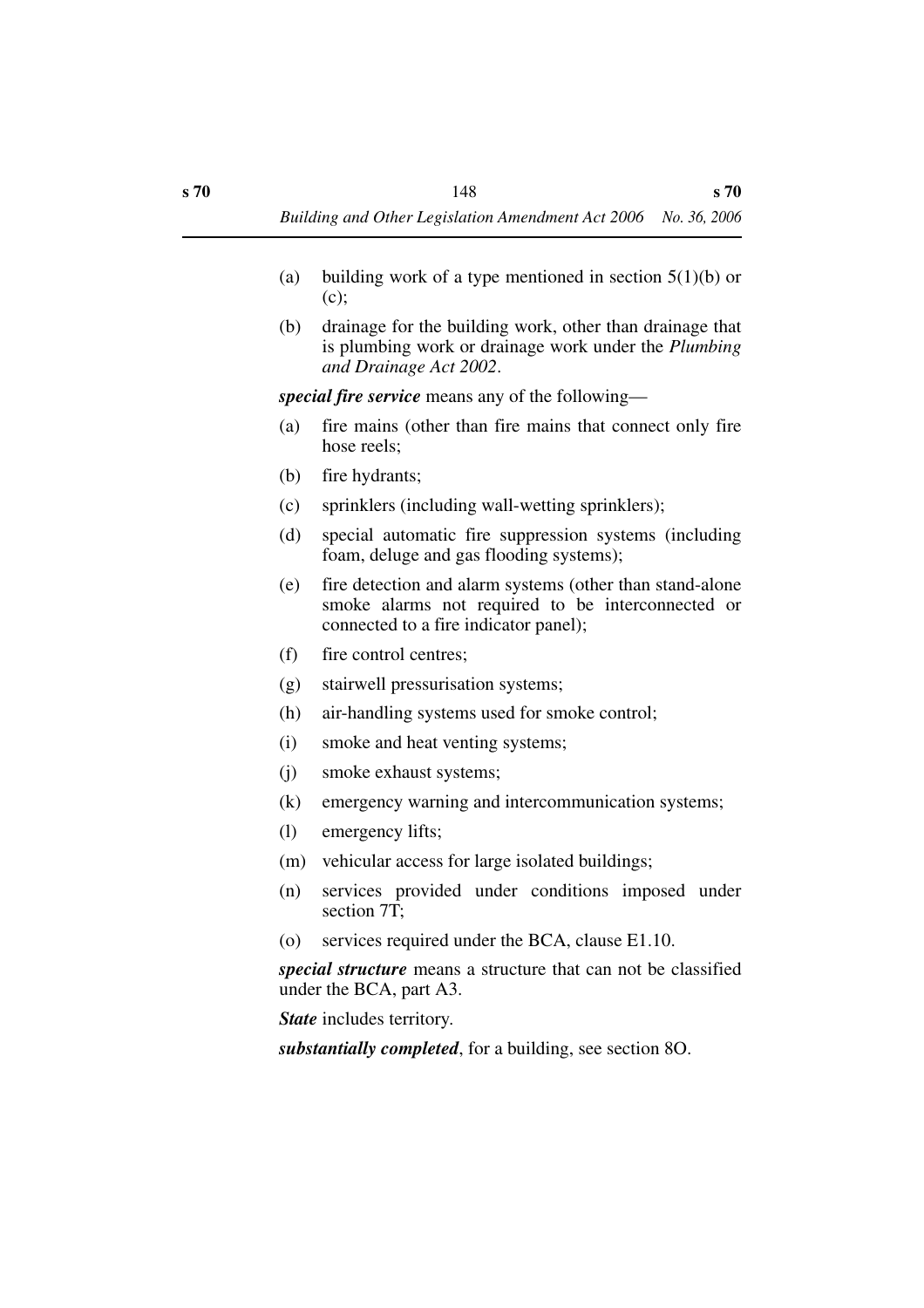*supporting documents*, for a building development application, see section 5R.

*variation application* see section 6F(1)...

(4) Schedule, definitions, *building and development tribunal, development application, development approval, development permit* and *local planning instrument,* 'the *Integrated Planning Act 1997'*—

*omit, insert*—

'IPA'.

(4A) Schedule, definition *indoor swimming pool*, after 'building' *insert*—

> 'or a swimming pool on a deck or roof top of a building if the pool is, under the usual ways of entering or leaving the building, only accessible from the inside of the building'.

(5) Schedule, definition *residential land*, ', under the Standard Building Regulation,'—

*omit.*

(6) Schedule, definition *unsatisfactory conduct*, paragraph (a), 'building certifying functions'—

*omit, insert—*

'building or private certifying functions'.

(7) Schedule, definitions, *construct*, *fencing standards* and *pool owner*, 'part 3'—

*omit, insert*—

'chapter 8'.

# **Part 3 Amendment of Integrated Planning Act 1997**

# **71 Act amended in pt 3**

This part amends the *Integrated Planning Act 1997.*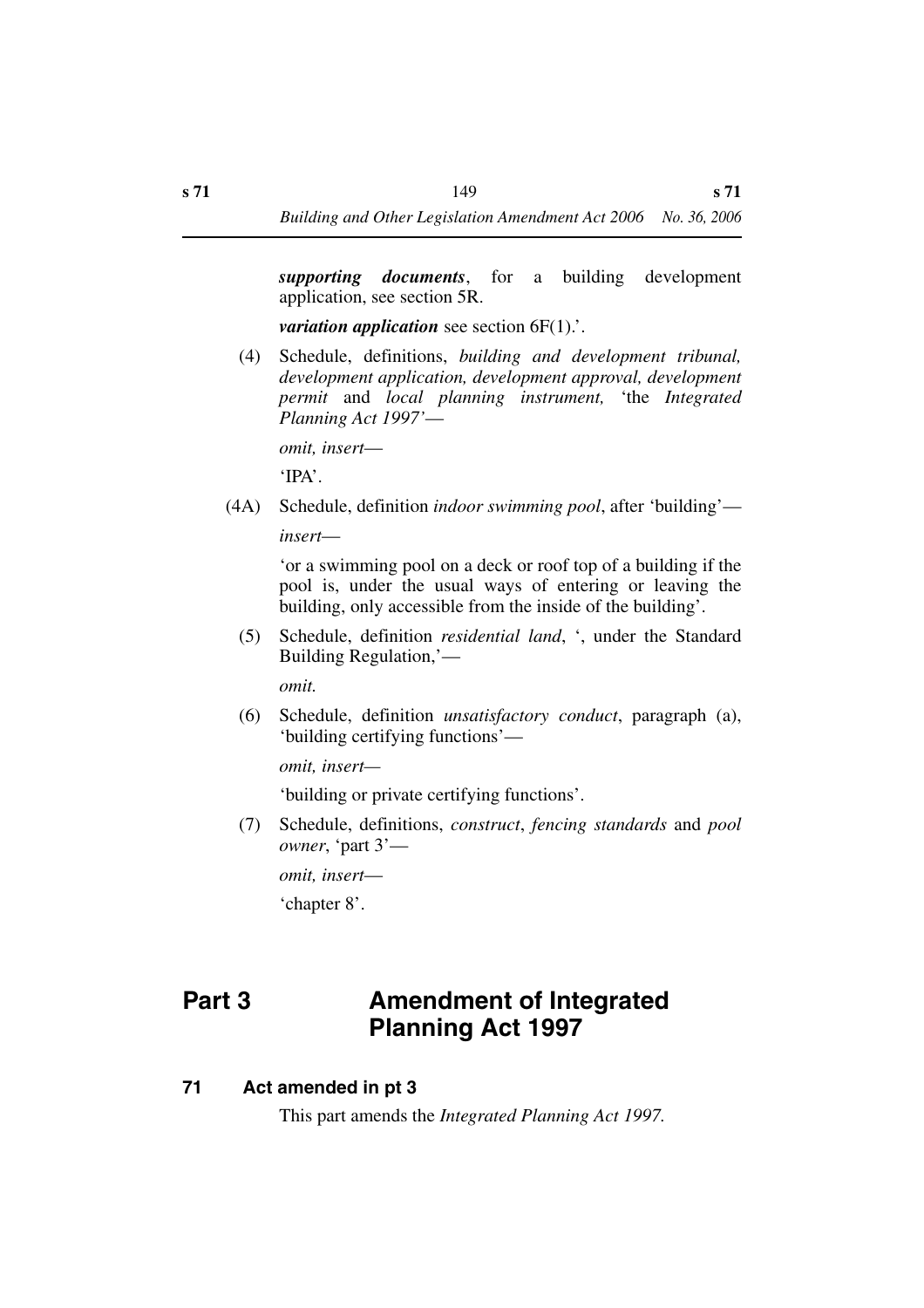#### **72 Amendment of s 1.3.5 (Definitions for terms used in**  *development***)**

- (1) Section 1.3.5, definition *building work*, paragraph 1(b) *omit, insert—*
	- '(b) work regulated under the building assessment provisions under the *Building Act 1975* other than IDAS; or'.
- (2) Section 1.3.5, definition *operational work*, item 2, paragraph  $(a)$ —

*omit, insert*—

- '(a) for items 1(a) to (f) and (j), any element of the work that is—
	- (i) building work other than building work for reconfiguring a lot; or

*Example of building work for reconfiguring a lot* building a retaining wall

- (ii) drainage work; or
- (iii) plumbing work; or'.
- (3) Section 1.3.5—

*insert*—

'(2) For the definition of *building work* in subsection (1), paragraph (b), work includes a management procedure or other activity relating to a building or structure even though the activity does not involve a structural change to the building or structure.

*Example*—

a management procedure under the fire safety standard under the *Building Act 1975* relating to a budget accommodation building'.

### **73 Insertion of new s 3.2.2B**

After section 3.2.2A—

*insert—*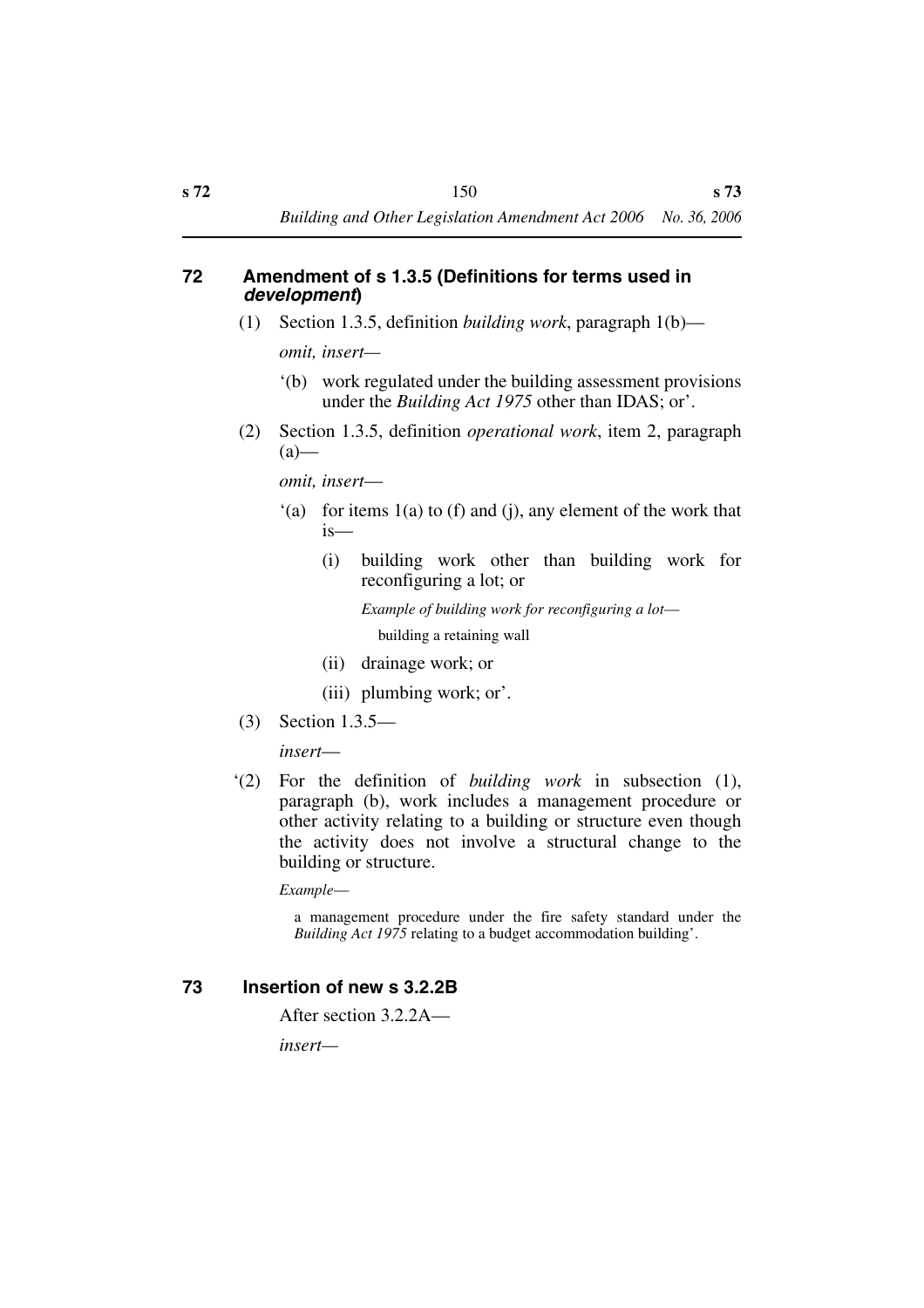### **'3.2.2B Approved operational work for retaining walls required for certain development**

- '(1) This section applies if, when an application is made—
	- (a) a material change of use of premises or reconfiguration of a lot, the subject of an application, may not be performed unless a development permit exists for operational work that is the building of a retaining wall on or near the premises or lot; and
	- (b) there is no development permit for the operational work; and
	- (c) approval for the operational work has not been applied for in the application or a separate application.
- '(2) The application is taken also to be for the operational work.'.

### **74 Amendment of s 3.3.15 (Referral agency assesses application)**

Section 3.3.15(2)(b), 'Standard Building Regulation'—

*omit, insert—*

'building assessment provisions'.

## **75 Amendment of s 3.3.16 (Referral agency's response)**

 $(1)$  Section 3.3.16(3), 'referral agency' *omit, insert*— 'concurrence agency'.

(2) Section 3.3.16—

*insert—*

- '(4) However, the referral agency's response is taken to be a refusal of the application if—
	- (a) the application is a building development application; and
	- (b) the concurrence agency is the local government; and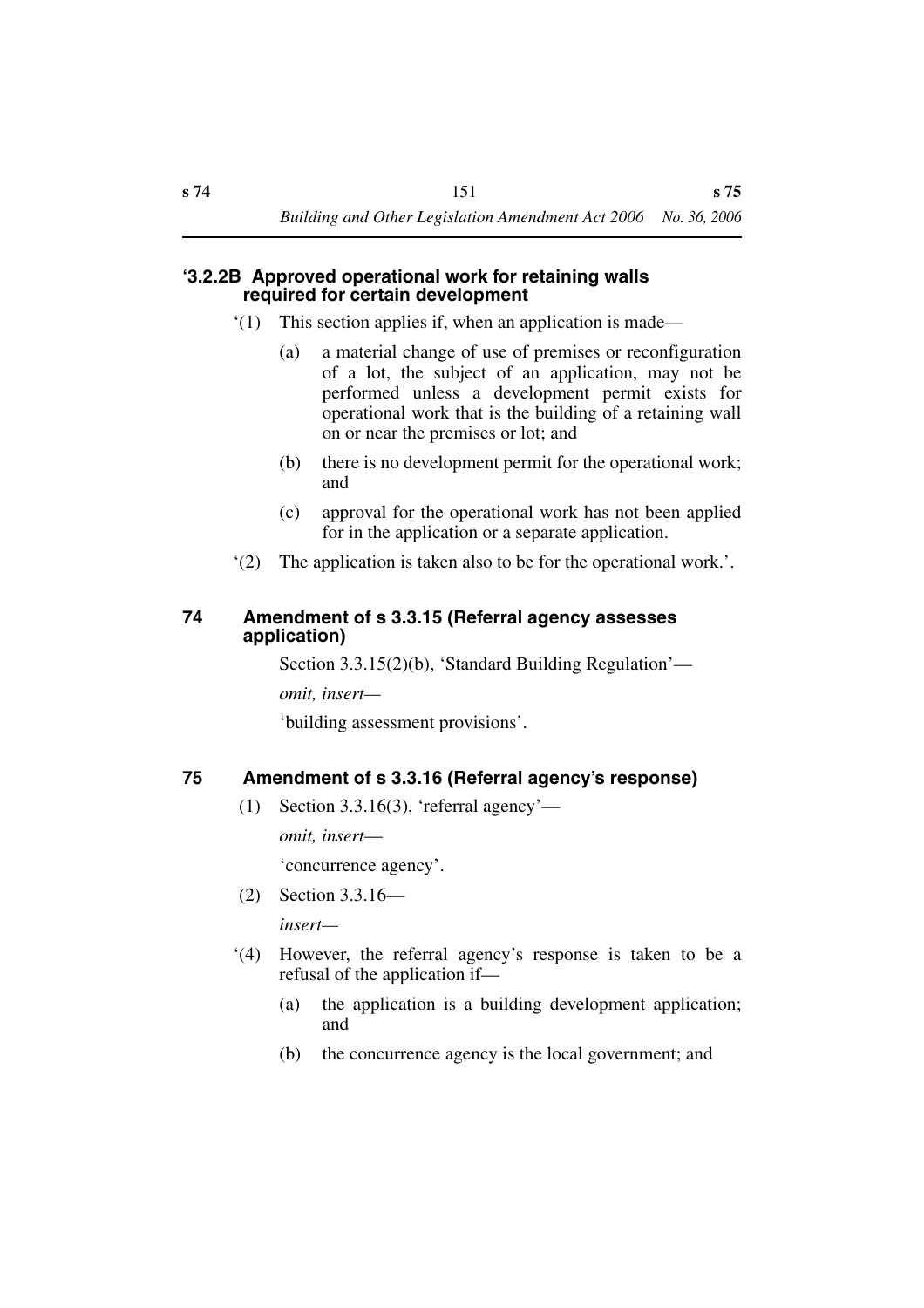- (c) the matter being decided by the concurrence agency is a matter other than assessing the amenity and aesthetic impact of a building or structure; and
- (d) the concurrence agency does not give a response under subsection  $(1)$ .

### **76 Amendment of s 3.3.17 How a concurrence agency may change its response)**

Section 3.3.17(1), 'section 3.3.16(1)'—

*omit, insert—*

'section 3.3.16'.

## **77 Amendment of s 3.3.18 (Concurrence agency's response powers)**

(1) Section 3.3.18(6) and (7)—

*renumber* as section 3.3.18(7) and (8).

(2) Section 3.3.18—

*insert*—

- '(6) To the extent a local government's concurrence agency jurisdiction is about assessing the amenity and aesthetic impact of a building or structure, the concurrence agency may only tell the assessment manager to refuse the application if the concurrence agency considers—
	- (a) the building or structure, when built, will have an extremely adverse effect on the amenity or likely amenity of its neighbourhood; or
	- (b) the aesthetics of the building or structure, when built, will be in extreme conflict with the character of its neighbourhood.'.
- (3) Section 3.3.18(8), as renumbered, after 'concurrence agency's response'—

*insert—*

', other than a refusal taken to have been given, under section  $3.3.16(4)$ ;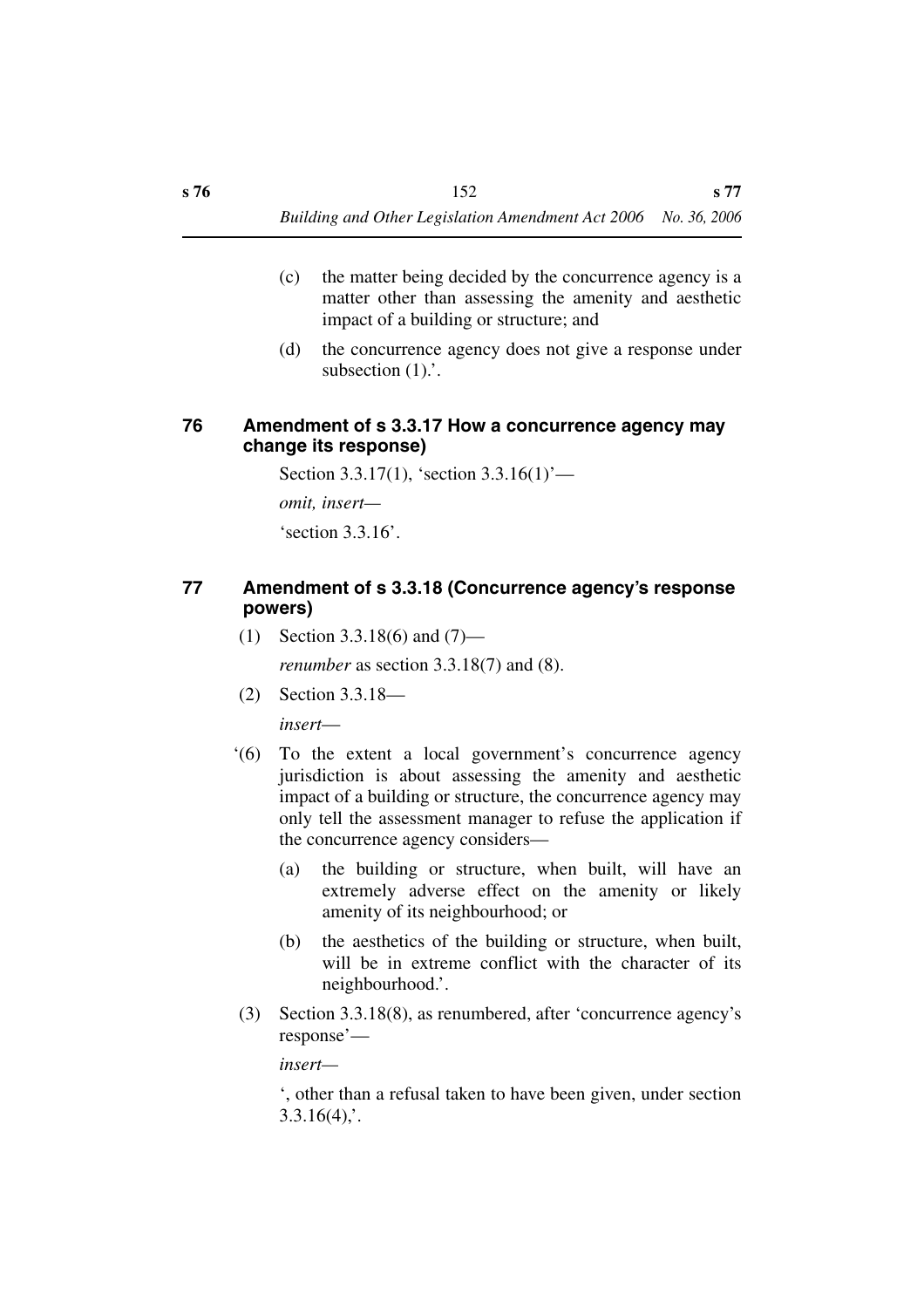- (4) Section 3.3.18 *insert*—
- '(9) Subsection (8) does not apply to a refusal mentioned in section 3.3.16(4).'.

### **78 Amendment of s 3.5.13 (Decision if application requires code assessment)**

Section 3.5.13(4), from 'However—' to 'if the decision'—

*omit, insert*—

'However, if the decision'.

## **79 Amendment of s 3.5.15 (Decision notice)**

(1) Section 3.5.15(1)—

*insert*—

- '(d) if the application is a building development application—each designated person for the application.'.
- (2) Section 3.5.15—

*insert*—

- '(2B) Also, if the application is a building development application, the decision notice must include the approved drawings for the development approval.'.
	- (3) Section 3.5.15(5A), 'section 5.3.5'—

*omit, insert—*

'the *Building Act 1975*, chapter 4, part 682'.

- (4) Section 3.5.15(6) and (7) *omit, insert—*
- '(6) In this section—

<sup>82</sup> *Building Act 1975*, chapter 4, part 6 (Regulation of building assessment work and the issuing of building development approvals by private certifiers)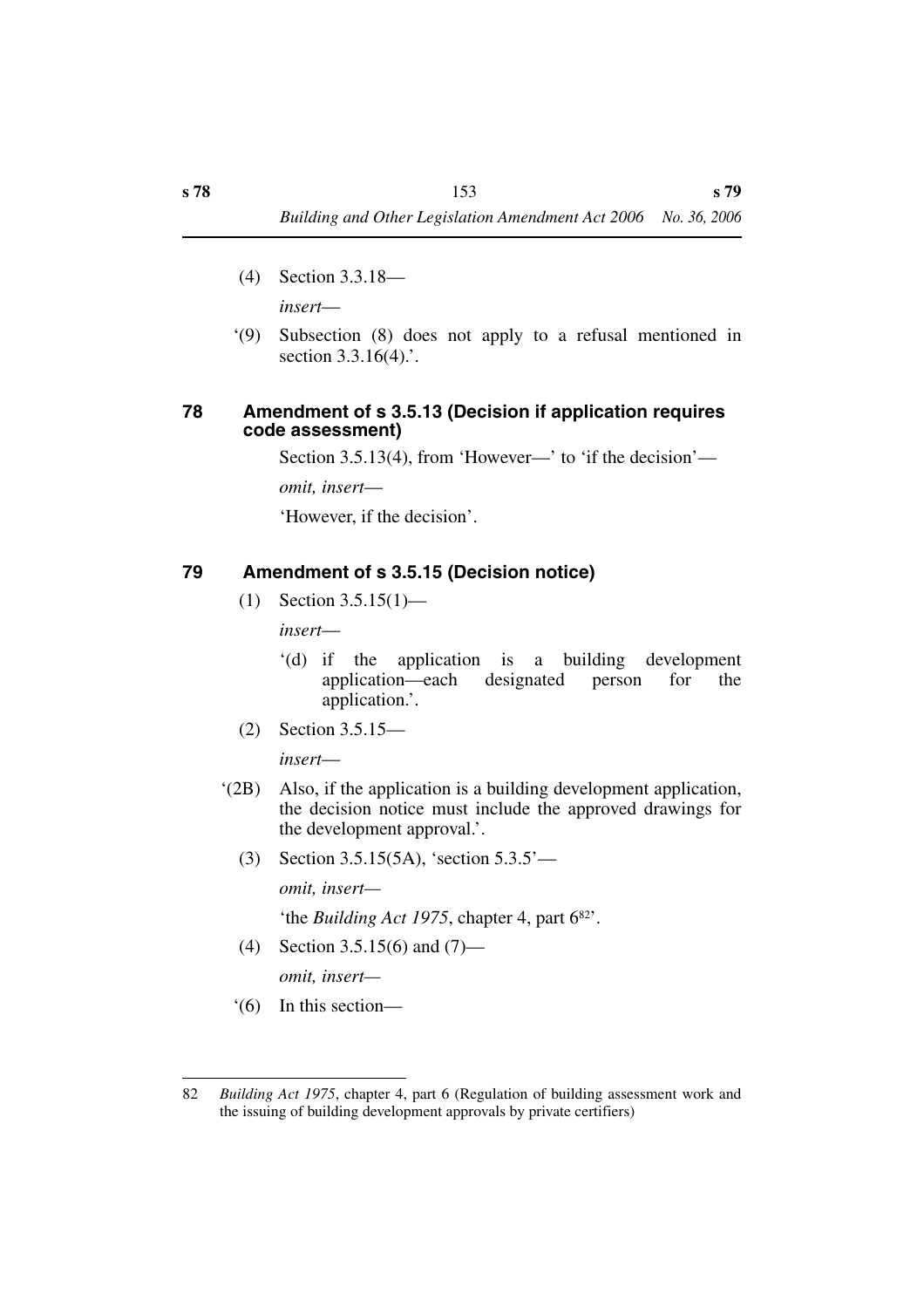*designated person*, for a building development application, means—

- (a) if the building to which the application relates is, under the Building Code of Australia, a single detached class 1a building or a class 10 building or structure—the owner of the building; and
- (b) any other person nominated on the approved form under section  $3.2.1(2)$ ,  $83$  as the person to receive documents.'.

#### **80 Amendment of s 4.2.1 (Establishing building and development tribunals)**

Section 4.2.1(4), from 'local government's' to 'Standard Building Regulation'—

*omit, insert—*

'referral agency's response decision about the amenity and aesthetic impact of a building or structure'.

### **81 Amendment of s 4.2.7 (Jurisdiction of tribunals)**

Section 4.2.7(2)(a), after '*Building Act 1975'*—

*insert—*

'(other than a matter under that Act that may or must be decided by the Building Services Authority)84'.

### **82 Replacement of s 4.2.12A (Appeals for plumbing and drainage matters)**

Section 4.2.12A—

*omit, insert—*

### **'4.2.12A Appeals for building and plumbing and drainage matters**

 $'(1)$  If—

<sup>83</sup> Section 3.2.1 (Applying for development approval)

<sup>84</sup> For appeals against the authority's decisions under the *Building Act 1975*, see the *Building Act 1975*, section 11V (Appeals to Commercial and Consumer Tribunal about decisions under pt 3).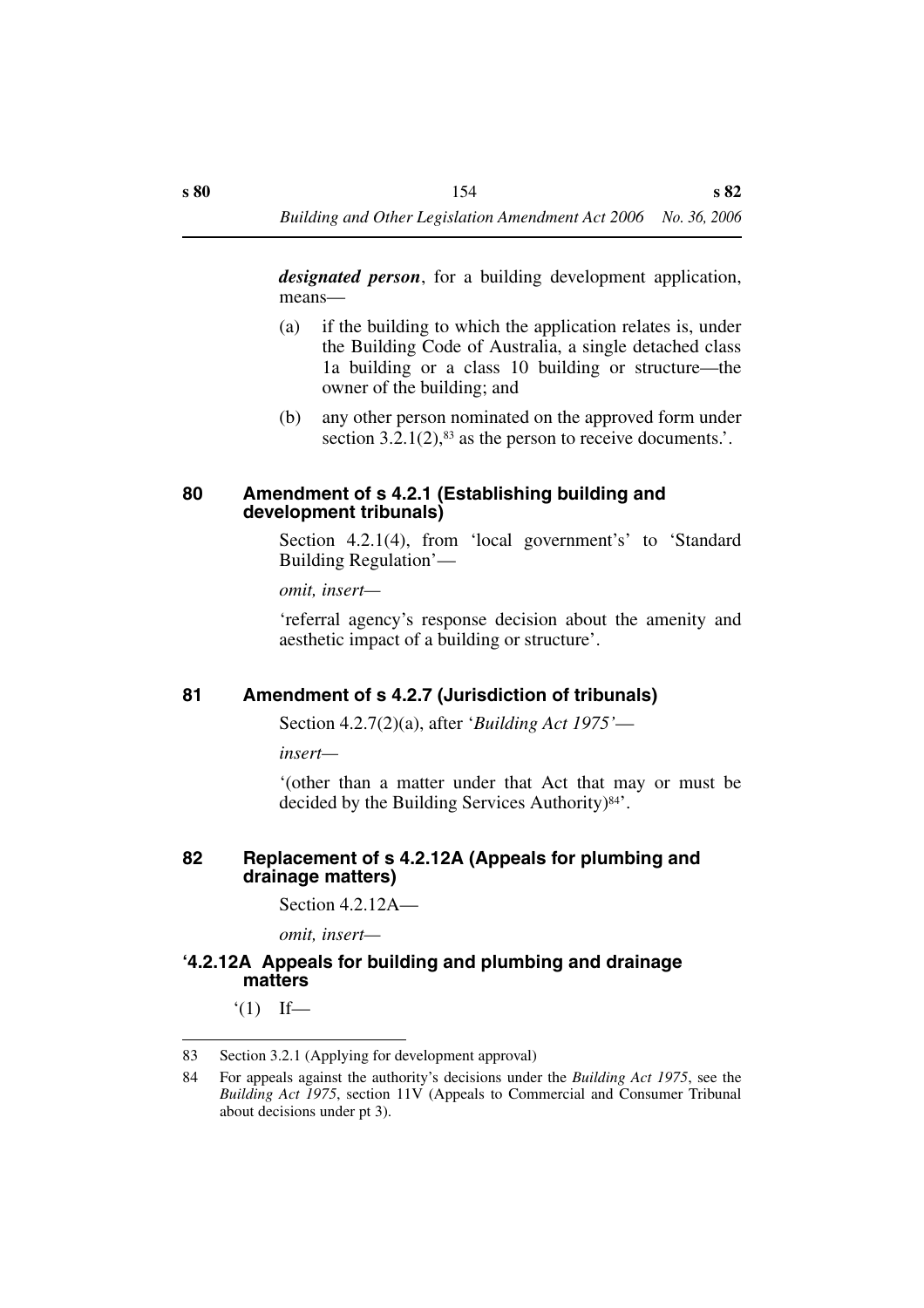- (a) a person has been given, or entitled to be given—
	- (i) an information notice under the *Building Act 1975* about a decision other than a decision under that Act made by the Building Services Authority; or
	- (ii) an information notice under the *Plumbing and Drainage Act 2002*, about a decision under part 4 or 5 of that Act;85 or
- (b) a person—
	- (i) was an applicant for a building development approval; and
	- (ii) is dissatisfied with a decision under the *Building Act 1975* by a building certifier or referral agency about inspection of building work the subject of the approval;

the person may appeal against the decision to a tribunal.

- '(2) An appeal under subsection (1) must be started within 20 business days after the day the person is given notice of the decision.
- $'(3)$  If—
	- (a) under the *Building Act 1975*, a person makes an application other than a building development application to a local government; and
	- (b) the period required under that Act for the local government to decide the application (the *decision period*) has passed; and
	- (c) the local government has not decided the application;

the person may appeal to a tribunal against the lack of the decision and for the tribunal to decide the application as it were the local government.

'(4) An appeal under subsection (3) must be started within 20 business days after the end of the decision period.'.

<sup>85</sup> *Plumbing and Drainage Act 2002*, part 4 (Compliance assessment) or 5 (Chief executive approvals)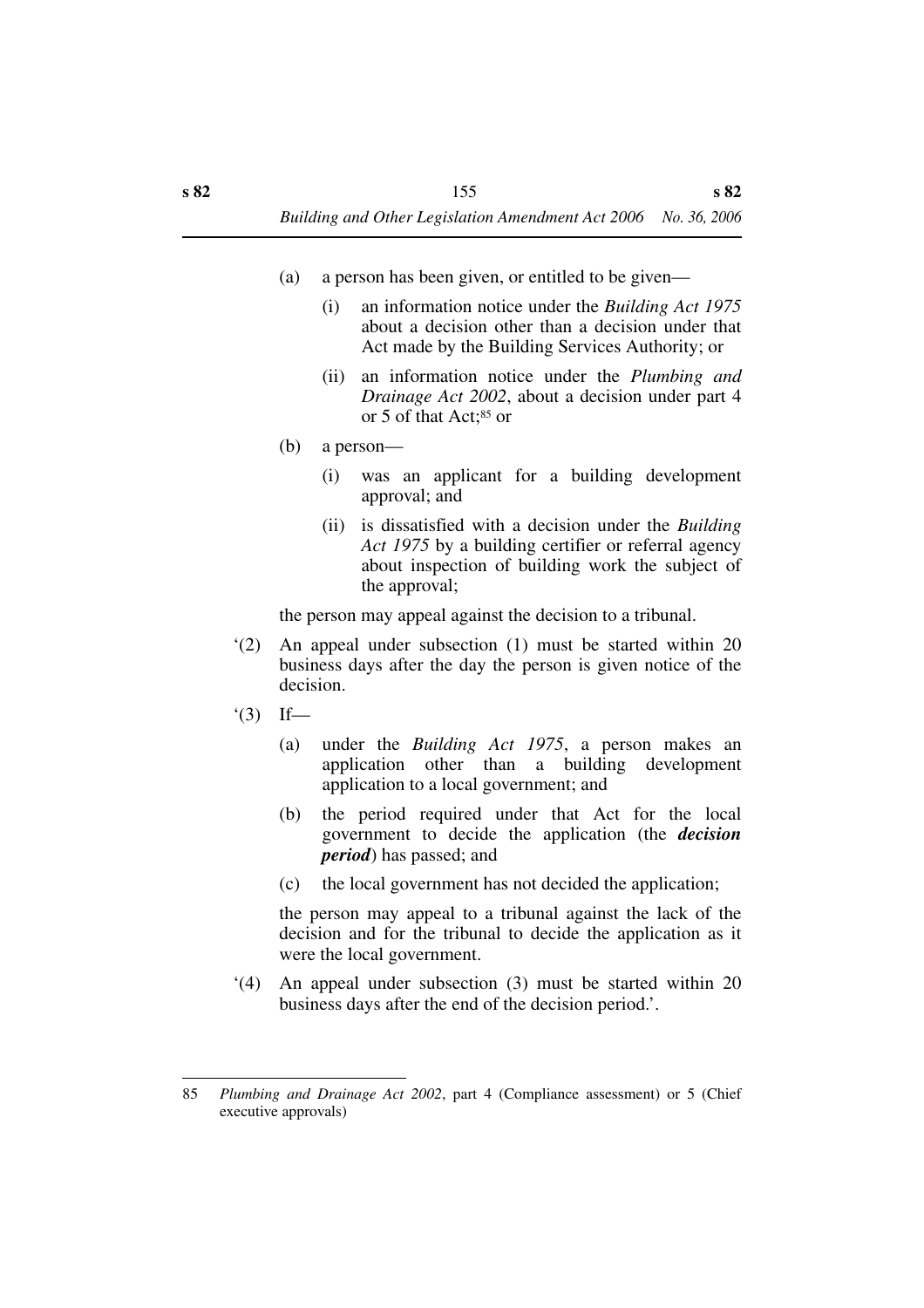## **83 Amendment of s 4.3.18 (Proceedings for offences)**

Section 4.3.18(3)(a), 'Standard Building Regulation' *omit, insert—* 'building assessment provisions'.

**84 Amendment of s 4.3.22 (Proceeding for orders)**

Section 4.3.22(2), 'Standard Building Regulation' *omit, insert—*

'building assessment provisions'.

## **85 Omission of ch 5, pt 3 (Private certification)**

Chapter 5, part 3—

*omit.*

### **86 Amendment of s 5.7.2 (Documents local government must keep available for inspection and purchase)**

(1) Section 5.7.2(1), 'or a certified copy'—

*omit, insert*—

'or the designated type of copy'.

(2) Section 5.7.2(1)—

*insert—*

- '(t) planning scheme maps for the designation, under the *Building Act 1975*, of bush fire prone areas for the Building Code of Australia;
- (u) its register of resolutions about land liable to flooding, made under the *Building Act 1975*;
- (v) its register of exemptions granted under the *Building Act* 1975, chapter 8;<sup>86</sup>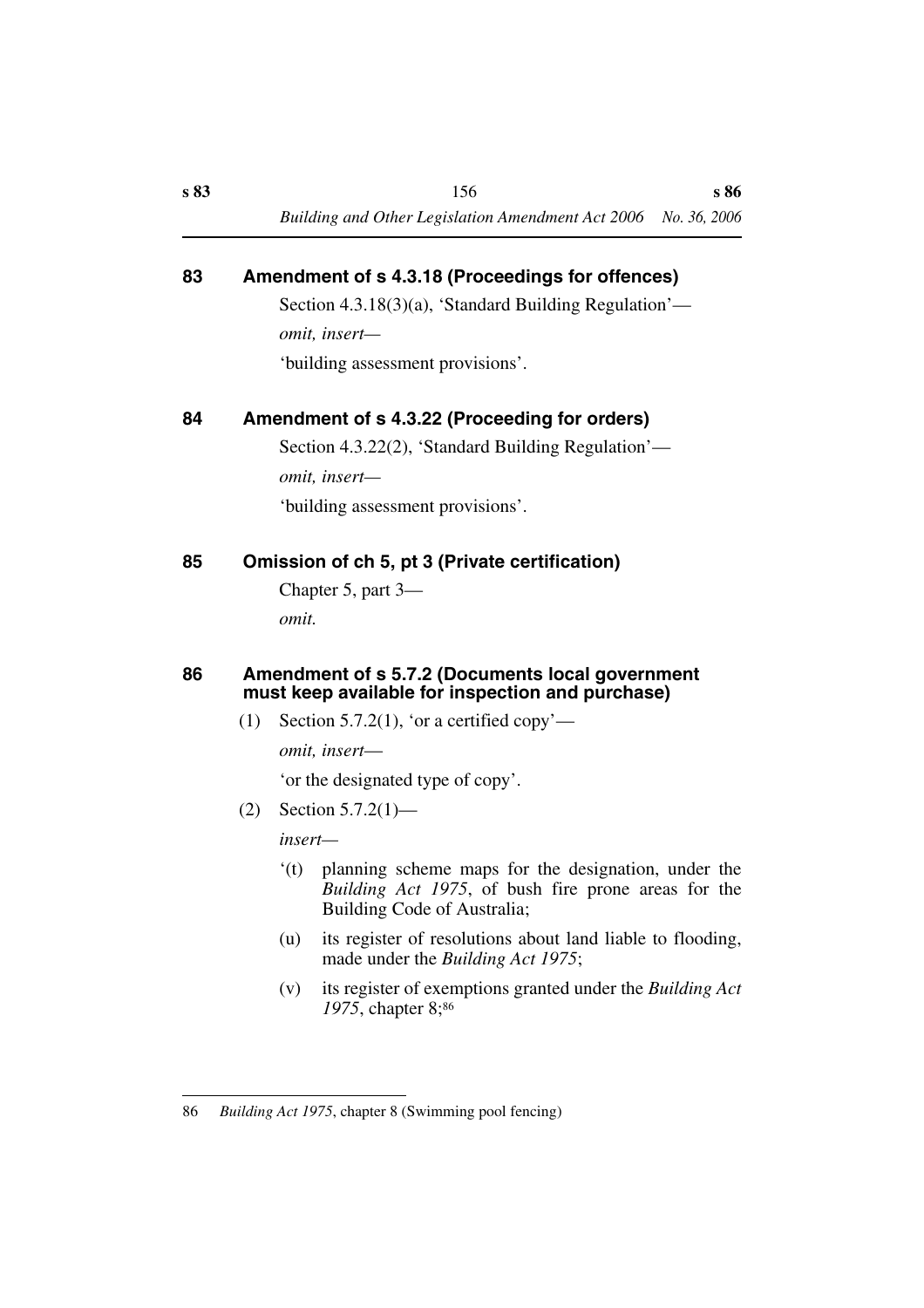- (w) each record that it must keep under the *Building Act 1975,* section 12SA;87
- (x) all development information it has about building development applications, other than information that may be purchased from the registrar of titles;
- (y) its register mentioned in the *Building Act 1975*, section  $25.88$ '.
- (3) Section 5.7.2—

*insert*—

- '(4) Despite subsection (1), the obligation under that subsection does not apply to the extent the local government is reasonably satisfied a document mentioned in subsection (1)  $(t)$  to  $(y)$  contains—
	- (a) sensitive security information; or
	- (b) information of a purely private nature about an individual, including, for example, someone's residential address.
- $(5)$  Also, the obligation under subsection  $(1)(x)$  only applies if the person seeking the information applies for it in the approved form.
- '(6) In this section—

*designated type of copy*, for a document, means—

- (a) for a document mentioned in subsection  $(1)$  (a) to  $(s)$ —a certified copy; or
- (b) otherwise—an ordinary copy.

*development information*, for a building development application, means information about any of the following—

- (a) the physical characteristics and location of infrastructure related to the application;
- (b) local government easements, encumbrances or estates or interests in land likely to be relevant to the application;

<sup>87</sup> *Building Act 1975*, section 12SA (Local government's fire safety record-keeping obligations)

<sup>88</sup> *Building Act 1975*, section 25 (Register of notices given)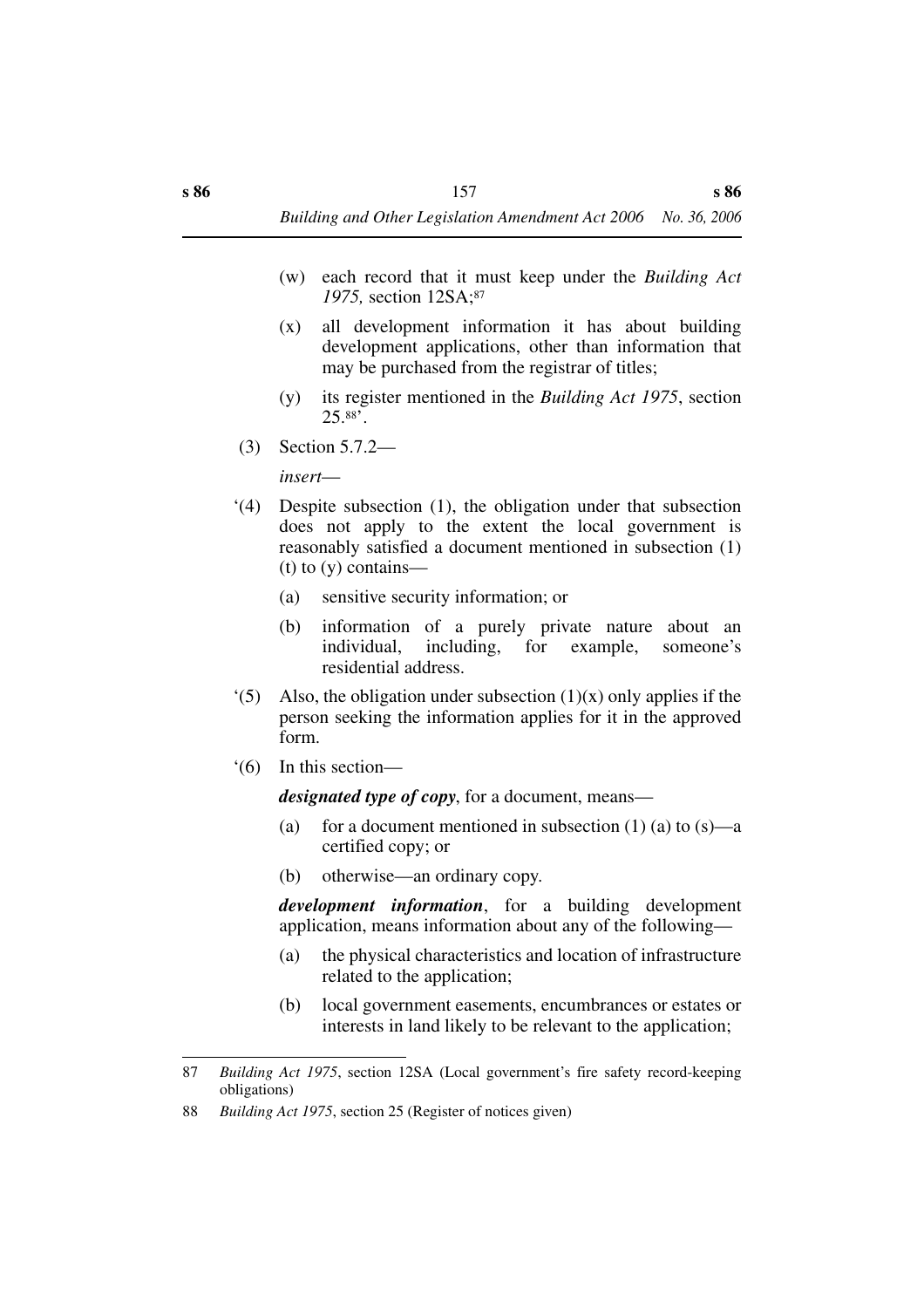#### (c) site characteristic information likely to affect the assessment of the application.

*Examples of information mentioned in paragraph (c)*—

- design levels of proposed road or footway works
- design or location of stormwater connections
- design or location of vehicle crossings
- details of any heritage listed buildings
- discharge of swimming pool backwash water
- flood level information
- limitations on driveway gradients
- limitations on the capacity of sewerage, stormwater and water supply services
- location of any erosion control districts
- location of contaminated land
- location of land-slip areas
- location of mine subsidence areas'.

### **87 Replacement of s 5.7.3 (Documents local government must keep available for inspection only)**

Section 5.7.3—

*omit, insert—*

### **'5.7.3 Documents local government must keep available for inspection only**

'A local government must keep the following documents available for inspection only—

- (a) an official copy of this Act, the *Building Act 1975*, and every regulation made under the Acts and still in force;
- (b) the Building Code of Australia.'.

### **88 Amendment of s 5.7.4 (Documents assessment manager must keep available for inspection and purchase)**

(1) Section 5.7.4(1), 'or a certified copy'—

*omit, insert*—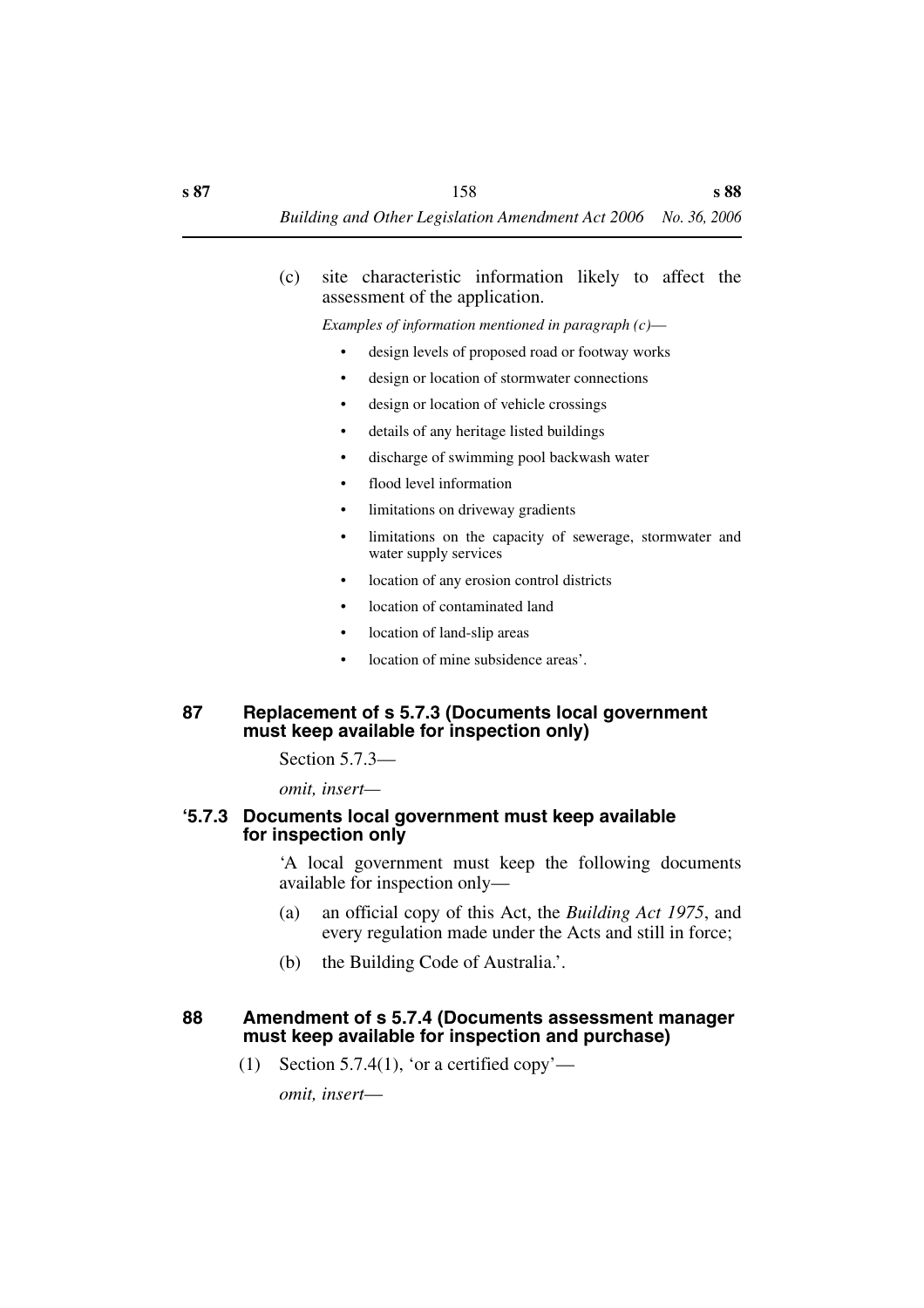'or the designated type of copy'.

(2) Section 5.7.4(1)—

*insert—*

- '(h) for each building development application approved for a building in its area—
	- (i) if, under the *Building Act 1975,* the application was made to a private certifier (class A)—the documents relating to the application given to the local government, under section 8 of that Act;<sup>89</sup> or
	- (ii) if the application was made to the local government—the application and the approval documents for the application as defined under the *Building Act 1975*;
- (i) inspection certificates or other documents about the inspection of building work that, under the *Building Act* 1975, the assessment manager must keep.'.
- (3) Section 5.7.4—

*insert—*

- '(5) Despite subsection (1), the obligation under the subsection does not apply to the extent the assessment manager is reasonably satisfied a document mentioned in subsection (1) (h) or (i) contains—
	- (a) sensitive security information; or
	- (b) information of a purely private nature about an individual, including, for example, someone's residential address.
- '(6) Also, the obligation under subsection (1)(h) applies only until—
	- (a) if the building the subject of the approval is, under the Building Code of Australia, a class 10 building, other than a swimming pool fence, the earlier of the following to happen—
		- (i) the building's demolition or removal;

<sup>89</sup> *Building Act 1975*, section 8 (Requirements on approval of application)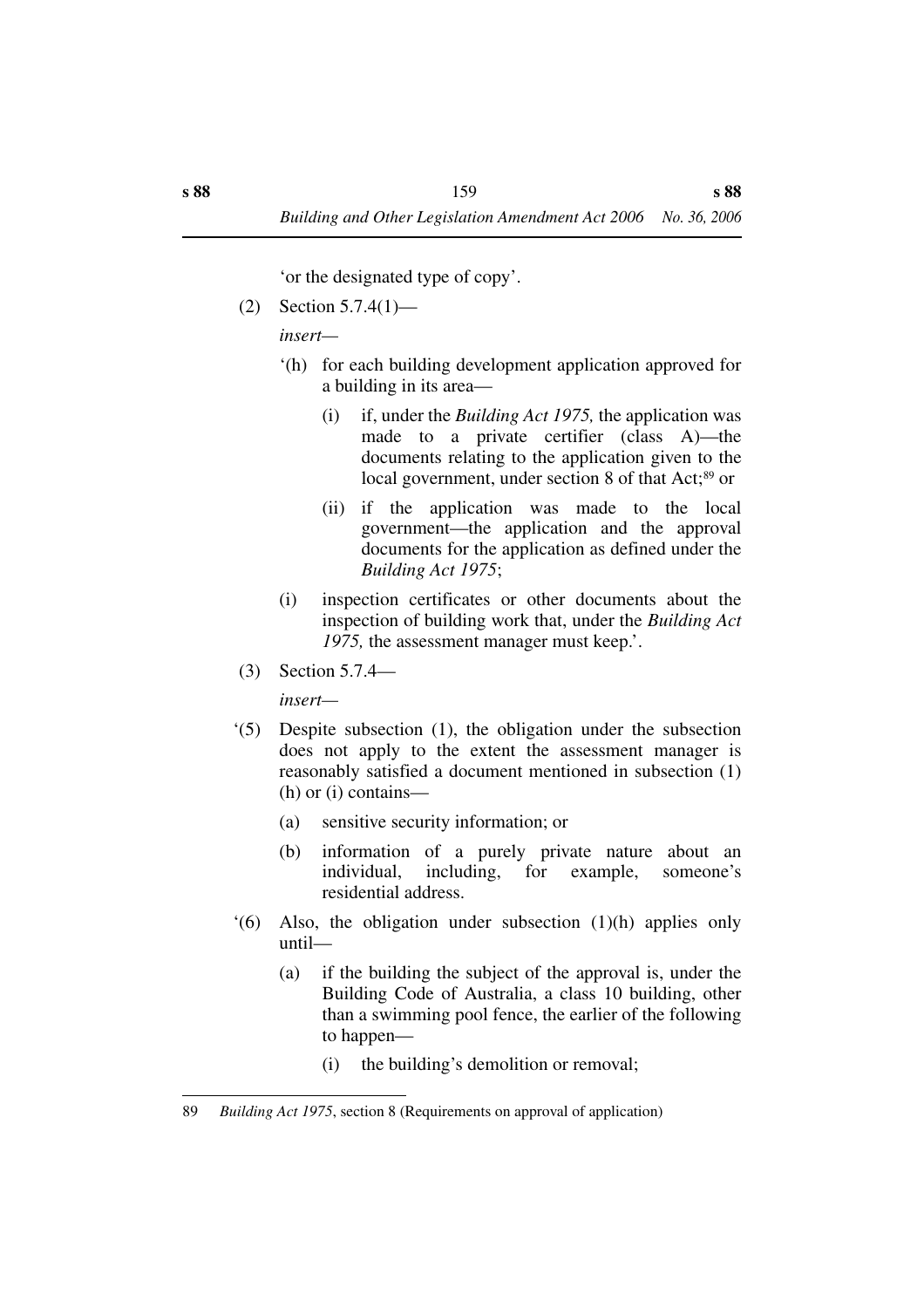- (ii) the end of 10 years from when the approval was given; or
- (b) if the building the subject of the approval is of any other class under the Building Code of Australia or is a swimming pool fence—the building's demolition or removal.
- '(7) In this section—

*designated type of copy*, for a document, means—

- (a) for a document mentioned in subsection  $(1)(a)$  to  $(g)$ —a certified copy; or
- (b) otherwise—an ordinary copy.'.

#### **89 Amendment of s 5.7.6 (Documents chief executive must keep available for inspection and purchase)**

(1) Section 5.7.6(1), 'or a certified copy'—

*omit, insert*—

'or the designated type of copy'.

(2) Section 5.7.6(1)—

*insert—*

- '(p) the Queensland Development Code.'.
- (3) Section 5.7.6—

*insert*—

- '(3) However, the chief executive must not charge anyone for supplying a copy of all or part of the Queensland Development Code.
- '(4) In this section—

### *designated type of copy*, for a document, means—

- (a) for the Queensland Development Code—an ordinary copy; or
- (b) otherwise—a certified copy.

*Queensland Development Code* see the *Building Act 1975*, section 5H.'.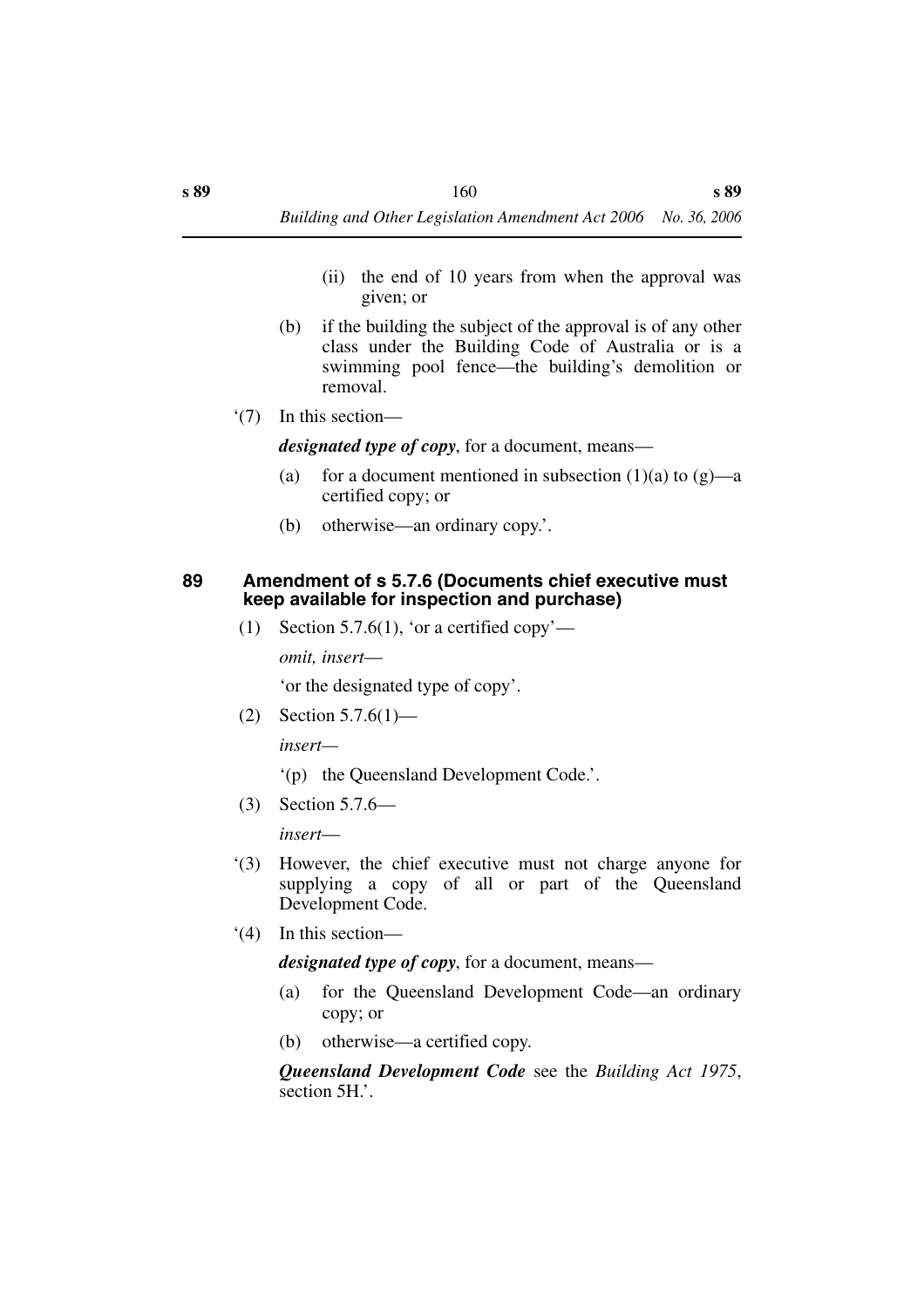### **90 Amendment of s 6.1.1 (Definitions for pt 1)**

Section 6.1.1, definition *applicable codes,* paragraph (a), 'Standard Building Regulation'—

*omit, insert—*

'building assessment provisions'.

### **91 Amendment of s 6.1.29 (Assessing applications (other than against the Standard Building Regulation))**

Section 6.1.29, heading, 'Standard Building Regulation'—

*omit, insert—*

'**building assessment provisions**'.

### **92 Amendment of s 6.1.30 (Deciding applications (other than under the Standard Building Regulation)**

Section 6.1.30, heading, 'Standard Building Regulation'—

*omit, insert—*

'**building assessment provisions**'.

### **93 Amendment of sch 8 (Assessable development and self-assessable development)**

(1) Schedule 8, part 1, table 1, item 1 and heading—

*omit, insert—*

| 'For the Building Act $1975^{\circ}$ |                                                                                                                                                |
|--------------------------------------|------------------------------------------------------------------------------------------------------------------------------------------------|
|                                      | Building work that is not $-$<br>self-assessable; and<br>(a)<br>declared under the <i>Building Act 1975</i> to be exempt development.'.<br>(b) |

### a Table 1, item 1 commenced 30 March 1998

(2) Schedule 8, part 2, table 1, item 1, 'Standard Building Regulation'—

*omit, insert*—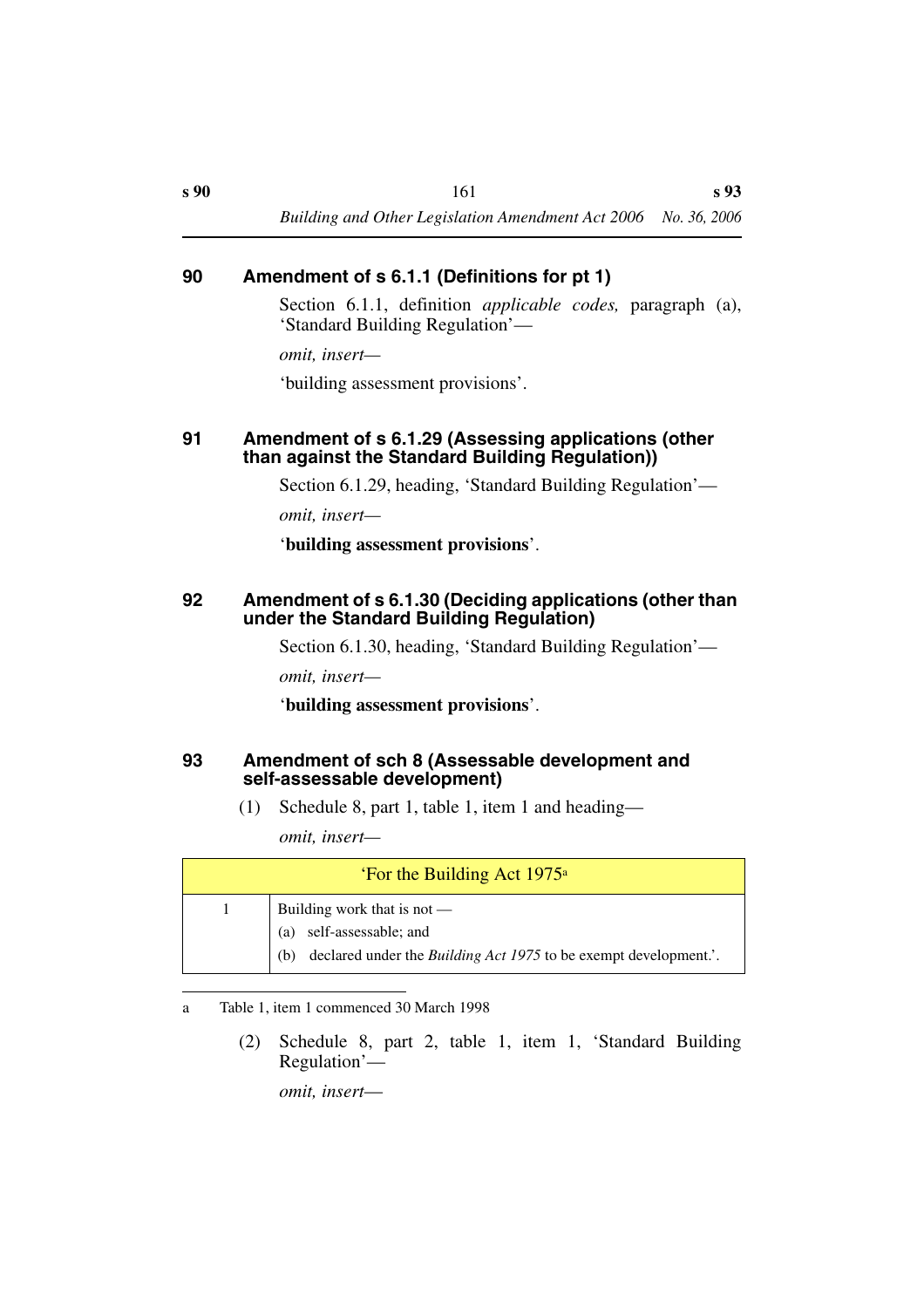'*Building Act 1975*'.

(3) Schedule 8, part 2, table 1, item 2 and heading—

*omit, insert—*

| 'For the Building Act 1975 <sup>a</sup> |                                                                                                |
|-----------------------------------------|------------------------------------------------------------------------------------------------|
|                                         | Building work declared under the <i>Building Act 1975</i> to be self-assessable development.'. |

a Table 1, item 2 commenced 30 March 1998

### **94 Amendment of sch 8A (Assessment manager for development applications)**

Schedule 8A, table 1, item  $1(a)(ii)$ —

*omit, insert—*

'(ii) is for building work, that, under the *Building Act 1975*, is assessable against the building assessment provisions; or'.

## **95 Amendment of sch 10 (Dictionary)**

(1) Schedule 10, definitions *building referral agency, private certifier*, *replacement private certifier* and *Standard Building Regulation*—

*omit*.

(2) Schedule 10—

*insert*—

'*building assessment provisions* see the *Building Act 1975*, section  $5Y(1)$ .<sup>90</sup>

## *building certifier*—

1 A building certifier is an individual who, under the *Building Act 1975*, is licensed as a building certifier.

<sup>90</sup> *Building Act 1975,* section 5Y (Relevant laws and other documents for assessment of building work)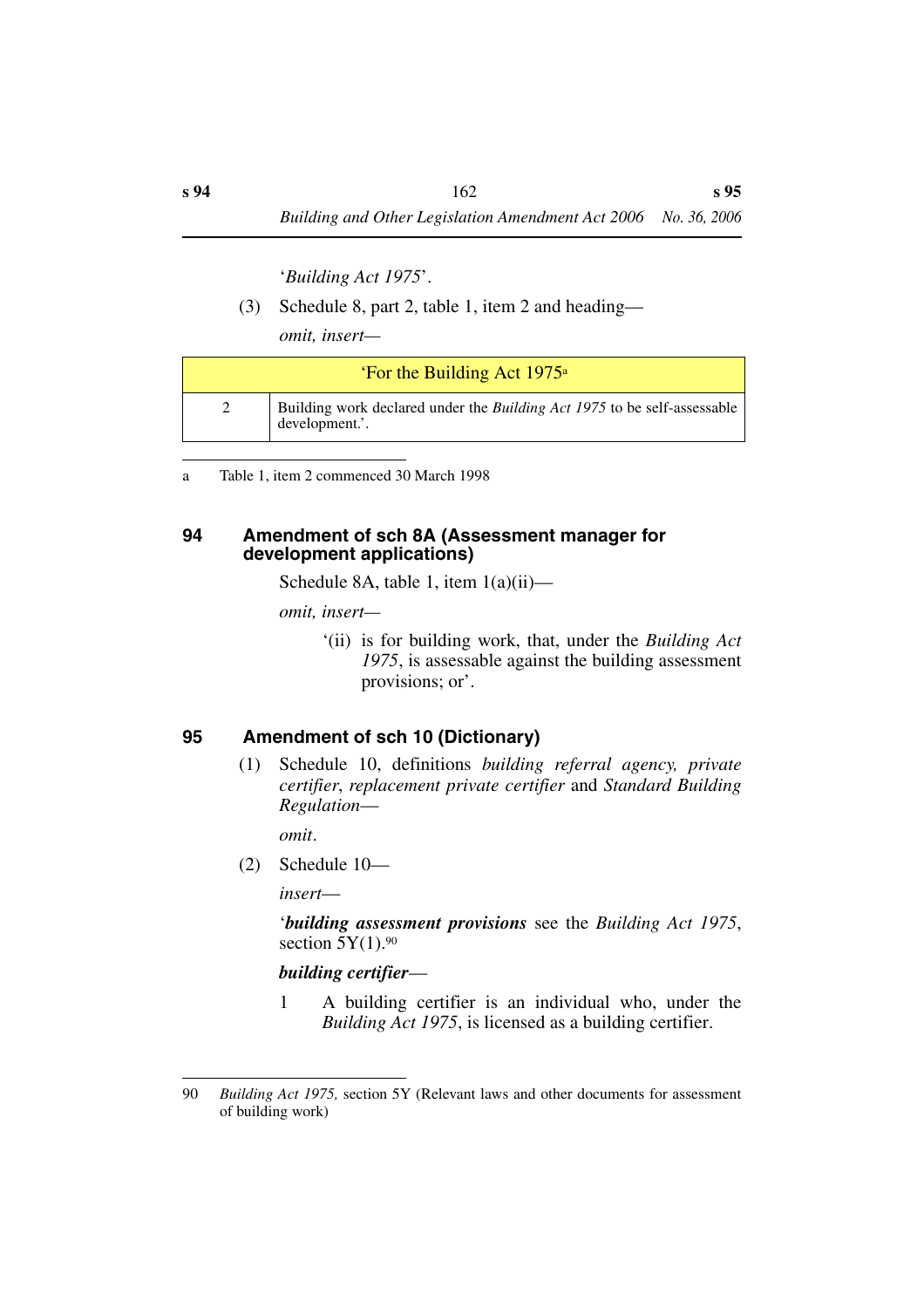2 A reference to a building certifier includes a reference to a private certifier.

### *Building Code of Australia*—

- 1 The *Building Code of Australia* is the edition, current at the relevant time, of the Building Code of Australia (including the Queensland Appendix) published by the body known as the Australian Building Codes Board.
- 2 A reference to the code includes the edition as amended from time to time by amendments published by the board.

*building development application* means a development application to the extent it is for building work.

*private certifier* means a building certifier whose license under the *Building Act 1975* has private certification endorsement under that Act.

*private certifier (class A)* means a private certifier whose license under the *Building Act 1975* has development approval endorsement under that Act.'.

(3) Schedule 10, definition *assessing authority*, paragraph (c)—

*omit, insert*—

'(c) for assessable development for which a private certifier (class A) is, under the *Building Act 1975*, chapter  $6<sup>91</sup>$ engaged to perform private certifying functions under that Act—the private certifier or the local government; or'.

<sup>91</sup> *Building Act 1975*, chapter 6 (Provisions about private certifiers and other building certifiers)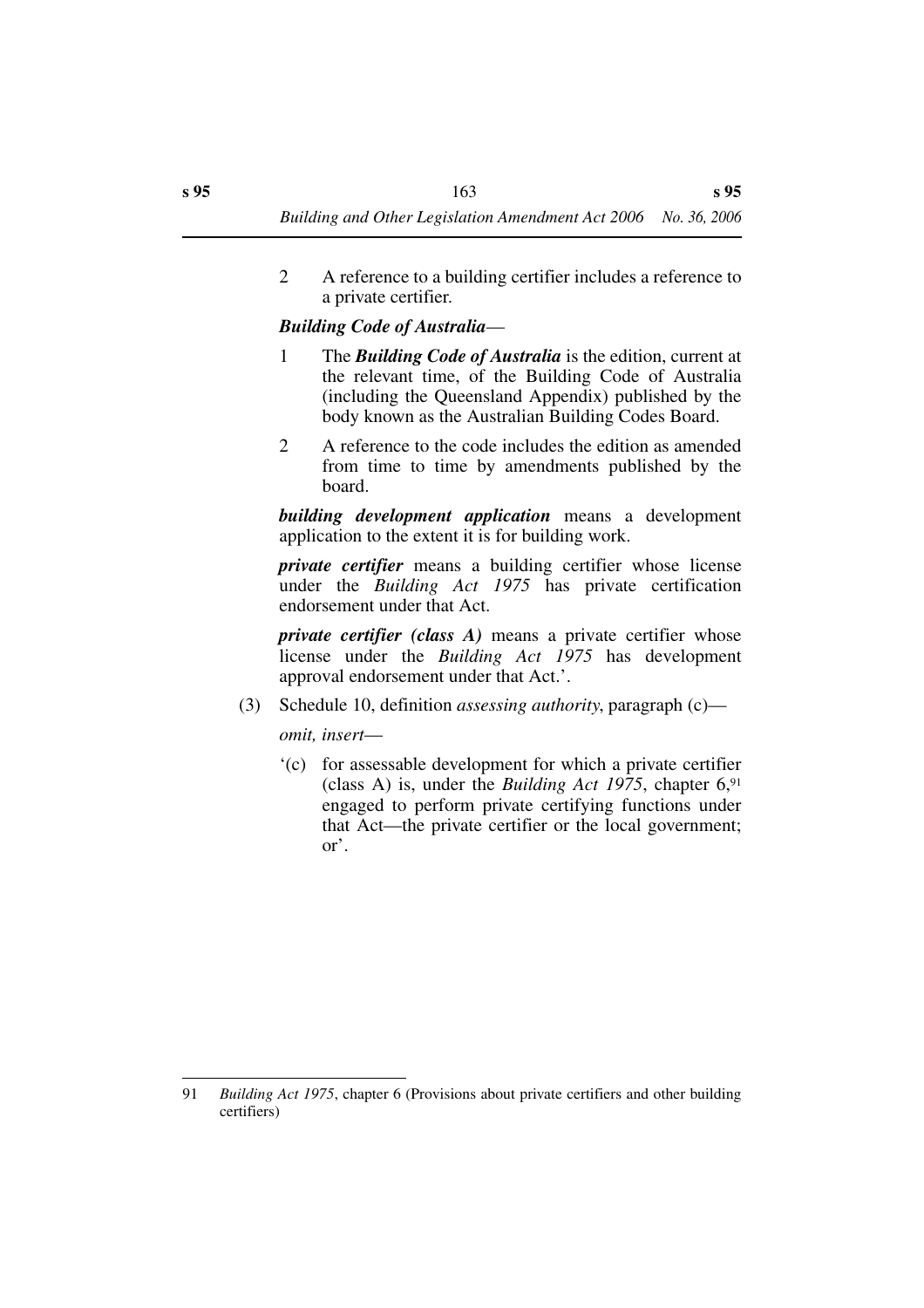# **Part 3A Amendment of Integrated Planning and Other Legislation Amendment Act 2006**

### **95A Act amended in pt 3A**

This part amends the *Integrated Planning and Other Legislation Amendment Act 2006*.

### **95B Amendment of s 2 (Commencement)**

(1) Section 2, before 'Sections'—

*insert*—

- '(1) Section 75, as amended by the *Building and Other Legislation Amendment Act 2006*, is taken to have commenced on 30 March 2006.
- $\dot{ }$  (2)  $\dot{ }$  .
- (2) Section 2, ', 75' *omit.*

#### **95C Amendment of s 75 (Amendment of s 6.5.1 (When particular development approvals lapse))**

Section  $75(1)$ , 'June'—

*omit, insert*—

'December'.

# **Part 3B Amendment of Local Government Act 1993**

### **95D Act amended in pt 3B**

This part amends the *Local Government Act 1993*.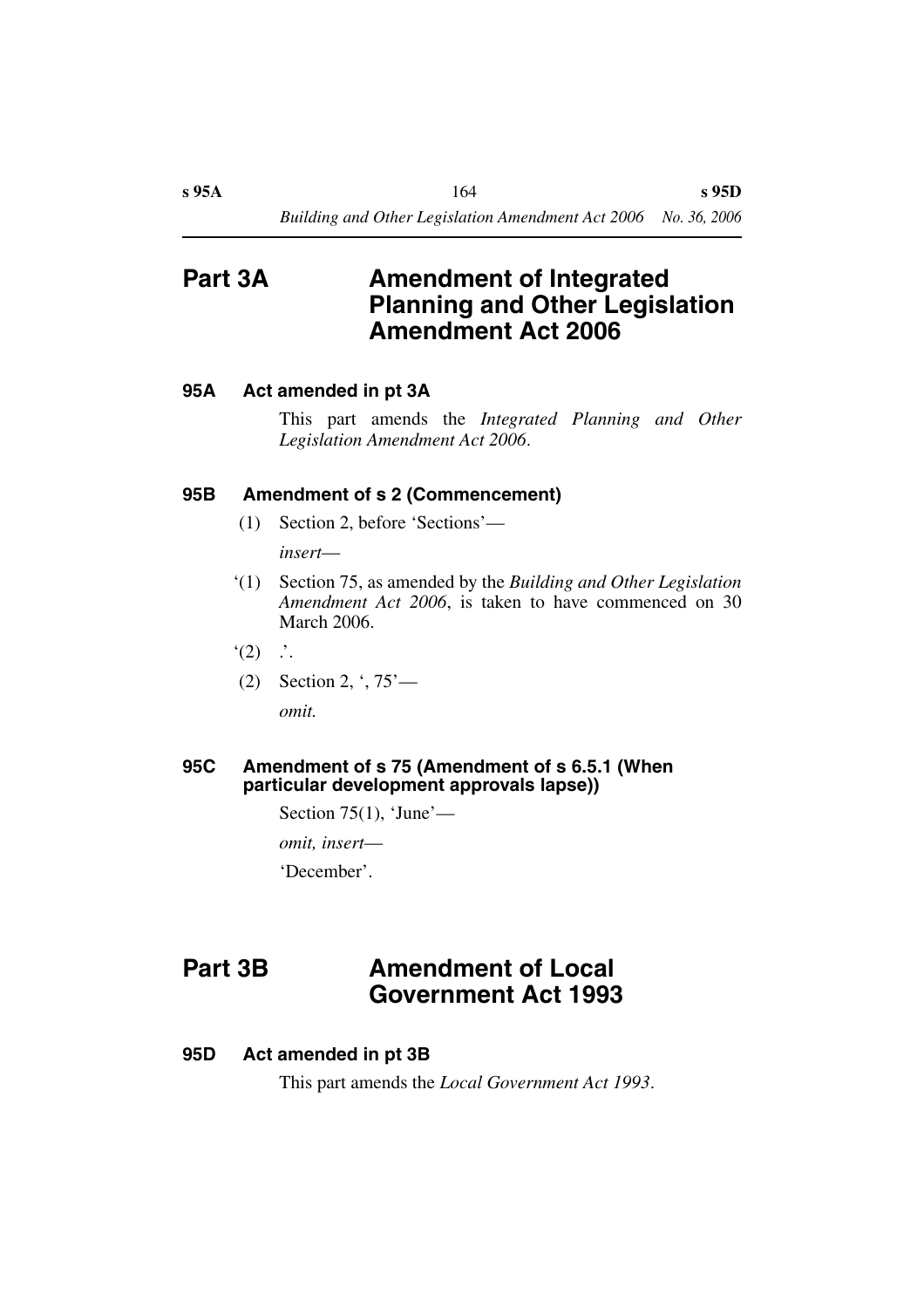## **95E Amendment of s 492 (Exemptions)**

- $(1)$  Section 492 $(1)(f)$  *omit*.
- (2) Section 492(1)(d) and (e) *renumber* as section 492(1)(e) and (f).
- (3) Section  $492(1)(c)$ —

*omit, insert*—

- '(c) for any non-current asset other than land—the local government has—
	- (i) decided by resolution, to prepare, for the disposal, a plan that complies with subsection (2); and
	- (ii) prepared the plan; or
- '(d) for a disposal of a non-current asset other than land by way of a trade-in for the supply of goods or services to the local government—
	- (i) the supply is, or is to be, made under subdivision 2; and
	- (ii) the disposal is, or is to be, part of the contract for the supply; or'.
- (4) Section 492(2), (3) and (4)—

*renumber* as section 492(3), (4) and (2) respectively.

- (5) Section 492(2), as renumbered, 'subsection  $(1)(f)$ ' *omit, insert*— 'subsection  $(1)(c)$ '.
- (6) Section 492(3), as renumbered, 'subsection  $(1)(d)$ ' *omit, insert*— 'subsection (1)(e)'.
- (7) Section 492(4), as renumbered, 'subsection  $(1)(e)$ ' *omit, insert*— 'subsection  $(1)(f)$ '.'.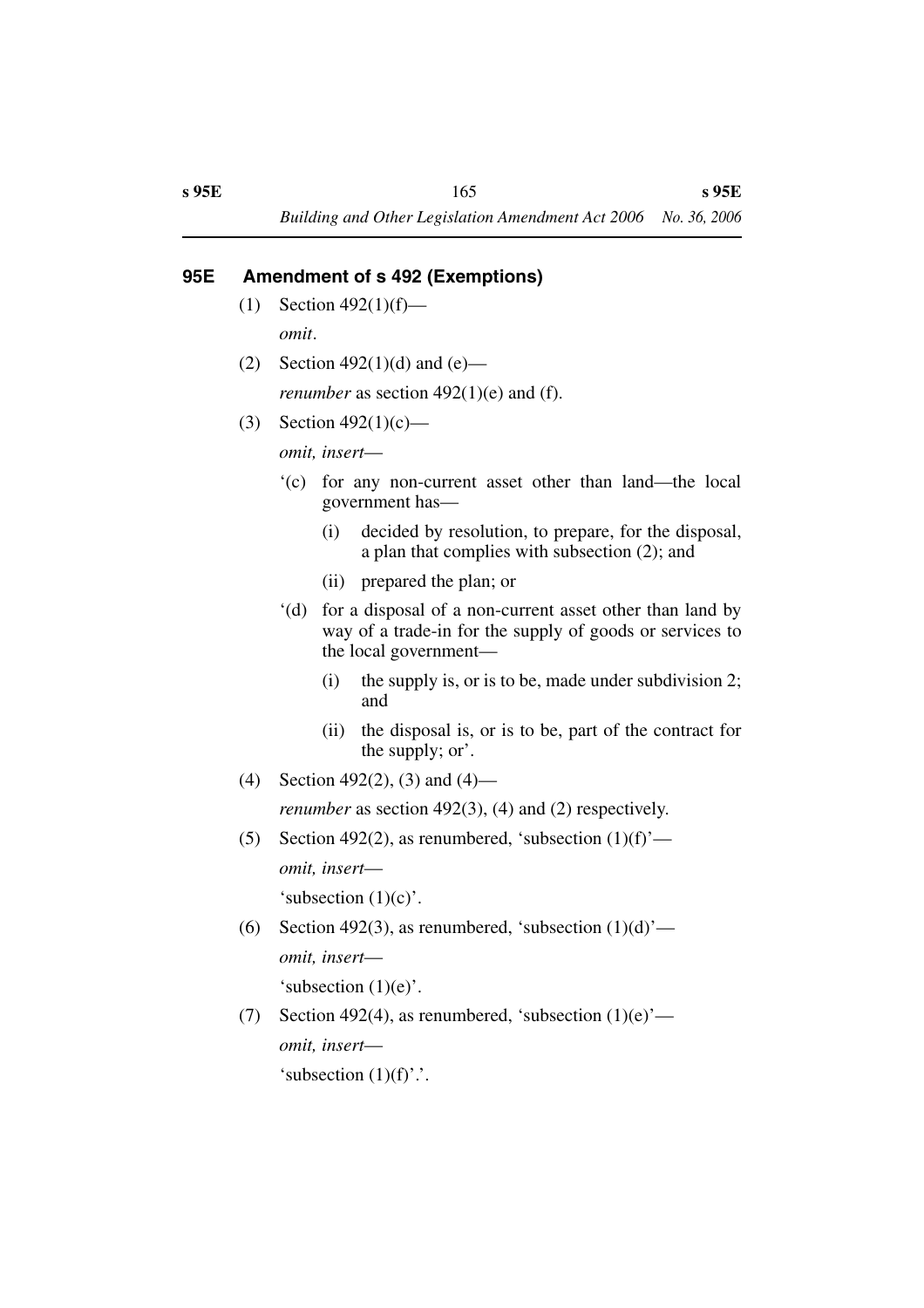#### **95F Amendment of s 492A (Required procurement and asset disposal manuals)**

Section 492A(3)(c), 'section 492(4)'—

*omit, insert*—

'section 492(2)'.

### **95G Amendment of s 1070 (Entry on land for local government purposes)**

(1) Section 1070(2), example—

*omit*.

(2) Section  $1070(2)(c)$ —

*insert*—

*'Examples of entry to land under paragraph (c)*—

- 1 The employee or agent may enter the land to take urgent action, under a local law about the safety and convenience of the public, to remove a tree likely to fall and cause injury or damage.
- 2 The local government has received information that a swimming pool fence may be dangerous to children because it does not comply with the *Building Act 1975*. The employee or agent may enter the land on which the fence is constructed to assess whether the local government ought to take action under the *Building Act 1975* or this Act in relation to the fence'.

# **Part 4 Amendment of Plumbing and Drainage Act 2002**

### **96 Act amended in pt 4**

This part and the schedule amend the *Plumbing and Drainage Act 2002.*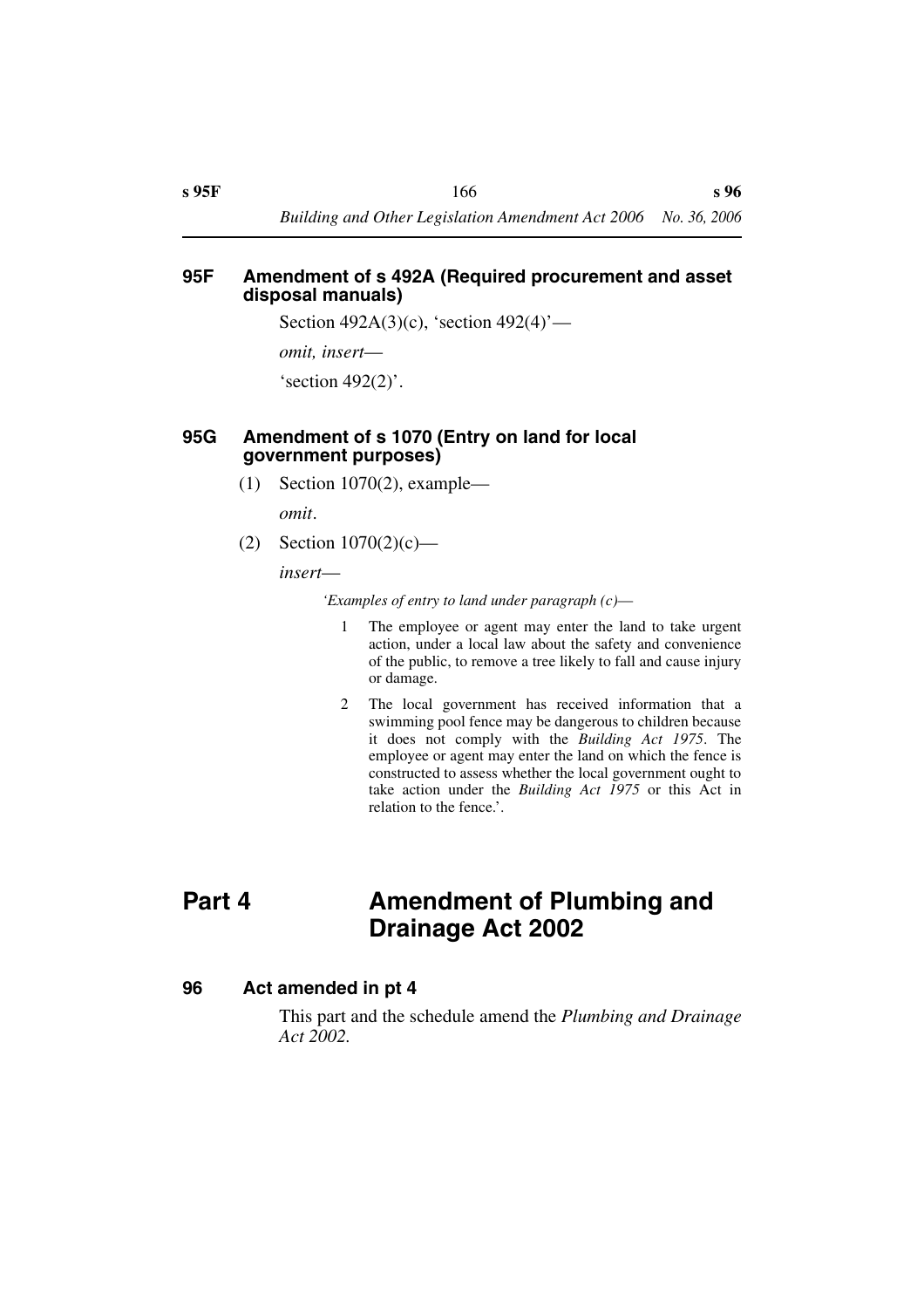### **96A Amendment of s 85 (Process for assessing plans)**

Section 85(1), 'sections 85A to  $85E'$ —

*omit, insert*—

'sections 85B to 85E'.

### **96B Omission of s 85A (Local government's power to stop further greywater use facility requests for premises in a sewered area)**

Section 85A—

*omit*.

### **96C Amendment of s 85B (Restrictions on giving compliance permit for greywater use facility in a sewered area)**

Section  $85B(2)(a)(iii)$ —

*omit, insert*—

'(iii) is not part of a community titles scheme under the *Body Corporate and Community Management Act 1997*; and'.

### **97 Amendment of s 91 (Applying for chief executive approval)**

Section 91—

*insert—*

'(2) However, a person can not apply for a chief executive approval for a chemical, composting or incinerating toilet.'.

### **98 Amendment of s 125 (Restriction on building or installing particular on-site sewerage treatment plant)**

Section 125, after 'septic tank'—

*insert—*

'or chemical, composting, or incinerating toilet'.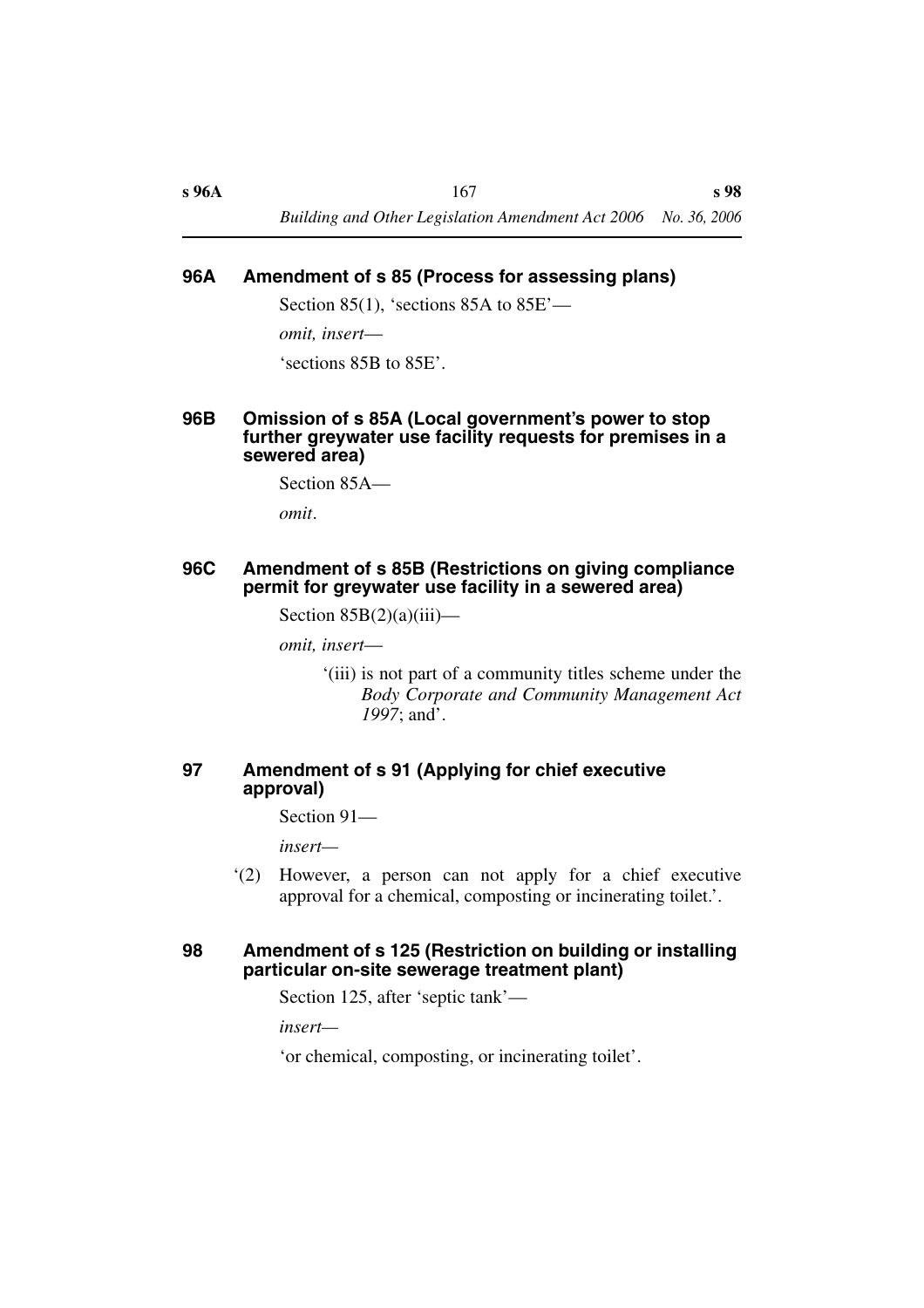#### **99 Amendment of s 128E (Restrictions on operating particular on-site sewerage treatment plant)**

Section 128E(b)(ii)—

*omit, insert—*

'(ii) if the on-site sewage treatment plant does not consist only of a chemical, composting or incinerating toilet—the chief executive approval for the plant.'.

### **99A Amendment of s 128M (Offences about discharging greywater other than kitchen greywater from premises)**

(1) Section 128M(2) and (3), after 'sewered area'—

*insert*—

'and the premises is not a single detached dwelling'.

- (2) Section  $128M(2)(a)(i)$ , 'for area's' *omit, insert*— 'for the area's'.
- (3) Section  $128M(2)(b)$  and  $(3)(b)$ , after 'lawn' *insert*—

'on the premises'.

- (4) Section 128M(4), 'also' *omit*.
- (5) Section  $128M(4)(b)$ , 'any one' *omit, insert*— 'anyone'.
- (6) Section 128M *insert—*
- '(6) In this section—

*single detached dwelling* means a class 1a building under the Building Code of Australia.'.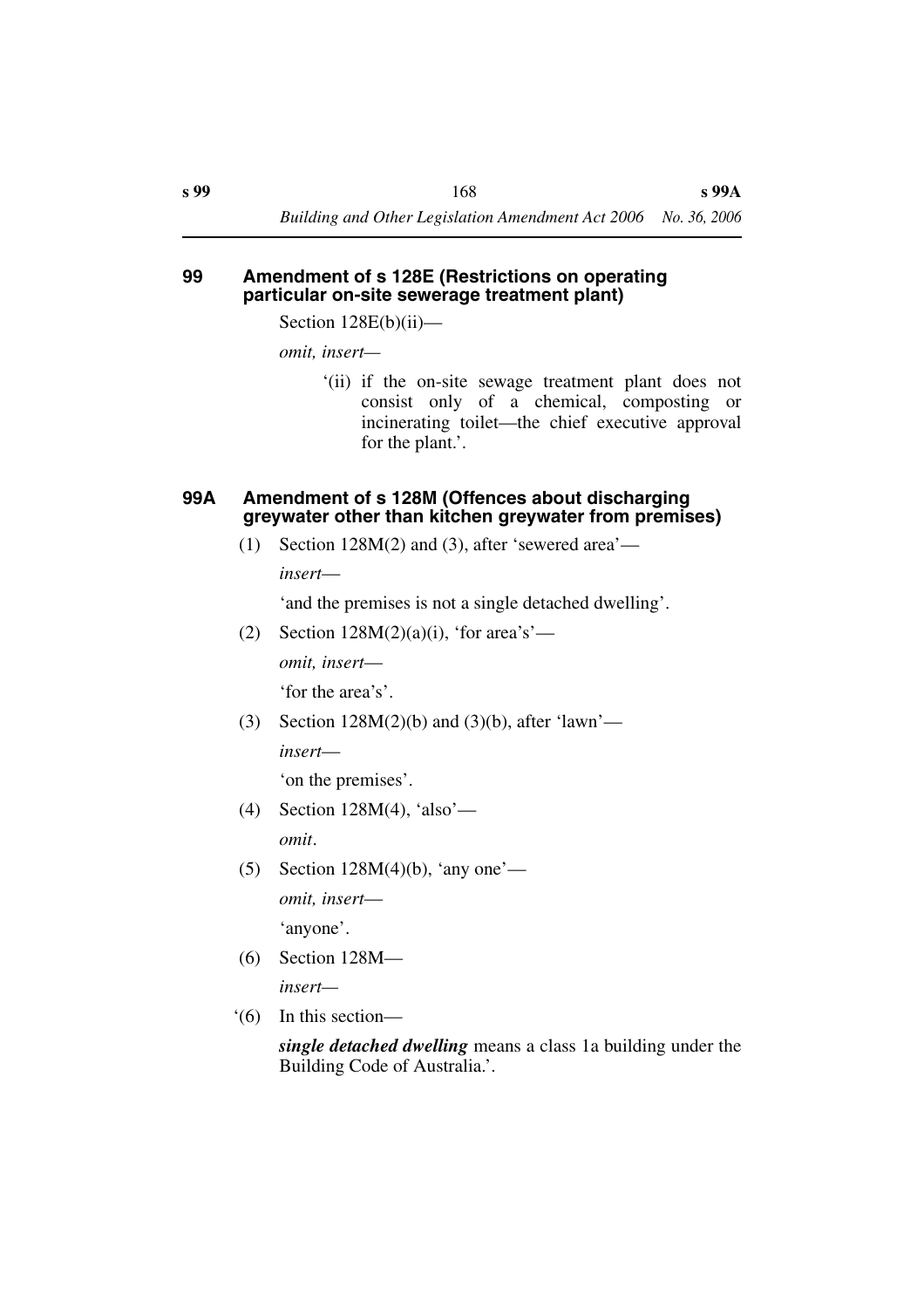### **100 Insertion of new pt 10, div 4**

After section 171—

*insert—*

# **'Division 4 Transitional provisions for Building and Other Legislation Amendment Act 2006**

### **'172 Provisions for chemical, composting or incinerating toilets**

- '(1) An application made before the commencement of this section for a chief executive approval for a chemical, composting or incinerating toilet is, on the commencement, taken to have been withdrawn.
- '(2) Section 125, as in force from 1 March 2006 to the commencement, is taken never to have applied to an on-site sewerage treatment plant that consists only of a chemical, composting, or incinerating toilet.

### **'173 Provision about offences under s 128M**

- '(1) A proceeding can not be started for an offence under pre-amended section 128M if the circumstances giving rise to the commission of the offence would not, if the circumstances happened after the commencement of this section, give rise to the commission of an offence under post-amended section 128M.
- '(2) In this section—

*post-amended section 128M* means section 128M as amended under the *Building and Other Legislation Amendment Act 2006*, section 99A.

*pre-amended section 128M* means section 128M as in force immediately before the *Building and Other Legislation Amendment Act 2006*, section 99A commences*.'.*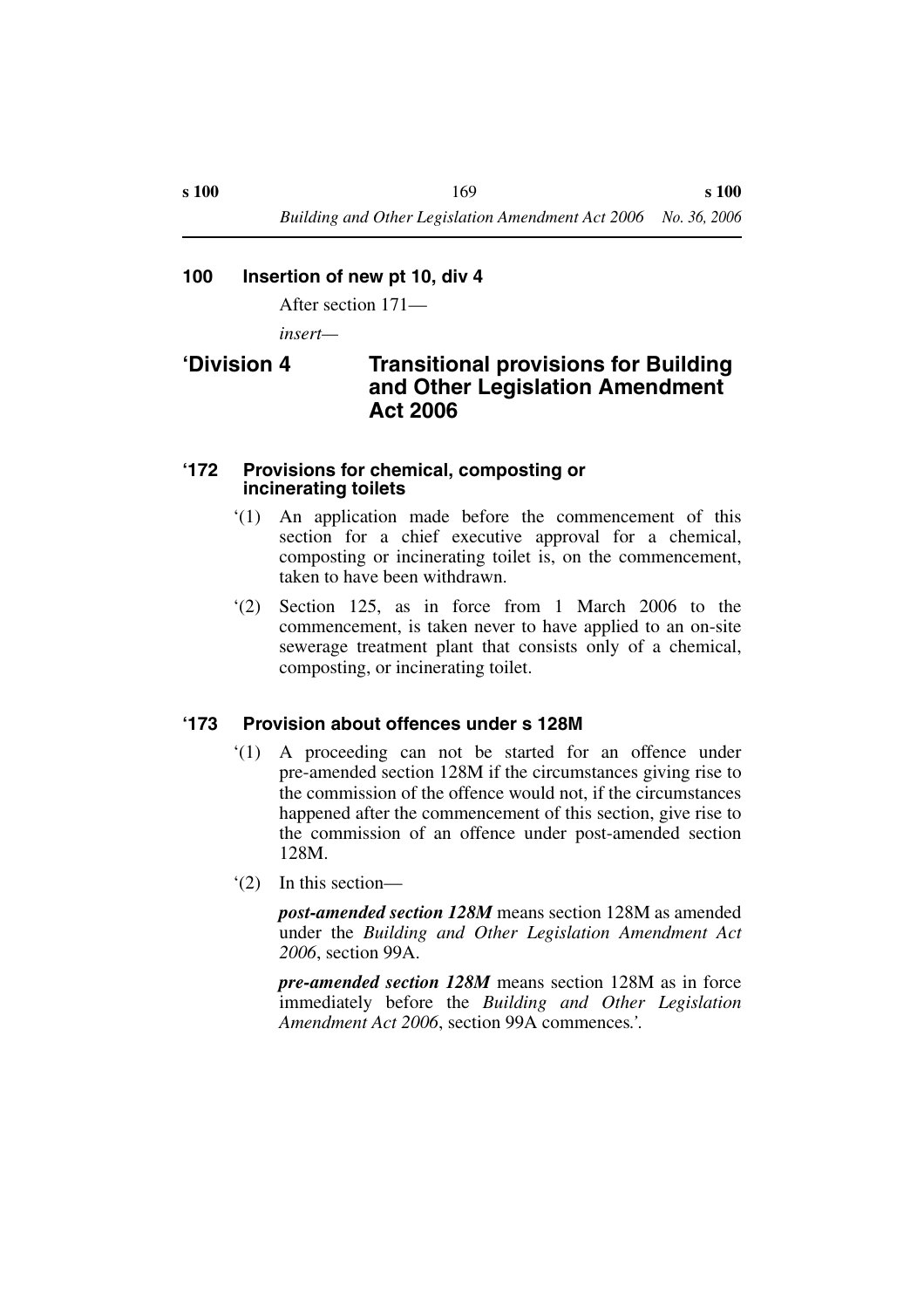# **Part 5** Amendment of other Acts

## **101 Amendment of other Acts**

The schedule amends the Acts it mentions.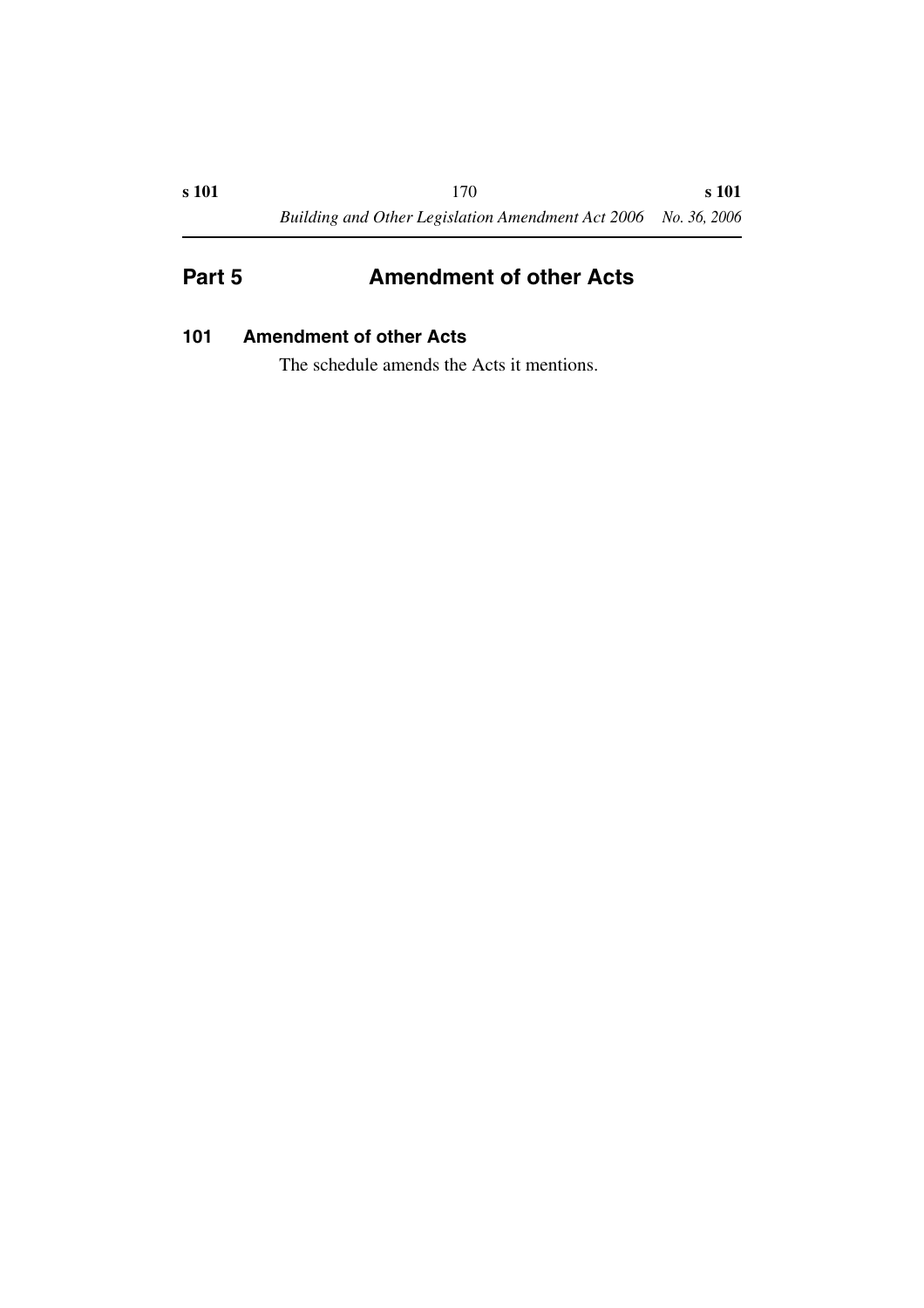# **Schedule Consequential and minor amendments of other Acts**

sections 2(b), 96 and 101

# **Brisbane Markets Act 2002**

**1 Schedule, definition** *building work,* **paragraph (b)—**

*omit, insert*—

'(b) work regulated under the building assessment provisions under the *Building Act 1975*, other than IDAS; or'.

# **Fire and Rescue Service Act 1990**

**1 Section 104A, definition,** *fire safety installation***, 'Standard Building Regulation'—**

> *omit, insert*— '*Building Act 1975*'.

**2 Section 104FB(1), 'section 12Q(2)'—**

*omit, insert*—

'section 5V'.

**3 Schedule, definition,** *Building Code of Australia***—**

*omit, insert*—

'*Building Code of Australia* see the *Building Act 1975*, section  $5G$ .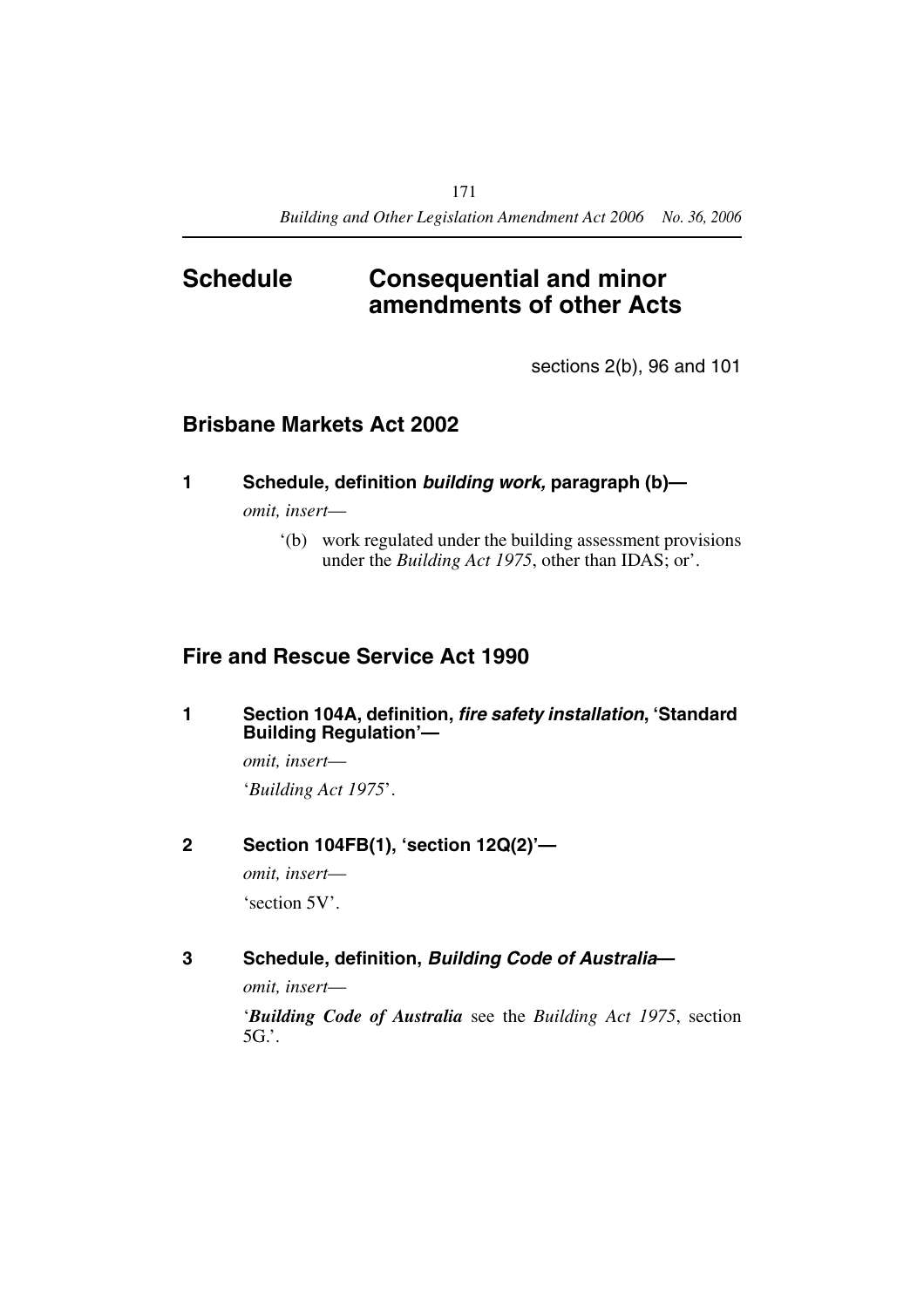## Schedule (continued)

# **Local Government Act 1993**

**1 Section 761, definition** *building certifying function***, 'section 3(1)'—**

> *omit, insert*— 'section 5C'.

**2 Section 807(2), definition** *building certifier***, 'section 3(1)'—**

> *omit, insert*— 'section 5C'.

**3 Section 1071A(1)(e), ', the** *Integrated Planning Act 1997,*  **chapter 5, part 3'—**

*omit*.

**4 Sections 1096(1)(d) and 1101(2)(a), 'part 2A'—**

*omit, insert*— 'chapter 792'.

# **Plumbing and Drainage Act 2002**

**1 Section 62(1), 'section 57'—**

*omit, insert*— 'section 56'.

<sup>92</sup> *Building Act 1975*, chapter 7 (Fire safety for budget accommodation buildings)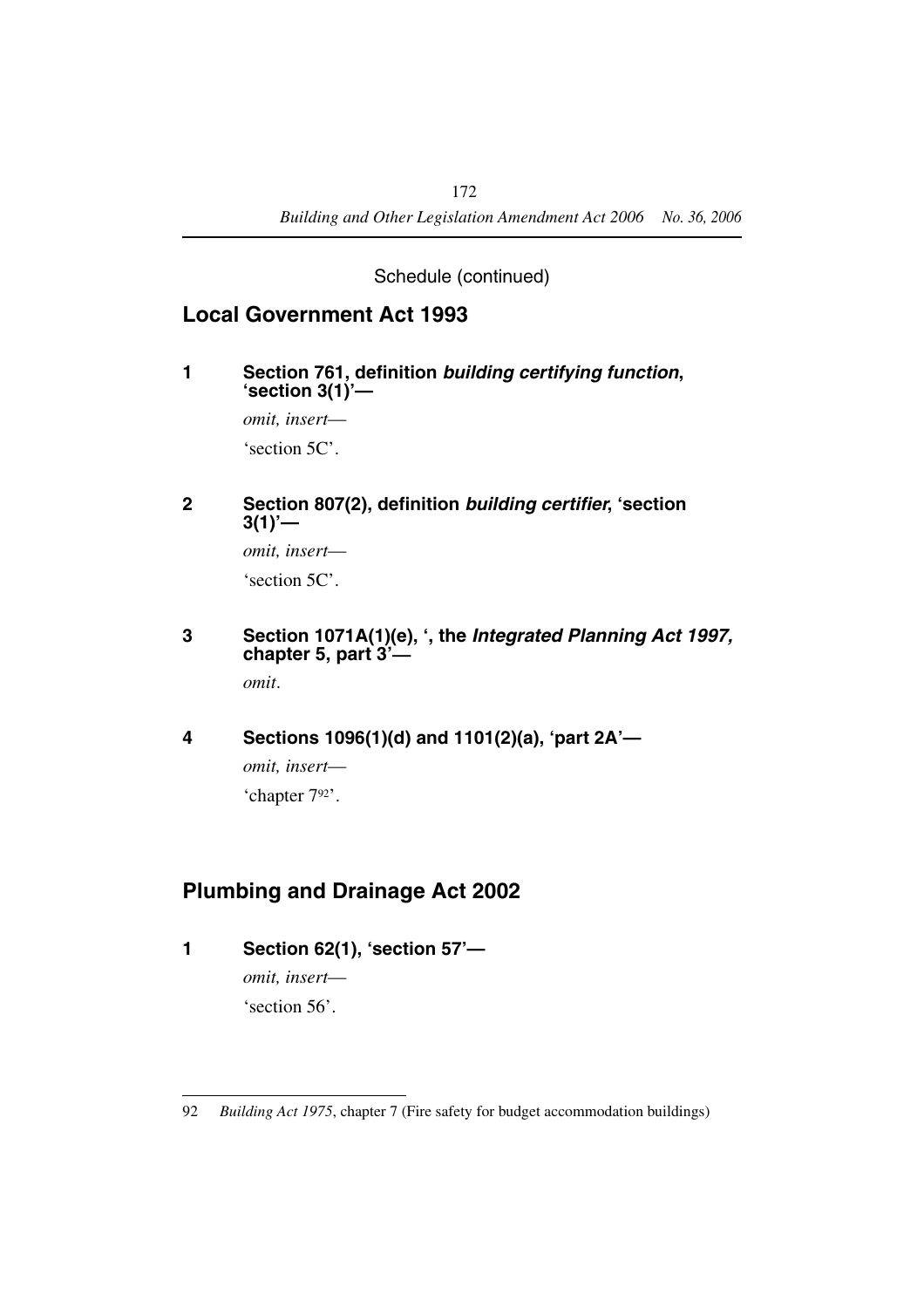Schedule (continued)

### **2 Schedule, definition** *chief executive approval***, 'section 91'—**

*omit, insert*— 's ection  $91(1)$ '.

**3 Schedule, definition** *testing approval***, 'section 91(e)'—**

*omit, insert*—

's ection  $91(1)(e)$ '.

# **Private Health Facilities Act 1999**

**1 Schedule 3, definition** *certificate of classification, 'Standard Building Regulation 1993***, part 9'—**

*omit, insert*—

'*Building Act 1975*'.

# **Public Health (Infection Control for Personal Appearance Services) Act 2003**

**1 Schedule 2, definition** *Queensland Development Code, 'Standard Building Regulation 1993***, section 6A'—**

*omit, insert*—

'*Building Act 1975*, section 5H'.